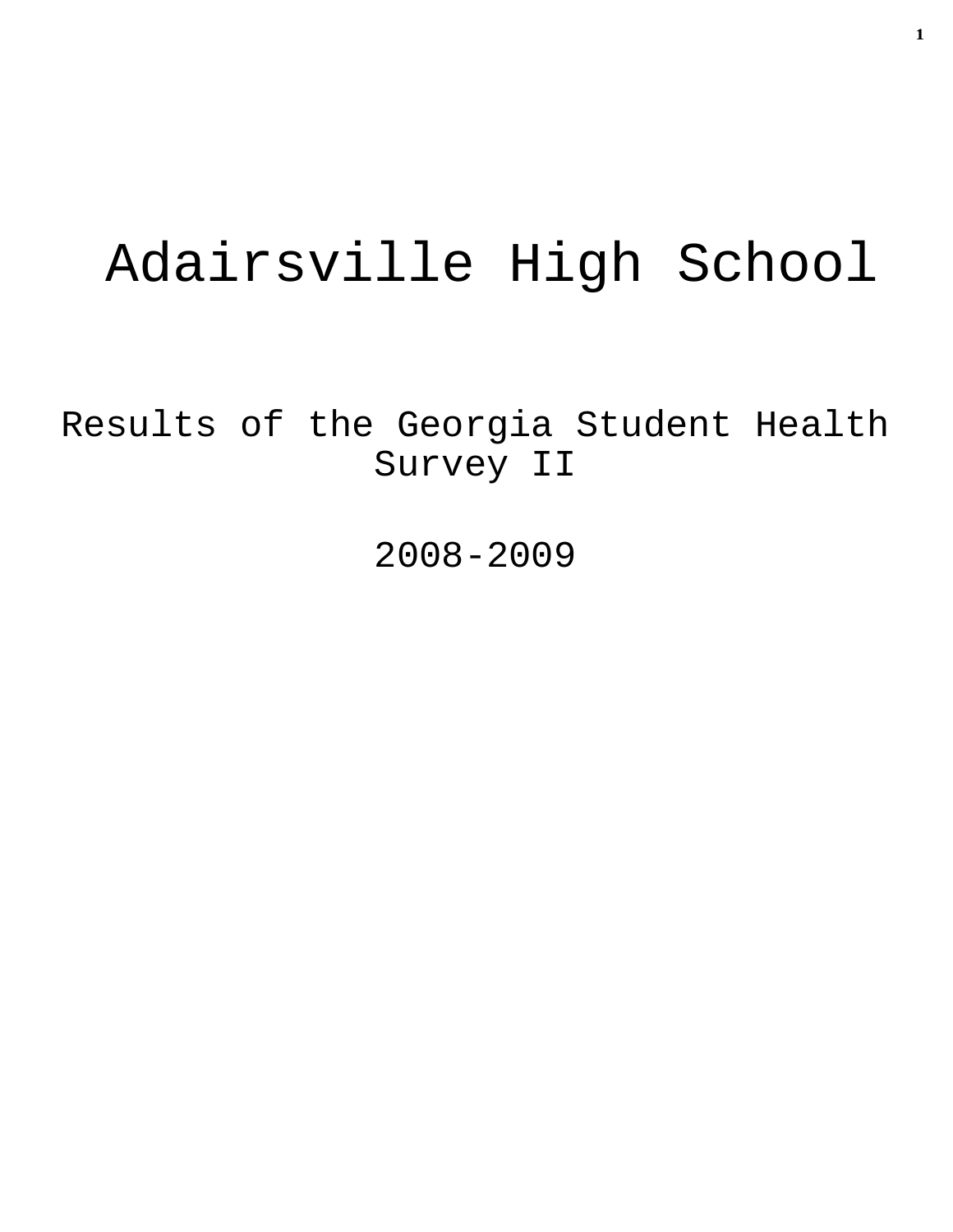### *Demographics* **2**

| Grade                    |     |  |
|--------------------------|-----|--|
| <b>Grade   Frequency</b> |     |  |
| 10                       | 129 |  |
| 12                       | 83  |  |

| Frequency      | <b>Table of Gender by Grade</b> |              |             |              |
|----------------|---------------------------------|--------------|-------------|--------------|
| <b>Col Pct</b> |                                 | Grade(Grade) |             |              |
|                | Gender(Gender)                  | 10           | 12          | <b>Total</b> |
|                | <b>Female</b>                   | 52<br>40.31  | 48<br>57.83 | 100          |
|                | <b>Male</b>                     | 77<br>59.69  | 35<br>42.17 | 112          |
|                | <b>Total</b>                    | 129          | 83          | 212          |

| <b>Frequency</b> | <b>Table of Ethnicity by Grade</b> |              |                        |                |  |
|------------------|------------------------------------|--------------|------------------------|----------------|--|
| <b>Col Pct</b>   |                                    | Grade(Grade) |                        |                |  |
|                  | <b>Ethnicity</b> (Ethnicity)       | 10           | 12                     | <b>Total</b>   |  |
|                  | <b>Black</b>                       | 3<br>2.33    | 5<br>6.02              | 8              |  |
|                  | <b>Hispanic</b>                    | 4<br>3.10    | 1.20                   | 5              |  |
|                  | <b>White</b>                       | 118<br>91.47 | 73<br>87.95            | 191            |  |
|                  | <b>Asian</b>                       | 0<br>0.00    | $\mathfrak{D}$<br>2.41 | $\overline{2}$ |  |
|                  | <b>Other</b>                       | 4<br>3.10    | 2<br>2.41              | 6              |  |

**Total** 129 83 212

8

5

2

6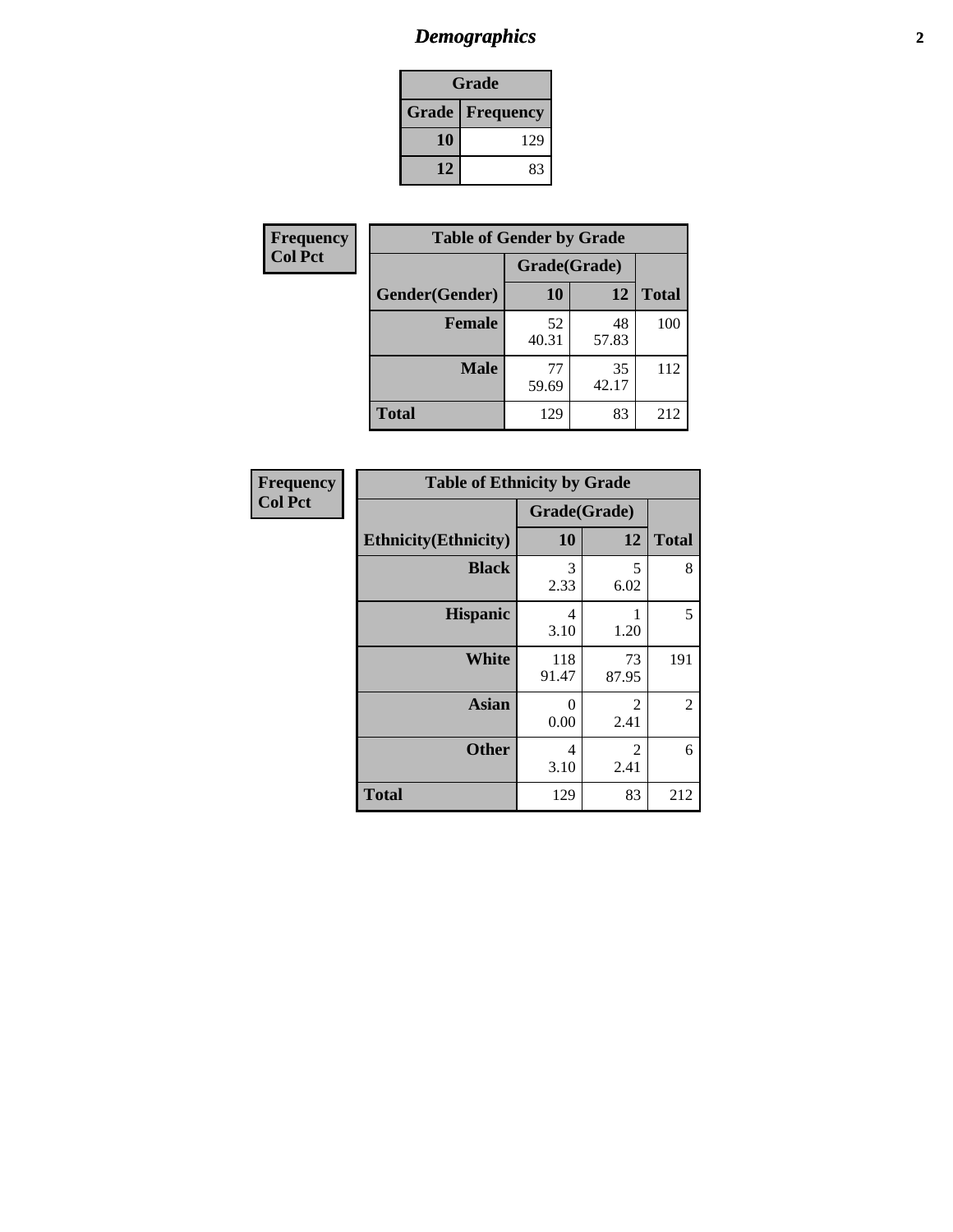#### *Title IV, Part A, Schedule A* **3** *Goal 1: Ensure that all schools are drug-free Baseline Data: Year 2008-2009 Prevalence of Drug Use*

| Frequency<br><b>Col Pct</b> | <b>Table of AlcoholAlt by Grade</b> |              |             |              |  |
|-----------------------------|-------------------------------------|--------------|-------------|--------------|--|
|                             | AlcoholAlt(Alcohol                  | Grade(Grade) |             |              |  |
|                             | use, past 30 days)                  | 10           | 12          | <b>Total</b> |  |
|                             | Yes                                 | 37<br>28.68  | 27<br>32.53 | 64           |  |
|                             | N <sub>0</sub>                      | 92<br>71.32  | 56<br>67.47 | 148          |  |
|                             | <b>Total</b>                        | 129          | 83          | 212          |  |

| Frequency<br><b>Col Pct</b> | <b>Table of TobaccoAny by Grade</b> |              |             |              |
|-----------------------------|-------------------------------------|--------------|-------------|--------------|
|                             | <b>TobaccoAny(Tobacco</b>           | Grade(Grade) |             |              |
|                             | use, past 30 days)                  | 10           | 12          | <b>Total</b> |
|                             | Yes                                 | 30<br>23.26  | 25<br>30.12 | 55           |
|                             | N <sub>0</sub>                      | 99<br>76.74  | 58<br>69.88 | 157          |
|                             | Total                               | 129          | 83          | 212          |

| Frequency<br><b>Col Pct</b> | <b>Table of MarijuanaAlt by Grade</b> |              |             |              |
|-----------------------------|---------------------------------------|--------------|-------------|--------------|
|                             | MarijuanaAlt(Marijuana                | Grade(Grade) |             |              |
|                             | use, past 30 days)                    | 10           | 12          | <b>Total</b> |
|                             | Yes                                   | 15<br>11.63  | 8<br>9.64   | 23           |
|                             | N <sub>0</sub>                        | 114<br>88.37 | 75<br>90.36 | 189          |
|                             | <b>Total</b>                          | 129          | 83          | 212          |

| Frequency<br><b>Col Pct</b> | <b>Table of OtherDrugAny by Grade</b>  |              |             |              |
|-----------------------------|----------------------------------------|--------------|-------------|--------------|
|                             | <b>OtherDrugAny(Other</b><br>drug use, | Grade(Grade) |             |              |
|                             | past 30 days)                          | 10           | 12          | <b>Total</b> |
|                             | Yes                                    | 13<br>10.08  | 13<br>15.66 | 26           |
|                             | N <sub>0</sub>                         | 116<br>89.92 | 70<br>84.34 | 186          |
|                             | <b>Total</b>                           | 129          | 83          | 212          |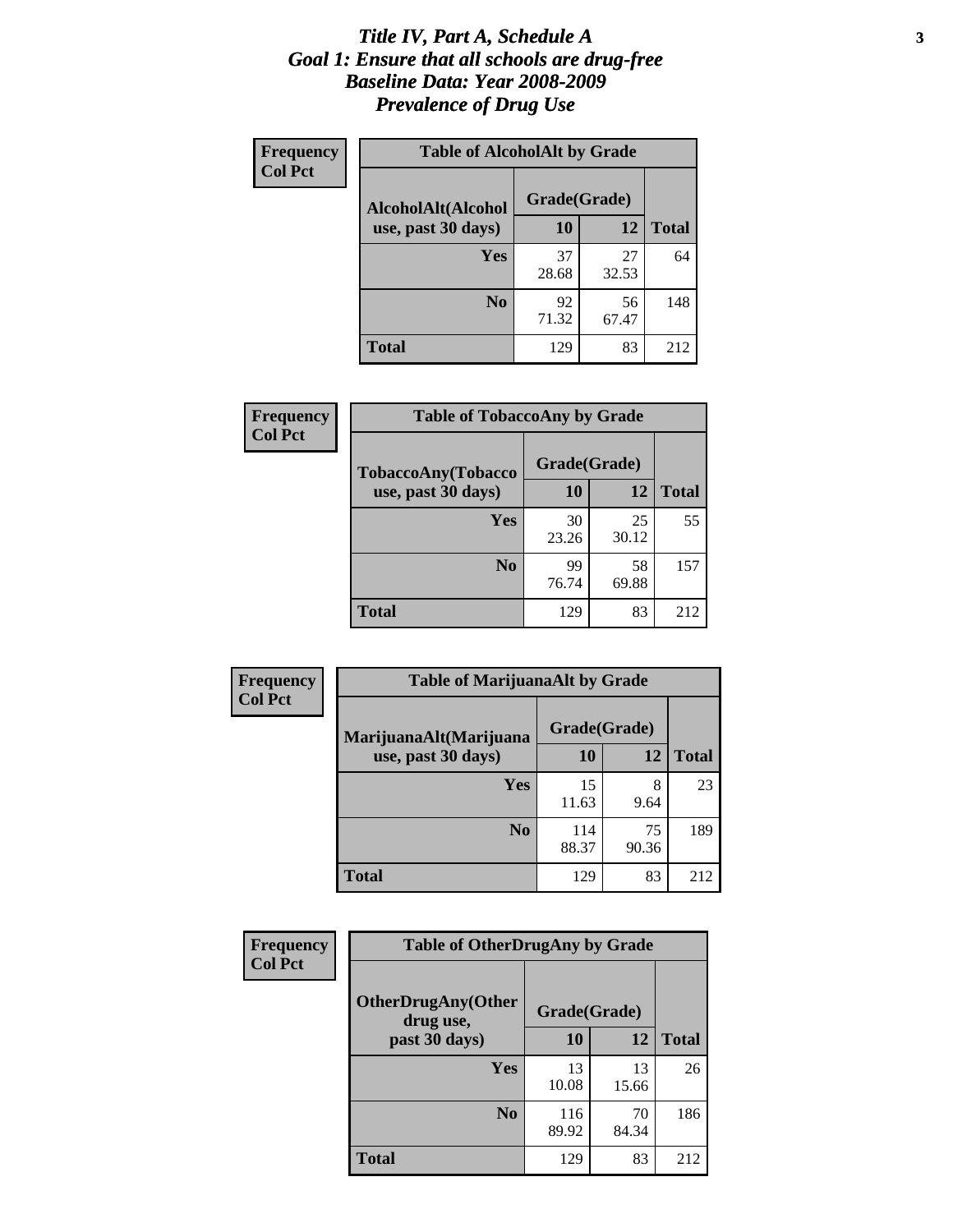#### *Average Age of Onset of Use* **4** *Results for "Average Age of Onset of Use" questions exclude students who said they did not use that substance*

| <b>Variable</b>    | Label                                                              | <b>Mean</b> |
|--------------------|--------------------------------------------------------------------|-------------|
| Alcoholinit2       | I started using alcohol when I was                                 | 13.47       |
| Cigarettesinit2    | I started smoking tobacco when I was                               | 13.26       |
| Smokelessinit2     | I started chewing tobacco when I was                               | 12.94       |
| Marijuanainit2     | I started using marijuana when I was                               | 14.05       |
| Cocaineinit2       | I started using cocaine when I was                                 | 13.92       |
| Inhalantsinit2     | I started using inhalants when I was                               | 13.54       |
| Steroidsinit2      | I started using steroids when I was                                | 14.40       |
| Ecstasyinit2       | I started using ecstasy when I was                                 | 14.00       |
| Methinit2          | I started using methamphetamines when I was                        | 13.00       |
| Hallucinogensinit2 | I started using hallucinogens when I was                           | 13.89       |
| Prescriptioninit2  | I started using prescription drugs not prescribed to me when I was | 13.40       |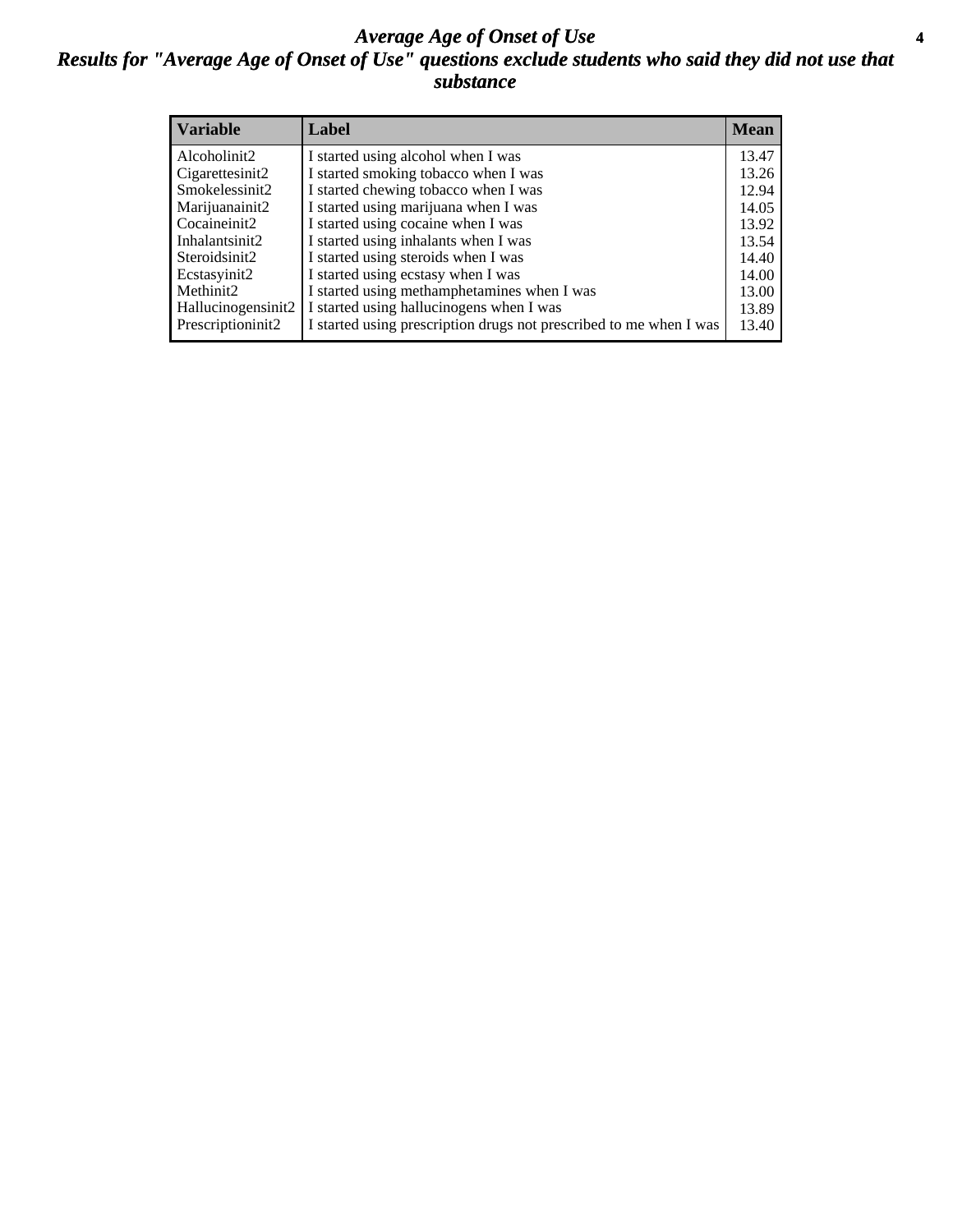# *Perception of Health Risk* **5**

| <b>Frequency</b> | <b>Table of Alcoholharmdich by Grade</b> |              |             |              |
|------------------|------------------------------------------|--------------|-------------|--------------|
| <b>Col Pct</b>   | Alcoholharmdich(I<br>think alcohol is    | Grade(Grade) |             |              |
|                  | harmful)                                 | 10           | 12          | <b>Total</b> |
|                  | Yes                                      | 97<br>75.19  | 63<br>75.90 | 160          |
|                  | N <sub>0</sub>                           | 32<br>24.81  | 20<br>24.10 | 52           |
|                  | <b>Total</b>                             | 129          | 83          | 212          |

| Frequency      | <b>Table of Tobaccoharmdich by Grade</b> |              |             |              |  |
|----------------|------------------------------------------|--------------|-------------|--------------|--|
| <b>Col Pct</b> | Tobaccoharmdich(I<br>think tobacco is    | Grade(Grade) |             |              |  |
|                | harmful)                                 | 10           | 12          | <b>Total</b> |  |
|                | Yes                                      | 122<br>94.57 | 80<br>96.39 | 202          |  |
|                | N <sub>0</sub>                           | 5.43         | 3<br>3.61   | 10           |  |
|                | <b>Total</b>                             | 129          | 83          | 212          |  |

| Frequency      | <b>Table of Marijuanaharmdich by Grade</b>                |              |             |              |
|----------------|-----------------------------------------------------------|--------------|-------------|--------------|
| <b>Col Pct</b> | Marijuanaharmdich(I<br>Grade(Grade)<br>think marijuana is |              |             |              |
|                | harmful)                                                  | 10           | 12          | <b>Total</b> |
|                | Yes                                                       | 104<br>80.62 | 64<br>77.11 | 168          |
|                | N <sub>0</sub>                                            | 25<br>19.38  | 19<br>22.89 | 44           |
|                | <b>Total</b>                                              | 129          | 83          | 212          |

| <b>Frequency</b> | <b>Table of Otherdrugharmdich by Grade</b>                   |              |             |              |
|------------------|--------------------------------------------------------------|--------------|-------------|--------------|
| <b>Col Pct</b>   | Otherdrugharmdich(I<br>Grade(Grade)<br>think other drugs are |              |             |              |
|                  | harmful)                                                     | 10           | 12          | <b>Total</b> |
|                  | <b>Yes</b>                                                   | 122<br>94.57 | 82<br>98.80 | 204          |
|                  | N <sub>0</sub>                                               | 5.43         | 1.20        | 8            |
|                  | <b>Total</b>                                                 | 129          | 83          | 212          |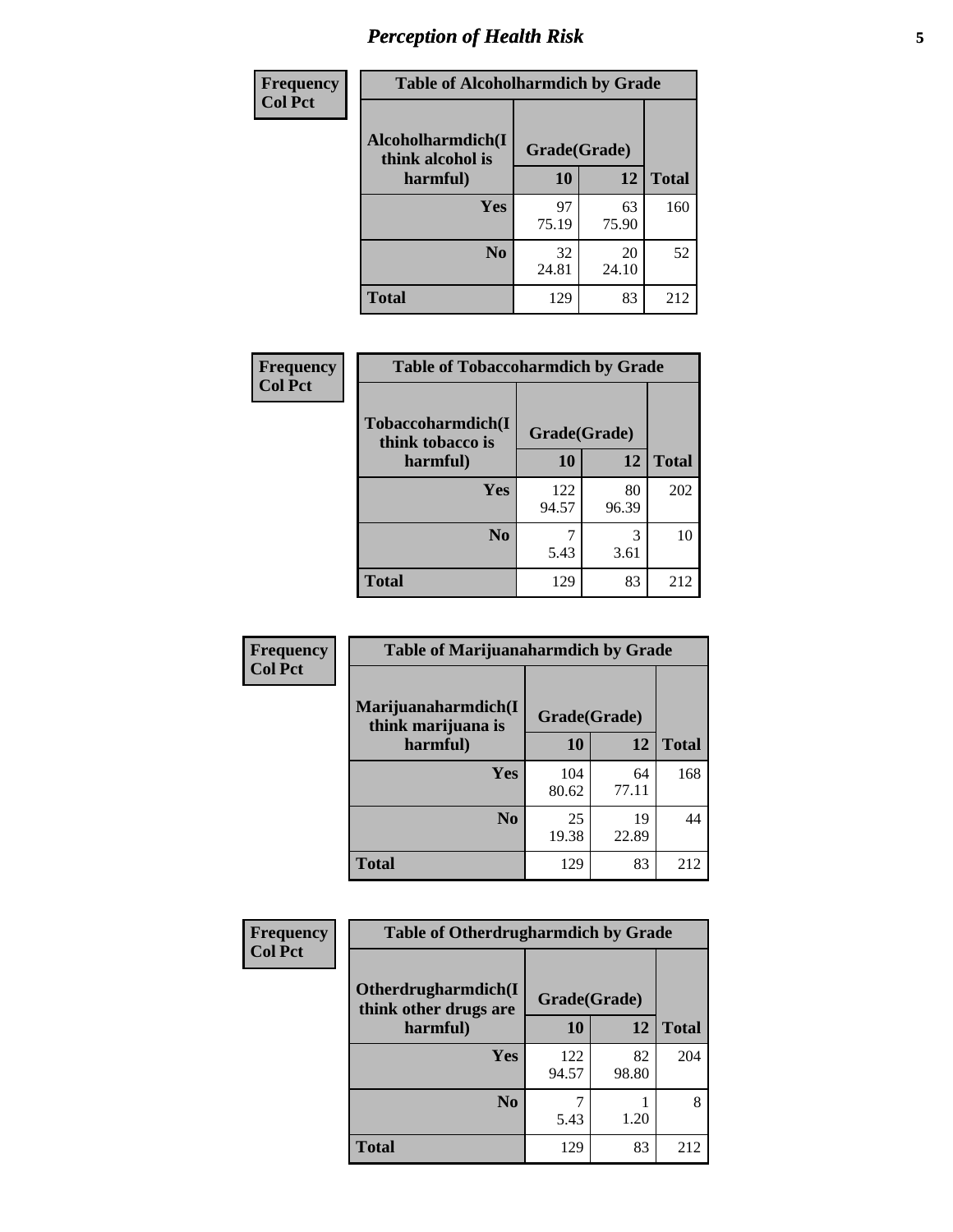# *Social Disapproval* **6**

| <b>Frequency</b> | <b>Table of Alcoholpeerdich by Grade</b>                    |              |             |              |
|------------------|-------------------------------------------------------------|--------------|-------------|--------------|
| <b>Col Pct</b>   | Alcoholpeerdich(My<br>friends would<br>disapprove if I used | Grade(Grade) |             |              |
|                  | alcohol)                                                    | 10           | 12          | <b>Total</b> |
|                  | Yes                                                         | 53<br>41.09  | 20<br>24.10 | 73           |
|                  | N <sub>0</sub>                                              | 76<br>58.91  | 63<br>75.90 | 139          |
|                  | <b>Total</b>                                                | 129          | 83          | 212          |

| <b>Frequency</b> |
|------------------|
| <b>Col Pct</b>   |

| <b>Table of Tobaccopeerdich by Grade</b>                    |              |             |              |  |
|-------------------------------------------------------------|--------------|-------------|--------------|--|
| Tobaccopeerdich(My<br>friends would<br>disapprove if I used | Grade(Grade) |             |              |  |
| tobacco)                                                    | 10           | 12          | <b>Total</b> |  |
| Yes                                                         | 64<br>49.61  | 35<br>42.17 | 99           |  |
| N <sub>0</sub>                                              | 65<br>50.39  | 48<br>57.83 | 113          |  |
| <b>Total</b>                                                | 129          | 83          | 212          |  |

| Frequency      | <b>Table of Marijuanapeerdich by Grade</b>                    |              |             |              |
|----------------|---------------------------------------------------------------|--------------|-------------|--------------|
| <b>Col Pct</b> | Marijuanapeerdich(My<br>friends would<br>disapprove if I used | Grade(Grade) |             |              |
|                | marijuana)                                                    | 10           | 12          | <b>Total</b> |
|                | <b>Yes</b>                                                    | 87<br>67.44  | 45<br>54.22 | 132          |
|                | N <sub>0</sub>                                                | 42<br>32.56  | 38<br>45.78 | 80           |
|                | <b>Total</b>                                                  | 129          | 83          | 212          |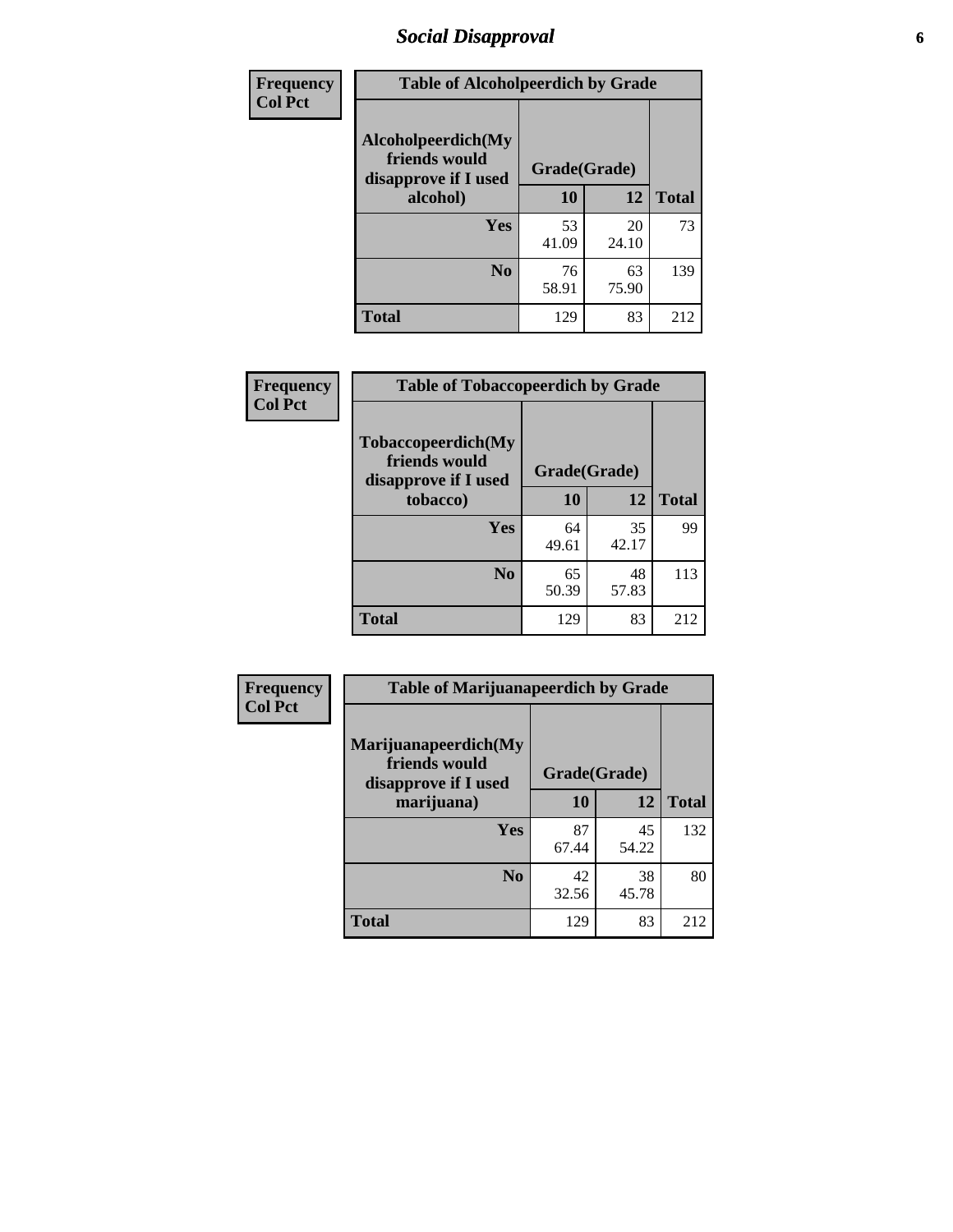# *Social Disapproval* **7**

| Frequency      | <b>Table of Otherdrugpeerdich by Grade</b>                    |              |             |              |  |
|----------------|---------------------------------------------------------------|--------------|-------------|--------------|--|
| <b>Col Pct</b> | Otherdrugpeerdich(My<br>friends would<br>disapprove if I used | Grade(Grade) |             |              |  |
|                | other drugs)                                                  | 10           | 12          | <b>Total</b> |  |
|                | <b>Yes</b>                                                    | 92<br>71.32  | 58<br>69.88 | 150          |  |
|                | N <sub>0</sub>                                                | 37<br>28.68  | 25<br>30.12 | 62           |  |
|                | <b>Total</b>                                                  | 129          | 83          | 212          |  |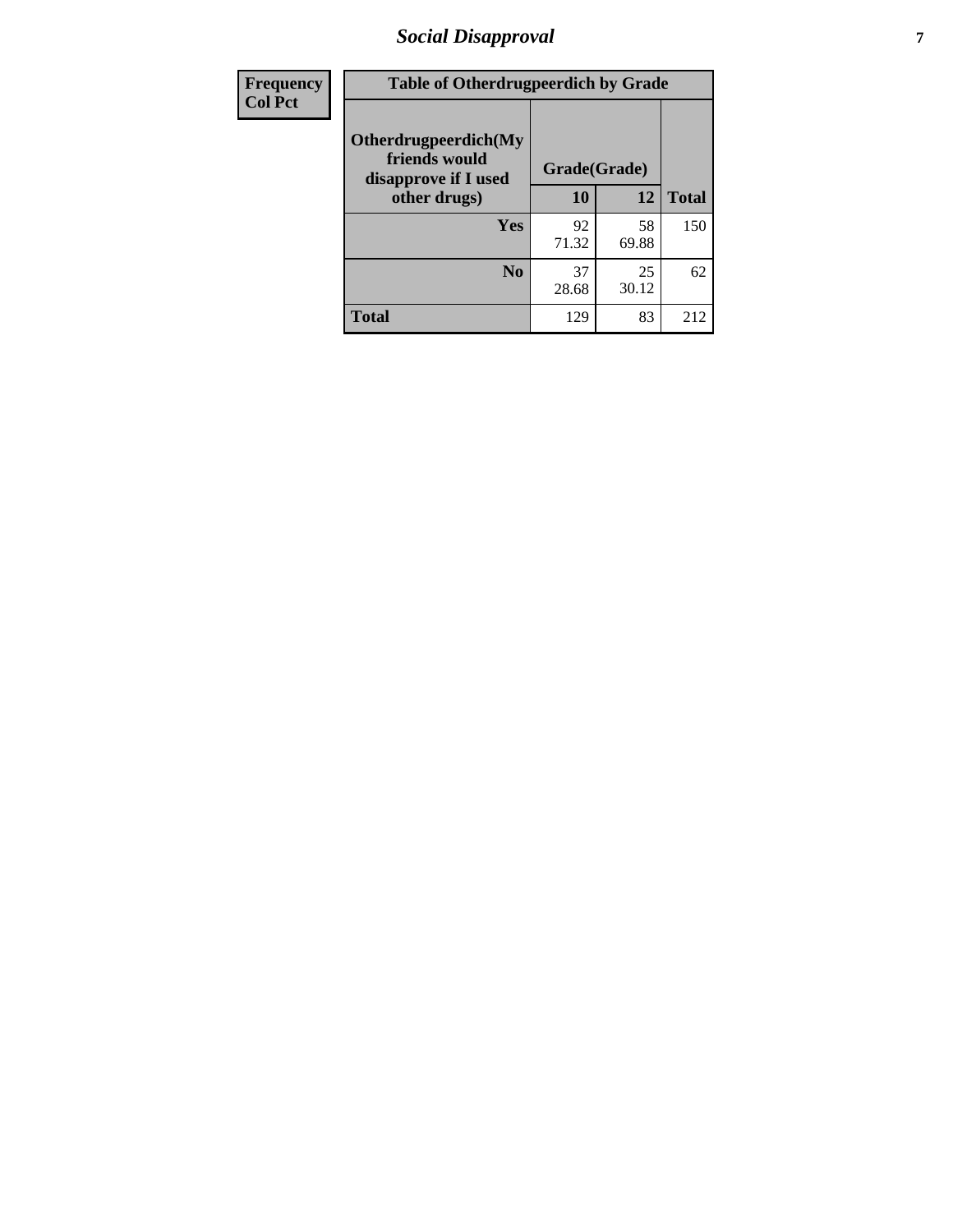#### Title IV, Part A, Schedule A **8** *Goal 2: To help ensure that all schools are safe and disciplined Baseline Data: Year 2008-2009 Student Involvement in Gang Activity*

| Frequency      | <b>Table of Gangself by Grade</b>                                                                 |                    |                  |              |
|----------------|---------------------------------------------------------------------------------------------------|--------------------|------------------|--------------|
| <b>Col Pct</b> | Gangself(I<br>have<br>participated<br>in illegal<br>gang<br>activities in<br>the past 30<br>days) | Grade(Grade)<br>10 | 12               | <b>Total</b> |
|                | Yes                                                                                               | 6<br>4.65          | $\theta$<br>0.00 | 6            |
|                | N <sub>0</sub>                                                                                    | 123<br>95.35       | 83<br>100.00     | 206          |
|                | <b>Total</b>                                                                                      | 129                | 83               | 212          |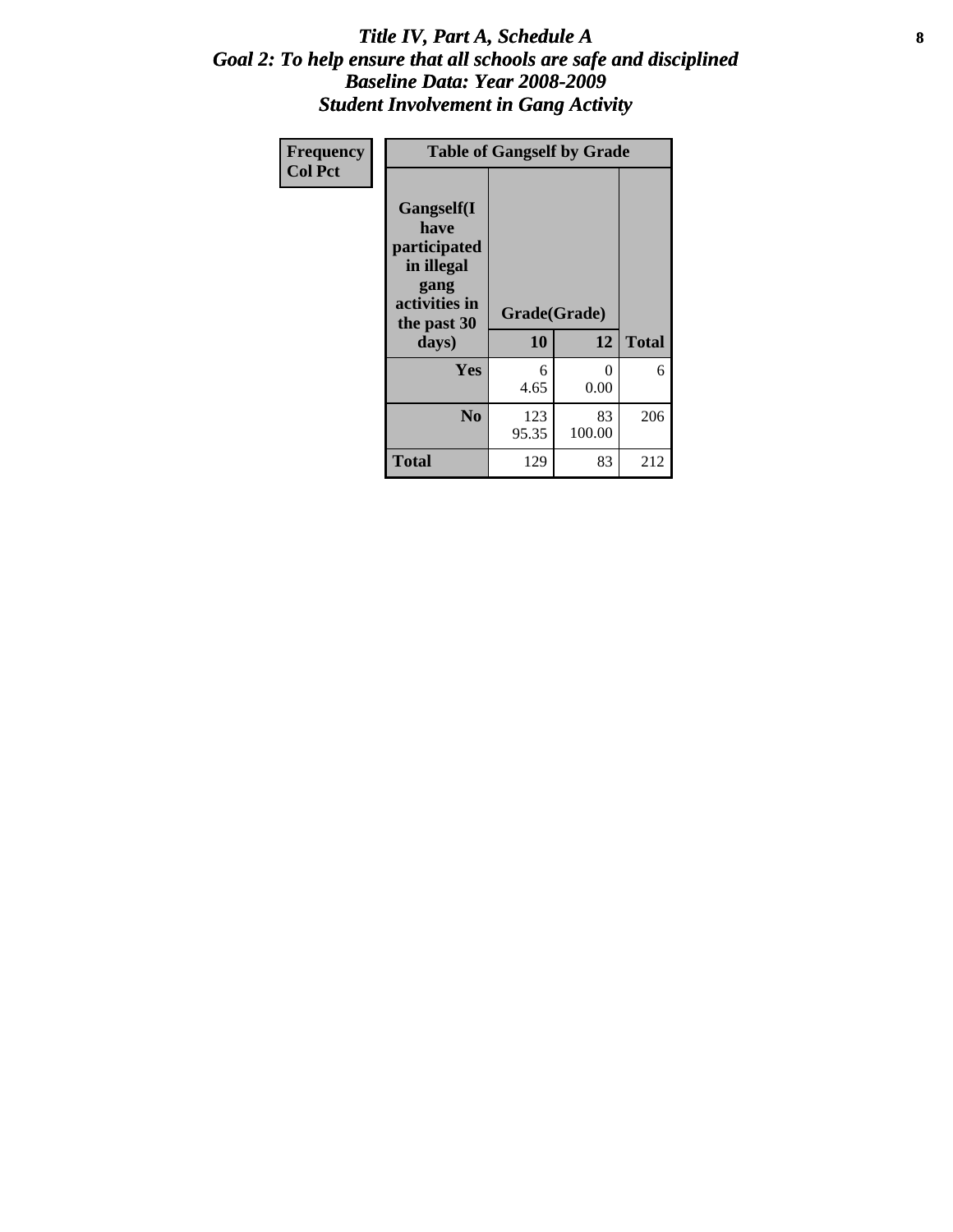# *Student Perception of School Safety* **9**

| <b>Frequency</b><br>Row Pct |
|-----------------------------|
|                             |

| <b>Table of Grade by Safeschool</b> |                                                                                                                            |             |             |            |     |  |  |
|-------------------------------------|----------------------------------------------------------------------------------------------------------------------------|-------------|-------------|------------|-----|--|--|
|                                     | Safeschool (School is a place at which I feel<br>safe)                                                                     |             |             |            |     |  |  |
| Grade(Grade)                        | Somewhat   Somewhat<br><b>Strongly</b><br><b>Strongly</b><br><b>Disagree</b><br>Agree<br>Disagree<br><b>Total</b><br>Agree |             |             |            |     |  |  |
| 10                                  | 27<br>20.93                                                                                                                | 77<br>59.69 | 14<br>10.85 | 11<br>8.53 | 129 |  |  |
| 12                                  | 17<br>20.48                                                                                                                | 48<br>57.83 | 12<br>14.46 | 6<br>7.23  | 83  |  |  |
| <b>Total</b>                        | 44                                                                                                                         | 125         | 26          | 17         | 212 |  |  |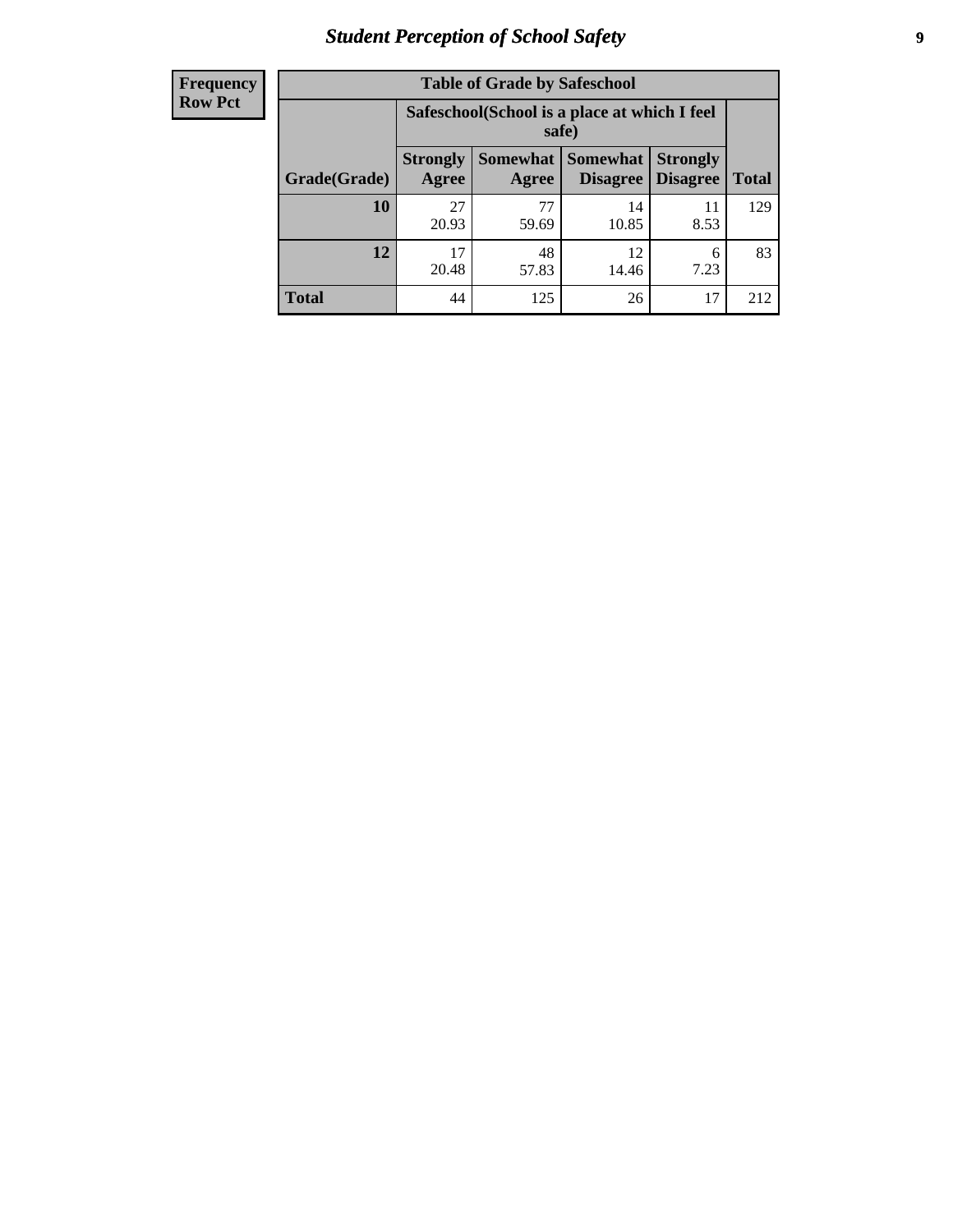### *Students Who Have Been Bullied* **10**

#### **Frequency Row Pct**

| <b>Table of Grade by Bullied</b> |                         |                                                                               |                              |                        |                               |                               |                                     |              |
|----------------------------------|-------------------------|-------------------------------------------------------------------------------|------------------------------|------------------------|-------------------------------|-------------------------------|-------------------------------------|--------------|
|                                  |                         | <b>Bullied</b> (I have been bullied by other<br>students in the past 30 days) |                              |                        |                               |                               |                                     |              |
| Grade(Grade)                     | $\bf{0}$<br><b>Days</b> | 1 or<br>days                                                                  | 3 <sub>to</sub><br>5<br>days | 6 to<br>9<br>days      | <b>10</b><br>to<br>19<br>days | <b>20</b><br>to<br>29<br>days | All<br><b>30</b><br>days            | <b>Total</b> |
| 10                               | 113<br>87.60            | 5<br>3.88                                                                     | $\overline{2}$<br>1.55       | $\overline{2}$<br>1.55 | 0.78                          | 2<br>1.55                     | 4<br>3.10                           | 129          |
| 12                               | 77<br>92.77             | $\mathfrak{D}$<br>2.41                                                        | 1.20                         | 1.20                   | 0<br>0.00                     | $\Omega$<br>0.00              | $\mathcal{D}_{\mathcal{L}}$<br>2.41 | 83           |
| <b>Total</b>                     | 190                     | 7                                                                             | 3                            | 3                      | 1                             | 2                             | 6                                   | 212          |

 $\blacksquare$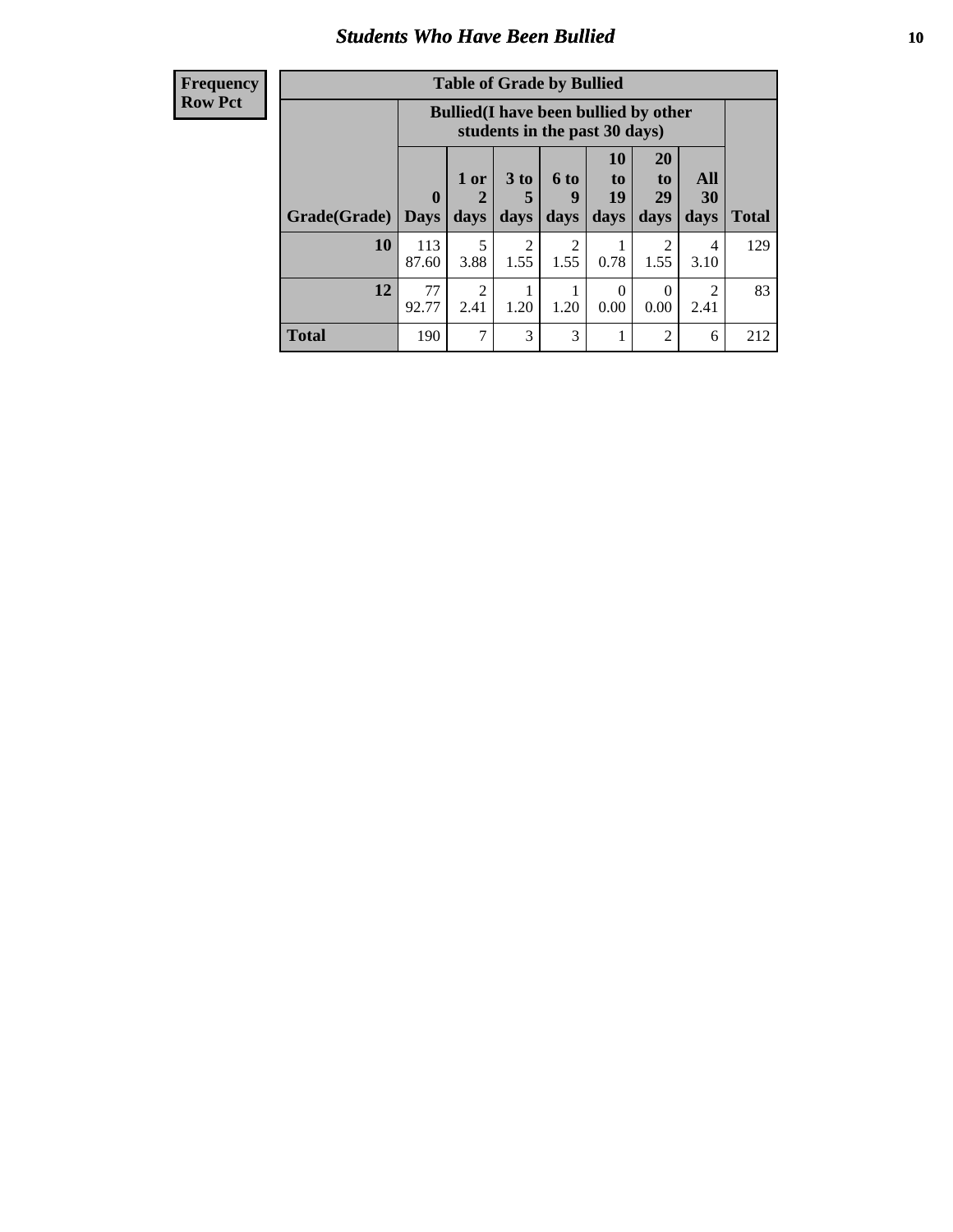#### *School Climate* **11**

| Frequency      | <b>Table of SchoolClimate1 by Grade</b> |                    |             |              |  |
|----------------|-----------------------------------------|--------------------|-------------|--------------|--|
| <b>Col Pct</b> | SchoolClimate1(I<br>like school)        | Grade(Grade)<br>10 | 12          | <b>Total</b> |  |
|                | <b>Strongly Agree</b>                   | 16<br>12.40        | 8<br>9.64   | 24           |  |
|                | <b>Somewhat Agree</b>                   | 77<br>59.69        | 53<br>63.86 | 130          |  |
|                | <b>Somewhat Disagree</b>                | 22<br>17.05        | 15<br>18.07 | 37           |  |
|                | <b>Strongly Disagree</b>                | 14<br>10.85        | 8.43        | 21           |  |
|                | <b>Total</b>                            | 129                | 83          | 212          |  |

| Frequency      | <b>Table of SchoolClimate2 by Grade</b> |              |             |              |  |  |
|----------------|-----------------------------------------|--------------|-------------|--------------|--|--|
| <b>Col Pct</b> | SchoolClimate2(I<br>feel successful at  | Grade(Grade) |             |              |  |  |
|                | school)                                 | 10           | 12          | <b>Total</b> |  |  |
|                | <b>Strongly Agree</b>                   | 21<br>16.28  | 26<br>31.33 | 47           |  |  |
|                | <b>Somewhat Agree</b>                   | 87<br>67.44  | 49<br>59.04 | 136          |  |  |
|                | <b>Somewhat Disagree</b>                | 16<br>12.40  | 5<br>6.02   | 21           |  |  |
|                | <b>Strongly Disagree</b>                | 5<br>3.88    | 3<br>3.61   | 8            |  |  |
|                | <b>Total</b>                            | 129          | 83          | 212          |  |  |

| Frequency      | <b>Table of SchoolClimate3 by Grade</b>                                      |                           |             |              |  |  |
|----------------|------------------------------------------------------------------------------|---------------------------|-------------|--------------|--|--|
| <b>Col Pct</b> | <b>SchoolClimate3(My</b><br>school has high<br>standards for<br>achievement) | Grade(Grade)<br><b>10</b> | 12          | <b>Total</b> |  |  |
|                |                                                                              |                           |             |              |  |  |
|                | <b>Strongly Agree</b>                                                        | 37<br>28.68               | 13<br>15.66 | 50           |  |  |
|                | <b>Somewhat Agree</b>                                                        | 65<br>50.39               | 47<br>56.63 | 112          |  |  |
|                | <b>Somewhat Disagree</b>                                                     | 22<br>17.05               | 15<br>18.07 | 37           |  |  |
|                | <b>Strongly Disagree</b>                                                     | 5<br>3.88                 | 8<br>9.64   | 13           |  |  |
|                | Total                                                                        | 129                       | 83          | 212          |  |  |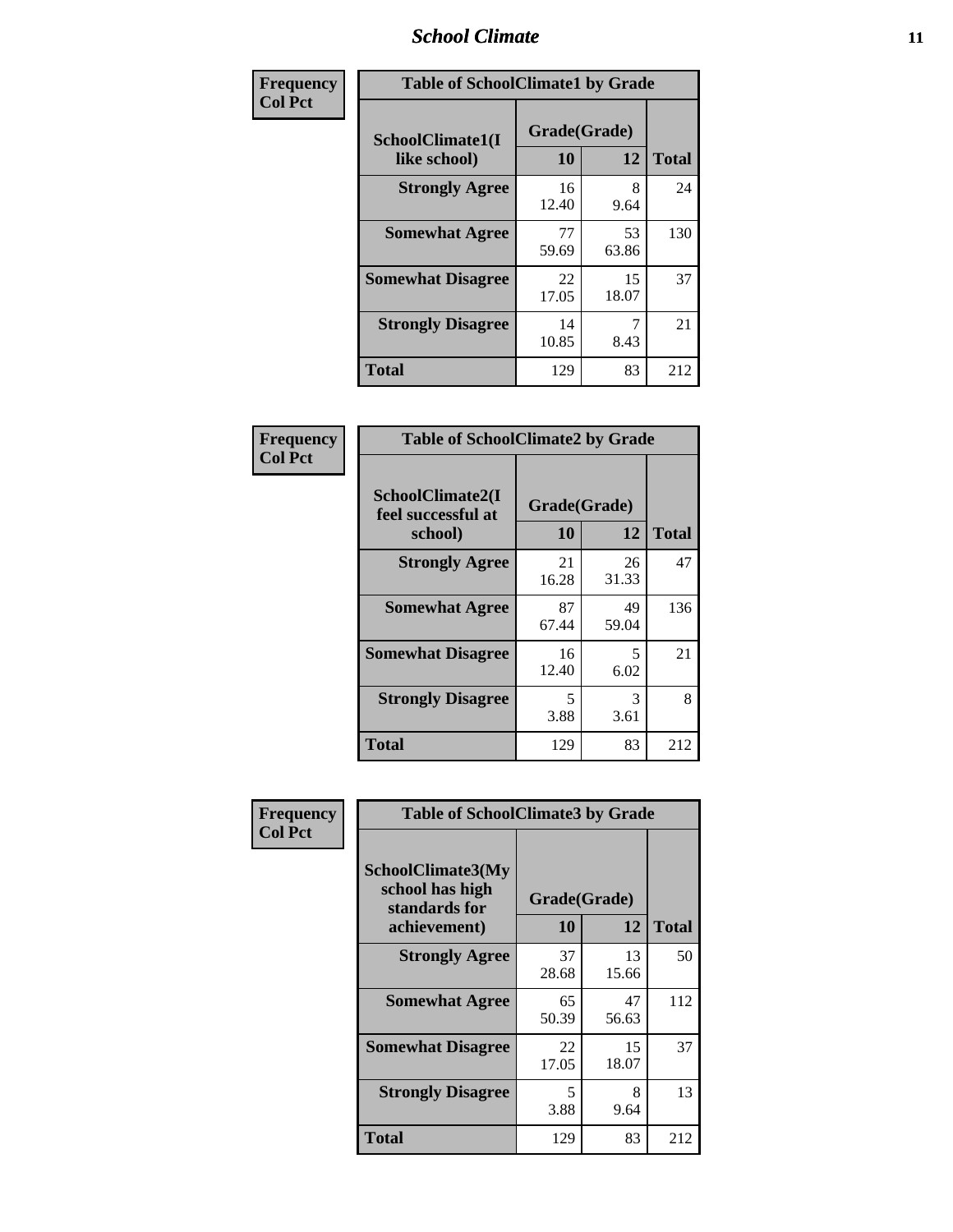#### *School Climate* **12**

| Frequency      | <b>Table of SchoolClimate4 by Grade</b>                              |                    |             |              |
|----------------|----------------------------------------------------------------------|--------------------|-------------|--------------|
| <b>Col Pct</b> | <b>SchoolClimate4(My</b><br>school sets clear<br>rules for behavior) | Grade(Grade)<br>10 | 12          | <b>Total</b> |
|                | <b>Strongly Agree</b>                                                | 53<br>41.09        | 30<br>36.14 | 83           |
|                | <b>Somewhat Agree</b>                                                | 54<br>41.86        | 42<br>50.60 | 96           |
|                | <b>Somewhat Disagree</b>                                             | 13<br>10.08        | 8<br>9.64   | 21           |
|                | <b>Strongly Disagree</b>                                             | 9<br>6.98          | 3<br>3.61   | 12           |
|                | <b>Total</b>                                                         | 129                | 83          | 212          |

| <b>Table of SchoolClimate5 by Grade</b>                              |                    |              |     |  |
|----------------------------------------------------------------------|--------------------|--------------|-----|--|
| SchoolClimate5(I<br>know what to do in<br>an emergency at<br>school) | Grade(Grade)<br>10 | <b>Total</b> |     |  |
|                                                                      |                    | 12           |     |  |
| <b>Strongly Agree</b>                                                | 57<br>44.19        | 40<br>48.19  | 97  |  |
| <b>Somewhat Agree</b>                                                | 44<br>34.11        | 31<br>37.35  | 75  |  |
| <b>Somewhat Disagree</b>                                             | 20<br>15.50        | 10<br>12.05  | 30  |  |
| <b>Strongly Disagree</b>                                             | 8<br>6.20          | 2<br>2.41    | 10  |  |
| <b>Total</b>                                                         | 129                | 83           | 212 |  |

| <b>Frequency</b> | <b>Table of SchoolClimate6 by Grade</b>                  |                    |             |              |
|------------------|----------------------------------------------------------|--------------------|-------------|--------------|
| <b>Col Pct</b>   | <b>SchoolClimate6(Teachers</b><br>treat me with respect) | Grade(Grade)<br>10 | 12          | <b>Total</b> |
|                  | <b>Strongly Agree</b>                                    | 36<br>27.91        | 23<br>27.71 | 59           |
|                  | <b>Somewhat Agree</b>                                    | 52<br>40.31        | 44<br>53.01 | 96           |
|                  | <b>Somewhat Disagree</b>                                 | 25<br>19.38        | 10<br>12.05 | 35           |
|                  | <b>Strongly Disagree</b>                                 | 16<br>12.40        | 6<br>7.23   | 22           |
|                  | <b>Total</b>                                             | 129                | 83          | 212          |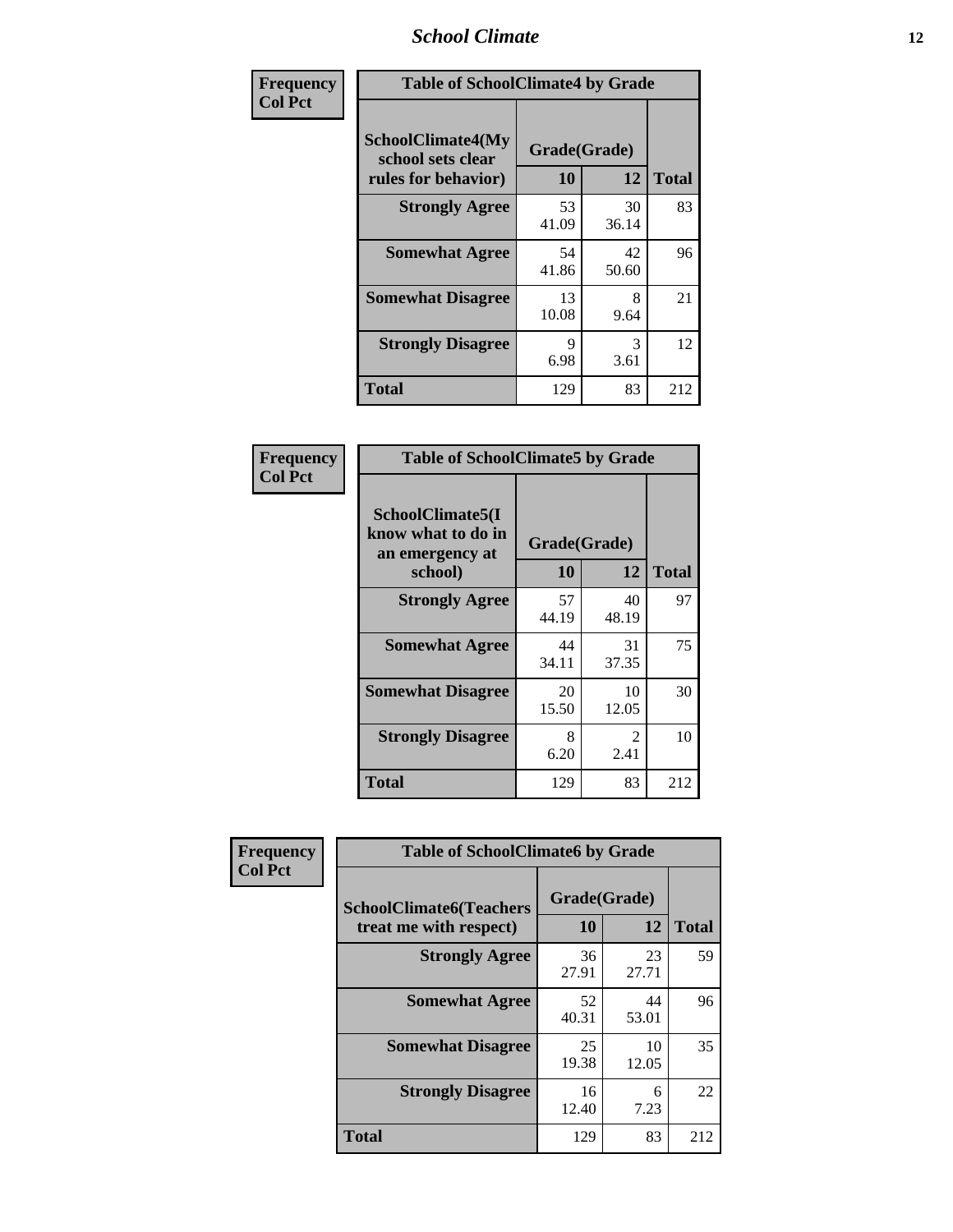#### *School Climate* **13**

| Frequency      | <b>Table of SchoolClimate7 by Grade</b>                                       |                           |             |              |
|----------------|-------------------------------------------------------------------------------|---------------------------|-------------|--------------|
| <b>Col Pct</b> | <b>SchoolClimate7(Behaviors</b><br>in my class allow the<br>teacher to teach) | Grade(Grade)<br><b>10</b> | 12          | <b>Total</b> |
|                | <b>Strongly Agree</b>                                                         | 25<br>19.38               | 15<br>18.07 | 40           |
|                | <b>Somewhat Agree</b>                                                         | 68<br>52.71               | 48<br>57.83 | 116          |
|                | <b>Somewhat Disagree</b>                                                      | 25<br>19.38               | 20<br>24.10 | 45           |
|                | <b>Strongly Disagree</b>                                                      | 11<br>8.53                | 0<br>0.00   | 11           |
|                | <b>Total</b>                                                                  | 129                       | 83          | 212          |

| Frequency      | <b>Table of SchoolClimate8 by Grade</b>                                 |              |             |              |
|----------------|-------------------------------------------------------------------------|--------------|-------------|--------------|
| <b>Col Pct</b> | <b>SchoolClimate8(Students</b><br>are frequently<br>recognized for good | Grade(Grade) |             |              |
|                | behavior)                                                               | 10           | 12          | <b>Total</b> |
|                | <b>Strongly Agree</b>                                                   | 22<br>17.05  | 15<br>18.07 | 37           |
|                | <b>Somewhat Agree</b>                                                   | 51<br>39.53  | 33<br>39.76 | 84           |
|                | <b>Somewhat Disagree</b>                                                | 38<br>29.46  | 29<br>34.94 | 67           |
|                | <b>Strongly Disagree</b>                                                | 18<br>13.95  | 6<br>7.23   | 24           |
|                | <b>Total</b>                                                            | 129          | 83          | 212          |

| Frequency      | <b>Table of SchoolClimate9 by Grade</b>                                                  |                    |             |              |
|----------------|------------------------------------------------------------------------------------------|--------------------|-------------|--------------|
| <b>Col Pct</b> | <b>SchoolClimate9(School</b><br>counselor would be<br>helpful if I needed<br>assistance) | Grade(Grade)<br>10 | 12          | <b>Total</b> |
|                | <b>Strongly Agree</b>                                                                    | 50<br>38.76        | 51<br>61.45 | 101          |
|                | <b>Somewhat Agree</b>                                                                    | 56<br>43.41        | 25<br>30.12 | 81           |
|                | <b>Somewhat Disagree</b>                                                                 | 13<br>10.08        | 5<br>6.02   | 18           |
|                | <b>Strongly Disagree</b>                                                                 | 10<br>7.75         | 2<br>2.41   | 12           |
|                | <b>Total</b>                                                                             | 129                | 83          | 212          |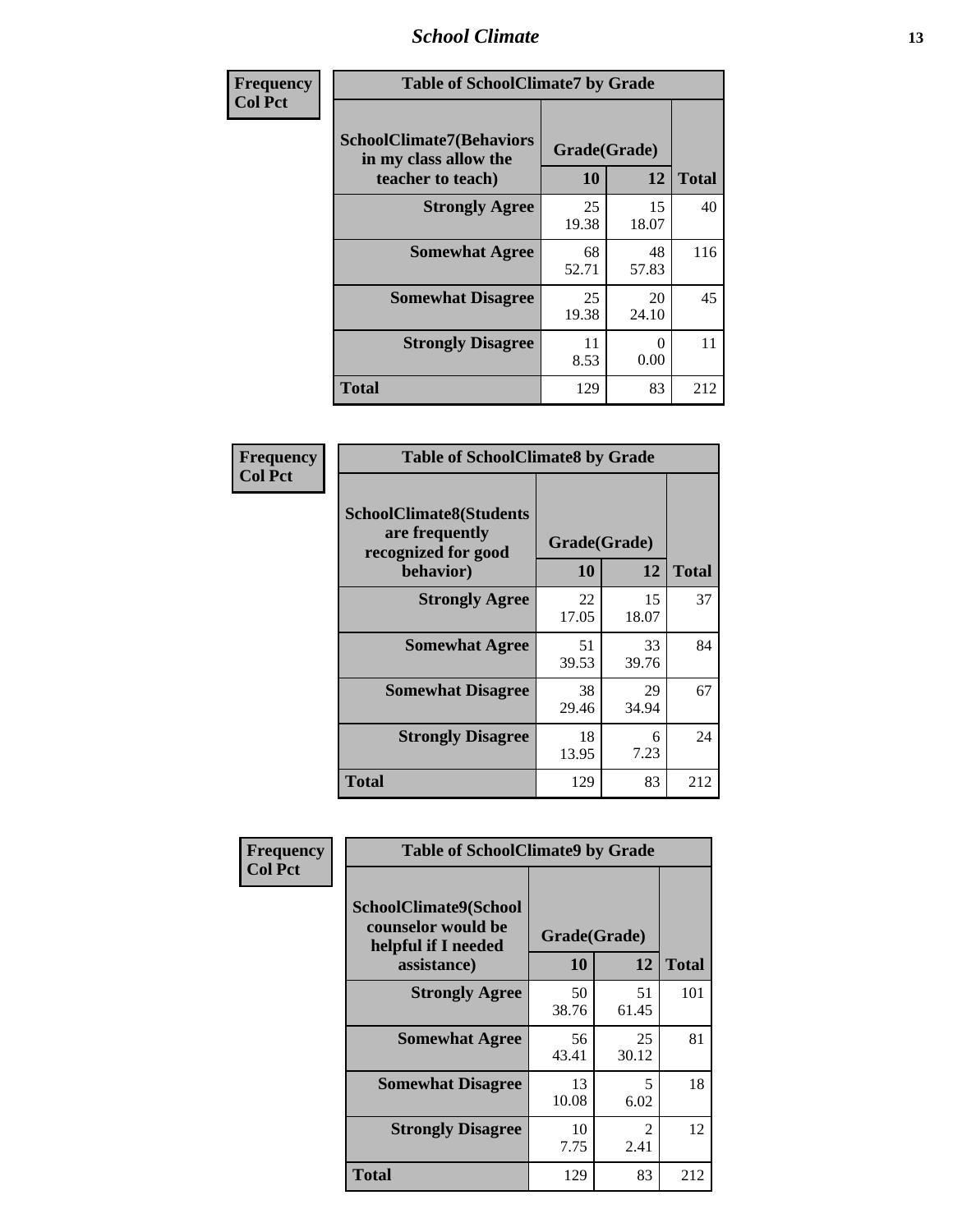### *Reasons for Dropping Out* **14**

| Frequency      | <b>Table of Dropoutreason by Grade</b>                                   |                    |             |              |
|----------------|--------------------------------------------------------------------------|--------------------|-------------|--------------|
| <b>Col Pct</b> | Dropoutreason(If<br>I dropped out the<br>reason would<br>most likely be) | Grade(Grade)<br>10 | 12          | <b>Total</b> |
|                | Won't Drop out                                                           | 76<br>58.91        | 42<br>50.60 | 118          |
|                | <b>Bored</b>                                                             | 21<br>16.28        | 13<br>15.66 | 34           |
|                | <b>Family Reasons</b>                                                    | 9<br>6.98          | 8<br>9.64   | 17           |
|                | <b>Being Bullied</b>                                                     | 3<br>2.33          | 0<br>0.00   | 3            |
|                | <b>Other</b>                                                             | 20<br>15.50        | 20<br>24.10 | 40           |
|                | <b>Total</b>                                                             | 129                | 83          | 212          |

| Frequency      | <b>Table of Dropout by Grade</b>                            |              |             |              |  |
|----------------|-------------------------------------------------------------|--------------|-------------|--------------|--|
| <b>Col Pct</b> | Dropout(I<br>have<br>thought<br>about<br>dropping<br>out of | Grade(Grade) |             |              |  |
|                | school)                                                     | 10           | 12          | <b>Total</b> |  |
|                | Yes                                                         | 38<br>29.46  | 28<br>33.73 | 66           |  |
|                | N <sub>0</sub>                                              | 91<br>70.54  | 55<br>66.27 | 146          |  |
|                | <b>Total</b>                                                | 129          | 83          | 212          |  |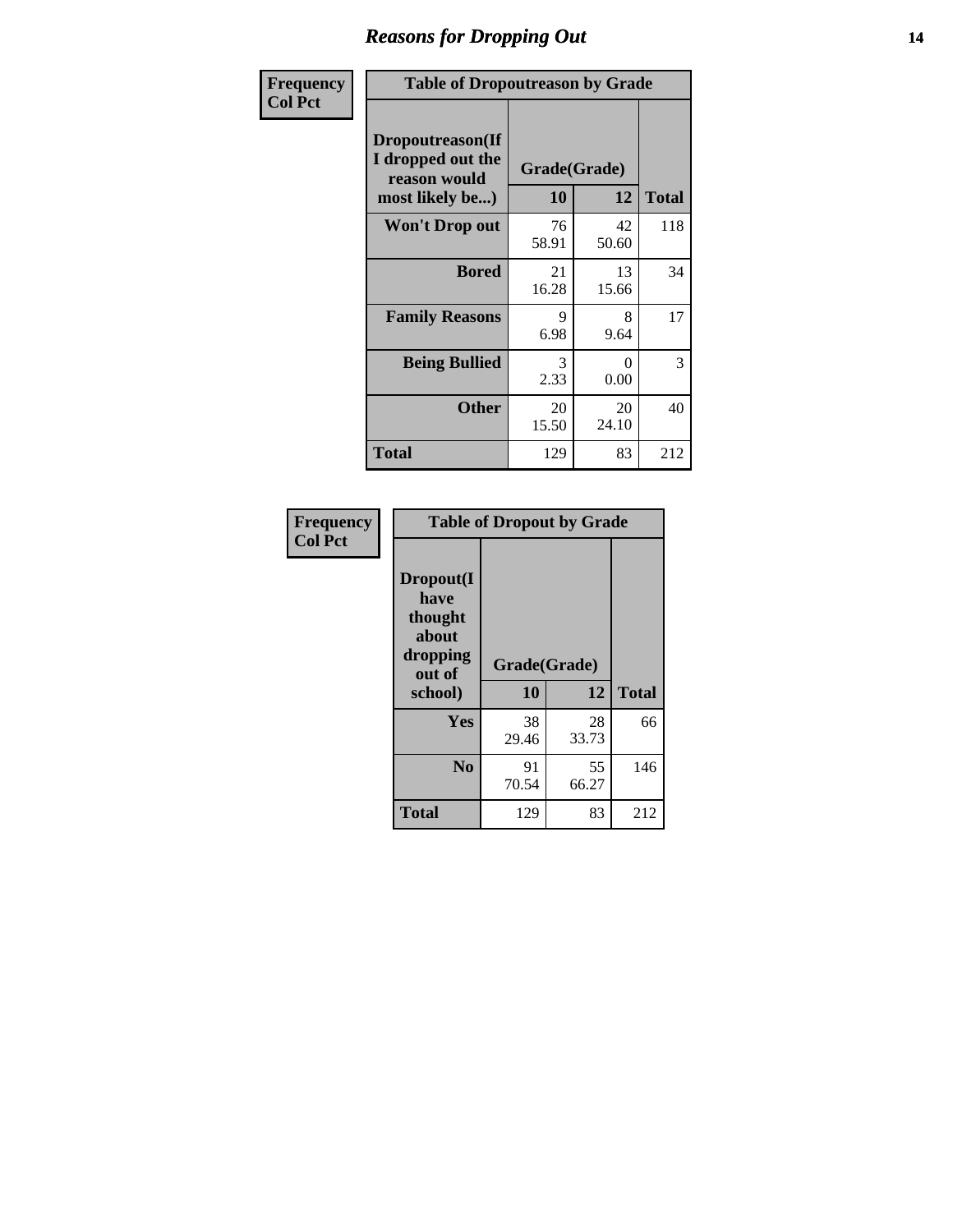*School Safety* **15**

| Frequency      |                                                                                                   | <b>Table of Gangself by Grade</b> |              |              |  |
|----------------|---------------------------------------------------------------------------------------------------|-----------------------------------|--------------|--------------|--|
| <b>Col Pct</b> | Gangself(I<br>have<br>participated<br>in illegal<br>gang<br>activities in<br>the past 30<br>days) | Grade(Grade)<br>10<br>12          |              | <b>Total</b> |  |
|                | Yes                                                                                               | 6<br>4.65                         | 0<br>0.00    | 6            |  |
|                | N <sub>o</sub>                                                                                    | 123<br>95.35                      | 83<br>100.00 | 206          |  |
|                | Total                                                                                             | 129                               | 83           | 212          |  |

| Frequency<br><b>Col Pct</b> | <b>Table of Gangpeers by Grade</b>                                                                                             |                    |             |              |
|-----------------------------|--------------------------------------------------------------------------------------------------------------------------------|--------------------|-------------|--------------|
|                             | <b>Gangpeers</b> (I<br>have friends<br>who have<br>participated<br>in illegal<br>gang<br>activities in<br>the past 30<br>days) | Grade(Grade)<br>10 | 12          | <b>Total</b> |
|                             | <b>Yes</b>                                                                                                                     | 24<br>18.60        | 8<br>9.64   | 32           |
|                             | N <sub>0</sub>                                                                                                                 | 105<br>81.40       | 75<br>90.36 | 180          |
|                             | <b>Total</b>                                                                                                                   | 129                | 83          | 212          |

| Frequency      | <b>Table of Pickedon by Grade</b>                                  |              |             |              |
|----------------|--------------------------------------------------------------------|--------------|-------------|--------------|
| <b>Col Pct</b> | <b>Pickedon(I have</b><br>been picked on or<br>teased at school in | Grade(Grade) |             |              |
|                | the past 30 days)                                                  | 10           | 12          | <b>Total</b> |
|                | <b>Strongly Agree</b>                                              | 17<br>13.18  | 6<br>7.23   | 23           |
|                | <b>Somewhat Agree</b>                                              | 21<br>16.28  | 10<br>12.05 | 31           |
|                | <b>Somewhat Disagree</b>                                           | 21<br>16.28  | 13<br>15.66 | 34           |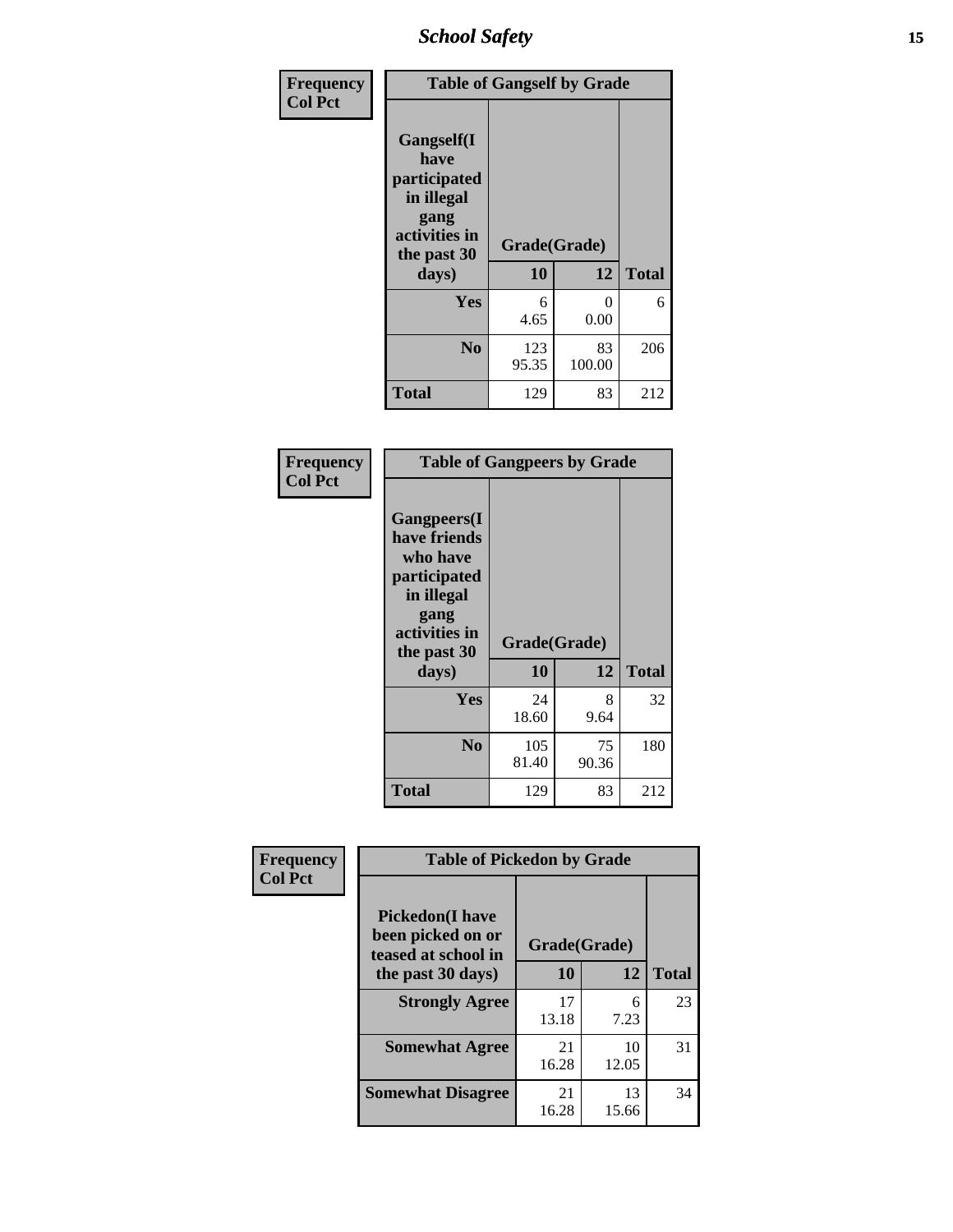*School Safety* **16**

| <b>Frequency</b> | <b>Table of Pickedon by Grade</b>                                                        |                    |             |              |
|------------------|------------------------------------------------------------------------------------------|--------------------|-------------|--------------|
| <b>Col Pct</b>   | <b>Pickedon</b> (I have<br>been picked on or<br>teased at school in<br>the past 30 days) | Grade(Grade)<br>10 | 12          | <b>Total</b> |
|                  | <b>Strongly Disagree</b>                                                                 | 70<br>54.26        | 54<br>65.06 | 124          |
|                  | Total                                                                                    | 129                | 83          | 212          |

| Frequency      |                                                          | <b>Table of Safeschool by Grade</b> |             |              |  |  |  |  |  |  |
|----------------|----------------------------------------------------------|-------------------------------------|-------------|--------------|--|--|--|--|--|--|
| <b>Col Pct</b> | Safeschool(School<br>is a place at which I<br>feel safe) | Grade(Grade)<br>10                  | 12          | <b>Total</b> |  |  |  |  |  |  |
|                | <b>Strongly Agree</b>                                    | 27<br>20.93                         | 17<br>20.48 | 44           |  |  |  |  |  |  |
|                | <b>Somewhat Agree</b>                                    | 77<br>59.69                         | 48<br>57.83 | 125          |  |  |  |  |  |  |
|                | <b>Somewhat Disagree</b>                                 | 14<br>10.85                         | 12<br>14.46 | 26           |  |  |  |  |  |  |
|                | <b>Strongly Disagree</b>                                 | 11<br>8.53                          | 6<br>7.23   | 17           |  |  |  |  |  |  |
|                | <b>Total</b>                                             | 129                                 | 83          | 212          |  |  |  |  |  |  |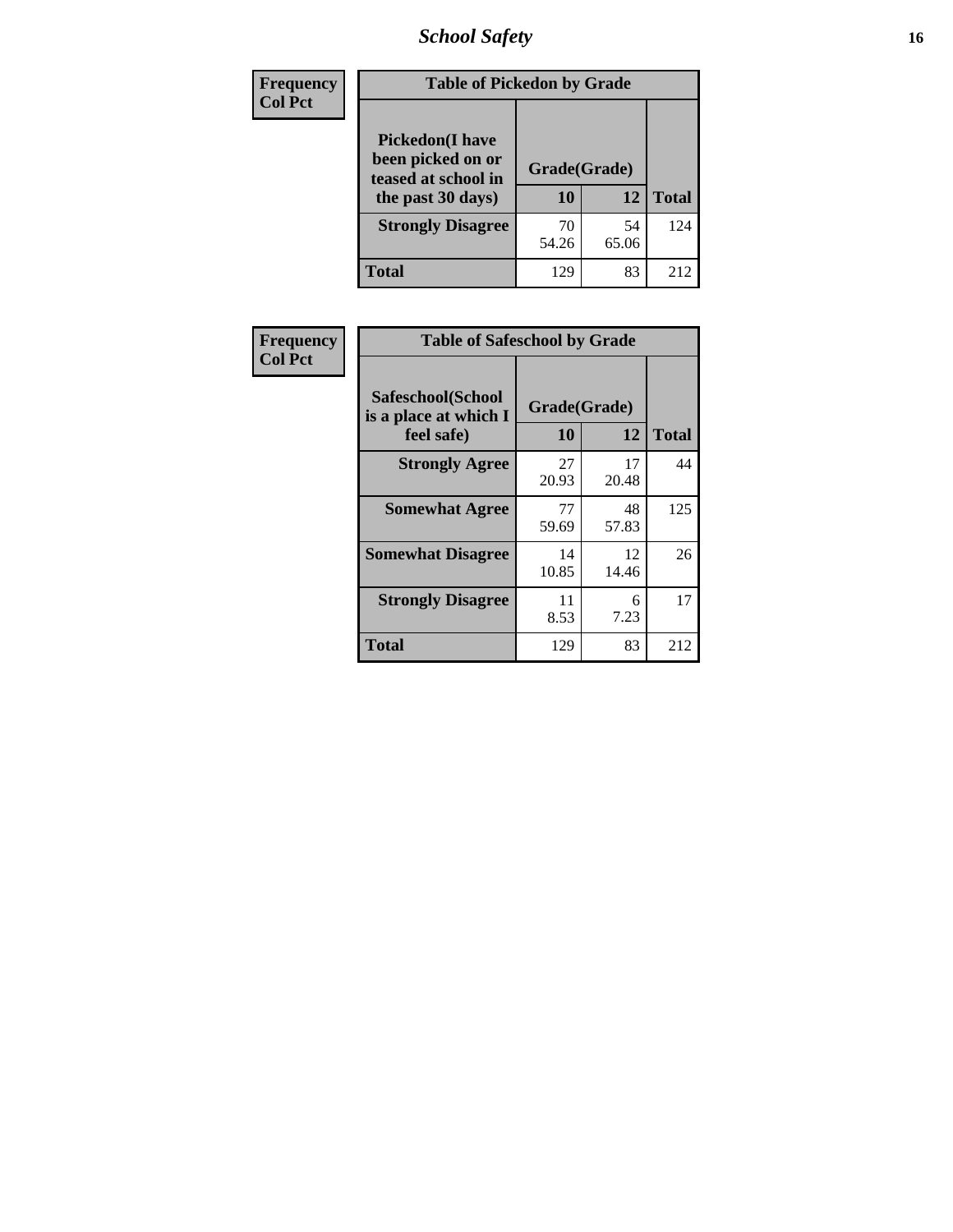*School Safety* **17**

**Frequency Row Pct**

|              | <b>Table of Grade by Bullied</b> |                                                                                                                                           |           |           |      |           |           |     |  |  |  |
|--------------|----------------------------------|-------------------------------------------------------------------------------------------------------------------------------------------|-----------|-----------|------|-----------|-----------|-----|--|--|--|
|              |                                  | <b>Bullied</b> (I have been bullied by other<br>students in the past 30 days)                                                             |           |           |      |           |           |     |  |  |  |
| Grade(Grade) | 0<br>  Days                      | 10<br><b>20</b><br>1 or<br>3 <sub>to</sub><br>6 to<br>to<br>to<br>19<br>29<br>5<br>q<br>2<br>days<br>days<br>days<br>days<br>days<br>days |           |           |      |           |           |     |  |  |  |
| <b>10</b>    | 113<br>87.60                     | 5<br>3.88                                                                                                                                 | 2<br>1.55 | 2<br>1.55 | 0.78 | 2<br>1.55 | 4<br>3.10 | 129 |  |  |  |
| 12           | 77<br>92.77                      | $\mathfrak{D}$<br>0<br>$\mathfrak{D}$<br>0<br>1.20<br>0.00<br>1.20<br>2.41<br>2.41<br>0.00                                                |           |           |      |           |           |     |  |  |  |
| <b>Total</b> | 190                              | 7                                                                                                                                         | 3         | 3         | 1    | 2         | 6         | 212 |  |  |  |

**Frequency Row Pct**

| <b>Table of Grade by Bulliedothers</b>                                                                                                                                                         |              |                                                              |                |  |                |                |   |              |  |  |  |
|------------------------------------------------------------------------------------------------------------------------------------------------------------------------------------------------|--------------|--------------------------------------------------------------|----------------|--|----------------|----------------|---|--------------|--|--|--|
| <b>Bulliedothers</b> (I bullied others in the past<br>$30 \text{ days}$                                                                                                                        |              |                                                              |                |  |                |                |   |              |  |  |  |
| 10<br>20<br>All<br>1 or<br>3 <sub>to</sub><br>6 to<br>to<br>to<br>29<br>19<br>$\mathbf{0}$<br>30<br>5<br>2<br>q<br>Grade(Grade)<br>days<br>days<br>days<br>days<br>days<br><b>Days</b><br>days |              |                                                              |                |  |                |                |   | <b>Total</b> |  |  |  |
| <b>10</b>                                                                                                                                                                                      | 110<br>85.27 | 10<br>2<br>4<br>0.78<br>0.78<br>7.75<br>0.78<br>1.55<br>3.10 |                |  |                |                |   |              |  |  |  |
| 12<br>3<br>76<br>$\mathfrak{D}$<br>$\Omega$<br>0<br>91.57<br>0.00<br>1.20<br>3.61<br>1.20<br>0.00<br>2.41                                                                                      |              |                                                              |                |  |                |                |   |              |  |  |  |
| <b>Total</b>                                                                                                                                                                                   | 186          | 13                                                           | $\overline{2}$ |  | $\overline{2}$ | $\overline{c}$ | 6 | 212          |  |  |  |

| Frequency      |              | <b>Table of Grade by Weaponschool</b> |                                                           |                              |                        |                        |              |
|----------------|--------------|---------------------------------------|-----------------------------------------------------------|------------------------------|------------------------|------------------------|--------------|
| <b>Row Pct</b> |              |                                       | Weaponschool (I brought a<br>weapon to school in the past | 30 days)                     |                        |                        |              |
|                | Grade(Grade) | $\bf{0}$<br><b>Days</b>               | 1 or<br>days                                              | 3 <sub>to</sub><br>5<br>days | 20<br>to<br>29<br>days | All<br>30<br>days      | <b>Total</b> |
|                | 10           | 126<br>97.67                          | 0<br>0.00                                                 | $\Omega$<br>0.00             | 0.78                   | $\mathfrak{D}$<br>1.55 | 129          |
|                | 12           | 76<br>91.57                           | 1.20                                                      | 1.20                         | 2<br>2.41              | 3<br>3.61              | 83           |
|                | <b>Total</b> | 202                                   |                                                           | 1                            | 3                      | 5                      | 212          |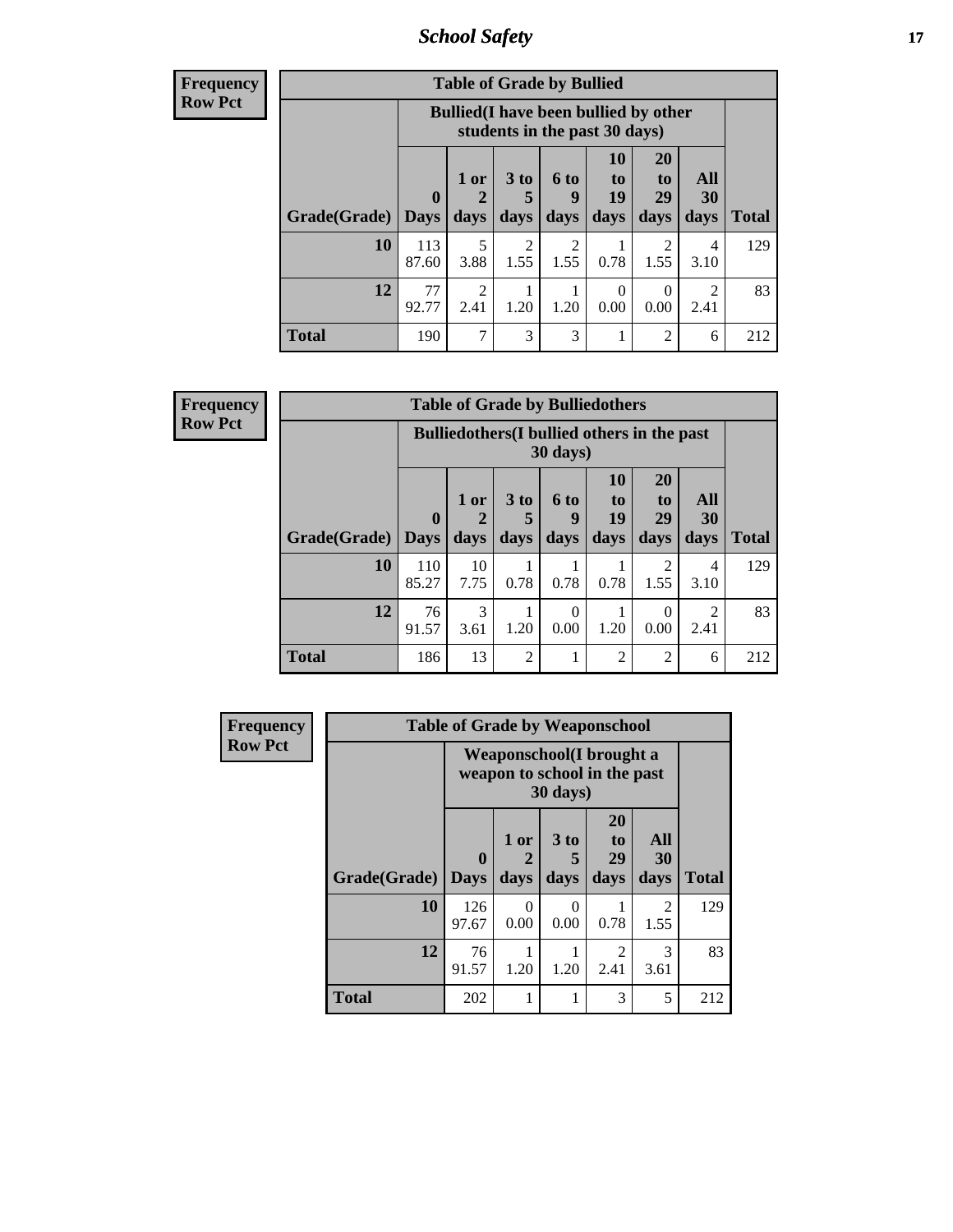*School Safety* **18**

| Frequency      |              | <b>Table of Grade by Absentunsafe</b> |                   |                   |                                                                      |                   |              |
|----------------|--------------|---------------------------------------|-------------------|-------------------|----------------------------------------------------------------------|-------------------|--------------|
| <b>Row Pct</b> |              |                                       |                   | the past 30 days) | <b>Absentunsafe(I have missed</b><br>school because I felt unsafe in |                   |              |
|                | Grade(Grade) | $\mathbf{0}$<br><b>Days</b>           | 1 or<br>2<br>days | 3 to<br>days      | 20<br>to<br>29<br>days                                               | All<br>30<br>days | <b>Total</b> |
|                | 10           | 125<br>96.90                          | 3<br>2.33         | $\Omega$<br>0.00  | 0.78                                                                 | 0<br>0.00         | 129          |
|                | 12           | 80<br>96.39                           | 1.20              | 1.20              | 0.00                                                                 | 1.20              | 83           |
|                | <b>Total</b> | 205                                   | $\overline{4}$    |                   | 1                                                                    |                   | 212          |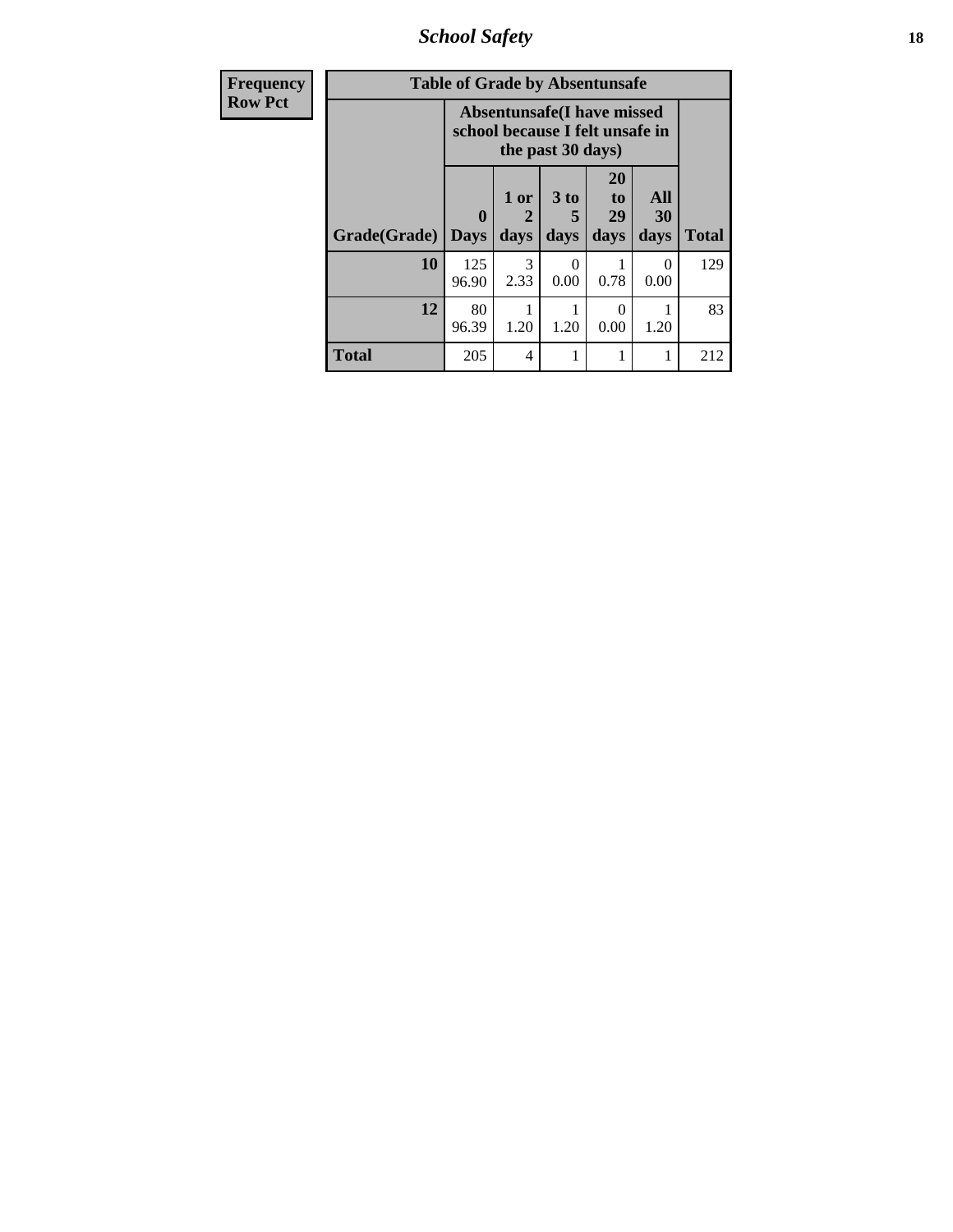# *Drug Use During Last 30 Days* **19**

#### **Frequency Row Pct**

| <b>Table of Grade by Alcohol</b> |             |                                                                                                                                                                                        |             |           |            |           |           |     |  |  |  |  |
|----------------------------------|-------------|----------------------------------------------------------------------------------------------------------------------------------------------------------------------------------------|-------------|-----------|------------|-----------|-----------|-----|--|--|--|--|
|                                  |             | Alcohol(Alcohol use, past 30 days)<br>$6-9$<br>$10-19$<br>$20 - 29$<br>$3 - 5$<br>$1 - 2$<br><b>Every</b><br>not<br>days<br>days<br>days<br>day<br>Total<br>days<br>days<br><b>use</b> |             |           |            |           |           |     |  |  |  |  |
| Grade(Grade)                     | <b>Did</b>  |                                                                                                                                                                                        |             |           |            |           |           |     |  |  |  |  |
| 10                               | 92<br>71.32 | 5<br>3.88                                                                                                                                                                              | 6<br>4.65   | 0.78      | 10<br>7.75 | 9<br>6.98 | 6<br>4.65 | 129 |  |  |  |  |
| 12                               | 56<br>67.47 | $\overline{2}$<br>2.41                                                                                                                                                                 | 13<br>15.66 | 3<br>3.61 | 5<br>6.02  | 4<br>4.82 | 0<br>0.00 | 83  |  |  |  |  |
| <b>Total</b>                     | 148         | 7                                                                                                                                                                                      | 19          | 4         | 15         | 13        | 6         | 212 |  |  |  |  |

#### **Frequency Row Pct**

| <b>Table of Grade by Cigarettes</b> |                                 |                                                                                                                                  |   |   |   |   |   |     |  |  |  |  |
|-------------------------------------|---------------------------------|----------------------------------------------------------------------------------------------------------------------------------|---|---|---|---|---|-----|--|--|--|--|
|                                     |                                 | <b>Cigarettes(Smoking tobacco use,</b><br>past 30 days)                                                                          |   |   |   |   |   |     |  |  |  |  |
| Grade(Grade)                        | <b>Did</b><br>not<br><b>use</b> | $10-19$<br>$6 - 9$<br>20-29<br>$3 - 5$<br>$1 - 2$<br><b>Every</b><br>days<br><b>Total</b><br>day<br>days<br>days<br>days<br>days |   |   |   |   |   |     |  |  |  |  |
| 10                                  | 113<br>87.60                    | 3<br>3<br>5<br>4<br>0<br>2.33<br>2.33<br>0.78<br>0.00<br>3.10<br>3.88                                                            |   |   |   |   |   |     |  |  |  |  |
| 12                                  | 63<br>75.90                     | 8<br>3<br>3<br>3<br>റ<br>1.20<br>2.41<br>3.61<br>3.61<br>9.64<br>3.61                                                            |   |   |   |   |   |     |  |  |  |  |
| <b>Total</b>                        | 176                             | 12                                                                                                                               | 6 | 1 | 6 | 3 | 8 | 212 |  |  |  |  |

**Frequency Row Pct**

|              | <b>Table of Grade by Smokeless</b>                                                                                                                                      |                                                             |      |                  |           |                        |           |     |  |  |  |  |
|--------------|-------------------------------------------------------------------------------------------------------------------------------------------------------------------------|-------------------------------------------------------------|------|------------------|-----------|------------------------|-----------|-----|--|--|--|--|
|              |                                                                                                                                                                         | <b>Smokeless</b> (Chewing tobacco use,<br>past 30 days)     |      |                  |           |                        |           |     |  |  |  |  |
| Grade(Grade) | <b>Did</b><br>$10-19$<br>$6 - 9$<br>$20 - 29$<br>$3 - 5$<br>$1 - 2$<br><b>Every</b><br>not<br><b>Total</b><br>days<br>day<br>days<br>days<br>days<br>days<br><b>use</b> |                                                             |      |                  |           |                        |           |     |  |  |  |  |
| 10           | 105<br>81.40                                                                                                                                                            | 8<br>6.20                                                   | 0.78 | $\Omega$<br>0.00 | 5<br>3.88 | $\mathfrak{D}$<br>1.55 | 8<br>6.20 | 129 |  |  |  |  |
| 12           | 70<br>84.34                                                                                                                                                             | 2<br>8<br>0<br>1.20<br>1.20<br>1.20<br>0.00<br>2.41<br>9.64 |      |                  |           |                        |           |     |  |  |  |  |
| <b>Total</b> | 175                                                                                                                                                                     | 10                                                          |      |                  | 6         | 3                      | 16        | 212 |  |  |  |  |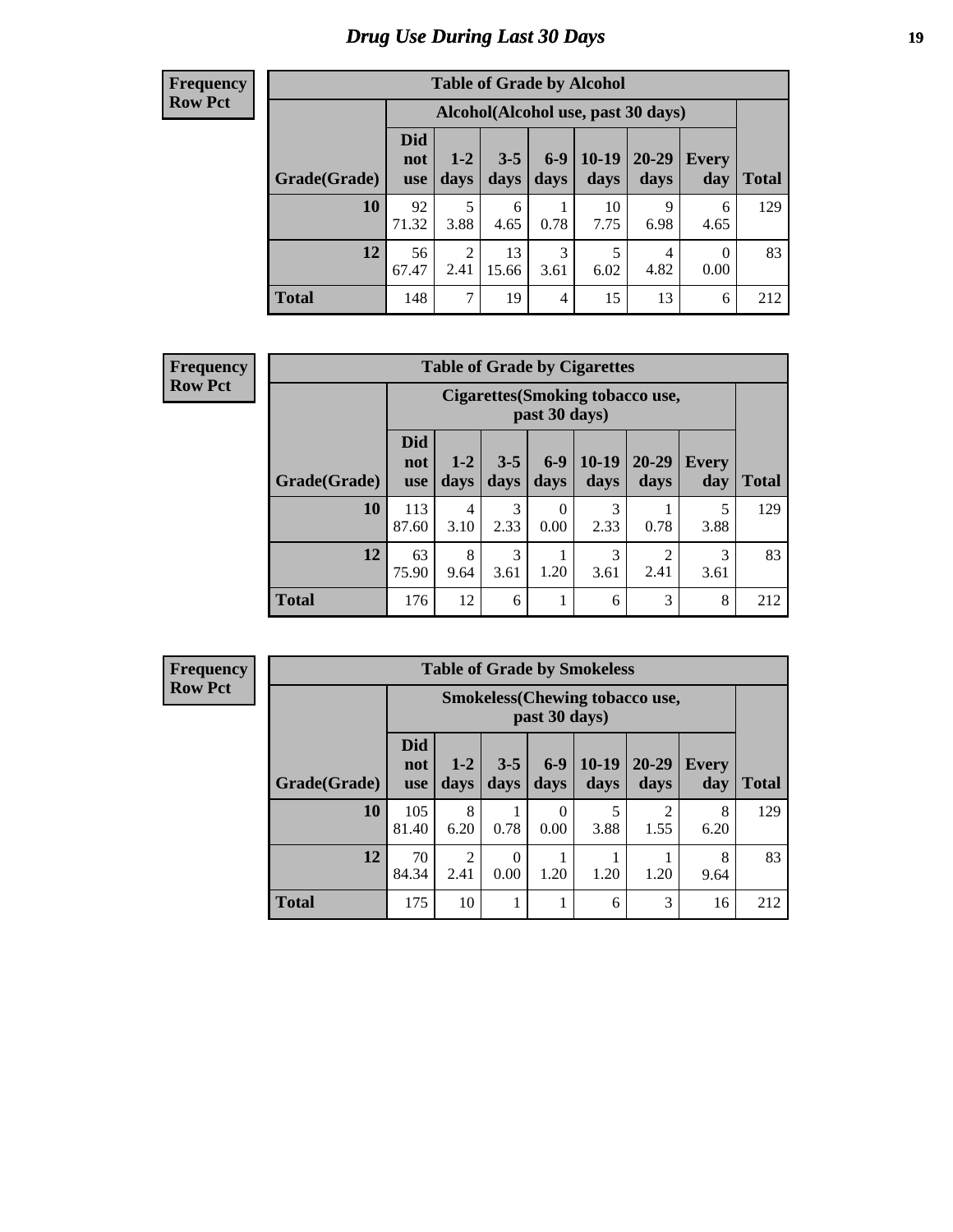#### **Frequency Row Pct**

| <b>Table of Grade by Marijuana</b>                                                                                                                           |              |                       |                |                        |                                         |           |           |     |  |  |
|--------------------------------------------------------------------------------------------------------------------------------------------------------------|--------------|-----------------------|----------------|------------------------|-----------------------------------------|-----------|-----------|-----|--|--|
|                                                                                                                                                              |              |                       |                |                        | Marijuana (Marijuana use, past 30 days) |           |           |     |  |  |
| <b>Did</b><br>$10-19$<br>$6 - 9$<br>20-29<br>$3 - 5$<br>$1 - 2$<br>Every<br>not<br>days<br>Grade(Grade)<br>days<br>days<br>days<br>days<br>day<br><b>use</b> |              |                       |                |                        |                                         |           |           |     |  |  |
| 10                                                                                                                                                           | 114<br>88.37 | 5<br>3.88             | 0.78           | $\overline{2}$<br>1.55 | 0.78                                    | 3<br>2.33 | 3<br>2.33 | 129 |  |  |
| 12                                                                                                                                                           | 75<br>90.36  | $\mathcal{R}$<br>3.61 | 1.20           | 1.20                   | 1.20                                    | 1.20      | 1.20      | 83  |  |  |
| <b>Total</b>                                                                                                                                                 | 189          | 8                     | $\overline{2}$ | 3                      | $\overline{2}$                          | 4         | 4         | 212 |  |  |

| <b>Frequency</b> |              | <b>Table of Grade by Cocaine</b> |                 |                                        |                   |              |              |  |  |  |  |  |
|------------------|--------------|----------------------------------|-----------------|----------------------------------------|-------------------|--------------|--------------|--|--|--|--|--|
| <b>Row Pct</b>   |              |                                  |                 | Cocaine (Cocaine use,<br>past 30 days) |                   |              |              |  |  |  |  |  |
|                  | Grade(Grade) | <b>Did</b><br>not<br><b>use</b>  | $3 - 5$<br>days | $10-19$<br>days                        | $20 - 29$<br>days | Every<br>day | <b>Total</b> |  |  |  |  |  |
|                  | 10           | 124<br>96.12                     | 0<br>0.00       | 0.78                                   | 0.78              | 3<br>2.33    | 129          |  |  |  |  |  |
|                  | 12           | 79<br>95.18                      | 3<br>3.61       | 1.20                                   | 0<br>0.00         | 0<br>0.00    | 83           |  |  |  |  |  |
|                  | <b>Total</b> | 203                              | 3               | $\overline{2}$                         |                   | 3            | 212          |  |  |  |  |  |

| Frequency      |              | <b>Table of Grade by Inhalants</b> |                  |                 |               |                                        |                        |              |  |  |  |
|----------------|--------------|------------------------------------|------------------|-----------------|---------------|----------------------------------------|------------------------|--------------|--|--|--|
| <b>Row Pct</b> |              |                                    |                  |                 |               | Inhalants (Inhalant use, past 30 days) |                        |              |  |  |  |
|                | Grade(Grade) | <b>Did</b><br>not<br><b>use</b>    | $1-2$<br>days    | $3 - 5$<br>days | $6-9$<br>days | $20 - 29$<br>days                      | <b>Every</b><br>day    | <b>Total</b> |  |  |  |
|                | 10           | 123<br>95.35                       | $\theta$<br>0.00 | 0.78            | 0.78          | $\mathfrak{D}$<br>1.55                 | $\mathfrak{D}$<br>1.55 | 129          |  |  |  |
|                | 12           | 81<br>97.59                        | 1.20             | 0<br>0.00       | 0<br>0.00     | 0<br>0.00                              | 1.20                   | 83           |  |  |  |
|                | <b>Total</b> | 204                                |                  |                 |               | $\overline{c}$                         | 3                      | 212          |  |  |  |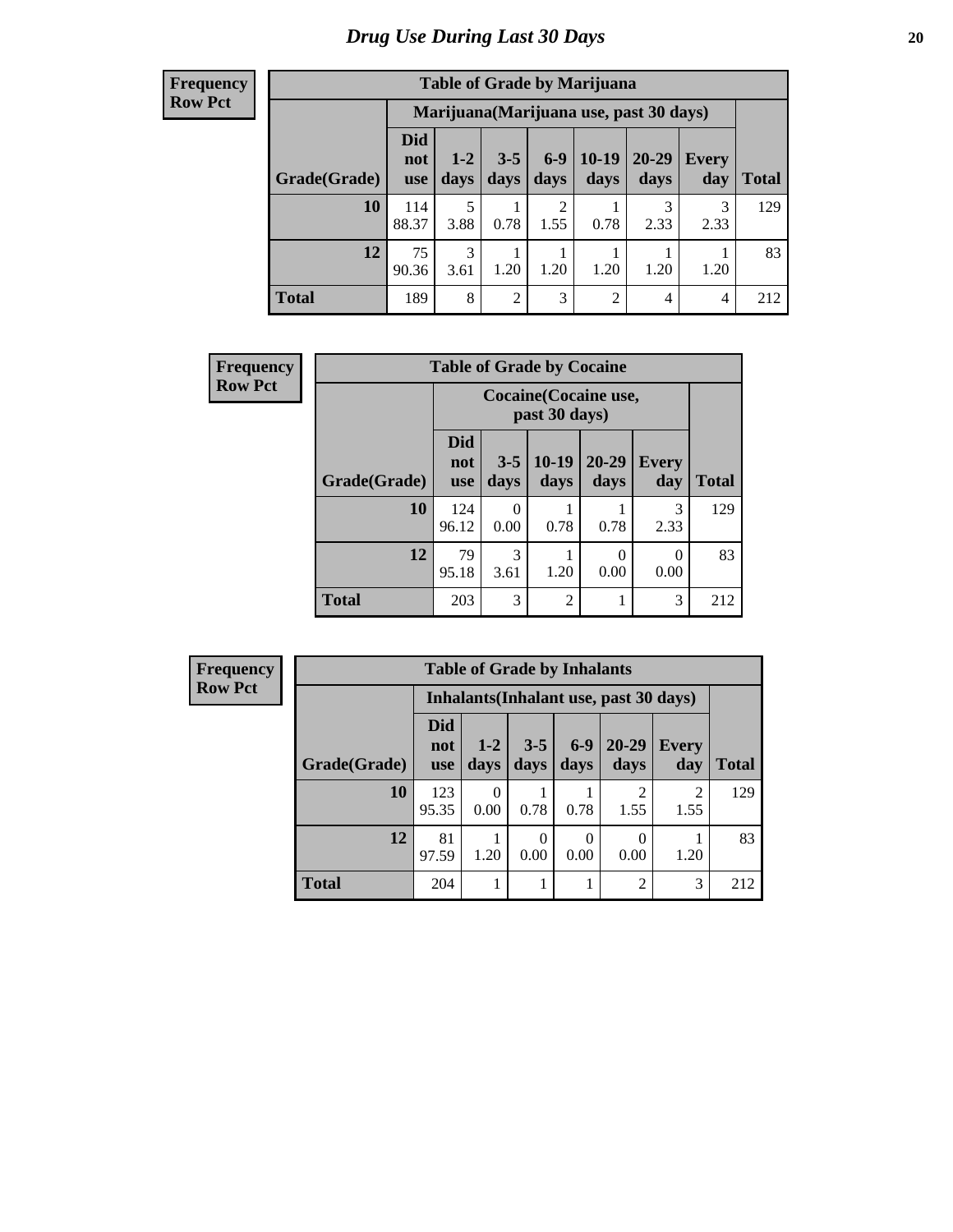# *Drug Use During Last 30 Days* **21**

 $\overline{\phantom{a}}$ 

| <b>Frequency</b> |              | <b>Table of Grade by Steroids</b>       |                  |                        |                        |              |  |  |  |  |
|------------------|--------------|-----------------------------------------|------------------|------------------------|------------------------|--------------|--|--|--|--|
| <b>Row Pct</b>   |              | Steroids (Steroid use,<br>past 30 days) |                  |                        |                        |              |  |  |  |  |
|                  | Grade(Grade) | <b>Did</b><br>not<br><b>use</b>         | $1 - 2$<br>days  | $20 - 29$<br>days      | <b>Every</b><br>day    | <b>Total</b> |  |  |  |  |
|                  | 10           | 124<br>96.12                            | 0.78             | $\mathfrak{D}$<br>1.55 | $\overline{2}$<br>1.55 | 129          |  |  |  |  |
|                  | 12           | 83<br>100.00                            | $\Omega$<br>0.00 | 0<br>0.00              | 0<br>0.00              | 83           |  |  |  |  |
|                  | <b>Total</b> | 207                                     |                  | $\overline{2}$         | $\overline{2}$         | 212          |  |  |  |  |

| Frequency      | <b>Table of Grade by Ecstasy</b> |                                               |                   |                          |              |
|----------------|----------------------------------|-----------------------------------------------|-------------------|--------------------------|--------------|
| <b>Row Pct</b> |                                  | <b>Ecstasy</b> (Ecstasy<br>use, past 30 days) |                   |                          |              |
|                | Grade(Grade)                     | <b>Did</b><br>not<br><b>use</b>               | $20 - 29$<br>days | Every<br>day             | <b>Total</b> |
|                | 10                               | 125<br>96.90                                  | 3<br>2.33         | 0.78                     | 129          |
|                | 12                               | 82<br>98.80                                   | 0<br>0.00         | 1.20                     | 83           |
|                | Total                            | 207                                           | 3                 | $\overline{\mathcal{L}}$ | 212          |

| <b>Frequency</b> | <b>Table of Grade by Meth</b> |                                 |                 |                   |                     |              |
|------------------|-------------------------------|---------------------------------|-----------------|-------------------|---------------------|--------------|
| <b>Row Pct</b>   |                               | Meth(Methamphetamine use,       |                 |                   |                     |              |
|                  | Grade(Grade)                  | <b>Did</b><br>not<br><b>use</b> | $3 - 5$<br>days | $20 - 29$<br>days | <b>Every</b><br>day | <b>Total</b> |
|                  | 10                            | 125<br>96.90                    | 0<br>0.00       | 3<br>2.33         | 0.78                | 129          |
|                  | 12                            | 82<br>98.80                     | 1.20            | 0<br>0.00         | 0.00                | 83           |
|                  | <b>Total</b>                  | 207                             |                 | 3                 |                     | 212          |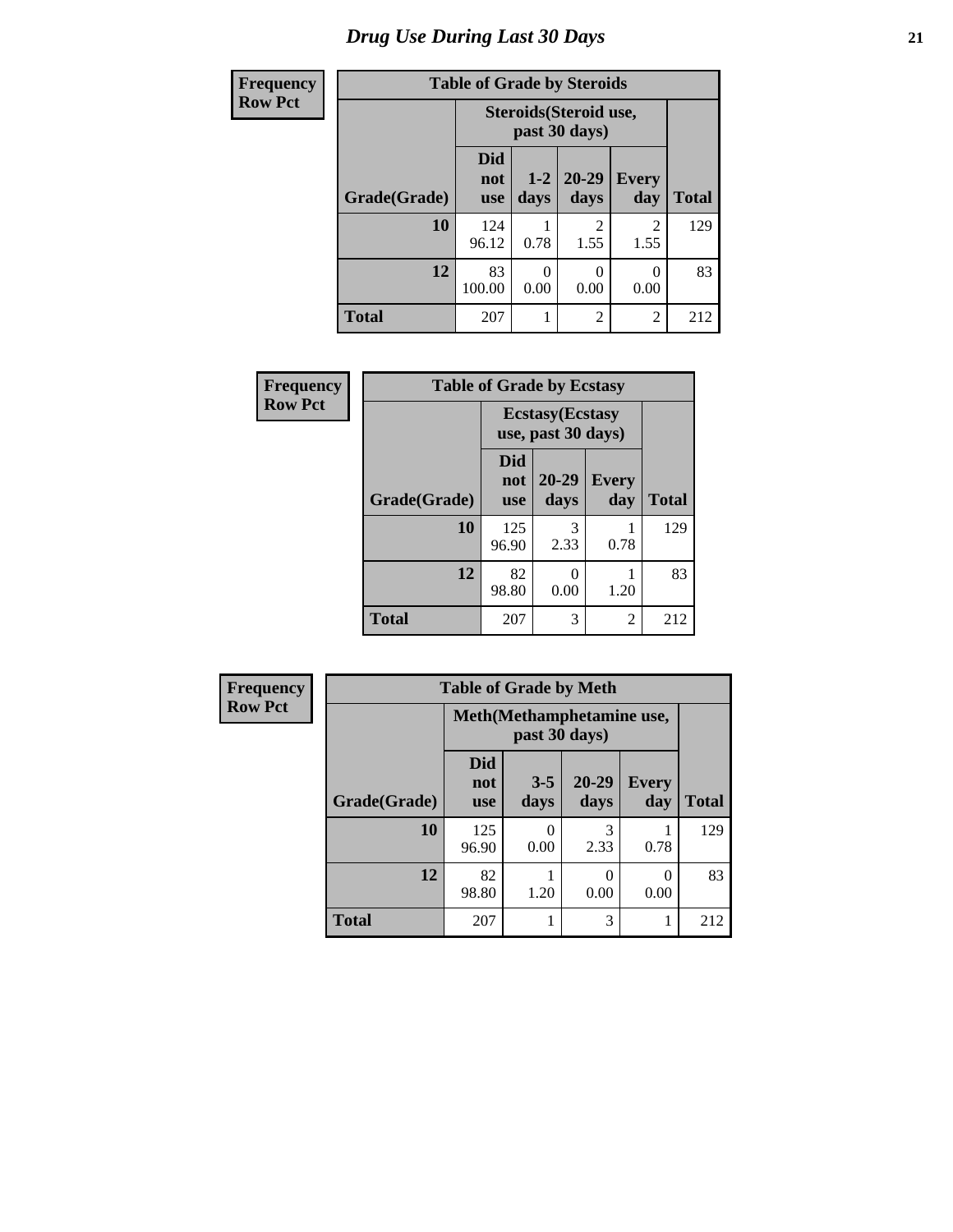# *Drug Use During Last 30 Days* **22**

| <b>Frequency</b> | <b>Table of Grade by Hallucinogens</b> |                                                   |               |                  |                        |                        |              |
|------------------|----------------------------------------|---------------------------------------------------|---------------|------------------|------------------------|------------------------|--------------|
| <b>Row Pct</b>   |                                        | Hallucinogens (Hallucinogen use,<br>past 30 days) |               |                  |                        |                        |              |
|                  | Grade(Grade)                           | <b>Did</b><br>not<br><b>use</b>                   | $1-2$<br>days | $3 - 5$<br>days  | $20 - 29$<br>days      | Every<br>day           | <b>Total</b> |
|                  | 10                                     | 124<br>96.12                                      | 0.00          | 0.78             | $\mathfrak{D}$<br>1.55 | $\mathfrak{D}$<br>1.55 | 129          |
|                  | 12                                     | 82<br>98.80                                       | 1.20          | $\Omega$<br>0.00 | 0<br>0.00              | 0<br>0.00              | 83           |
|                  | <b>Total</b>                           | 206                                               |               |                  | $\overline{2}$         | $\overline{c}$         | 212          |

| <b>Frequency</b> |
|------------------|
| <b>Row Pct</b>   |

| <b>Table of Grade by Prescription</b> |                          |                                                                                |                 |                  |                 |               |                     |              |
|---------------------------------------|--------------------------|--------------------------------------------------------------------------------|-----------------|------------------|-----------------|---------------|---------------------|--------------|
|                                       |                          | <b>Prescription</b> (Prescription drugs not<br>prescribed to me, past 30 days) |                 |                  |                 |               |                     |              |
| Grade(Grade)                          | Did<br>not<br><b>use</b> | $1 - 2$<br>days                                                                | $3 - 5$<br>days | $6 - 9$<br>days  | $10-19$<br>days | 20-29<br>days | <b>Every</b><br>day | <b>Total</b> |
| 10                                    | 117<br>90.70             | 0.78                                                                           | 5<br>3.88       | $\Omega$<br>0.00 | 0.78            | 4<br>3.10     | 0.78                | 129          |
| 12                                    | 73<br>87.95              | ∩<br>0.00                                                                      | 5<br>6.02       | 3<br>3.61        | 1.20            | 1.20          | 0<br>0.00           | 83           |
| <b>Total</b>                          | 190                      |                                                                                | 10              | 3                | $\overline{2}$  | 5             |                     | 212          |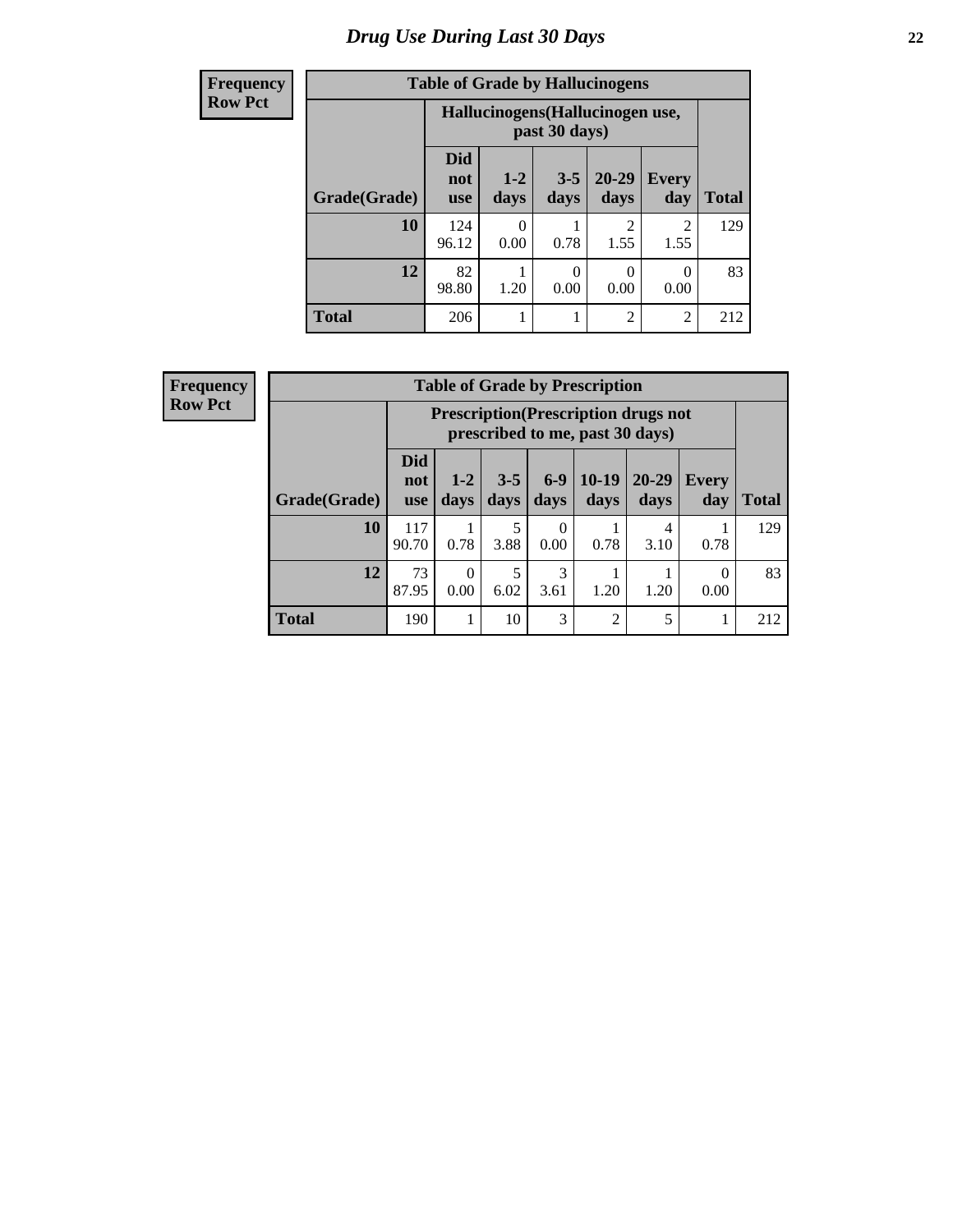| Frequency      | <b>Table of Alcoholease by Grade</b>              |                    |             |              |  |
|----------------|---------------------------------------------------|--------------------|-------------|--------------|--|
| <b>Col Pct</b> | <b>Alcoholease</b> (It is<br>easy to get alcohol) | Grade(Grade)<br>10 | 12          | <b>Total</b> |  |
|                | <b>Strongly Agree</b>                             | 46<br>35.66        | 44<br>53.01 | 90           |  |
|                | <b>Somewhat Agree</b>                             | 46<br>35.66        | 24<br>28.92 | 70           |  |
|                | <b>Somewhat Disagree</b>                          | 14<br>10.85        | 6<br>7.23   | 20           |  |
|                | <b>Strongly Disagree</b>                          | 23<br>17.83        | Q<br>10.84  | 32           |  |
|                | <b>Total</b>                                      | 129                | 83          | 212          |  |

| Frequency      | <b>Table of Cigarettesease by Grade</b>                 |                           |             |              |
|----------------|---------------------------------------------------------|---------------------------|-------------|--------------|
| <b>Col Pct</b> | Cigarettesease(It is<br>easy to get smoking<br>tobacco) | Grade(Grade)<br><b>10</b> | 12          | <b>Total</b> |
|                | <b>Strongly Agree</b>                                   | 58<br>44.96               | 59<br>71.08 | 117          |
|                | <b>Somewhat Agree</b>                                   | 32<br>24.81               | 14<br>16.87 | 46           |
|                | <b>Somewhat Disagree</b>                                | 15<br>11.63               | 6<br>7.23   | 21           |
|                | <b>Strongly Disagree</b>                                | 24<br>18.60               | 4<br>4.82   | 28           |
|                | <b>Total</b>                                            | 129                       | 83          | 212          |

| Frequency      | <b>Table of Smokelessease by Grade</b>                         |                    |             |              |
|----------------|----------------------------------------------------------------|--------------------|-------------|--------------|
| <b>Col Pct</b> | <b>Smokelessease</b> (It is<br>easy to get chewing<br>tobacco) | Grade(Grade)<br>10 | 12          | <b>Total</b> |
|                | <b>Strongly Agree</b>                                          | 76<br>58.91        | 62<br>74.70 | 138          |
|                | <b>Somewhat Agree</b>                                          | 21<br>16.28        | 12<br>14.46 | 33           |
|                | <b>Somewhat Disagree</b>                                       | 5.43               | 4<br>4.82   | 11           |
|                | <b>Strongly Disagree</b>                                       | 25<br>19.38        | 5<br>6.02   | 30           |
|                | <b>Total</b>                                                   | 129                | 83          | 212          |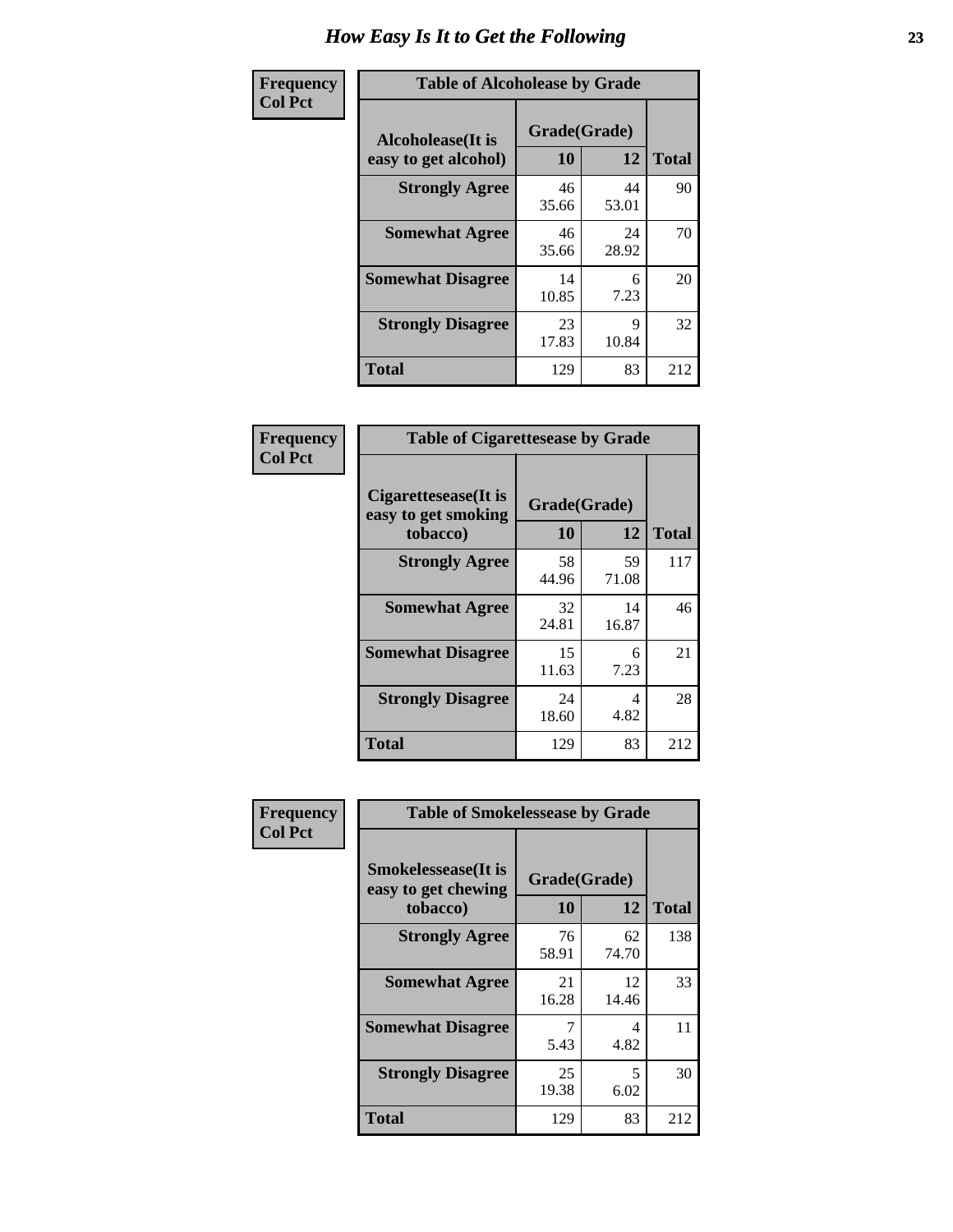| Frequency      | <b>Table of Marijuanaease by Grade</b>           |                           |             |              |  |
|----------------|--------------------------------------------------|---------------------------|-------------|--------------|--|
| <b>Col Pct</b> | Marijuanaease(It is<br>easy to get<br>marijuana) | Grade(Grade)<br><b>10</b> | 12          | <b>Total</b> |  |
|                | <b>Strongly Agree</b>                            | 40<br>31.01               | 38<br>45.78 | 78           |  |
|                | <b>Somewhat Agree</b>                            | 27<br>20.93               | 20<br>24.10 | 47           |  |
|                | <b>Somewhat Disagree</b>                         | 19<br>14.73               | 12<br>14.46 | 31           |  |
|                | <b>Strongly Disagree</b>                         | 43<br>33.33               | 13<br>15.66 | 56           |  |
|                | <b>Total</b>                                     | 129                       | 83          | 212          |  |

| <b>Table of Cocaineease by Grade</b> |              |             |              |  |  |  |
|--------------------------------------|--------------|-------------|--------------|--|--|--|
| <b>Cocaineease</b> (It is            | Grade(Grade) |             |              |  |  |  |
| easy to get cocaine)                 | 10           | 12          | <b>Total</b> |  |  |  |
| <b>Strongly Agree</b>                | 23<br>17.83  | 17<br>20.48 | 40           |  |  |  |
| <b>Somewhat Agree</b>                | 18<br>13.95  | 23<br>27.71 | 41           |  |  |  |
| <b>Somewhat Disagree</b>             | 23<br>17.83  | 18<br>21.69 | 41           |  |  |  |
| <b>Strongly Disagree</b>             | 65<br>50.39  | 25<br>30.12 | 90           |  |  |  |
| <b>Total</b>                         | 129          | 83          | 212          |  |  |  |

| Frequency      | <b>Table of Inhalantsease by Grade</b>                   |                    |             |              |  |  |
|----------------|----------------------------------------------------------|--------------------|-------------|--------------|--|--|
| <b>Col Pct</b> | <b>Inhalantsease</b> (It is<br>easy to get<br>inhalants) | Grade(Grade)<br>10 | 12          | <b>Total</b> |  |  |
|                | <b>Strongly Agree</b>                                    | 45<br>34.88        | 34<br>40.96 | 79           |  |  |
|                | <b>Somewhat Agree</b>                                    | 22<br>17.05        | 19<br>22.89 | 41           |  |  |
|                | <b>Somewhat Disagree</b>                                 | 13<br>10.08        | 8<br>9.64   | 21           |  |  |
|                | <b>Strongly Disagree</b>                                 | 49<br>37.98        | 22<br>26.51 | 71           |  |  |
|                | <b>Total</b>                                             | 129                | 83          | 212          |  |  |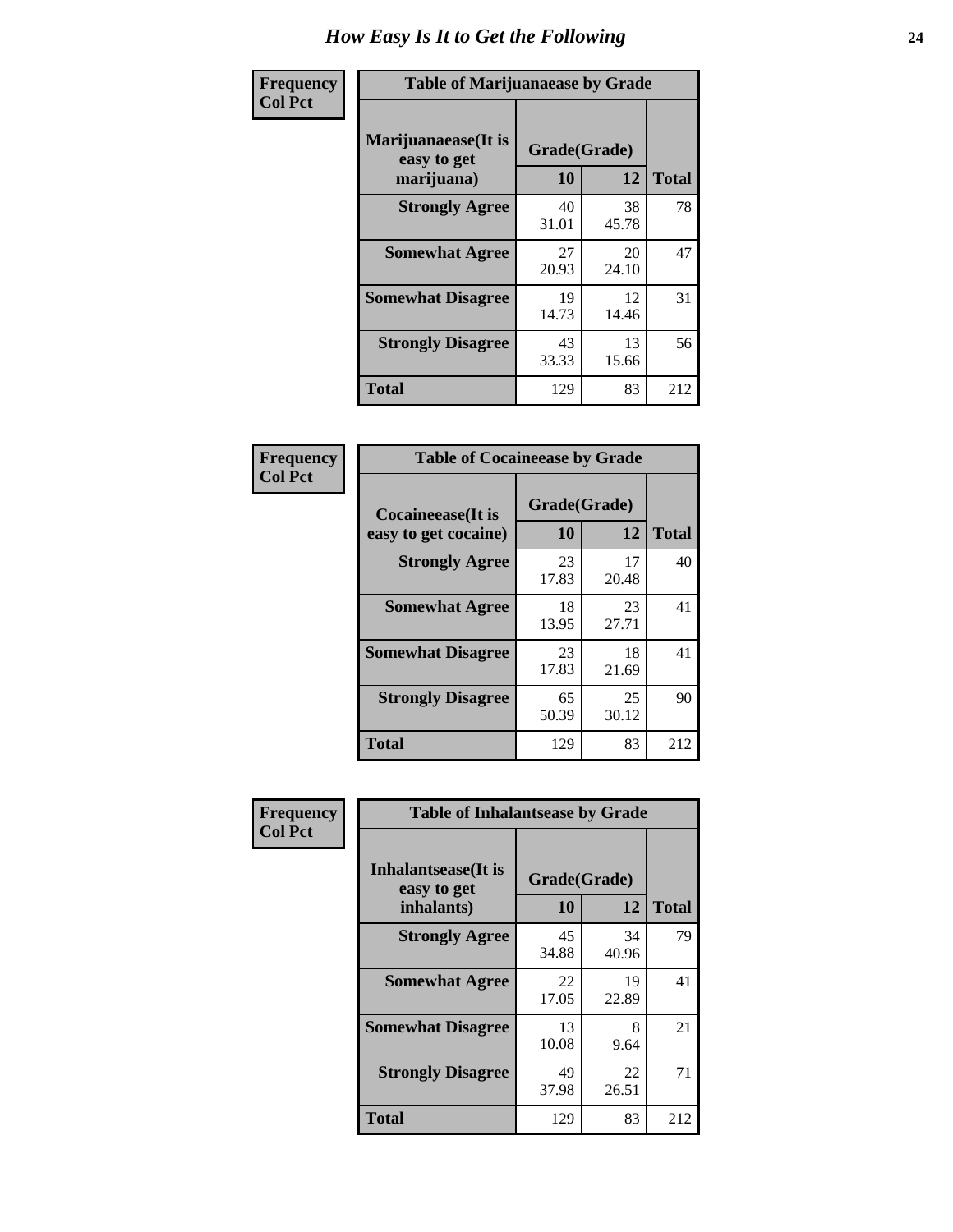| Frequency      | <b>Table of Steroidsease by Grade</b>               |                    |             |              |  |
|----------------|-----------------------------------------------------|--------------------|-------------|--------------|--|
| <b>Col Pct</b> | <b>Steroidsease</b> (It is<br>easy to get steroids) | Grade(Grade)<br>10 | 12          | <b>Total</b> |  |
|                | <b>Strongly Agree</b>                               | 21<br>16.28        | 18<br>21.69 | 39           |  |
|                | <b>Somewhat Agree</b>                               | 26<br>20.16        | 26<br>31.33 | 52           |  |
|                | <b>Somewhat Disagree</b>                            | 23<br>17.83        | 15<br>18.07 | 38           |  |
|                | <b>Strongly Disagree</b>                            | 59<br>45.74        | 24<br>28.92 | 83           |  |
|                | <b>Total</b>                                        | 129                | 83          | 212          |  |

| Frequency      | <b>Table of Ecstasyease by Grade</b>              |                    |             |              |
|----------------|---------------------------------------------------|--------------------|-------------|--------------|
| <b>Col Pct</b> | <b>Ecstasyease</b> (It is<br>easy to get ecstasy) | Grade(Grade)<br>10 | 12          | <b>Total</b> |
|                | <b>Strongly Agree</b>                             | 21<br>16.28        | 18<br>21.69 | 39           |
|                | <b>Somewhat Agree</b>                             | 24<br>18.60        | 23<br>27.71 | 47           |
|                | <b>Somewhat Disagree</b>                          | 19<br>14.73        | 14<br>16.87 | 33           |
|                | <b>Strongly Disagree</b>                          | 65<br>50.39        | 28<br>33.73 | 93           |
|                | Total                                             | 129                | 83          | 212          |

| Frequency<br><b>Col Pct</b> | <b>Table of Methease by Grade</b>                          |             |                    |              |
|-----------------------------|------------------------------------------------------------|-------------|--------------------|--------------|
|                             | <b>Methease</b> (It is easy<br>to get<br>methamphetamines) | 10          | Grade(Grade)<br>12 | <b>Total</b> |
|                             | <b>Strongly Agree</b>                                      | 21<br>16.28 | 22<br>26.51        | 43           |
|                             | <b>Somewhat Agree</b>                                      | 19<br>14.73 | 18<br>21.69        | 37           |
|                             | <b>Somewhat Disagree</b>                                   | 26<br>20.16 | 16<br>19.28        | 42           |
|                             | <b>Strongly Disagree</b>                                   | 63<br>48.84 | 27<br>32.53        | 90           |
|                             | Total                                                      | 129         | 83                 | 212          |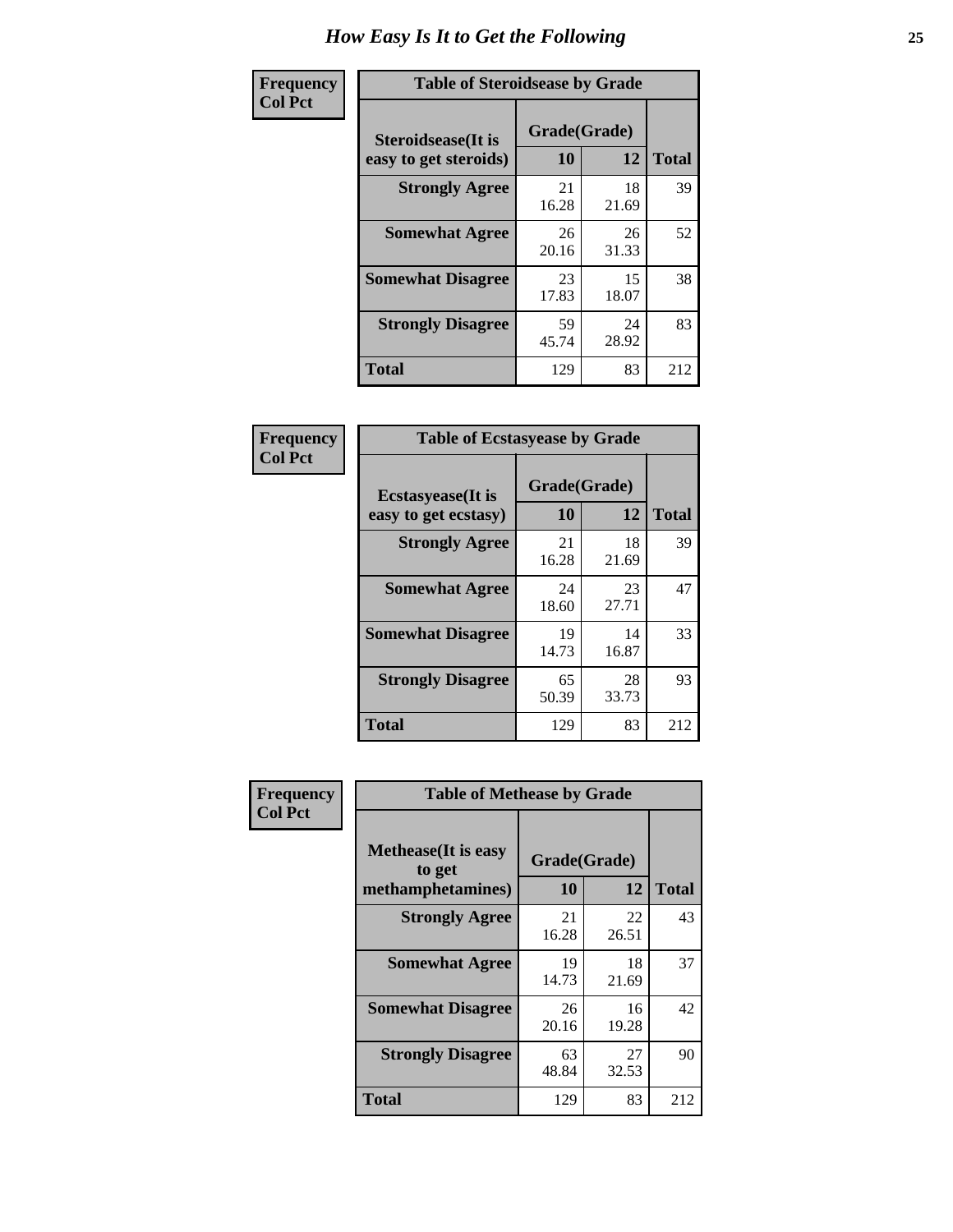| <b>Frequency</b> | <b>Table of Hallucinogensease by Grade</b>               |                    |             |              |
|------------------|----------------------------------------------------------|--------------------|-------------|--------------|
| <b>Col Pct</b>   | Hallucinogensease(It<br>is easy to get<br>hallucinogens) | Grade(Grade)<br>10 | 12          | <b>Total</b> |
|                  | <b>Strongly Agree</b>                                    | 18<br>13.95        | 12<br>14.46 | 30           |
|                  | <b>Somewhat Agree</b>                                    | 26<br>20.16        | 24<br>28.92 | 50           |
|                  | <b>Somewhat Disagree</b>                                 | 20<br>15.50        | 21<br>25.30 | 41           |
|                  | <b>Strongly Disagree</b>                                 | 65<br>50.39        | 26<br>31.33 | 91           |
|                  | <b>Total</b>                                             | 129                | 83          | 212          |

| Frequency<br>Col Pct |
|----------------------|
|                      |

| <b>Table of Prescriptionease by Grade</b>                                                |              |             |              |
|------------------------------------------------------------------------------------------|--------------|-------------|--------------|
| <b>Prescriptionease</b> (It<br>is easy to get<br>prescription drugs<br>not prescribed to | Grade(Grade) |             |              |
| me)                                                                                      | 10           | 12          | <b>Total</b> |
| <b>Strongly Agree</b>                                                                    | 50<br>38.76  | 43<br>51.81 | 93           |
| <b>Somewhat Agree</b>                                                                    | 30<br>23.26  | 17<br>20.48 | 47           |
| <b>Somewhat Disagree</b>                                                                 | 8<br>6.20    | 8.43        | 15           |
| <b>Strongly Disagree</b>                                                                 | 41<br>31.78  | 16<br>19.28 | 57           |
| Total                                                                                    | 129          | 83          | 212          |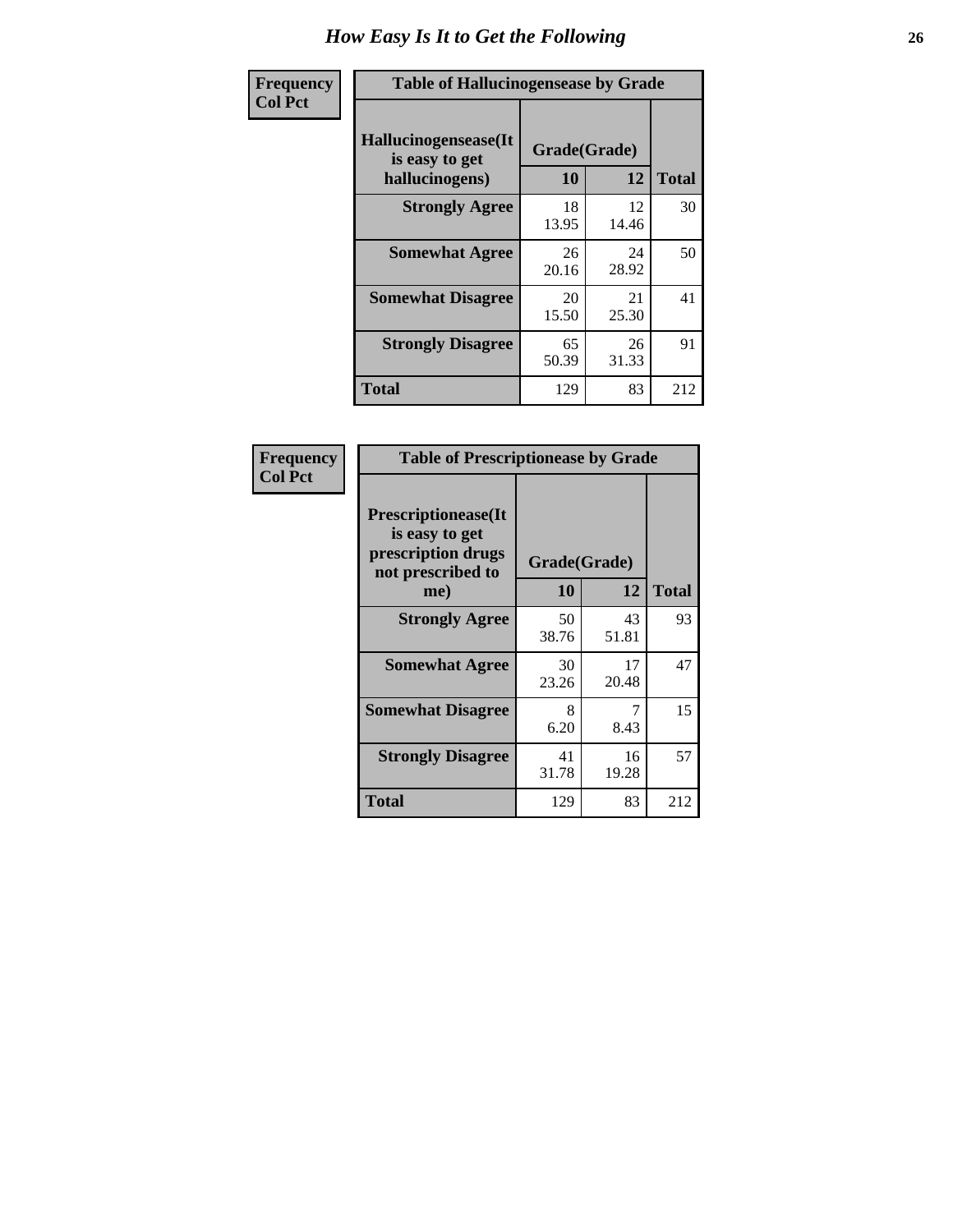*Age at Onset of Use* **27** *Results for "Age at Onset of Use" questions exclude students who said they did not use that substance*

| <b>Frequency</b> |              | <b>Table of Grade by Alcoholinit</b> |                                                  |           |      |                        |                           |                     |            |            |                        |                       |              |
|------------------|--------------|--------------------------------------|--------------------------------------------------|-----------|------|------------------------|---------------------------|---------------------|------------|------------|------------------------|-----------------------|--------------|
| <b>Row Pct</b>   |              |                                      | Alcoholinit (I started using alcohol when I was) |           |      |                        |                           |                     |            |            |                        |                       |              |
|                  | Grade(Grade) | <b>8</b> or<br>younger               | 9                                                | <b>10</b> | 11   | 12                     | 13                        | 14                  | 15         | 16         | 17                     | <b>18 or</b><br>older | <b>Total</b> |
|                  | 10           | 8.06                                 | 2<br>3.23                                        | 3.23      | 8.06 | $\overline{4}$<br>6.45 | 14<br>22.58               | 14<br>$22.58$ 22.58 | 14         | 1.61       | $\overline{0}$<br>0.00 | 1.61                  | 62           |
|                  | 12           | 2.38                                 | $\Omega$<br>0.00                                 | 2<br>4.76 | 4.76 | 3<br>7.14              | 5<br>11.90                | 8<br>19.05          | 8<br>19.05 | 6<br>14.29 | 7<br>16.67             | $\theta$<br>0.00      | 42           |
|                  | <b>Total</b> | 6                                    | $\overline{2}$                                   | 4         | 7    | ⇁                      | 19                        | 22                  | 22         | ⇁          | 7                      |                       | 104          |
|                  |              |                                      |                                                  |           |      |                        | Frequency Missing $= 108$ |                     |            |            |                        |                       |              |

| <b>Frequency</b> |
|------------------|
| <b>Row Pct</b>   |

| <b>Table of Grade by Cigarettesinit</b> |                                                       |                  |            |                        |                                             |            |            |            |            |            |              |
|-----------------------------------------|-------------------------------------------------------|------------------|------------|------------------------|---------------------------------------------|------------|------------|------------|------------|------------|--------------|
|                                         | Cigarettesinit (I started smoking tobacco when I was) |                  |            |                        |                                             |            |            |            |            |            |              |
| Grade(Grade)                            | 8 or<br>younger                                       | 9                | <b>10</b>  | 11                     | 12                                          | 13         | 14         | 15         | 16         | 17         | <b>Total</b> |
| 10                                      | 3<br>9.38                                             | 3.13             | 6<br>18.75 | $\overline{2}$<br>6.25 | 5<br>15.63                                  | 3<br>9.38  | 8<br>25.00 | 3<br>9.38  | 3.13       | 0.00       | 32           |
| 12                                      | $\theta$<br>0.00                                      | $\Omega$<br>0.00 | 3.33       | 3.33                   | 2<br>6.67                                   | 5<br>16.67 | 3<br>10.00 | 9<br>30.00 | 5<br>16.67 | 4<br>13.33 | 30           |
| <b>Total</b>                            | 3                                                     |                  | 7          | 3                      | 7                                           | 8          | 11         | 12         | 6          | 4          | 62           |
|                                         |                                                       |                  |            |                        | <b>Frequency Missing <math>= 150</math></b> |            |            |            |            |            |              |

**Frequency Row Pct**

| <b>Table of Grade by Smokelessinit</b> |                  |                                                     |                  |                           |                |            |           |       |            |            |              |
|----------------------------------------|------------------|-----------------------------------------------------|------------------|---------------------------|----------------|------------|-----------|-------|------------|------------|--------------|
|                                        |                  | Smokelessinit(I started chewing tobacco when I was) |                  |                           |                |            |           |       |            |            |              |
| Grade(Grade)                           | 8 or<br>younger  | 9                                                   | 10               | 11                        | <b>12</b>      | 13         | 14        | 15    | <b>16</b>  | 17         | <b>Total</b> |
| 10                                     | 4<br>12.90       | 6.45                                                | 6<br>19.35       | 4<br>12.90                | 3.23           | 3.23       | 16.13     | 22.58 | 3.23       | 0.00       | 31           |
| 12                                     | $\Omega$<br>0.00 | $\Omega$<br>0.00                                    | $\Omega$<br>0.00 | 5.26                      | 3<br>15.79     | 3<br>15.79 | 0<br>0.00 | 26.32 | 3<br>15.79 | 4<br>21.05 | 19           |
| <b>Total</b>                           | 4                | 2                                                   | 6                | 5                         | $\overline{4}$ | 4          | 5         | 12    | 4          | 4          | 50           |
|                                        |                  |                                                     |                  | Frequency Missing $= 162$ |                |            |           |       |            |            |              |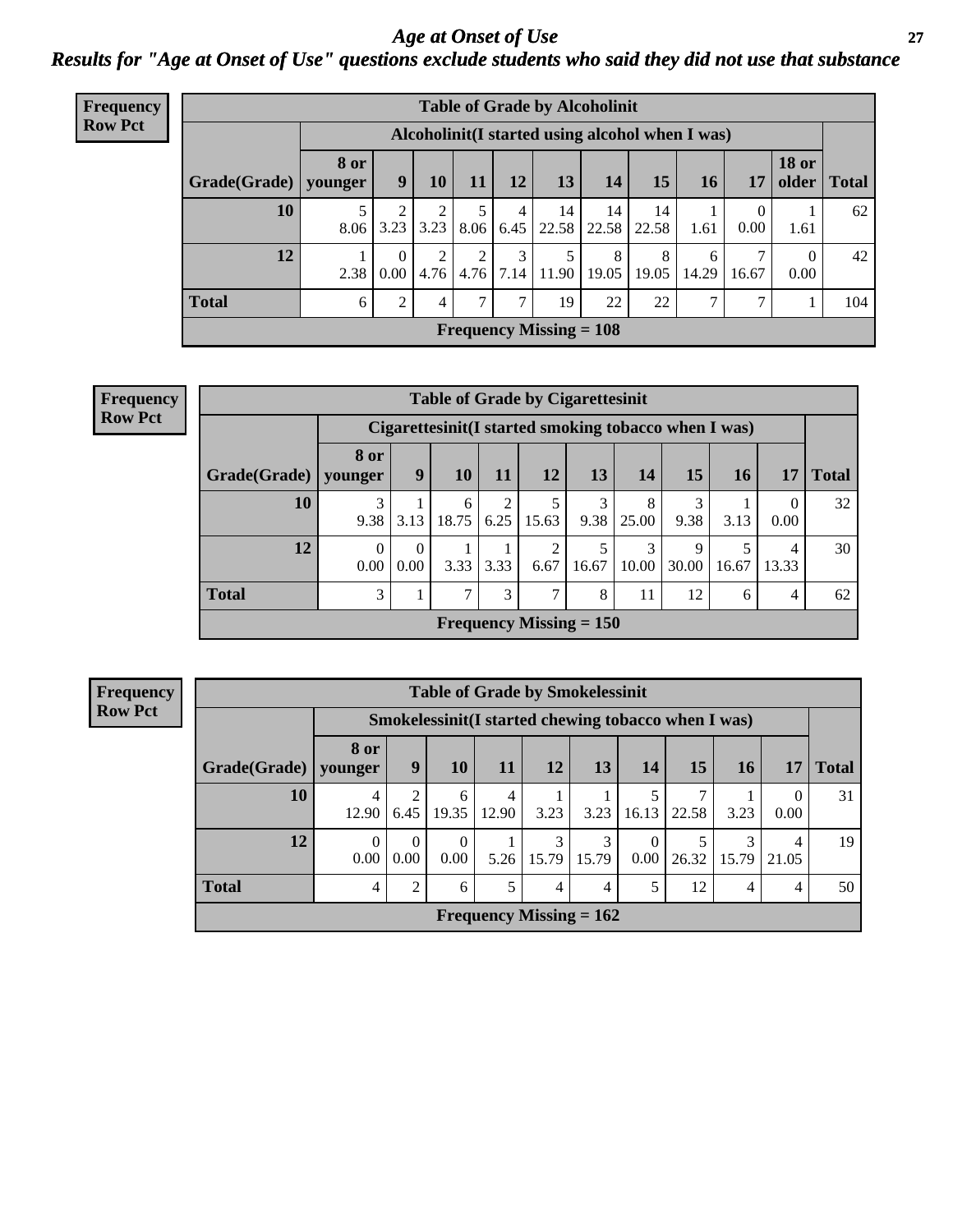#### *Age at Onset of Use* **28**

### *Results for "Age at Onset of Use" questions exclude students who said they did not use that substance*

| <b>Frequency</b> |                        |                                                |                  |                  |                         | <b>Table of Grade by Marijuanainit</b> |            |            |                  |              |
|------------------|------------------------|------------------------------------------------|------------------|------------------|-------------------------|----------------------------------------|------------|------------|------------------|--------------|
| <b>Row Pct</b>   |                        | Marijuanainit(I started using marijuana when I |                  |                  | was)                    |                                        |            |            |                  |              |
|                  | Grade(Grade)   younger | 8 or                                           | <b>11</b>        | <b>12</b>        | 13                      | 14                                     | 15         | <b>16</b>  | 17               | <b>Total</b> |
|                  | 10                     | 4.76                                           | $\Omega$<br>0.00 | $\Omega$<br>0.00 | 5<br>23.81              | 10<br>47.62                            | 4<br>19.05 | 4.76       | $\Omega$<br>0.00 | 21           |
|                  | 12                     | 5.00                                           | 5.00             | 3<br>15.00       | $\overline{2}$<br>10.00 | 5.00                                   | 4<br>20.00 | 4<br>20.00 | 4<br>20.00       | 20           |
|                  | <b>Total</b>           | $\overline{2}$                                 |                  | 3                | 7                       | 11                                     | 8          | 5          | 4                | 41           |
|                  |                        |                                                |                  |                  |                         | <b>Frequency Missing = 171</b>         |            |            |                  |              |

| Frequency      |              | <b>Table of Grade by Cocaineinit</b>       |                  |                           |                |                         |                         |              |
|----------------|--------------|--------------------------------------------|------------------|---------------------------|----------------|-------------------------|-------------------------|--------------|
| <b>Row Pct</b> |              | Cocaine init (I started using cocaine when |                  | I was)                    |                |                         |                         |              |
|                | Grade(Grade) | <b>8 or</b><br>younger                     | 13               | 14                        | 15             | 16                      | 17                      | <b>Total</b> |
|                | 10           | 2<br>33.33                                 | $\Omega$<br>0.00 | 3<br>50.00                | 16.67          | $\Omega$<br>0.00        | $\Omega$<br>0.00        | 6            |
|                | 12           | $\Omega$<br>0.00                           | 16.67            | $\theta$<br>0.00          | 16.67          | $\overline{c}$<br>33.33 | $\mathfrak{D}$<br>33.33 | 6            |
|                | <b>Total</b> | 2                                          |                  | 3                         | $\overline{2}$ | $\overline{2}$          | $\overline{2}$          | 12           |
|                |              |                                            |                  | Frequency Missing $= 200$ |                |                         |                         |              |

| Frequency      |                        |                                                 |                  |                                |                  | <b>Table of Grade by Inhalantsinit</b> |            |           |              |
|----------------|------------------------|-------------------------------------------------|------------------|--------------------------------|------------------|----------------------------------------|------------|-----------|--------------|
| <b>Row Pct</b> |                        | Inhalantsinit (I started using inhalants when I |                  |                                | was)             |                                        |            |           |              |
|                | Grade(Grade)   younger | 8 or                                            | 9                | <b>11</b>                      | 13               | 14                                     | 15         | <b>16</b> | <b>Total</b> |
|                | 10                     | 12.50                                           | 12.50            | 12.50                          | $\Omega$<br>0.00 | ↑<br>25.00                             | っ<br>25.00 | 12.50     | 8            |
|                | 12                     | $\Omega$<br>0.00                                | $\theta$<br>0.00 | $\theta$<br>0.00               | 20.00            | 0.00                                   | 3<br>60.00 | 20.00     | 5            |
|                | <b>Total</b>           |                                                 |                  | 1                              |                  | $\mathfrak{D}$                         |            | 2         | 13           |
|                |                        |                                                 |                  | <b>Frequency Missing = 199</b> |                  |                                        |            |           |              |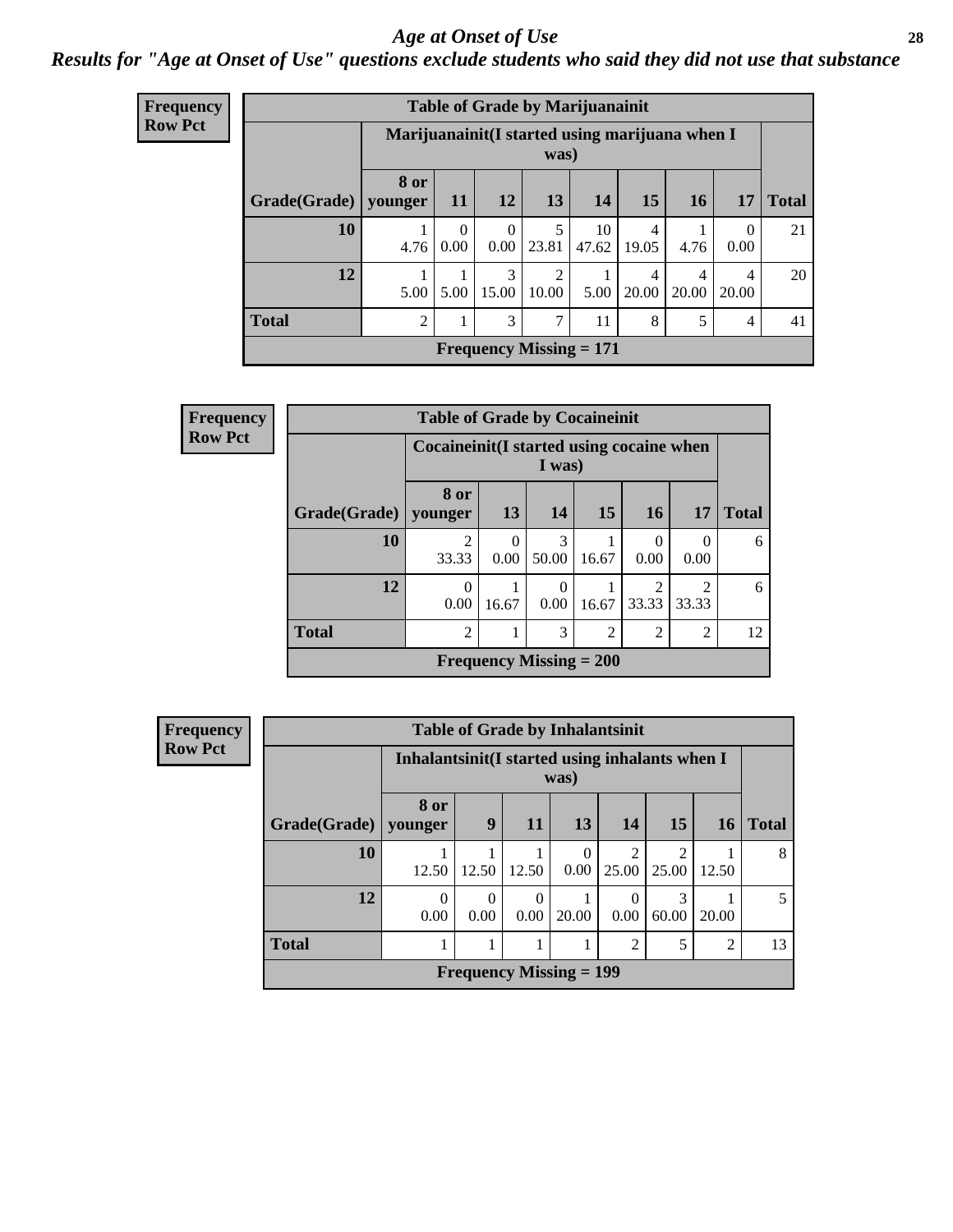#### *Age at Onset of Use* **29**

*Results for "Age at Onset of Use" questions exclude students who said they did not use that substance*

| <b>Frequency</b> |              | <b>Table of Grade by Steroidsinit</b> |                  |                      |       |                             |
|------------------|--------------|---------------------------------------|------------------|----------------------|-------|-----------------------------|
| <b>Row Pct</b>   |              | <b>Steroidsinit</b> (I started using  |                  | steroids when I was) |       |                             |
|                  | Grade(Grade) | 8 or<br>vounger                       | 15               | 16                   | 17    | <b>Total</b>                |
|                  | 10           | 33.33                                 | 33.33            | 33.33                | 0.00  | 3                           |
|                  | 12           | 0<br>0.00                             | $\theta$<br>0.00 | 50.00                | 50.00 | $\mathcal{D}_{\mathcal{L}}$ |
|                  | <b>Total</b> |                                       |                  | $\overline{2}$       |       | $\overline{5}$              |
|                  |              | <b>Frequency Missing = 207</b>        |                  |                      |       |                             |

| Frequency      |              | <b>Table of Grade by Ecstasyinit</b>        |                  |           |            |                      |                |
|----------------|--------------|---------------------------------------------|------------------|-----------|------------|----------------------|----------------|
| <b>Row Pct</b> |              | <b>Ecstasyinit</b> (I started using ecstasy |                  |           |            |                      |                |
|                | Grade(Grade) | 8 or<br>younger                             | <b>12</b>        | 13        | <b>16</b>  | 17                   | <b>Total</b>   |
|                | 10           | 50.00                                       | $\Omega$<br>0.00 | 0<br>0.00 | 0.00       | 50.00                | $\mathfrak{D}$ |
|                | 12           | $\theta$<br>0.00                            | 20.00            | 20.00     | 3<br>60.00 | $\mathbf{0}$<br>0.00 | 5              |
|                | <b>Total</b> |                                             | 7                |           |            |                      |                |
|                |              | <b>Frequency Missing = 205</b>              |                  |           |            |                      |                |

| <b>Frequency</b>               | <b>Table of Grade by Methinit</b> |                           |                                                                     |           |       |                |  |  |
|--------------------------------|-----------------------------------|---------------------------|---------------------------------------------------------------------|-----------|-------|----------------|--|--|
| <b>Row Pct</b>                 |                                   |                           | <b>Methinit</b> (I started using<br>methamphetamines when I<br>was) |           |       |                |  |  |
|                                | Grade(Grade)                      | 8 or<br>vounger           | 13                                                                  | 14        | 17    | <b>Total</b>   |  |  |
|                                | 10                                | 33.33                     | 0<br>0.00                                                           | 33.33     | 33.33 | 3              |  |  |
|                                | 12                                | 0<br>0.00                 | $\mathfrak{D}$<br>100.00                                            | 0<br>0.00 | 0.00  | $\mathfrak{D}$ |  |  |
| <b>Total</b><br>$\overline{c}$ |                                   |                           |                                                                     |           |       | 5              |  |  |
|                                |                                   | Frequency Missing $= 207$ |                                                                     |           |       |                |  |  |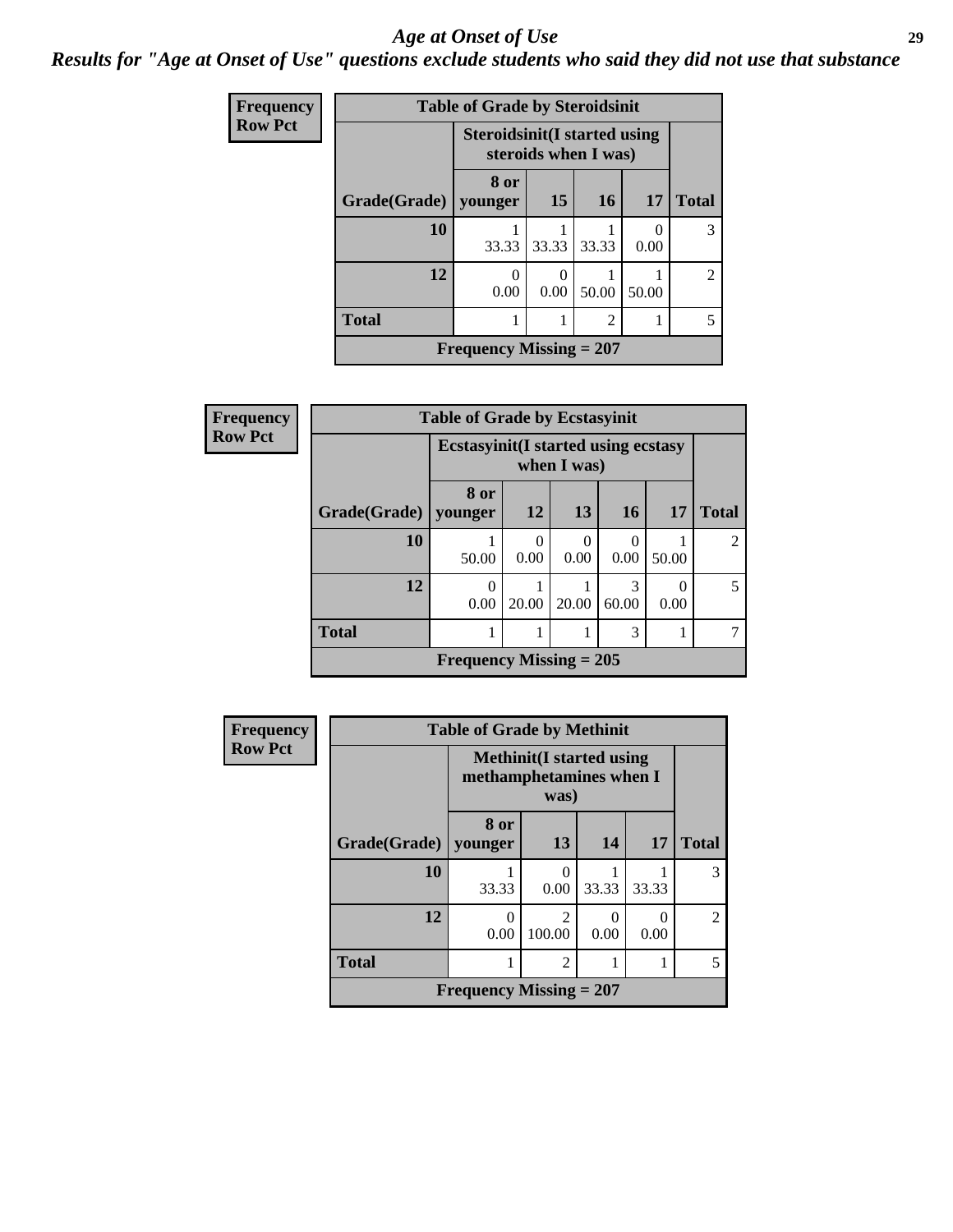#### Age at Onset of Use **30**

### *Results for "Age at Onset of Use" questions exclude students who said they did not use that substance*

| Frequency      |                                                                | <b>Table of Grade by Hallucinogensinit</b> |                           |                  |                  |           |                  |                                      |              |
|----------------|----------------------------------------------------------------|--------------------------------------------|---------------------------|------------------|------------------|-----------|------------------|--------------------------------------|--------------|
| <b>Row Pct</b> | Hallucinogensinit(I started using hallucinogens<br>when I was) |                                            |                           |                  |                  |           |                  |                                      |              |
|                | Grade(Grade)                                                   | 8 or<br>younger                            | 9                         | 13               | 14               | 15        | <b>16</b>        | 17                                   | <b>Total</b> |
|                | 10                                                             | 25.00                                      | $\theta$<br>0.00          | 25.00            | 25.00            | 25.00     | $\theta$<br>0.00 | $\left( \right)$<br>0.00             | 4            |
|                | 12                                                             | $\Omega$<br>0.00                           | 20.00                     | $\Omega$<br>0.00 | $\Omega$<br>0.00 | 0<br>0.00 | ∍<br>40.00       | $\mathcal{D}_{\mathcal{L}}$<br>40.00 | 5            |
|                | <b>Total</b>                                                   |                                            |                           |                  |                  |           | 2                | 2                                    | 9            |
|                |                                                                |                                            | Frequency Missing $= 203$ |                  |                  |           |                  |                                      |              |

| <b>Frequency</b> |                        |                                                              |                  | <b>Table of Grade by Prescriptioninit</b> |                  |            |                        |            |            |              |
|------------------|------------------------|--------------------------------------------------------------|------------------|-------------------------------------------|------------------|------------|------------------------|------------|------------|--------------|
| <b>Row Pct</b>   |                        | <b>Prescriptioninit (I started using prescription drugs)</b> |                  | not prescribed to me when I was)          |                  |            |                        |            |            |              |
|                  | Grade(Grade)   younger | 8 or                                                         | 9                | <b>11</b>                                 | 12               | <b>14</b>  | 15                     | <b>16</b>  | 17         | <b>Total</b> |
|                  | 10                     | 2<br>11.76                                                   | 5.88             | $\theta$<br>0.00                          | 3<br>17.65       | 8<br>47.06 | 2<br>11.76             | 5.88       | 0<br>0.00  | 17           |
|                  | 12                     | 3<br>16.67                                                   | $\Omega$<br>0.00 | $\overline{2}$<br>11.11                   | $\Omega$<br>0.00 | 2<br>11.11 | $\mathcal{E}$<br>16.67 | 5<br>27.78 | 3<br>16.67 | 18           |
|                  | <b>Total</b>           |                                                              |                  | 2                                         | 3                | 10         | 5                      | 6          | 3          | 35           |
|                  |                        |                                                              |                  | <b>Frequency Missing = 177</b>            |                  |            |                        |            |            |              |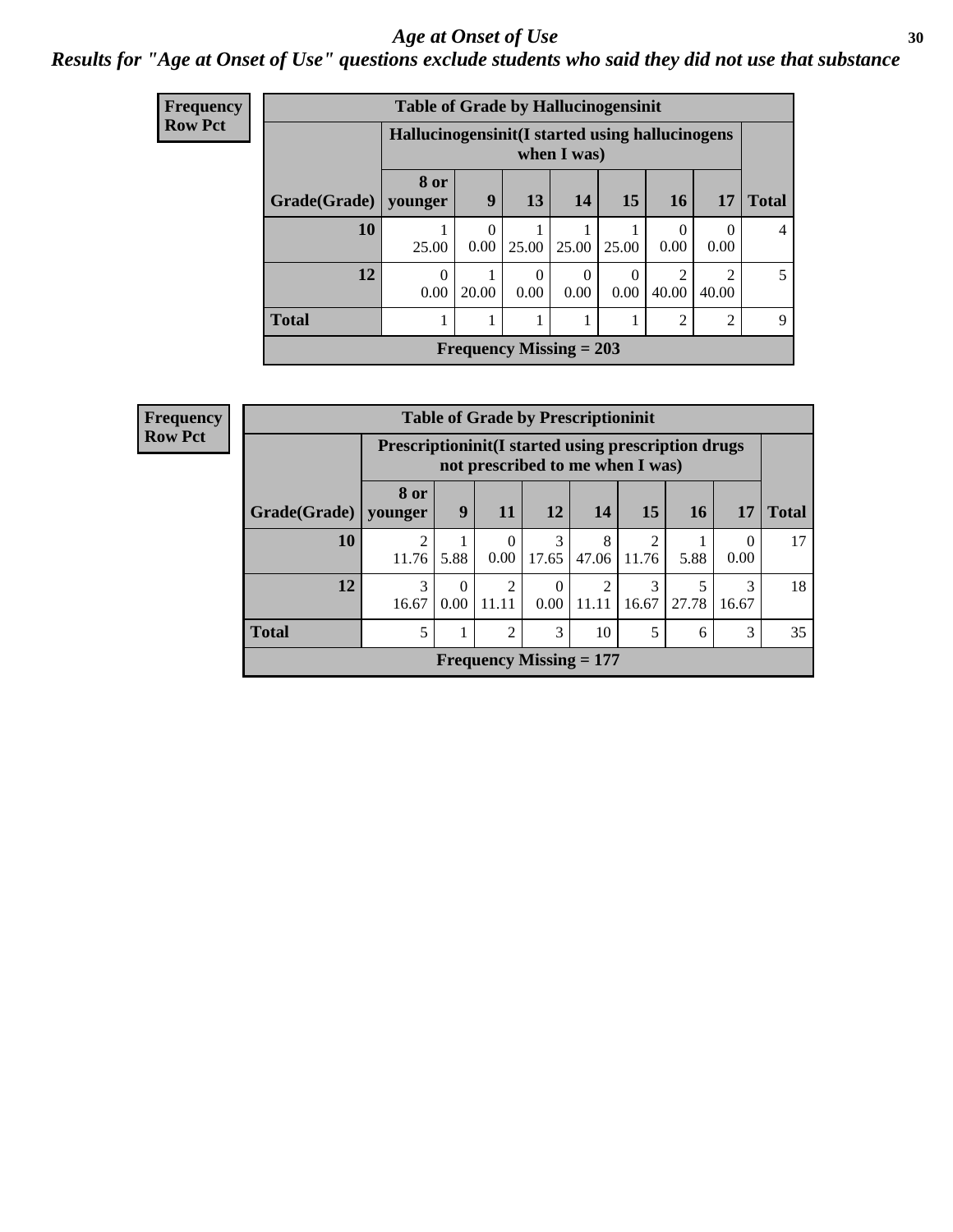| Frequency      | <b>Table of Alcoholharm by Grade</b>          |                    |             |              |  |
|----------------|-----------------------------------------------|--------------------|-------------|--------------|--|
| <b>Col Pct</b> | Alcoholharm(I<br>think alcohol is<br>harmful) | Grade(Grade)<br>10 | 12          | <b>Total</b> |  |
|                | <b>Strongly Agree</b>                         | 60<br>46.51        | 37<br>44.58 | 97           |  |
|                | <b>Somewhat Agree</b>                         | 37<br>28.68        | 26<br>31.33 | 63           |  |
|                | <b>Somewhat Disagree</b>                      | 15<br>11.63        | 13<br>15.66 | 28           |  |
|                | <b>Strongly Disagree</b>                      | 17<br>13.18        | 8.43        | 24           |  |
|                | <b>Total</b>                                  | 129                | 83          | 212          |  |

|                                                          |                    | <b>Table of Cigarettesharm by Grade</b> |              |  |  |  |  |  |
|----------------------------------------------------------|--------------------|-----------------------------------------|--------------|--|--|--|--|--|
| Cigarettesharm(I<br>think smoking<br>tobacco is harmful) | Grade(Grade)<br>10 | 12                                      | <b>Total</b> |  |  |  |  |  |
| <b>Strongly Agree</b>                                    | 97<br>75.19        | 64<br>77.11                             | 161          |  |  |  |  |  |
| <b>Somewhat Agree</b>                                    | 20<br>15.50        | 16<br>19.28                             | 36           |  |  |  |  |  |
| <b>Somewhat Disagree</b>                                 | 3<br>2.33          | 3<br>3.61                               | 6            |  |  |  |  |  |
| <b>Strongly Disagree</b>                                 | 9<br>6.98          | 0<br>0.00                               | 9            |  |  |  |  |  |
| <b>Total</b>                                             | 129                | 83                                      | 212          |  |  |  |  |  |

| Frequency      | <b>Table of Smokelessharm by Grade</b>                  |                           |             |              |
|----------------|---------------------------------------------------------|---------------------------|-------------|--------------|
| <b>Col Pct</b> | Smokelessharm(I<br>think chewing<br>tobacco is harmful) | Grade(Grade)<br><b>10</b> | 12          | <b>Total</b> |
|                | <b>Strongly Agree</b>                                   | 84<br>65.12               | 56<br>67.47 | 140          |
|                | <b>Somewhat Agree</b>                                   | 25<br>19.38               | 20<br>24.10 | 45           |
|                | <b>Somewhat Disagree</b>                                | 11<br>8.53                | 6<br>7.23   | 17           |
|                | <b>Strongly Disagree</b>                                | 9<br>6.98                 | 1.20        | 10           |
|                | <b>Total</b>                                            | 129                       | 83          | 212          |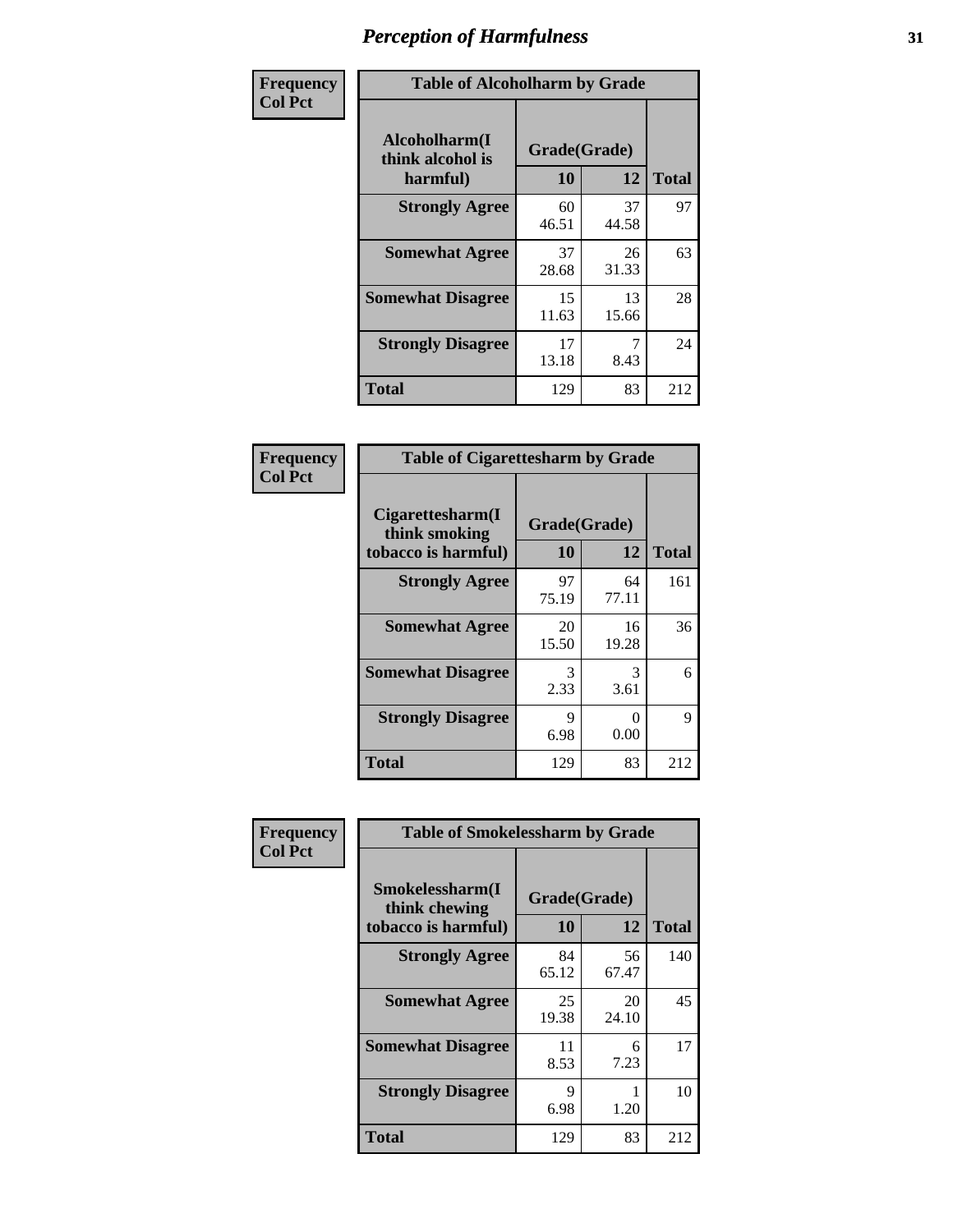| Frequency      | <b>Table of Marijuanaharm by Grade</b>            |                    |             |              |  |  |
|----------------|---------------------------------------------------|--------------------|-------------|--------------|--|--|
| <b>Col Pct</b> | Marijuanaharm(I<br>think marijuana is<br>harmful) | Grade(Grade)<br>10 | 12          | <b>Total</b> |  |  |
|                | <b>Strongly Agree</b>                             | 89<br>68.99        | 55<br>66.27 | 144          |  |  |
|                | <b>Somewhat Agree</b>                             | 15<br>11.63        | 9<br>10.84  | 24           |  |  |
|                | <b>Somewhat Disagree</b>                          | 12<br>9.30         | 9<br>10.84  | 21           |  |  |
|                | <b>Strongly Disagree</b>                          | 13<br>10.08        | 10<br>12.05 | 23           |  |  |
|                | <b>Total</b>                                      | 129                | 83          | 212          |  |  |

| <b>Table of Cocaineharm by Grade</b>          |                    |                                     |              |  |  |  |  |
|-----------------------------------------------|--------------------|-------------------------------------|--------------|--|--|--|--|
| Cocaineharm(I<br>think cocaine is<br>harmful) | Grade(Grade)<br>10 | 12                                  | <b>Total</b> |  |  |  |  |
| <b>Strongly Agree</b>                         | 117<br>90.70       | 76<br>91.57                         | 193          |  |  |  |  |
| <b>Somewhat Agree</b>                         | 3<br>2.33          | 4<br>4.82                           | 7            |  |  |  |  |
| <b>Somewhat Disagree</b>                      | 0.78               | $\mathcal{D}_{\mathcal{L}}$<br>2.41 | 3            |  |  |  |  |
| <b>Strongly Disagree</b>                      | 8<br>6.20          | 1.20                                | 9            |  |  |  |  |
| <b>Total</b>                                  | 129                | 83                                  | 212          |  |  |  |  |

| Frequency      | <b>Table of Inhalantsharm by Grade</b>              |                    |             |                |
|----------------|-----------------------------------------------------|--------------------|-------------|----------------|
| <b>Col Pct</b> | Inhalantsharm(I)<br>think inhalants are<br>harmful) | Grade(Grade)<br>10 | 12          | <b>Total</b>   |
|                | <b>Strongly Agree</b>                               | 116<br>89.92       | 76<br>91.57 | 192            |
|                | <b>Somewhat Agree</b>                               | 5<br>3.88          | 5<br>6.02   | 10             |
|                | <b>Somewhat Disagree</b>                            | 0.78               | 1.20        | $\overline{2}$ |
|                | <b>Strongly Disagree</b>                            | 5.43               | 1.20        | 8              |
|                | Total                                               | 129                | 83          | 212            |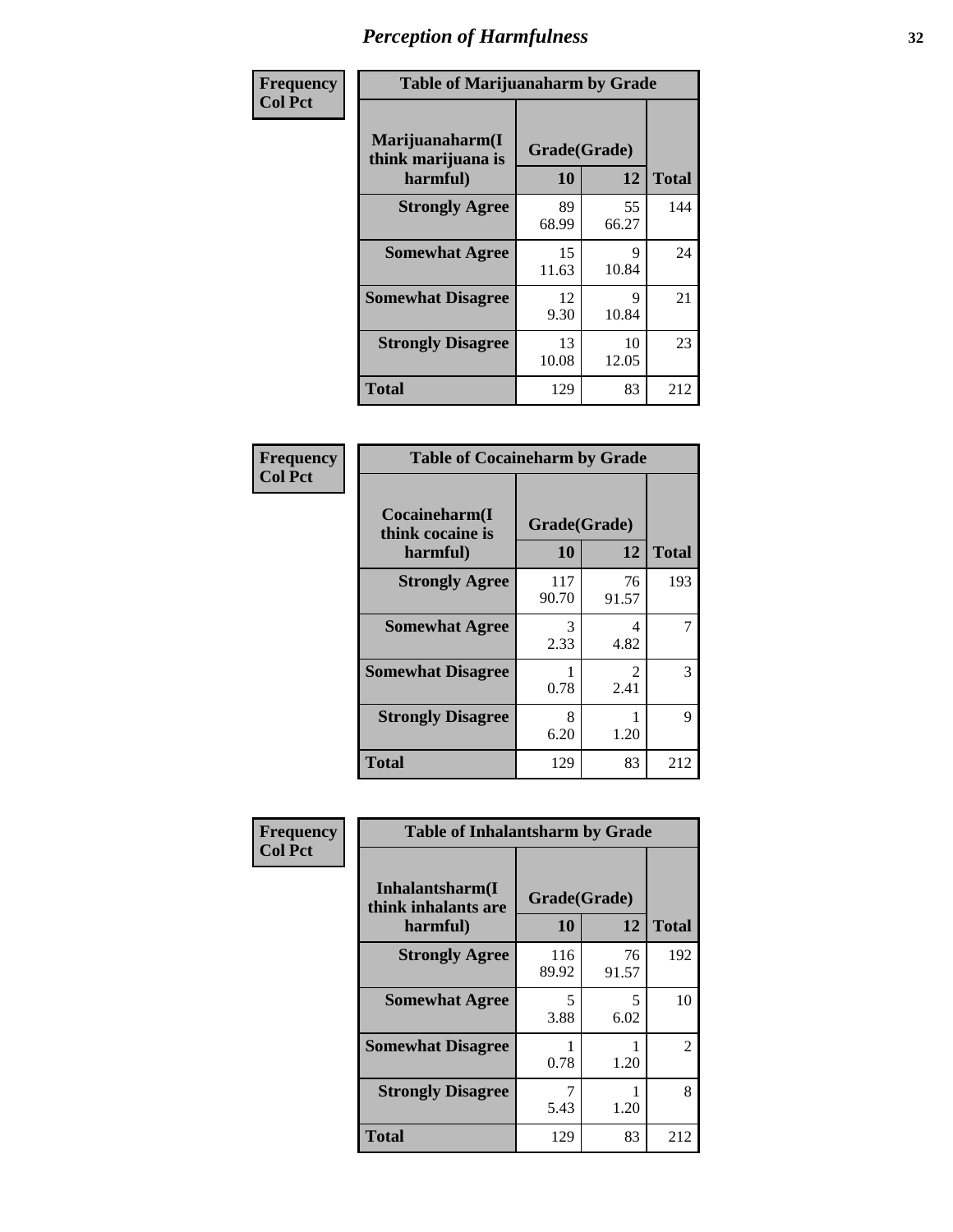| Frequency      | <b>Table of Steroidsharm by Grade</b>            |                    |             |              |  |
|----------------|--------------------------------------------------|--------------------|-------------|--------------|--|
| <b>Col Pct</b> | Steroidsharm(I<br>think steroids are<br>harmful) | Grade(Grade)<br>10 | 12          | <b>Total</b> |  |
|                | <b>Strongly Agree</b>                            | 105<br>81.40       | 72<br>86.75 | 177          |  |
|                | <b>Somewhat Agree</b>                            | 12<br>9.30         | 10<br>12.05 | 22           |  |
|                | <b>Somewhat Disagree</b>                         | 2<br>1.55          | 0<br>0.00   | 2            |  |
|                | <b>Strongly Disagree</b>                         | 10<br>7.75         | 1.20        | 11           |  |
|                | <b>Total</b>                                     | 129                | 83          | 212          |  |

| <b>Table of Ecstasyharm by Grade</b>          |                    |                        |              |  |  |
|-----------------------------------------------|--------------------|------------------------|--------------|--|--|
| Ecstasyharm(I<br>think ecstasy is<br>harmful) | Grade(Grade)<br>10 | 12                     | <b>Total</b> |  |  |
| <b>Strongly Agree</b>                         | 109<br>84.50       | 69<br>83.13            | 178          |  |  |
| <b>Somewhat Agree</b>                         | 9<br>6.98          | 11<br>13.25            | 20           |  |  |
| <b>Somewhat Disagree</b>                      | 4<br>3.10          | $\mathfrak{D}$<br>2.41 | 6            |  |  |
| <b>Strongly Disagree</b>                      | 7<br>5.43          | 1.20                   | 8            |  |  |
| <b>Total</b>                                  | 129                | 83                     | 212          |  |  |

| Frequency      | <b>Table of Methharm by Grade</b>                            |                           |             |                |
|----------------|--------------------------------------------------------------|---------------------------|-------------|----------------|
| <b>Col Pct</b> | <b>Methharm</b> (I think<br>methamphetamines<br>are harmful) | Grade(Grade)<br><b>10</b> | 12          | <b>Total</b>   |
|                | <b>Strongly Agree</b>                                        | 115<br>89.15              | 79<br>95.18 | 194            |
|                | <b>Somewhat Agree</b>                                        | 4<br>3.10                 | 3<br>3.61   |                |
|                | <b>Somewhat Disagree</b>                                     | $\mathfrak{D}$<br>1.55    | 0<br>0.00   | $\mathfrak{D}$ |
|                | <b>Strongly Disagree</b>                                     | 8<br>6.20                 | 1.20        | 9              |
|                | <b>Total</b>                                                 | 129                       | 83          | 212            |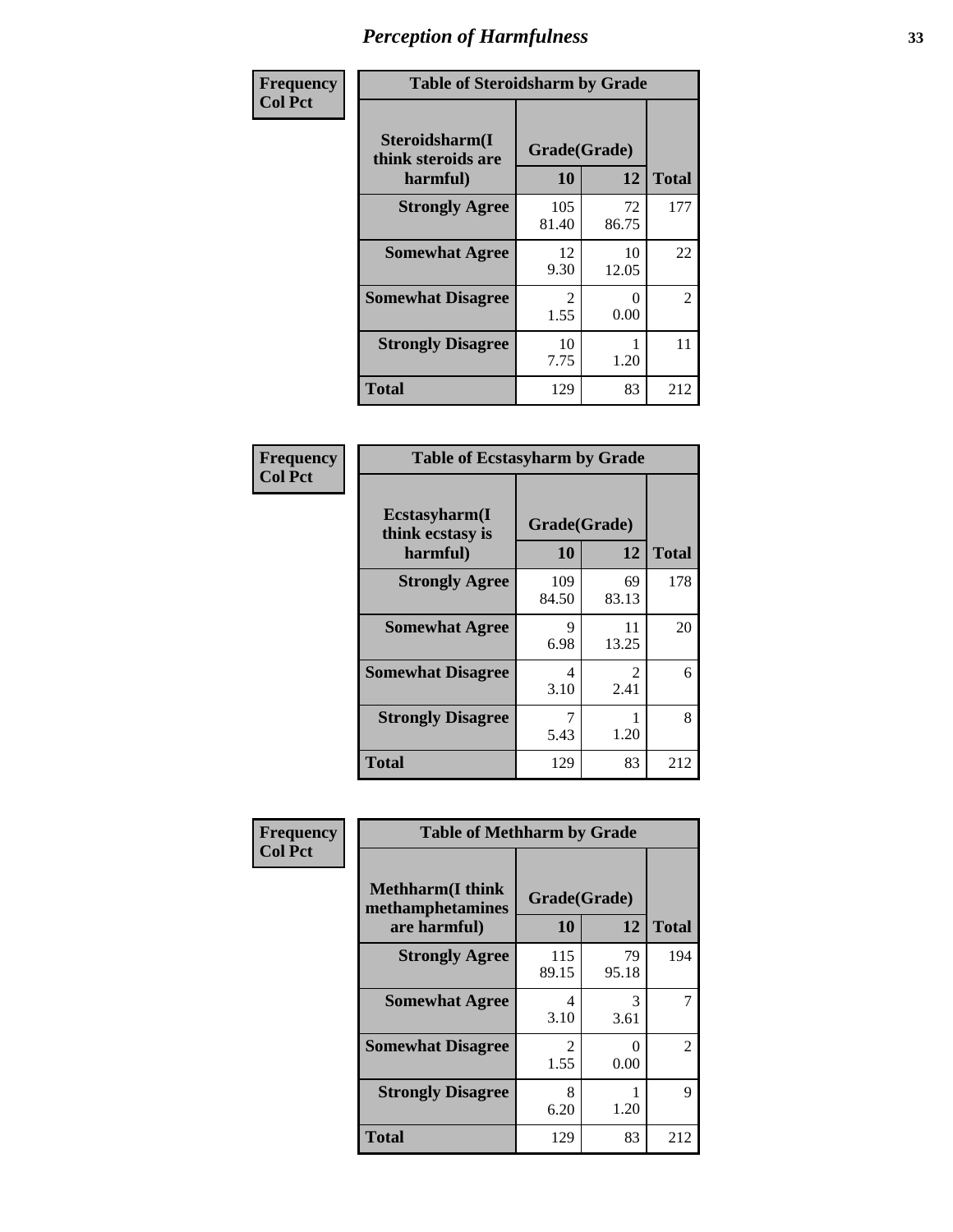| Frequency      | <b>Table of Hallucinogensharm by Grade</b>                 |                    |                       |              |
|----------------|------------------------------------------------------------|--------------------|-----------------------|--------------|
| <b>Col Pct</b> | Hallucinogensharm(I<br>think hallucinogens<br>are harmful) | Grade(Grade)<br>10 | 12                    | <b>Total</b> |
|                | <b>Strongly Agree</b>                                      | 110<br>85.27       | 74<br>89.16           | 184          |
|                | <b>Somewhat Agree</b>                                      | 6<br>4.65          | 7<br>8.43             | 13           |
|                | <b>Somewhat Disagree</b>                                   | 4<br>3.10          | 0<br>0.00             | 4            |
|                | <b>Strongly Disagree</b>                                   | 9<br>6.98          | $\mathcal{L}$<br>2.41 | 11           |
|                | <b>Total</b>                                               | 129                | 83                    | 212          |

| <b>Table of Prescriptionharm by Grade</b>                                                         |                    |                        |              |  |
|---------------------------------------------------------------------------------------------------|--------------------|------------------------|--------------|--|
| <b>Prescriptionharm</b> (I<br>think prescription<br>drugs not<br>prescribed to me<br>are harmful) | Grade(Grade)<br>10 | 12                     | <b>Total</b> |  |
| <b>Strongly Agree</b>                                                                             | 101<br>78.29       | 54<br>65.06            | 155          |  |
| <b>Somewhat Agree</b>                                                                             | 12<br>9.30         | 22<br>26.51            | 34           |  |
| <b>Somewhat Disagree</b>                                                                          | 8<br>6.20          | 5<br>6.02              | 13           |  |
| <b>Strongly Disagree</b>                                                                          | 8<br>6.20          | $\mathfrak{D}$<br>2.41 | 10           |  |
| <b>Total</b>                                                                                      | 129                | 83                     | 212          |  |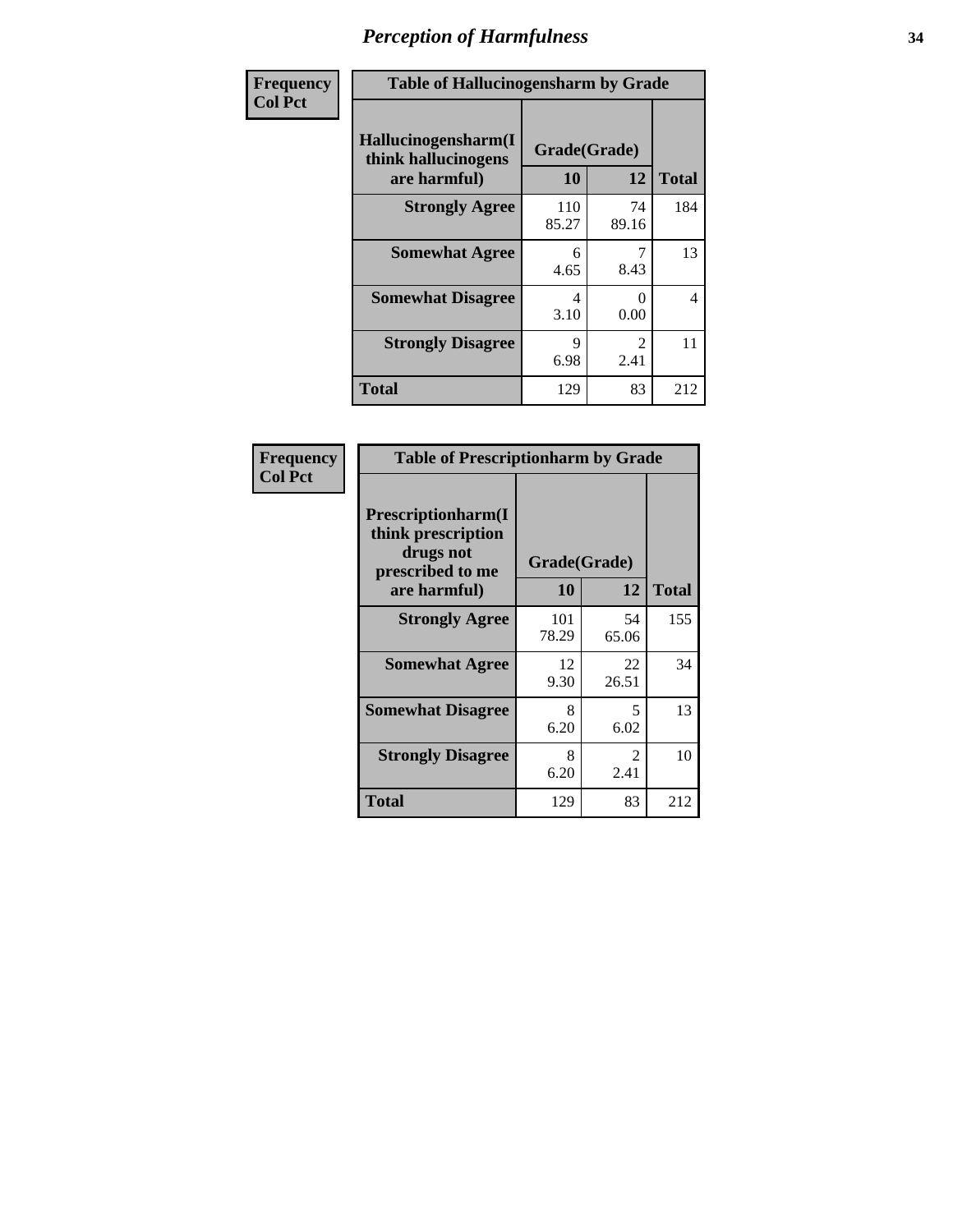# *Disapproval by Adults* **35**

| Frequency      | <b>Table of Alcoholadult by Grade</b>                                 |                    |             |              |
|----------------|-----------------------------------------------------------------------|--------------------|-------------|--------------|
| <b>Col Pct</b> | <b>Alcoholadult</b> (Adults<br>would disapprove if<br>I used alcohol) | Grade(Grade)<br>10 | 12          | <b>Total</b> |
|                | <b>Strongly Agree</b>                                                 | 84<br>65.12        | 39<br>46.99 | 123          |
|                | <b>Somewhat Agree</b>                                                 | 23<br>17.83        | 24<br>28.92 | 47           |
|                | <b>Somewhat Disagree</b>                                              | 12<br>9.30         | 14<br>16.87 | 26           |
|                | <b>Strongly Disagree</b>                                              | 10<br>7.75         | 6<br>7.23   | 16           |
|                | <b>Total</b>                                                          | 129                | 83          | 212          |

| <b>Table of Tobaccoadult by Grade</b>                                 |                    |             |              |  |
|-----------------------------------------------------------------------|--------------------|-------------|--------------|--|
| <b>Tobaccoadult</b> (Adults<br>would disapprove if<br>I used tobacco) | Grade(Grade)<br>10 | 12          | <b>Total</b> |  |
| <b>Strongly Agree</b>                                                 | 89<br>68.99        | 48<br>57.83 | 137          |  |
| <b>Somewhat Agree</b>                                                 | 22<br>17.05        | 20<br>24.10 | 42           |  |
| <b>Somewhat Disagree</b>                                              | 9<br>6.98          | 8<br>9.64   | 17           |  |
| <b>Strongly Disagree</b>                                              | 9<br>6.98          | 8.43        | 16           |  |
| Total                                                                 | 129                | 83          | 212          |  |

| Frequency      | <b>Table of Marijuanaadult by Grade</b>                           |                    |                                  |              |
|----------------|-------------------------------------------------------------------|--------------------|----------------------------------|--------------|
| <b>Col Pct</b> | Marijuanaadult(Adults<br>would disapprove if I<br>used marijuana) | Grade(Grade)<br>10 | 12                               | <b>Total</b> |
|                | <b>Strongly Agree</b>                                             | 110<br>85.27       | 67<br>80.72                      | 177          |
|                | <b>Somewhat Agree</b>                                             | 6<br>4.65          | 8<br>9.64                        | 14           |
|                | <b>Somewhat Disagree</b>                                          | 3<br>2.33          | 4<br>4.82                        |              |
|                | <b>Strongly Disagree</b>                                          | 10<br>7.75         | $\overline{\mathcal{A}}$<br>4.82 | 14           |
|                | <b>Total</b>                                                      | 129                | 83                               | 212          |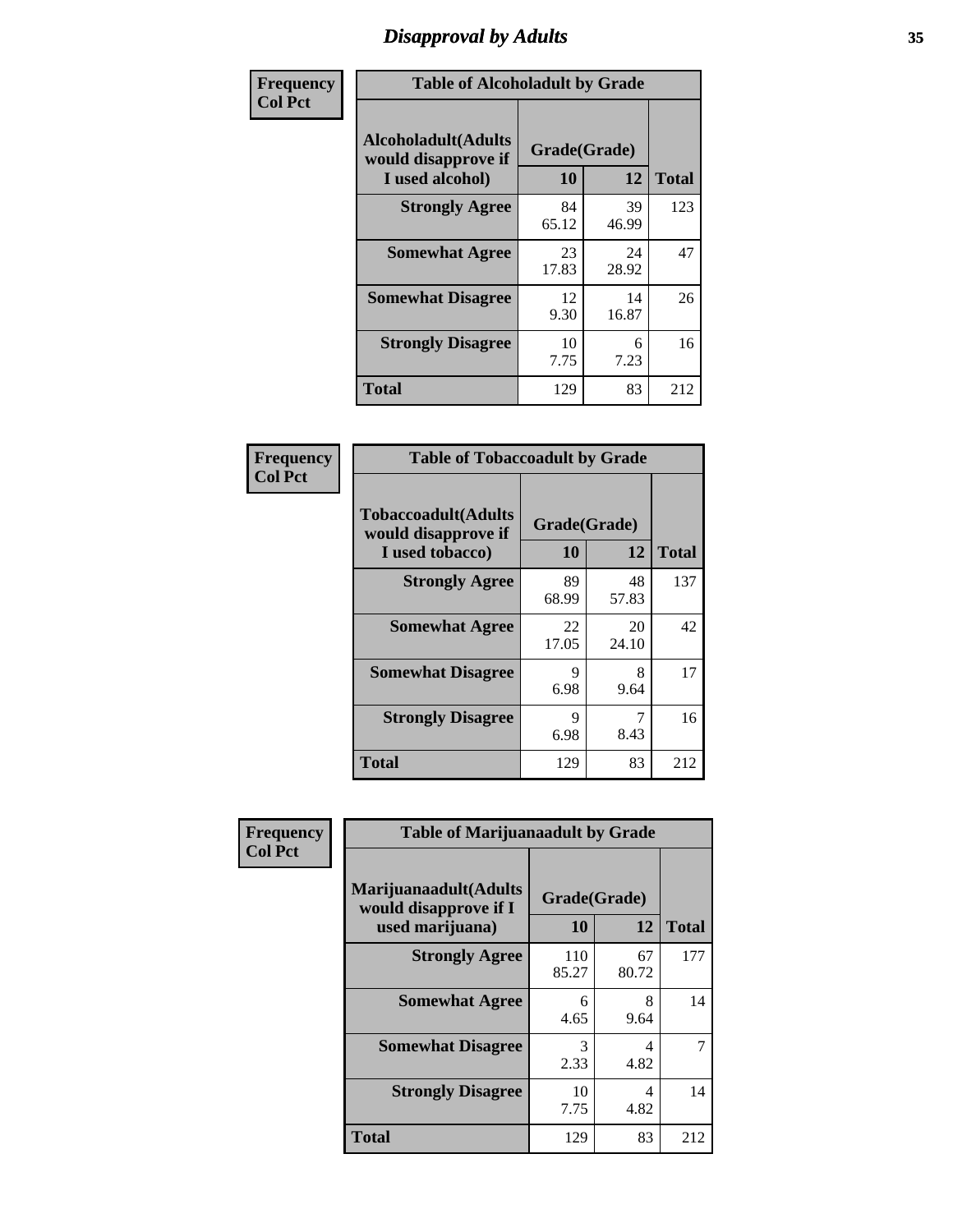# *Disapproval by Adults* **36**

| Frequency      | <b>Table of Otherdrugadult by Grade</b>                                     |                    |             |              |
|----------------|-----------------------------------------------------------------------------|--------------------|-------------|--------------|
| <b>Col Pct</b> | <b>Otherdrugadult</b> (Adults<br>would disapprove if I<br>used other drugs) | Grade(Grade)<br>10 | 12          | <b>Total</b> |
|                | <b>Strongly Agree</b>                                                       | 118<br>91.47       | 77<br>92.77 | 195          |
|                | <b>Somewhat Agree</b>                                                       | 3<br>2.33          | 5<br>6.02   | 8            |
|                | <b>Strongly Disagree</b>                                                    | 8<br>6.20          | 1.20        | $\mathbf Q$  |
|                | <b>Total</b>                                                                | 129                | 83          | 212          |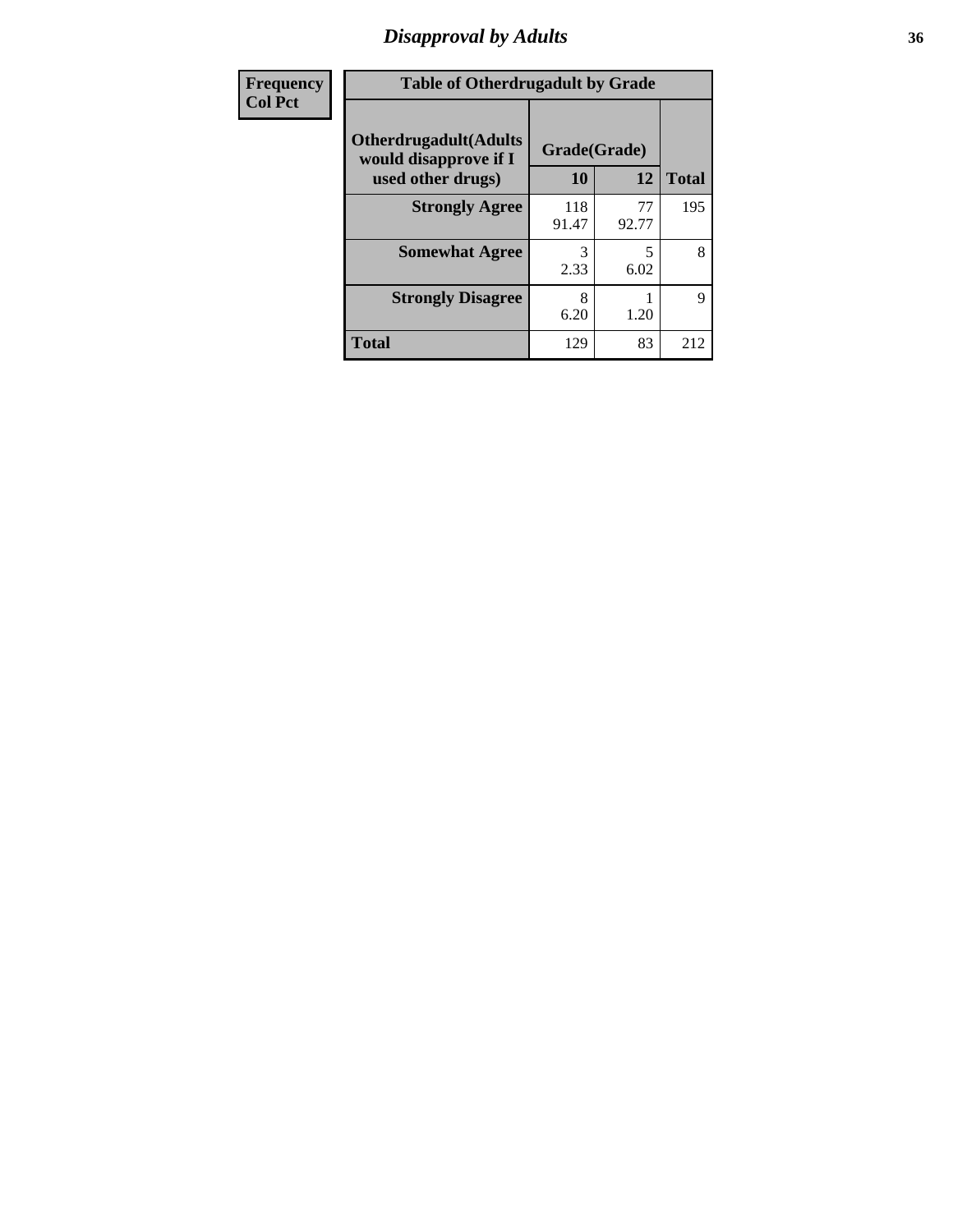# *Disapproval by Peers* **37**

| Frequency      | <b>Table of Alcoholpeer by Grade</b>                    |              |             |              |  |
|----------------|---------------------------------------------------------|--------------|-------------|--------------|--|
| <b>Col Pct</b> | Alcoholpeer(My<br>friends would<br>disapprove if I used | Grade(Grade) |             |              |  |
|                | alcohol)                                                | 10           | 12          | <b>Total</b> |  |
|                | <b>Strongly Agree</b>                                   | 25<br>19.38  | 13<br>15.66 | 38           |  |
|                | <b>Somewhat Agree</b>                                   | 28<br>21.71  | 8.43        | 35           |  |
|                | <b>Somewhat Disagree</b>                                | 37<br>28.68  | 24<br>28.92 | 61           |  |
|                | <b>Strongly Disagree</b>                                | 39<br>30.23  | 39<br>46.99 | 78           |  |
|                | Total                                                   | 129          | 83          | 212          |  |

| Frequency      | <b>Table of Tobaccopeer by Grade</b>                    |              |             |              |
|----------------|---------------------------------------------------------|--------------|-------------|--------------|
| <b>Col Pct</b> | Tobaccopeer(My<br>friends would<br>disapprove if I used | Grade(Grade) |             |              |
|                | tobacco)                                                | <b>10</b>    | 12          | <b>Total</b> |
|                | <b>Strongly Agree</b>                                   | 39<br>30.23  | 26<br>31.33 | 65           |
|                | <b>Somewhat Agree</b>                                   | 25<br>19.38  | 9<br>10.84  | 34           |
|                | <b>Somewhat Disagree</b>                                | 31<br>24.03  | 15<br>18.07 | 46           |
|                | <b>Strongly Disagree</b>                                | 34<br>26.36  | 33<br>39.76 | 67           |
|                | <b>Total</b>                                            | 129          | 83          | 212          |

| Frequency      | <b>Table of Marijuanapeer by Grade</b>                    |              |             |              |
|----------------|-----------------------------------------------------------|--------------|-------------|--------------|
| <b>Col Pct</b> | Marijuanapeer(My<br>friends would<br>disapprove if I used | Grade(Grade) |             |              |
|                | marijuana)                                                | 10           | 12          | <b>Total</b> |
|                | <b>Strongly Agree</b>                                     | 62<br>48.06  | 32<br>38.55 | 94           |
|                | <b>Somewhat Agree</b>                                     | 25<br>19.38  | 13<br>15.66 | 38           |
|                | <b>Somewhat Disagree</b>                                  | 23<br>17.83  | 14<br>16.87 | 37           |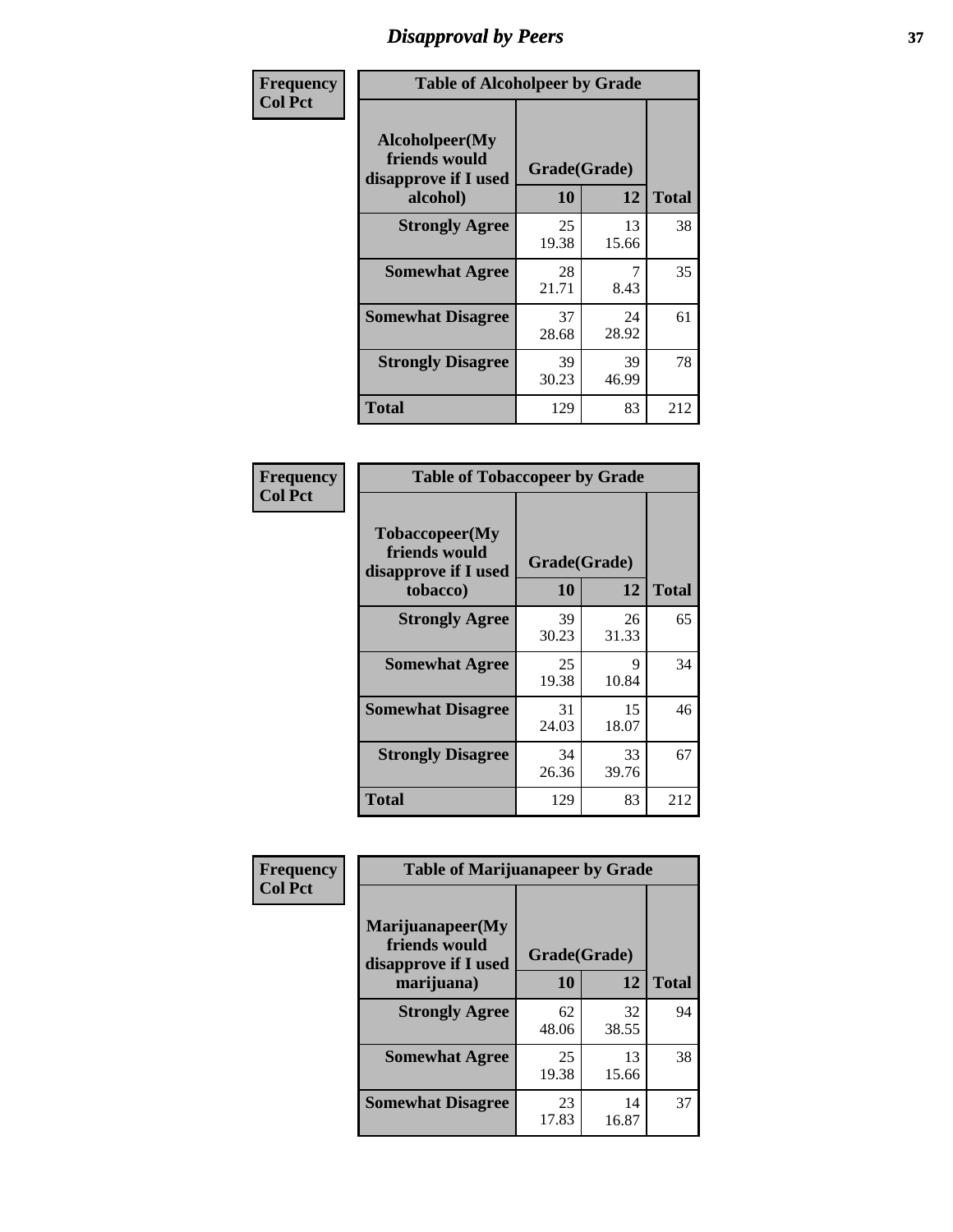# *Disapproval by Peers* **38**

| Frequency<br><b>Col Pct</b> | <b>Table of Marijuanapeer by Grade</b>                                  |                    |             |              |
|-----------------------------|-------------------------------------------------------------------------|--------------------|-------------|--------------|
|                             | Marijuanapeer(My<br>friends would<br>disapprove if I used<br>marijuana) | Grade(Grade)<br>10 | 12          | <b>Total</b> |
|                             | <b>Strongly Disagree</b>                                                | 19<br>14.73        | 24<br>28.92 | 43           |
|                             | Total                                                                   | 129                | 83          | 212          |

| Frequency      | <b>Table of Otherdrugpeer by Grade</b>                                    |                    |             |              |
|----------------|---------------------------------------------------------------------------|--------------------|-------------|--------------|
| <b>Col Pct</b> | Otherdrugpeer(My<br>friends would<br>disapprove if I used<br>other drugs) | Grade(Grade)<br>10 | 12          | <b>Total</b> |
|                | <b>Strongly Agree</b>                                                     | 78<br>60.47        | 45<br>54.22 | 123          |
|                | <b>Somewhat Agree</b>                                                     | 14<br>10.85        | 13<br>15.66 | 27           |
|                | <b>Somewhat Disagree</b>                                                  | 18<br>13.95        | 13<br>15.66 | 31           |
|                | <b>Strongly Disagree</b>                                                  | 19<br>14.73        | 12<br>14.46 | 31           |
|                | <b>Total</b>                                                              | 129                | 83          | 212          |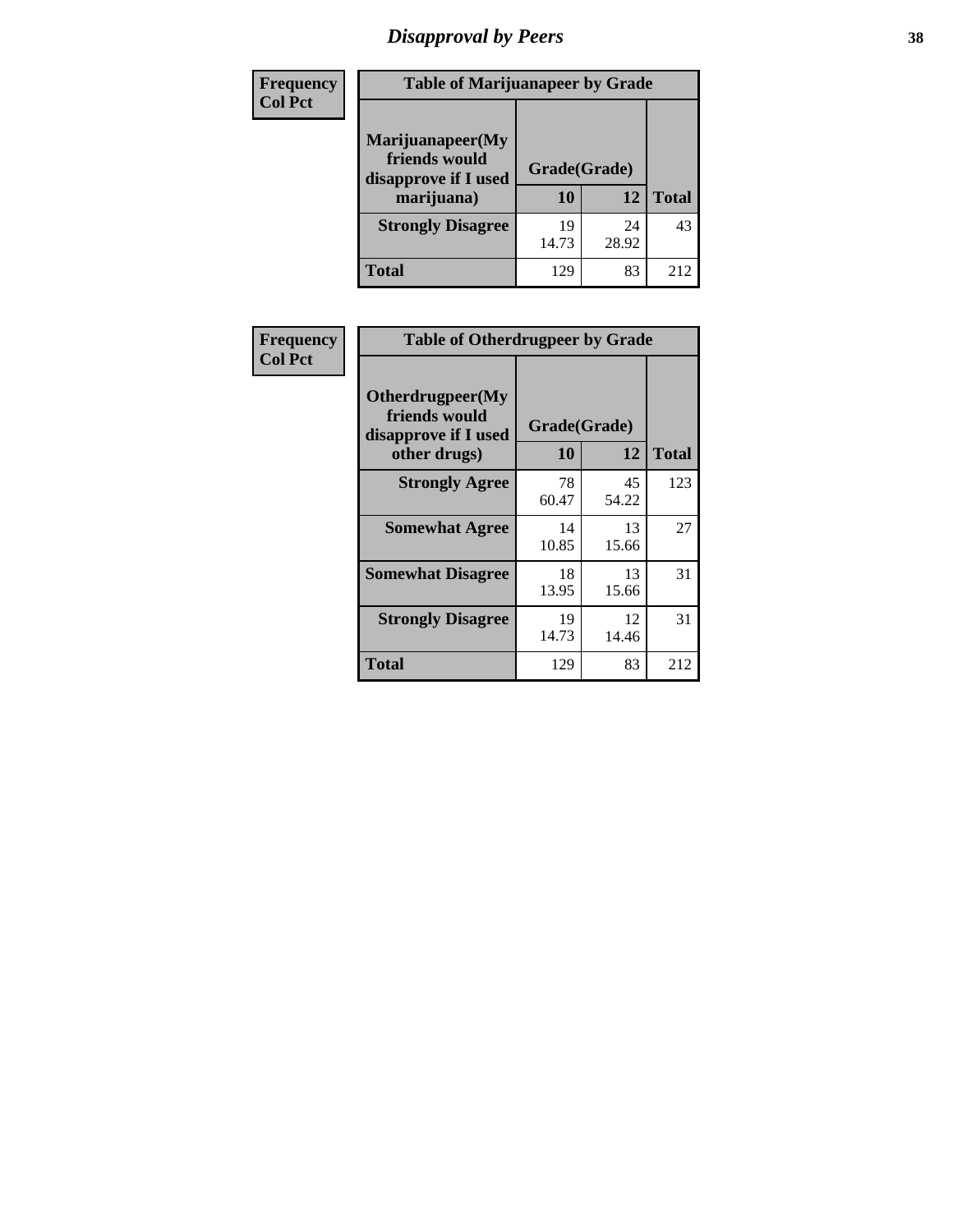| Frequency      | <b>Table of Alcohollocation1 by Grade</b> |              |             |              |
|----------------|-------------------------------------------|--------------|-------------|--------------|
| <b>Col Pct</b> | <b>Alcohollocation1(Places</b>            | Grade(Grade) |             |              |
|                | <b>Friends Use Alcohol)</b>               | 10           | 12          | <b>Total</b> |
|                |                                           | 95<br>73.64  | 61<br>73.49 | 156          |
|                | Do Not Use                                | 34<br>26.36  | 22<br>26.51 | 56           |
|                | <b>Total</b>                              | 129          | 83          | 212          |

| <b>Frequency</b> | <b>Table of Alcohollocation2 by Grade</b>                     |                    |             |              |
|------------------|---------------------------------------------------------------|--------------------|-------------|--------------|
| <b>Col Pct</b>   | <b>Alcohollocation2(Places</b><br><b>Friends Use Alcohol)</b> | Grade(Grade)<br>10 | 12          | <b>Total</b> |
|                  |                                                               | 74<br>57.36        | 34<br>40.96 | 108          |
|                  | Home                                                          | 55<br>42.64        | 49<br>59.04 | 104          |
|                  | <b>Total</b>                                                  | 129                | 83          | 212          |

| Frequency      | <b>Table of Alcohollocation 3 by Grade</b> |              |             |              |
|----------------|--------------------------------------------|--------------|-------------|--------------|
| <b>Col Pct</b> | <b>Alcohollocation3(Places</b>             | Grade(Grade) |             |              |
|                | <b>Friends Use Alcohol)</b>                | 10           | 12          | <b>Total</b> |
|                |                                            | 115<br>89.15 | 67<br>80.72 | 182          |
|                | <b>School</b>                              | 14<br>10.85  | 16<br>19.28 | 30           |
|                | <b>Total</b>                               | 129          | 83          | 212          |

| <b>Frequency</b> | <b>Table of Alcohollocation4 by Grade</b>                     |              |             |              |  |
|------------------|---------------------------------------------------------------|--------------|-------------|--------------|--|
| <b>Col Pct</b>   | <b>Alcohollocation4(Places</b><br><b>Friends Use Alcohol)</b> | Grade(Grade) |             |              |  |
|                  |                                                               | 10           | 12          | <b>Total</b> |  |
|                  |                                                               | 111<br>86.05 | 61<br>73.49 | 172          |  |
|                  | Car                                                           | 18<br>13.95  | 22<br>26.51 | 40           |  |
|                  | Total                                                         | 129          | 83          | 212          |  |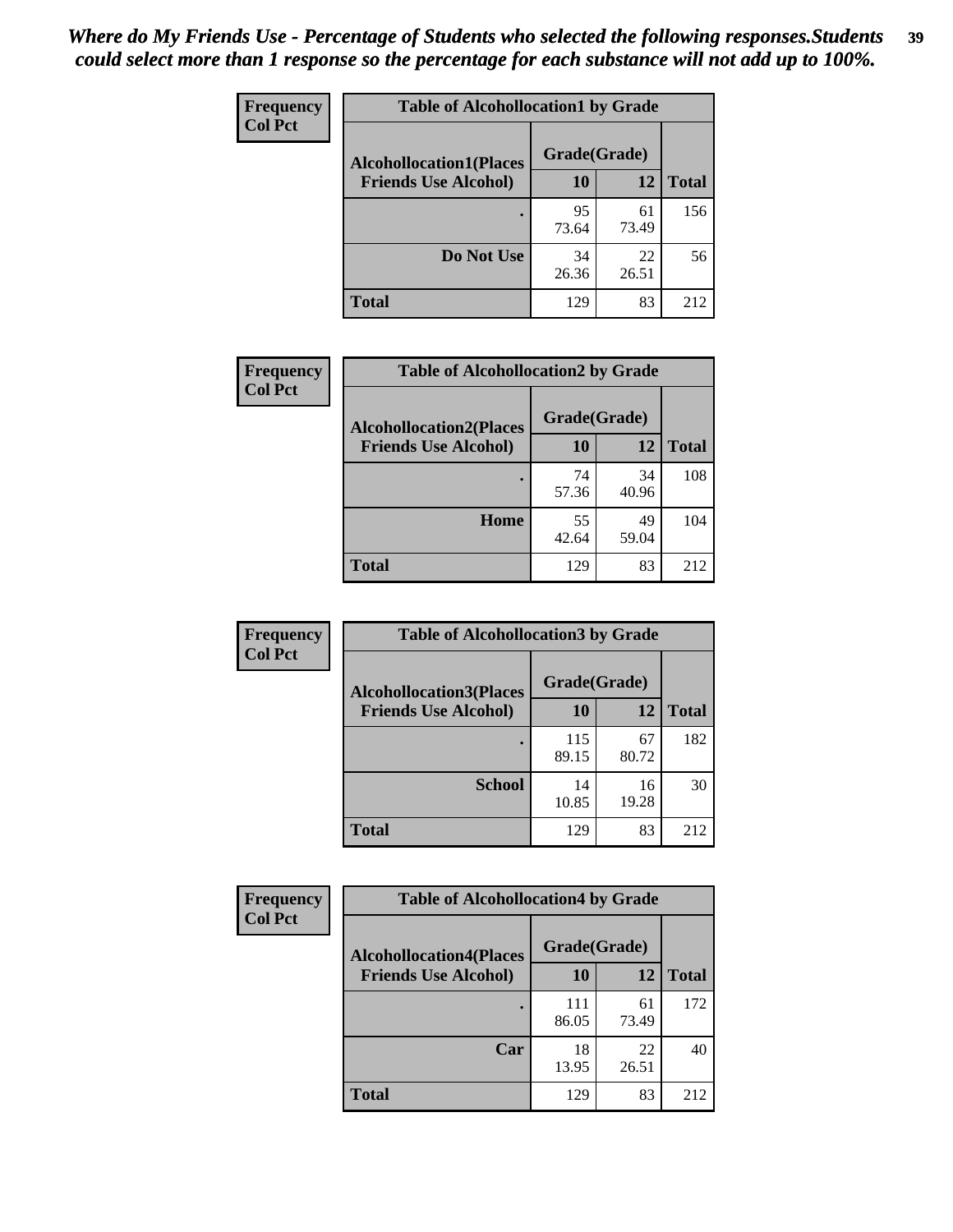| Frequency<br><b>Col Pct</b> | <b>Table of Alcohollocation5 by Grade</b>      |             |             |              |  |
|-----------------------------|------------------------------------------------|-------------|-------------|--------------|--|
|                             | Grade(Grade)<br><b>Alcohollocation5(Places</b> |             |             |              |  |
|                             | <b>Friends Use Alcohol)</b>                    | 10          | 12          | <b>Total</b> |  |
|                             |                                                | 45<br>34.88 | 24<br>28.92 | 69           |  |
|                             | <b>Friend's House</b>                          | 84<br>65.12 | 59<br>71.08 | 143          |  |
|                             | <b>Total</b>                                   | 129         | 83          | 212          |  |

| Frequency      | <b>Table of Alcohollocation6 by Grade</b>                     |                    |             |              |
|----------------|---------------------------------------------------------------|--------------------|-------------|--------------|
| <b>Col Pct</b> | <b>Alcohollocation6(Places</b><br><b>Friends Use Alcohol)</b> | Grade(Grade)<br>10 | <b>12</b>   | <b>Total</b> |
|                |                                                               | 91<br>70.54        | 39<br>46.99 | 130          |
|                | <b>Other</b>                                                  | 38<br>29.46        | 44<br>53.01 | 82           |
|                | <b>Total</b>                                                  | 129                | 83          | 212          |

| Frequency      | <b>Table of Tobaccolocation1 by Grade</b> |              |             |              |
|----------------|-------------------------------------------|--------------|-------------|--------------|
| <b>Col Pct</b> | <b>Tobaccolocation1(Places</b>            | Grade(Grade) |             |              |
|                | <b>Friends Use Tobacco)</b>               | 10           | 12          | <b>Total</b> |
|                |                                           | 81<br>62.79  | 55<br>66.27 | 136          |
|                | Do Not Use                                | 48<br>37.21  | 28<br>33.73 | 76           |
|                | <b>Total</b>                              | 129          | 83          | 212          |

| <b>Frequency</b> | <b>Table of Tobaccolocation2 by Grade</b> |              |             |              |  |
|------------------|-------------------------------------------|--------------|-------------|--------------|--|
| <b>Col Pct</b>   | <b>Tobaccolocation2(Places</b>            | Grade(Grade) |             |              |  |
|                  | <b>Friends Use Tobacco)</b>               | 10           | 12          | <b>Total</b> |  |
|                  |                                           | 58<br>44.96  | 27<br>32.53 | 85           |  |
|                  | Home                                      | 71<br>55.04  | 56<br>67.47 | 127          |  |
|                  | <b>Total</b>                              | 129          | 83          | 212          |  |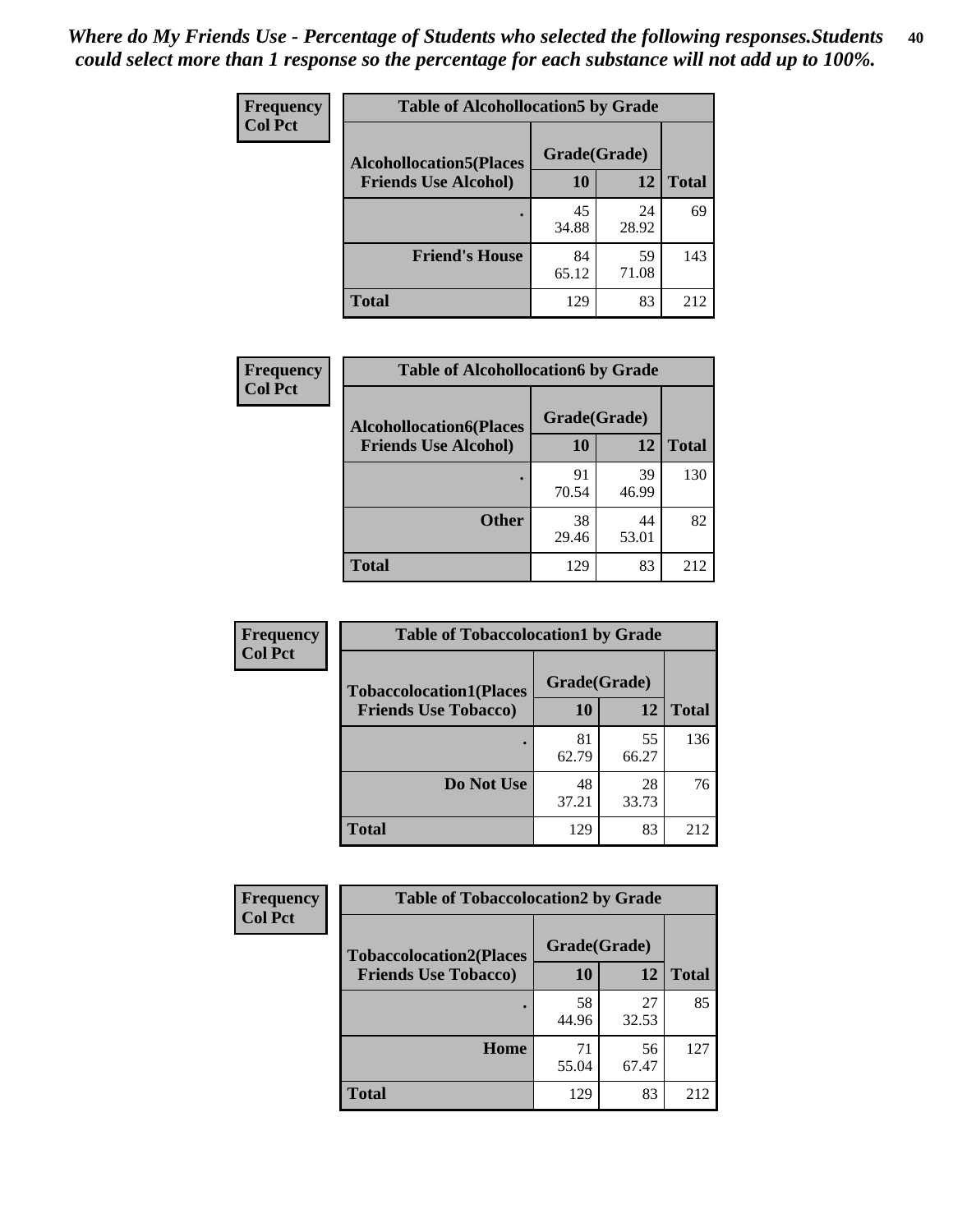| Frequency      | <b>Table of Tobaccolocation 3 by Grade</b> |              |             |              |
|----------------|--------------------------------------------|--------------|-------------|--------------|
| <b>Col Pct</b> | <b>Tobaccolocation3(Places</b>             | Grade(Grade) |             |              |
|                | <b>Friends Use Tobacco)</b>                | 10           | 12          | <b>Total</b> |
|                |                                            | 78<br>60.47  | 40<br>48.19 | 118          |
|                | <b>School</b>                              | 51<br>39.53  | 43<br>51.81 | 94           |
|                | <b>Total</b>                               | 129          | 83          | 212          |

| Frequency      | <b>Table of Tobaccolocation4 by Grade</b> |              |             |              |
|----------------|-------------------------------------------|--------------|-------------|--------------|
| <b>Col Pct</b> | <b>Tobaccolocation4(Places</b>            | Grade(Grade) |             |              |
|                | <b>Friends Use Tobacco)</b>               | 10           | 12          | <b>Total</b> |
|                |                                           | 78<br>60.47  | 33<br>39.76 | 111          |
|                | Car                                       | 51<br>39.53  | 50<br>60.24 | 101          |
|                | <b>Total</b>                              | 129          | 83          | 212          |

| Frequency      | <b>Table of Tobaccolocation5 by Grade</b> |              |             |              |
|----------------|-------------------------------------------|--------------|-------------|--------------|
| <b>Col Pct</b> | <b>Tobaccolocation5(Places</b>            | Grade(Grade) |             |              |
|                | <b>Friends Use Tobacco)</b>               | 10           | <b>12</b>   | <b>Total</b> |
|                |                                           | 68<br>52.71  | 27<br>32.53 | 95           |
|                | <b>Friend's House</b>                     | 61<br>47.29  | 56<br>67.47 | 117          |
|                | <b>Total</b>                              | 129          | 83          | 212          |

| <b>Frequency</b> | <b>Table of Tobaccolocation6 by Grade</b> |              |             |              |  |  |
|------------------|-------------------------------------------|--------------|-------------|--------------|--|--|
| <b>Col Pct</b>   | <b>Tobaccolocation6(Places</b>            | Grade(Grade) |             |              |  |  |
|                  | <b>Friends Use Tobacco)</b>               | 10           | 12          | <b>Total</b> |  |  |
|                  |                                           | 77<br>59.69  | 41<br>49.40 | 118          |  |  |
|                  | <b>Other</b>                              | 52<br>40.31  | 42<br>50.60 | 94           |  |  |
|                  | <b>Total</b>                              | 129          | 83          | 212          |  |  |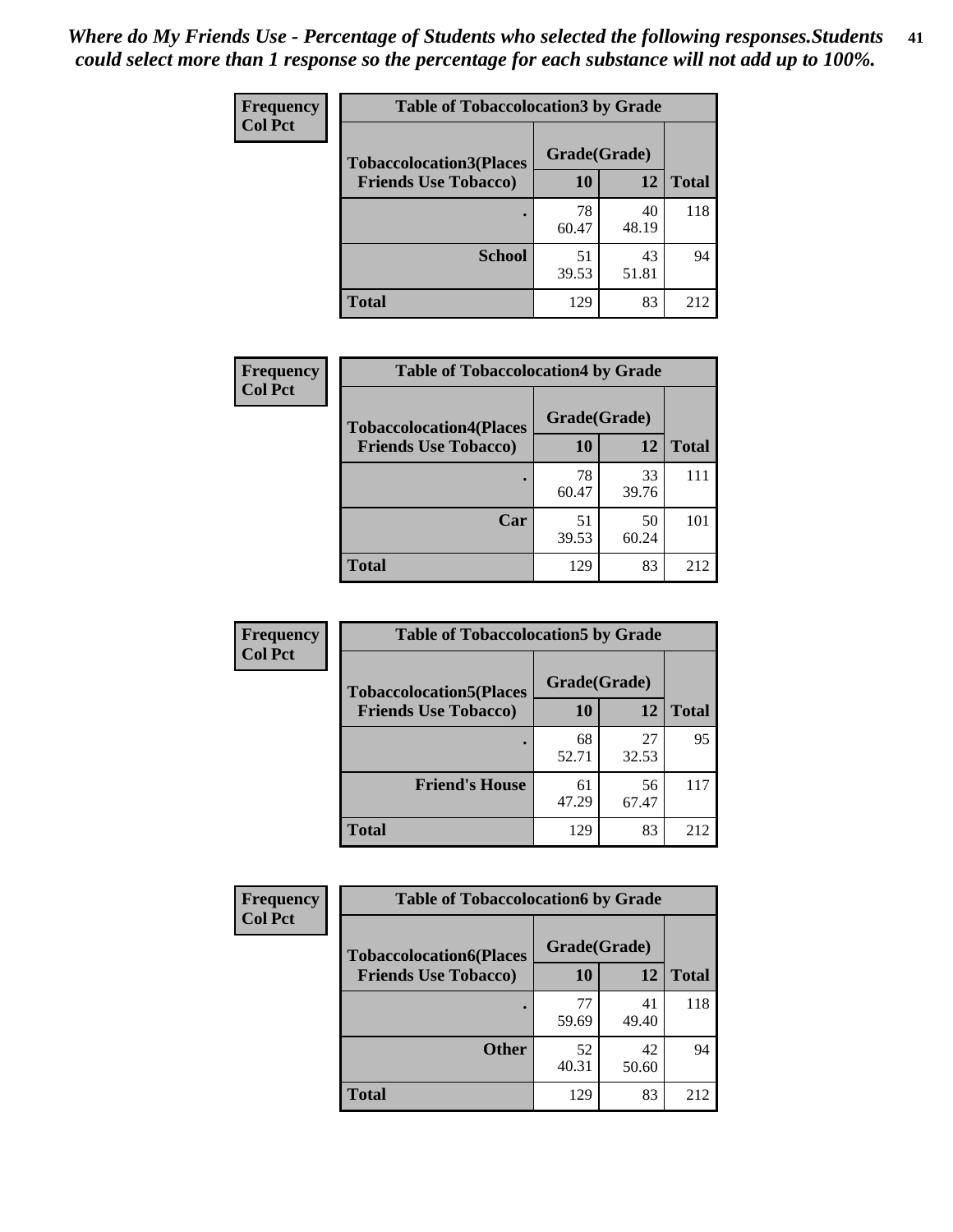| <b>Frequency</b> | <b>Table of Marijuanalocation1 by Grade</b> |              |             |              |
|------------------|---------------------------------------------|--------------|-------------|--------------|
| <b>Col Pct</b>   | <b>Marijuanalocation1(Places</b>            | Grade(Grade) |             |              |
|                  | <b>Friends Use Marijuana</b> )              | 10           | 12          | <b>Total</b> |
|                  |                                             | 46<br>35.66  | 34<br>40.96 | 80           |
|                  | Do Not Use                                  | 83<br>64.34  | 49<br>59.04 | 132          |
|                  | Total                                       | 129          | 83          | 212          |

| <b>Frequency</b> | <b>Table of Marijuanalocation2 by Grade</b>                        |                    |             |              |
|------------------|--------------------------------------------------------------------|--------------------|-------------|--------------|
| <b>Col Pct</b>   | <b>Marijuanalocation2(Places</b><br><b>Friends Use Marijuana</b> ) | Grade(Grade)<br>10 | 12          | <b>Total</b> |
|                  |                                                                    | 95<br>73.64        | 48<br>57.83 | 143          |
|                  | Home                                                               | 34<br>26.36        | 35<br>42.17 | 69           |
|                  | <b>Total</b>                                                       | 129                | 83          | 212          |

| Frequency<br><b>Col Pct</b> | <b>Table of Marijuanalocation3 by Grade</b> |              |             |              |
|-----------------------------|---------------------------------------------|--------------|-------------|--------------|
|                             | <b>Marijuanalocation3</b> (Places           | Grade(Grade) |             |              |
|                             | <b>Friends Use Marijuana</b> )              | 10           | 12          | <b>Total</b> |
|                             |                                             | 112<br>86.82 | 66<br>79.52 | 178          |
|                             | <b>School</b>                               | 17<br>13.18  | 17<br>20.48 | 34           |
|                             | <b>Total</b>                                | 129          | 83          | 212          |

| <b>Frequency</b> | <b>Table of Marijuanalocation4 by Grade</b> |              |             |              |  |
|------------------|---------------------------------------------|--------------|-------------|--------------|--|
| <b>Col Pct</b>   | <b>Marijuanalocation4(Places</b>            | Grade(Grade) |             |              |  |
|                  | <b>Friends Use Marijuana</b> )              | <b>10</b>    | 12          | <b>Total</b> |  |
|                  |                                             | 105<br>81.40 | 53<br>63.86 | 158          |  |
|                  | Car                                         | 24<br>18.60  | 30<br>36.14 | 54           |  |
|                  | <b>Total</b>                                | 129          | 83          | 212          |  |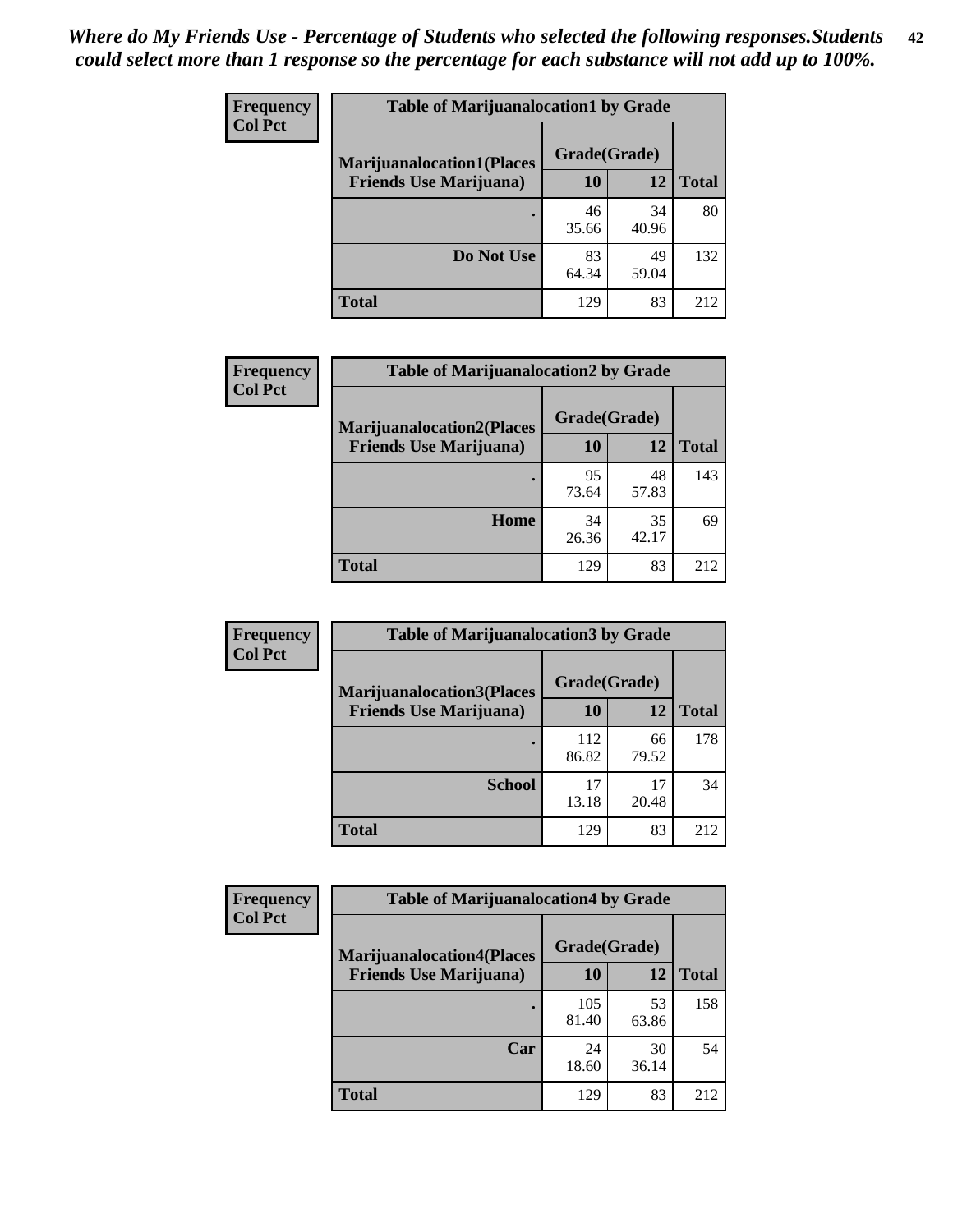| <b>Frequency</b> | <b>Table of Marijuanalocation5 by Grade</b> |              |             |              |
|------------------|---------------------------------------------|--------------|-------------|--------------|
| <b>Col Pct</b>   | <b>Marijuanalocation5</b> (Places           | Grade(Grade) |             |              |
|                  | <b>Friends Use Marijuana</b> )              | 10           | 12          | <b>Total</b> |
|                  |                                             | 89<br>68.99  | 45<br>54.22 | 134          |
|                  | <b>Friend's House</b>                       | 40<br>31.01  | 38<br>45.78 | 78           |
|                  | <b>Total</b>                                | 129          | 83          | 212          |

| <b>Frequency</b> | <b>Table of Marijuanalocation6 by Grade</b>                        |                    |             |              |
|------------------|--------------------------------------------------------------------|--------------------|-------------|--------------|
| <b>Col Pct</b>   | <b>Marijuanalocation6(Places</b><br><b>Friends Use Marijuana</b> ) | Grade(Grade)<br>10 | 12          | <b>Total</b> |
|                  |                                                                    | 101<br>78.29       | 54<br>65.06 | 155          |
|                  | <b>Other</b>                                                       | 28<br>21.71        | 29<br>34.94 | 57           |
|                  | <b>Total</b>                                                       | 129                | 83          | 212          |

| <b>Frequency</b> | <b>Table of Otherdruglocation1 by Grade</b>                          |              |             |              |
|------------------|----------------------------------------------------------------------|--------------|-------------|--------------|
| <b>Col Pct</b>   | <b>Otherdruglocation1(Places</b><br><b>Friends Use Other Illegal</b> | Grade(Grade) |             |              |
|                  | Drugs)                                                               | 10           | 12          | <b>Total</b> |
|                  |                                                                      | 35<br>27.13  | 21<br>25.30 | 56           |
|                  | Do Not Use                                                           | 94<br>72.87  | 62<br>74.70 | 156          |
|                  | <b>Total</b>                                                         | 129          | 83          | 212          |

| Frequency      | <b>Table of Otherdruglocation2 by Grade</b>                          |              |             |              |
|----------------|----------------------------------------------------------------------|--------------|-------------|--------------|
| <b>Col Pct</b> | <b>Otherdruglocation2(Places</b><br><b>Friends Use Other Illegal</b> | Grade(Grade) |             |              |
|                | Drugs)                                                               | 10           | 12          | <b>Total</b> |
|                |                                                                      | 109<br>84.50 | 58<br>69.88 | 167          |
|                | Home                                                                 | 20<br>15.50  | 25<br>30.12 | 45           |
|                | <b>Total</b>                                                         | 129          | 83          | 212          |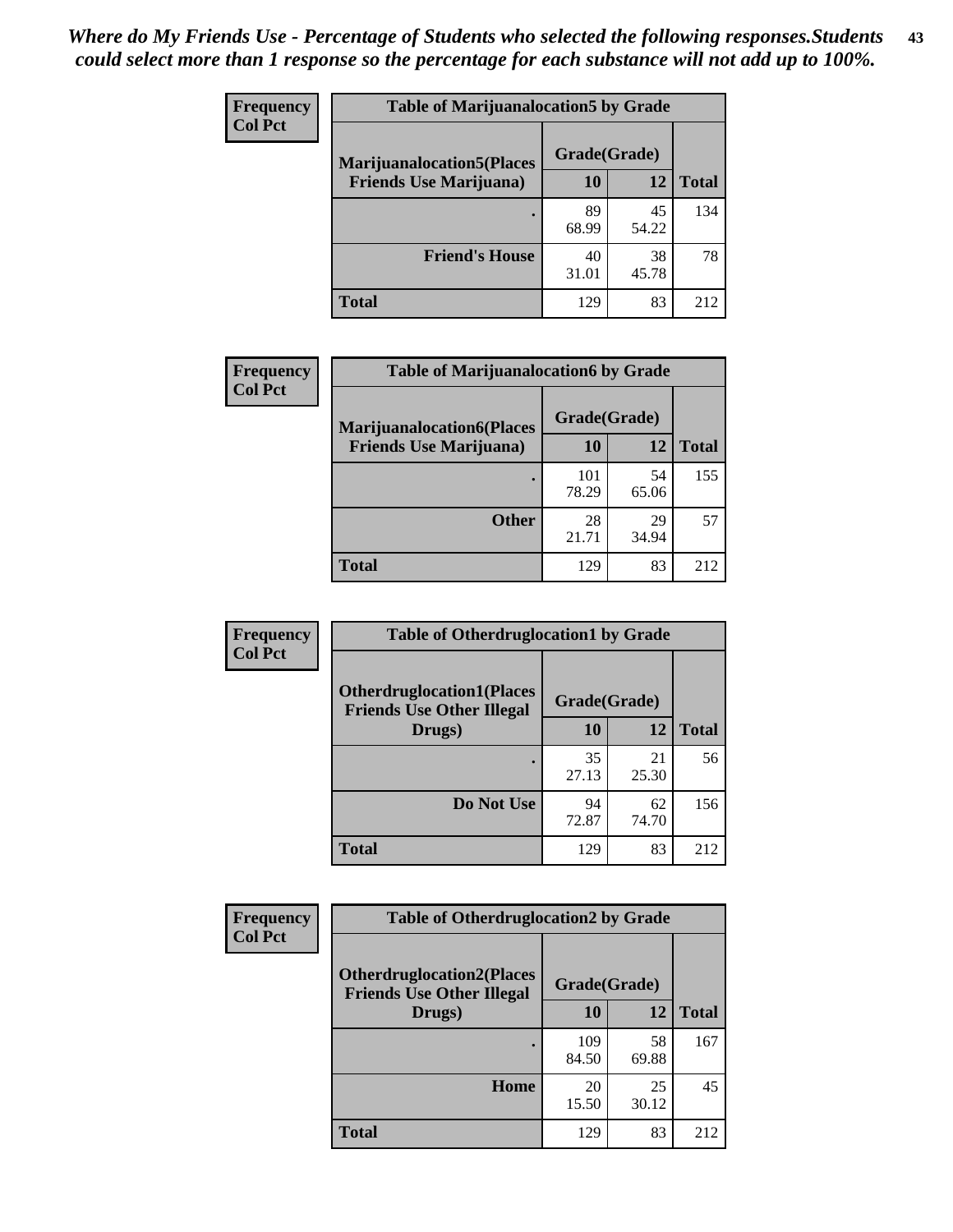| <b>Frequency</b> | <b>Table of Otherdruglocation3 by Grade</b>                          |              |             |              |
|------------------|----------------------------------------------------------------------|--------------|-------------|--------------|
| <b>Col Pct</b>   | <b>Otherdruglocation3(Places</b><br><b>Friends Use Other Illegal</b> | Grade(Grade) |             |              |
|                  | Drugs)                                                               | 10           | 12          | <b>Total</b> |
|                  |                                                                      | 114<br>88.37 | 70<br>84.34 | 184          |
|                  | <b>School</b>                                                        | 15<br>11.63  | 13<br>15.66 | 28           |
|                  | <b>Total</b>                                                         | 129          | 83          | 212          |

| <b>Frequency</b> | <b>Table of Otherdruglocation4 by Grade</b>                          |              |             |              |
|------------------|----------------------------------------------------------------------|--------------|-------------|--------------|
| <b>Col Pct</b>   | <b>Otherdruglocation4(Places</b><br><b>Friends Use Other Illegal</b> | Grade(Grade) |             |              |
|                  | Drugs)                                                               | 10           | 12          | <b>Total</b> |
|                  |                                                                      | 116<br>89.92 | 65<br>78.31 | 181          |
|                  | Car                                                                  | 13<br>10.08  | 18<br>21.69 | 31           |
|                  | <b>Total</b>                                                         | 129          | 83          | 212          |

| <b>Frequency</b> | <b>Table of Otherdruglocation5 by Grade</b>                          |              |             |              |
|------------------|----------------------------------------------------------------------|--------------|-------------|--------------|
| <b>Col Pct</b>   | <b>Otherdruglocation5(Places</b><br><b>Friends Use Other Illegal</b> | Grade(Grade) |             |              |
|                  | Drugs)                                                               | 10           | 12          | <b>Total</b> |
|                  |                                                                      | 103<br>79.84 | 59<br>71.08 | 162          |
|                  | <b>Friend's House</b>                                                | 26<br>20.16  | 24<br>28.92 | 50           |
|                  | <b>Total</b>                                                         | 129          | 83          | 212          |

| Frequency      | <b>Table of Otherdruglocation6 by Grade</b>                           |              |             |              |
|----------------|-----------------------------------------------------------------------|--------------|-------------|--------------|
| <b>Col Pct</b> | <b>Otherdruglocation6(Places)</b><br><b>Friends Use Other Illegal</b> | Grade(Grade) |             |              |
|                | Drugs)                                                                | 10           | 12          | <b>Total</b> |
|                |                                                                       | 109<br>84.50 | 60<br>72.29 | 169          |
|                | <b>Other</b>                                                          | 20<br>15.50  | 23<br>27.71 | 43           |
|                | <b>Total</b>                                                          | 129          | 83          | 212          |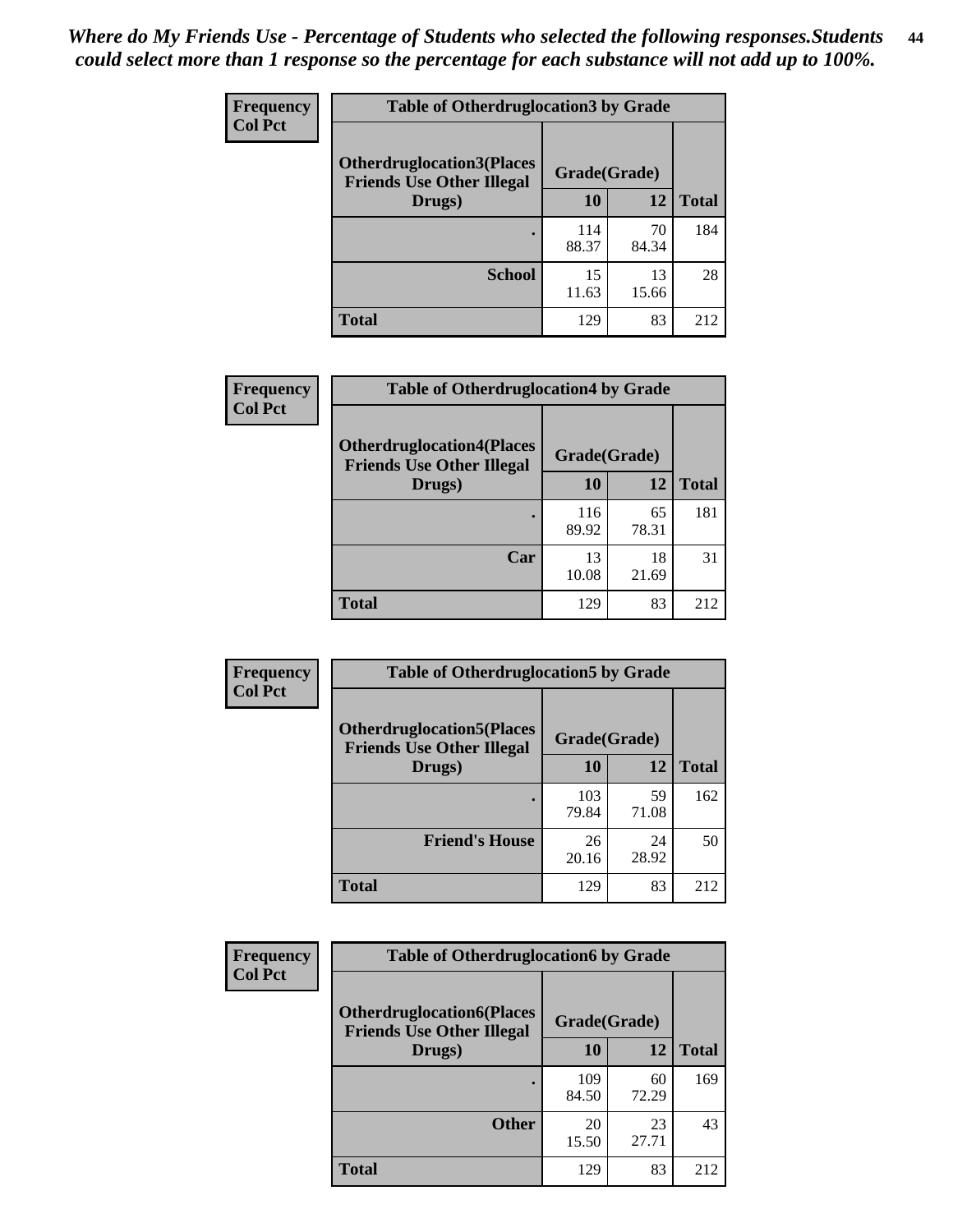| Frequency      | <b>Table of Alcoholtime1 by Grade</b>           |              |             |              |
|----------------|-------------------------------------------------|--------------|-------------|--------------|
| <b>Col Pct</b> | <b>Alcoholtime1(Times</b><br><b>Friends Use</b> | Grade(Grade) |             |              |
|                | Alcohol)                                        | 10           | 12          | <b>Total</b> |
|                |                                                 | 93<br>72.09  | 61<br>73.49 | 154          |
|                | Do Not Use                                      | 36<br>27.91  | 22<br>26.51 | 58           |
|                | <b>Total</b>                                    | 129          | 83          | 212          |

| Frequency      | <b>Table of Alcoholtime2 by Grade</b>                           |              |             |              |
|----------------|-----------------------------------------------------------------|--------------|-------------|--------------|
| <b>Col Pct</b> | <b>Alcoholtime2(Times</b><br>Grade(Grade)<br><b>Friends Use</b> |              |             |              |
|                | Alcohol)                                                        | 10           | 12          | <b>Total</b> |
|                |                                                                 | 120<br>93.02 | 74<br>89.16 | 194          |
|                | <b>On Way to School</b>                                         | q<br>6.98    | 9<br>10.84  | 18           |
|                | <b>Total</b>                                                    | 129          | 83          | 212          |

| Frequency      | <b>Table of Alcoholtime3 by Grade</b>           |              |             |              |
|----------------|-------------------------------------------------|--------------|-------------|--------------|
| <b>Col Pct</b> | <b>Alcoholtime3(Times</b><br><b>Friends Use</b> | Grade(Grade) |             |              |
|                | Alcohol)                                        | 10           | 12          | <b>Total</b> |
|                |                                                 | 118<br>91.47 | 73<br>87.95 | 191          |
|                | <b>During School</b>                            | 11<br>8.53   | 10<br>12.05 | 21           |
|                | <b>Total</b>                                    | 129          | 83          | 212          |

| <b>Frequency</b> | <b>Table of Alcoholtime4 by Grade</b> |              |             |              |  |
|------------------|---------------------------------------|--------------|-------------|--------------|--|
| <b>Col Pct</b>   | <b>Alcoholtime4(Times</b>             | Grade(Grade) |             |              |  |
|                  | <b>Friends Use Alcohol)</b>           | 10           | 12          | <b>Total</b> |  |
|                  |                                       | 117<br>90.70 | 70<br>84.34 | 187          |  |
|                  | <b>On Way Home From School</b>        | 12<br>9.30   | 13<br>15.66 | 25           |  |
|                  | <b>Total</b>                          | 129          | 83          | 212          |  |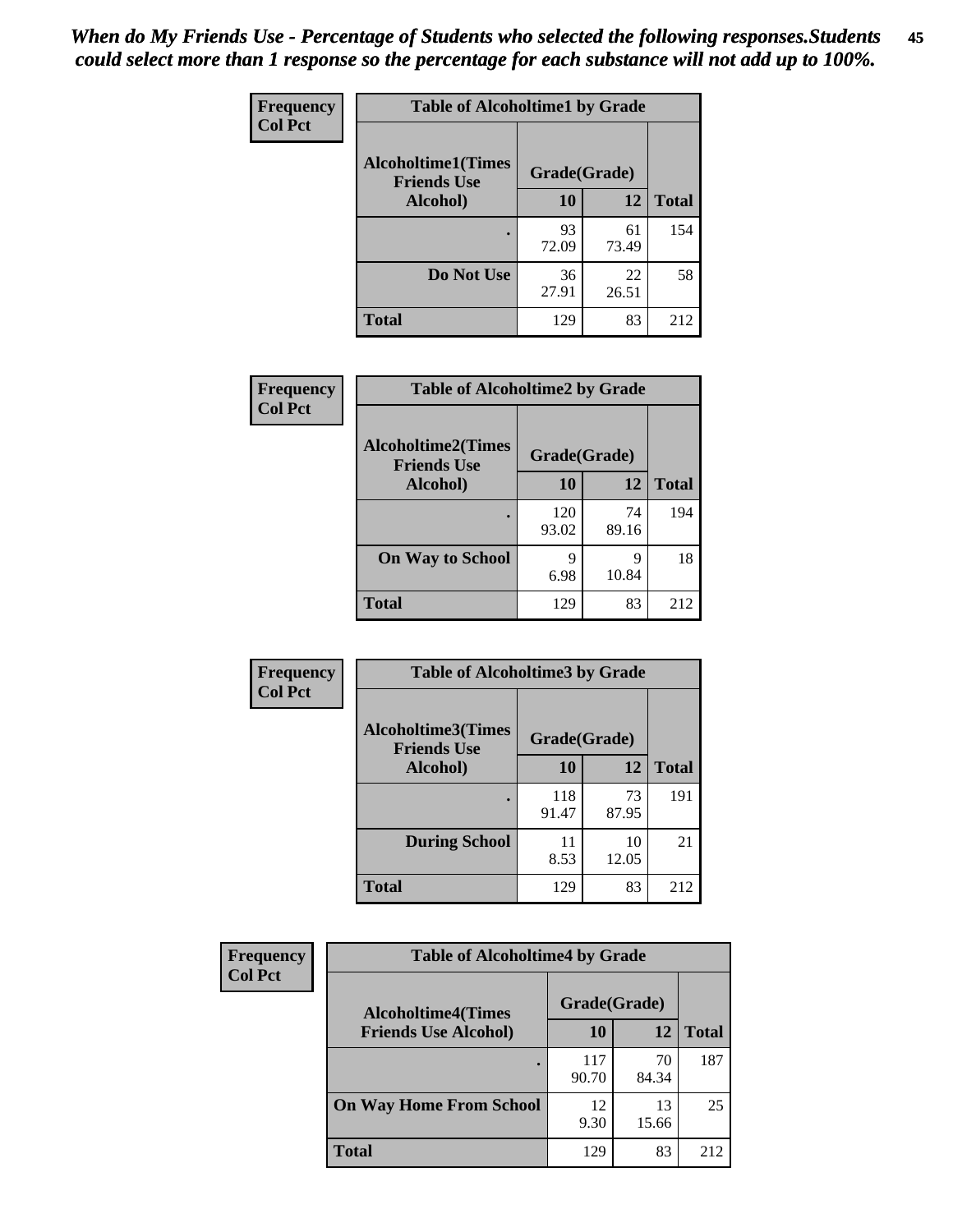*When do My Friends Use - Percentage of Students who selected the following responses.Students could select more than 1 response so the percentage for each substance will not add up to 100%.* **46**

| Frequency      | <b>Table of Alcoholtime5 by Grade</b>           |              |             |              |
|----------------|-------------------------------------------------|--------------|-------------|--------------|
| <b>Col Pct</b> | <b>Alcoholtime5(Times</b><br><b>Friends Use</b> | Grade(Grade) |             |              |
|                | Alcohol)                                        | 10           | 12          | <b>Total</b> |
|                |                                                 | 92<br>71.32  | 56<br>67.47 | 148          |
|                | Weeknights                                      | 37<br>28.68  | 27<br>32.53 | 64           |
|                | <b>Total</b>                                    | 129          | 83          | 212          |

| <b>Frequency</b> |                                                 | <b>Table of Alcoholtime6 by Grade</b> |             |              |  |  |
|------------------|-------------------------------------------------|---------------------------------------|-------------|--------------|--|--|
| <b>Col Pct</b>   | <b>Alcoholtime6(Times</b><br><b>Friends Use</b> | Grade(Grade)                          |             |              |  |  |
|                  | Alcohol)                                        | <b>10</b>                             | 12          | <b>Total</b> |  |  |
|                  |                                                 | 35<br>27.13                           | 14<br>16.87 | 49           |  |  |
|                  | Weekends                                        | 94<br>72.87                           | 69<br>83.13 | 163          |  |  |
|                  | <b>Total</b>                                    | 129                                   | 83          | 212          |  |  |

| Frequency      | <b>Table of Tobaccotime1 by Grade</b>           |              |             |              |
|----------------|-------------------------------------------------|--------------|-------------|--------------|
| <b>Col Pct</b> | <b>Tobaccotime1(Times</b><br><b>Friends Use</b> | Grade(Grade) |             |              |
|                | <b>Tobacco</b> )                                | 10           | 12          | <b>Total</b> |
|                | ٠                                               | 81<br>62.79  | 56<br>67.47 | 137          |
|                | Do Not Use                                      | 48<br>37.21  | 27<br>32.53 | 75           |
|                | <b>Total</b>                                    | 129          | 83          | 212          |

| <b>Frequency</b> | <b>Table of Tobaccotime2 by Grade</b>           |              |             |              |
|------------------|-------------------------------------------------|--------------|-------------|--------------|
| <b>Col Pct</b>   | <b>Tobaccotime2(Times</b><br><b>Friends Use</b> | Grade(Grade) |             |              |
|                  | <b>Tobacco</b> )                                | 10           | 12          | <b>Total</b> |
|                  |                                                 | 80<br>62.02  | 38<br>45.78 | 118          |
|                  | <b>On Way to School</b>                         | 49<br>37.98  | 45<br>54.22 | 94           |
|                  | <b>Total</b>                                    | 129          | 83          | 212          |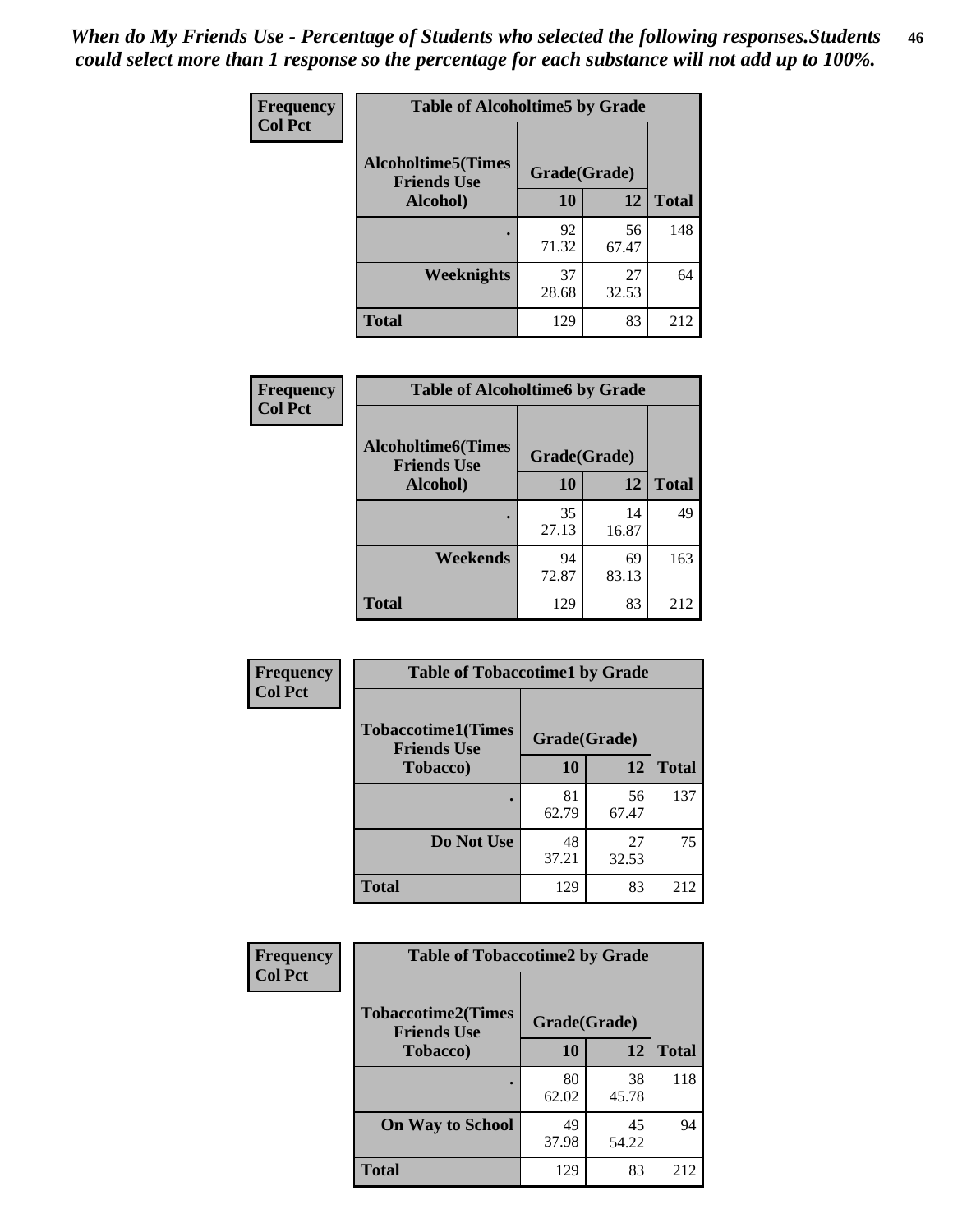*When do My Friends Use - Percentage of Students who selected the following responses.Students could select more than 1 response so the percentage for each substance will not add up to 100%.* **47**

| <b>Frequency</b> | <b>Table of Tobaccotime3 by Grade</b>           |              |             |              |
|------------------|-------------------------------------------------|--------------|-------------|--------------|
| <b>Col Pct</b>   | <b>Tobaccotime3(Times</b><br><b>Friends Use</b> | Grade(Grade) |             |              |
|                  | <b>Tobacco</b> )                                | 10           | 12          | <b>Total</b> |
|                  |                                                 | 76<br>58.91  | 43<br>51.81 | 119          |
|                  | <b>During School</b>                            | 53<br>41.09  | 40<br>48.19 | 93           |
|                  | <b>Total</b>                                    | 129          | 83          | 212          |

| <b>Frequency</b><br><b>Col Pct</b> | <b>Table of Tobaccotime4 by Grade</b> |              |             |              |
|------------------------------------|---------------------------------------|--------------|-------------|--------------|
|                                    | <b>Tobaccotime4(Times</b>             | Grade(Grade) |             |              |
|                                    | <b>Friends Use Tobacco)</b>           | 10           | 12          | <b>Total</b> |
|                                    |                                       | 117<br>90.70 | 70<br>84.34 | 187          |
|                                    | <b>On Way Home From School</b>        | 12<br>9.30   | 13<br>15.66 | 25           |
|                                    | <b>Total</b>                          | 129          | 83          | 212          |

| <b>Frequency</b> | <b>Table of Tobaccotime5 by Grade</b>           |              |             |              |
|------------------|-------------------------------------------------|--------------|-------------|--------------|
| <b>Col Pct</b>   | <b>Tobaccotime5(Times</b><br><b>Friends Use</b> | Grade(Grade) |             |              |
|                  | <b>Tobacco</b> )                                | 10           | 12          | <b>Total</b> |
|                  |                                                 | 60<br>46.51  | 27<br>32.53 | 87           |
|                  | Weeknights                                      | 69<br>53.49  | 56<br>67.47 | 125          |
|                  | <b>Total</b>                                    | 129          | 83          | 212          |

| Frequency      | <b>Table of Tobaccotime6 by Grade</b>           |              |             |              |
|----------------|-------------------------------------------------|--------------|-------------|--------------|
| <b>Col Pct</b> | <b>Tobaccotime6(Times</b><br><b>Friends Use</b> | Grade(Grade) |             |              |
|                | <b>Tobacco</b> )                                | 10           | 12          | <b>Total</b> |
|                |                                                 | 58<br>44.96  | 19<br>22.89 | 77           |
|                | Weekends                                        | 71<br>55.04  | 64<br>77.11 | 135          |
|                | <b>Total</b>                                    | 129          | 83          | 212          |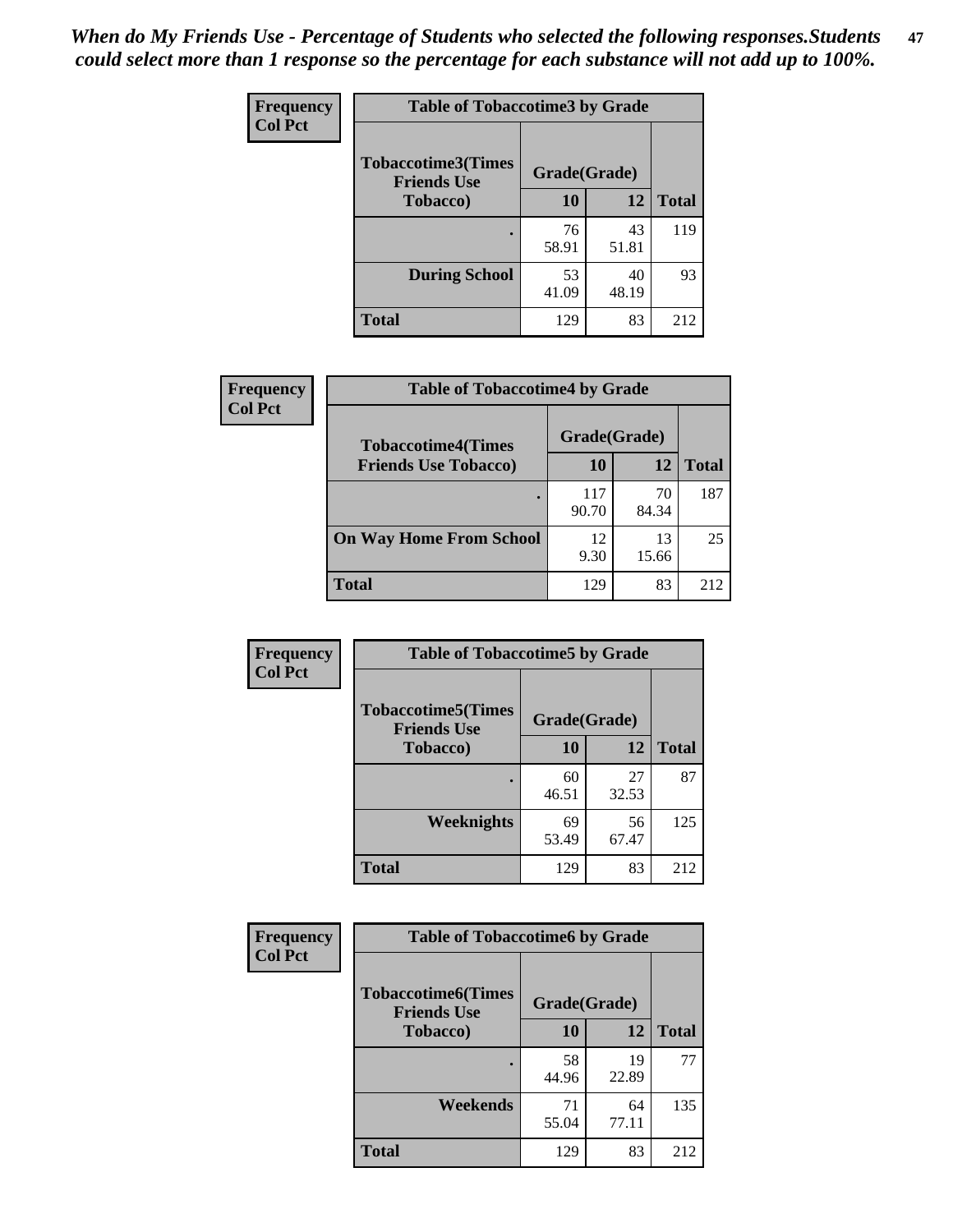| Frequency      | <b>Table of Marijuanatime1 by Grade</b>           |              |             |              |
|----------------|---------------------------------------------------|--------------|-------------|--------------|
| <b>Col Pct</b> | <b>Marijuanatime1(Times</b><br><b>Friends Use</b> | Grade(Grade) |             |              |
|                | Marijuana)                                        | 10           | 12          | <b>Total</b> |
|                |                                                   | 44<br>34.11  | 38<br>45.78 | 82           |
|                | Do Not Use                                        | 85<br>65.89  | 45<br>54.22 | 130          |
|                | <b>Total</b>                                      | 129          | 83          | 212          |

| Frequency      | <b>Table of Marijuanatime2 by Grade</b>    |              |             |              |
|----------------|--------------------------------------------|--------------|-------------|--------------|
| <b>Col Pct</b> | Marijuanatime2(Times<br><b>Friends Use</b> | Grade(Grade) |             |              |
|                | Marijuana)                                 | 10           | 12          | <b>Total</b> |
|                | ٠                                          | 113<br>87.60 | 68<br>81.93 | 181          |
|                | <b>On Way to School</b>                    | 16<br>12.40  | 15<br>18.07 | 31           |
|                | <b>Total</b>                               | 129          | 83          | 212          |

| Frequency      | <b>Table of Marijuanatime3 by Grade</b>    |              |             |              |
|----------------|--------------------------------------------|--------------|-------------|--------------|
| <b>Col Pct</b> | Marijuanatime3(Times<br><b>Friends Use</b> | Grade(Grade) |             |              |
|                | Marijuana)                                 | 10           | 12          | <b>Total</b> |
|                |                                            | 116<br>89.92 | 75<br>90.36 | 191          |
|                | <b>During School</b>                       | 13<br>10.08  | 8<br>9.64   | 21           |
|                | <b>Total</b>                               | 129          | 83          | 212          |

| <b>Frequency</b> | <b>Table of Marijuanatime4 by Grade</b> |              |             |              |
|------------------|-----------------------------------------|--------------|-------------|--------------|
| <b>Col Pct</b>   | <b>Marijuanatime4(Times</b>             | Grade(Grade) |             |              |
|                  | <b>Friends Use Marijuana</b> )          | 10           | 12          | <b>Total</b> |
|                  |                                         | 113<br>87.60 | 68<br>81.93 | 181          |
|                  | <b>On Way Home From School</b>          | 16<br>12.40  | 15<br>18.07 | 31           |
|                  | <b>Total</b>                            | 129          | 83          | 212          |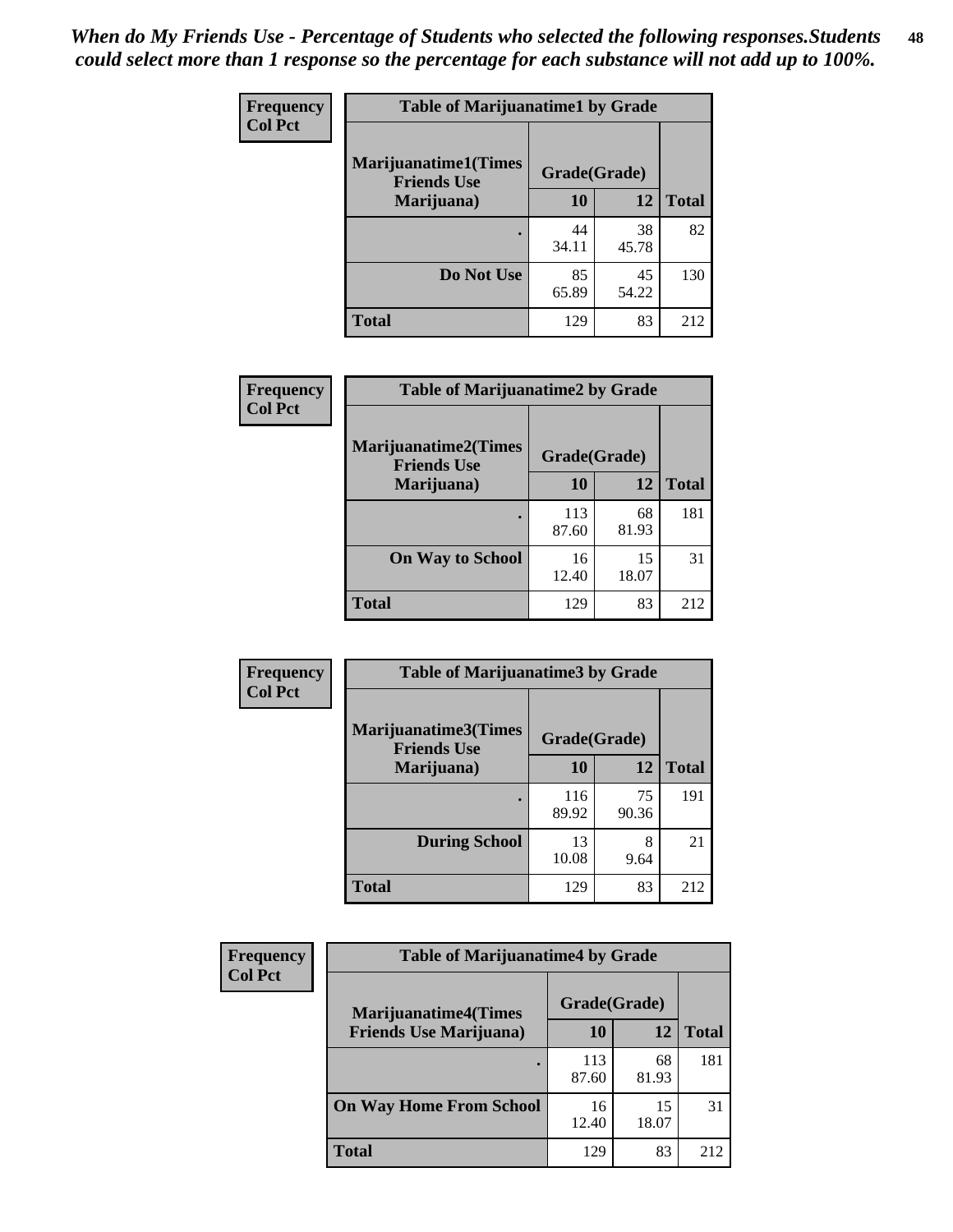| Frequency      | <b>Table of Marijuanatime5 by Grade</b>            |              |             |              |
|----------------|----------------------------------------------------|--------------|-------------|--------------|
| <b>Col Pct</b> | <b>Marijuanatime5</b> (Times<br><b>Friends Use</b> | Grade(Grade) |             |              |
|                | Marijuana)                                         | 10           | 12          | <b>Total</b> |
|                |                                                    | 100<br>77.52 | 49<br>59.04 | 149          |
|                | Weeknights                                         | 29<br>22.48  | 34<br>40.96 | 63           |
|                | <b>Total</b>                                       | 129          | 83          | 212          |

| Frequency      | <b>Table of Marijuanatime6 by Grade</b>    |              |             |              |
|----------------|--------------------------------------------|--------------|-------------|--------------|
| <b>Col Pct</b> | Marijuanatime6(Times<br><b>Friends Use</b> | Grade(Grade) |             |              |
|                | Marijuana)                                 | 10           | 12          | <b>Total</b> |
|                |                                            | 82<br>63.57  | 35<br>42.17 | 117          |
|                | Weekends                                   | 47<br>36.43  | 48<br>57.83 | 95           |
|                | <b>Total</b>                               | 129          | 83          | 212          |

| <b>Frequency</b> | <b>Table of Otherdrugtime1 by Grade</b>                 |              |             |              |
|------------------|---------------------------------------------------------|--------------|-------------|--------------|
| <b>Col Pct</b>   | <b>Otherdrugtime1(Times</b><br><b>Friends Use Other</b> | Grade(Grade) |             |              |
|                  | <b>Illegal Drugs</b> )                                  | 10           | 12          | <b>Total</b> |
|                  |                                                         | 30<br>23.26  | 26<br>31.33 | 56           |
|                  | Do Not Use                                              | 99<br>76.74  | 57<br>68.67 | 156          |
|                  | <b>Total</b>                                            | 129          | 83          | 212          |

| <b>Frequency</b> | <b>Table of Otherdrugtime2 by Grade</b>                 |              |             |              |  |  |
|------------------|---------------------------------------------------------|--------------|-------------|--------------|--|--|
| <b>Col Pct</b>   | <b>Otherdrugtime2(Times</b><br><b>Friends Use Other</b> | Grade(Grade) |             |              |  |  |
|                  | <b>Illegal Drugs</b> )                                  | 10           | 12          | <b>Total</b> |  |  |
|                  |                                                         | 118<br>91.47 | 73<br>87.95 | 191          |  |  |
|                  | <b>On Way to School</b>                                 | 11<br>8.53   | 10<br>12.05 | 21           |  |  |
|                  | Total                                                   | 129          | 83          | 212          |  |  |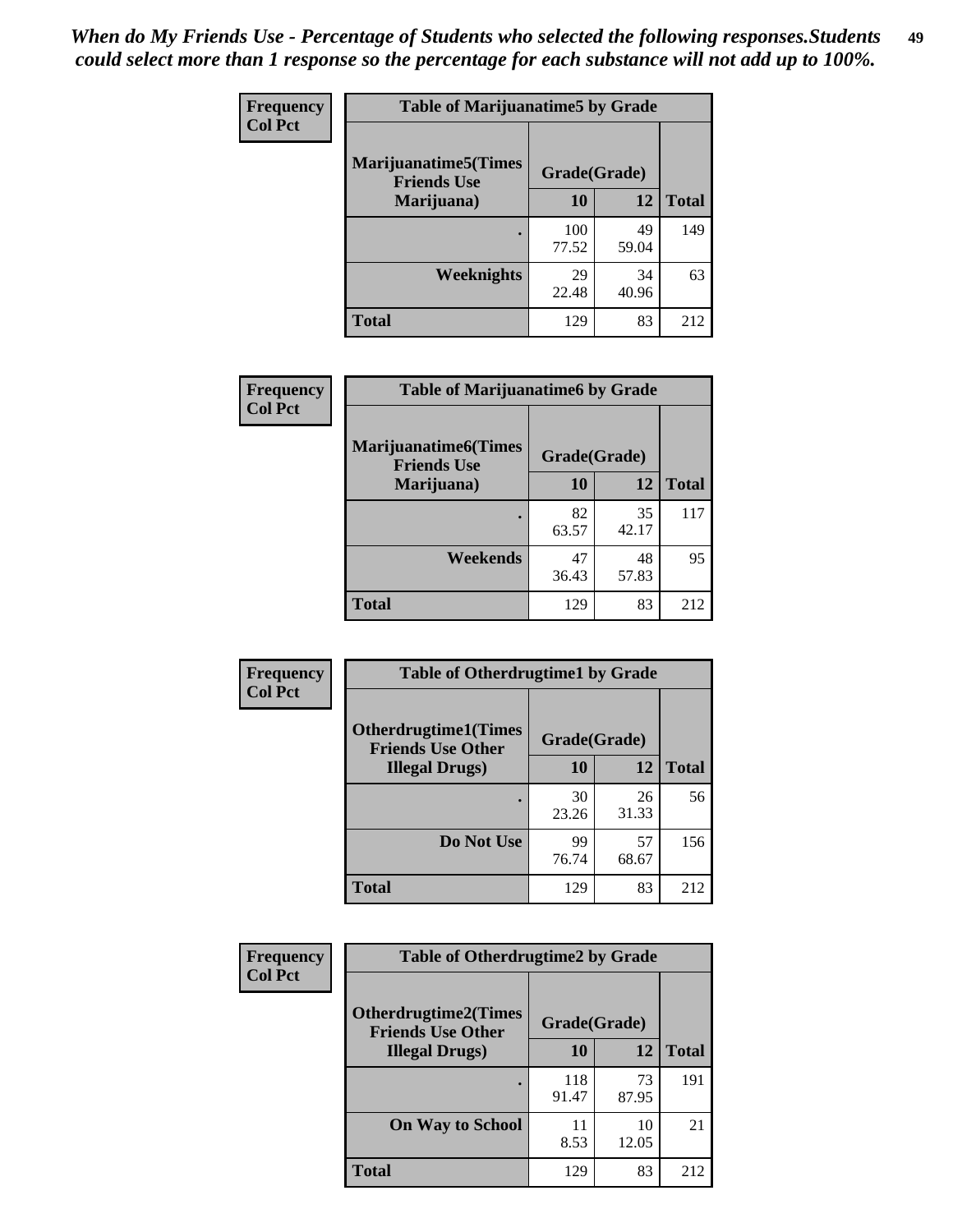| <b>Frequency</b><br><b>Col Pct</b> | <b>Table of Otherdrugtime3 by Grade</b>                 |              |             |              |  |  |
|------------------------------------|---------------------------------------------------------|--------------|-------------|--------------|--|--|
|                                    | <b>Otherdrugtime3(Times</b><br><b>Friends Use Other</b> | Grade(Grade) |             |              |  |  |
|                                    | <b>Illegal Drugs</b> )                                  | 10           | 12          | <b>Total</b> |  |  |
|                                    |                                                         | 116<br>89.92 | 74<br>89.16 | 190          |  |  |
|                                    | <b>During School</b>                                    | 13<br>10.08  | q<br>10.84  | 22           |  |  |
|                                    | Total                                                   | 129          | 83          | 212          |  |  |

| Frequency      | <b>Table of Otherdrugtime4 by Grade</b>                         |              |             |              |  |  |
|----------------|-----------------------------------------------------------------|--------------|-------------|--------------|--|--|
| <b>Col Pct</b> | <b>Otherdrugtime4(Times</b><br><b>Friends Use Other Illegal</b> | Grade(Grade) |             |              |  |  |
|                | Drugs)                                                          | 10           | 12          | <b>Total</b> |  |  |
|                | ٠                                                               | 119<br>92.25 | 70<br>84.34 | 189          |  |  |
|                | <b>On Way Home From School</b>                                  | 10<br>7.75   | 13<br>15.66 | 23           |  |  |
|                | <b>Total</b>                                                    | 129          | 83          | 212          |  |  |

| <b>Frequency</b> | <b>Table of Otherdrugtime5 by Grade</b>                  |              |             |              |  |  |
|------------------|----------------------------------------------------------|--------------|-------------|--------------|--|--|
| <b>Col Pct</b>   | <b>Otherdrugtime5</b> (Times<br><b>Friends Use Other</b> | Grade(Grade) |             |              |  |  |
|                  | <b>Illegal Drugs</b> )                                   | 10           | 12          | <b>Total</b> |  |  |
|                  |                                                          | 110<br>85.27 | 63<br>75.90 | 173          |  |  |
|                  | <b>Weeknights</b>                                        | 19<br>14.73  | 20<br>24.10 | 39           |  |  |
|                  | Total                                                    | 129          | 83          | 212          |  |  |

| <b>Frequency</b> | <b>Table of Otherdrugtime6 by Grade</b>                 |              |             |              |  |  |
|------------------|---------------------------------------------------------|--------------|-------------|--------------|--|--|
| <b>Col Pct</b>   | <b>Otherdrugtime6(Times</b><br><b>Friends Use Other</b> | Grade(Grade) |             |              |  |  |
|                  | <b>Illegal Drugs</b> )                                  | 10           | 12          | <b>Total</b> |  |  |
|                  |                                                         | 99<br>76.74  | 51<br>61.45 | 150          |  |  |
|                  | Weekends                                                | 30<br>23.26  | 32<br>38.55 | 62           |  |  |
|                  | <b>Total</b>                                            | 129          | 83          | 212          |  |  |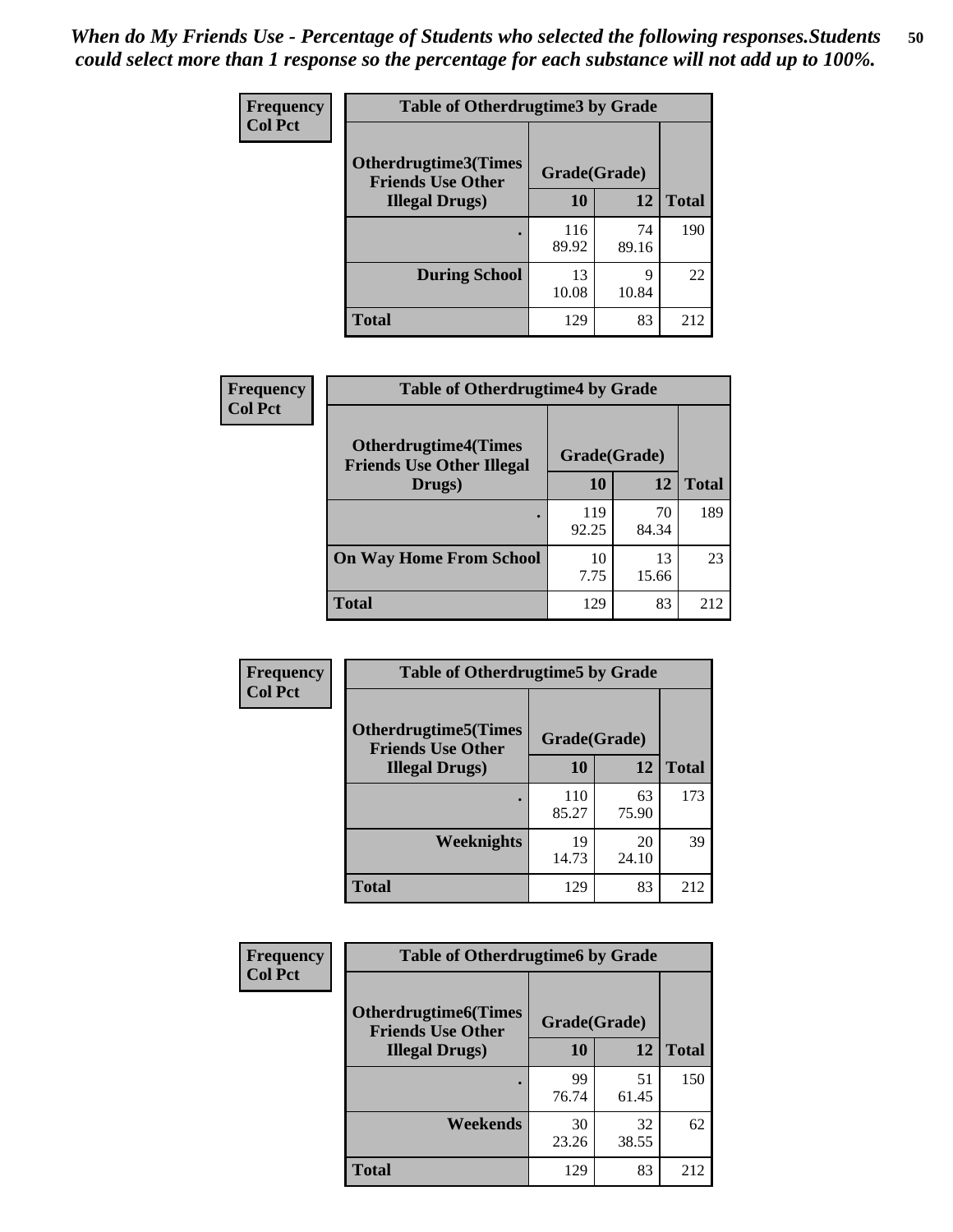| Frequency      | <b>Table of Educationalcohol by Grade</b>                                                                  |              |             |              |  |  |
|----------------|------------------------------------------------------------------------------------------------------------|--------------|-------------|--------------|--|--|
| <b>Col Pct</b> | Educationalcohol(I<br>have been taught<br>about alcohol,<br>tobacco,<br>and other drugs<br>within the last | Grade(Grade) |             |              |  |  |
|                | year at school)                                                                                            | 10           | 12          | <b>Total</b> |  |  |
|                | Yes                                                                                                        | 96<br>74.42  | 38<br>45.78 | 134          |  |  |
|                | N <sub>0</sub>                                                                                             | 33<br>25.58  | 45<br>54.22 | 78           |  |  |
|                | <b>Total</b>                                                                                               | 129          | 83          | 212          |  |  |

| Frequency      | <b>Table of Eversmoked by Grade</b> |              |             |              |  |  |  |
|----------------|-------------------------------------|--------------|-------------|--------------|--|--|--|
| <b>Col Pct</b> | Eversmoked(I<br>have smoked         | Grade(Grade) |             |              |  |  |  |
|                | a cigarette)                        | 10           | 12          | <b>Total</b> |  |  |  |
|                | Yes                                 | 54<br>41.86  | 43<br>51.81 | 97           |  |  |  |
|                | N <sub>0</sub>                      | 75<br>58.14  | 40<br>48.19 | 115          |  |  |  |
|                | <b>Total</b>                        | 129          | 83          | 212          |  |  |  |

| Frequency      | <b>Table of Drovedrinking by Grade</b>                                                                              |                    |             |              |  |  |
|----------------|---------------------------------------------------------------------------------------------------------------------|--------------------|-------------|--------------|--|--|
| <b>Col Pct</b> | Drovedrinking(In<br>the past 30 days I<br>have driven a car<br>or other vehicle<br>while I was<br>drinking alcohol) | Grade(Grade)<br>10 | 12          | <b>Total</b> |  |  |
|                | <b>Yes</b>                                                                                                          | 10<br>7.75         | 6<br>7.23   | 16           |  |  |
|                | N <sub>0</sub>                                                                                                      | 119<br>92.25       | 77<br>92.77 | 196          |  |  |
|                | <b>Total</b>                                                                                                        | 129                | 83          | 212          |  |  |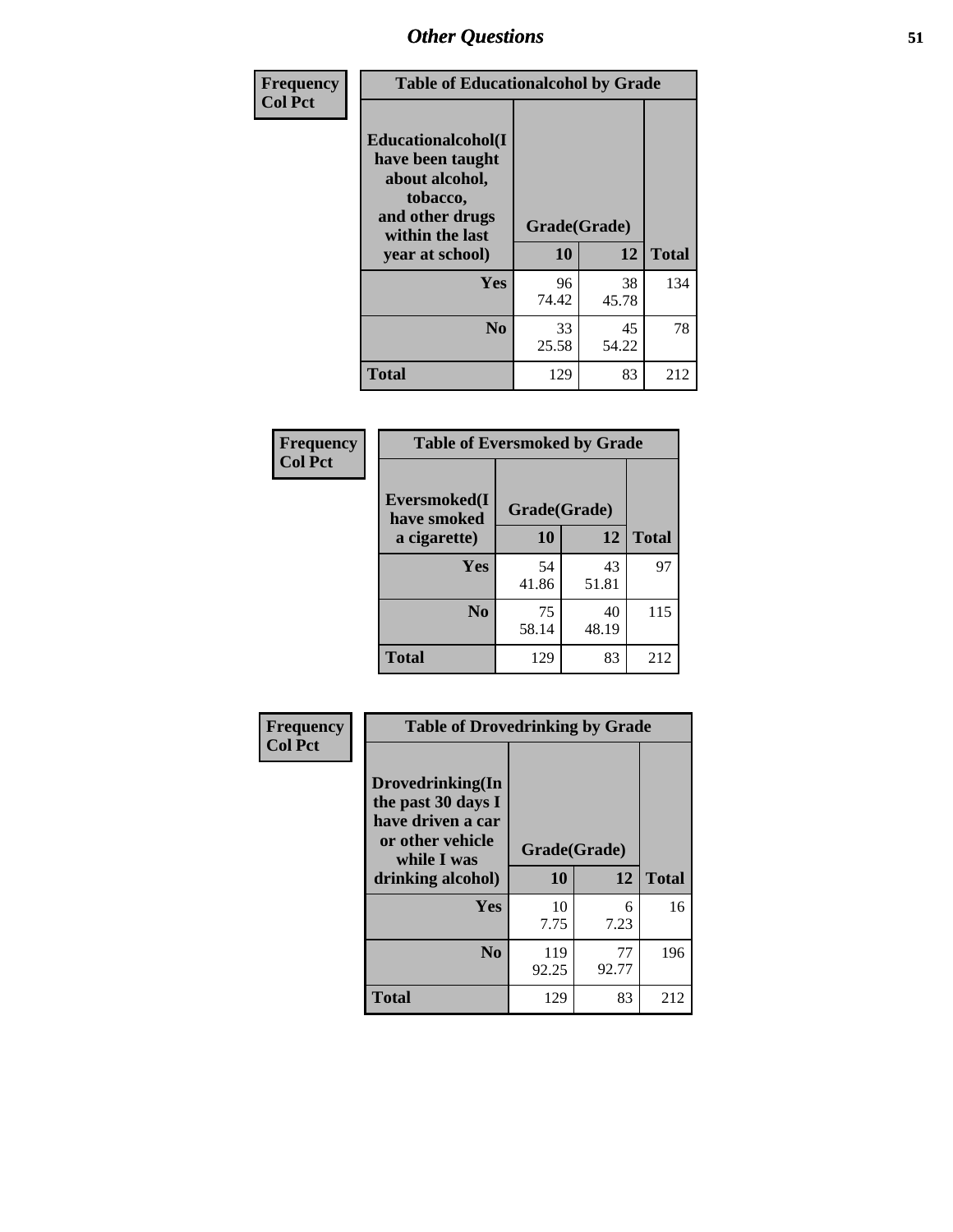| Frequency<br><b>Col Pct</b> | <b>Table of Rodedrinking by Grade</b>                                                                                      |              |             |              |  |  |
|-----------------------------|----------------------------------------------------------------------------------------------------------------------------|--------------|-------------|--------------|--|--|
|                             | Rodedrinking(In<br>the past 30 days<br>I have ridden in<br>a car with a<br>driver who had<br>Grade(Grade)<br>been drinking |              |             |              |  |  |
|                             | alcohol)                                                                                                                   | 10           | 12          | <b>Total</b> |  |  |
|                             | <b>Yes</b>                                                                                                                 | 23<br>17.83  | 16<br>19.28 | 39           |  |  |
|                             | N <sub>0</sub>                                                                                                             | 106<br>82.17 | 67<br>80.72 | 173          |  |  |
|                             | <b>Total</b>                                                                                                               | 129          | 83          | 212          |  |  |

#### **Frequency Col Pct**

| <b>Table of Drugsschool by Grade</b>                                                                                      |              |             |              |  |  |  |
|---------------------------------------------------------------------------------------------------------------------------|--------------|-------------|--------------|--|--|--|
| <b>Drugsschool</b> (During<br>the past 12 months,<br>I have been offered,<br>sold,<br>or given illegal<br>drugs on school | Grade(Grade) |             |              |  |  |  |
| property)                                                                                                                 | 10           | 12          | <b>Total</b> |  |  |  |
| Yes                                                                                                                       | 26<br>20.16  | 24<br>28.92 | 50           |  |  |  |
| N <sub>0</sub>                                                                                                            | 103<br>79.84 | 59<br>71.08 | 162          |  |  |  |
| Total                                                                                                                     | 129          | 83          | 212          |  |  |  |

| Frequency      |                                                                        | <b>Table of Helpbullied by Grade</b> |             |              |  |  |  |
|----------------|------------------------------------------------------------------------|--------------------------------------|-------------|--------------|--|--|--|
| <b>Col Pct</b> | $Helpb$ ullied $(I$<br>would help<br>someone who was<br>being bullied) | Grade(Grade)<br><b>10</b><br>12      |             | <b>Total</b> |  |  |  |
|                | <b>Strongly Agree</b>                                                  | 55<br>42.64                          | 43<br>51.81 | 98           |  |  |  |
|                | <b>Somewhat Agree</b>                                                  | 57<br>44.19                          | 33<br>39.76 | 90           |  |  |  |
|                | <b>Somewhat Disagree</b>                                               | 10<br>7.75                           | 6<br>7.23   | 16           |  |  |  |
|                | <b>Strongly Disagree</b>                                               | 5.43                                 | 1.20        | 8            |  |  |  |
|                | Total                                                                  | 129                                  | 83          | 212          |  |  |  |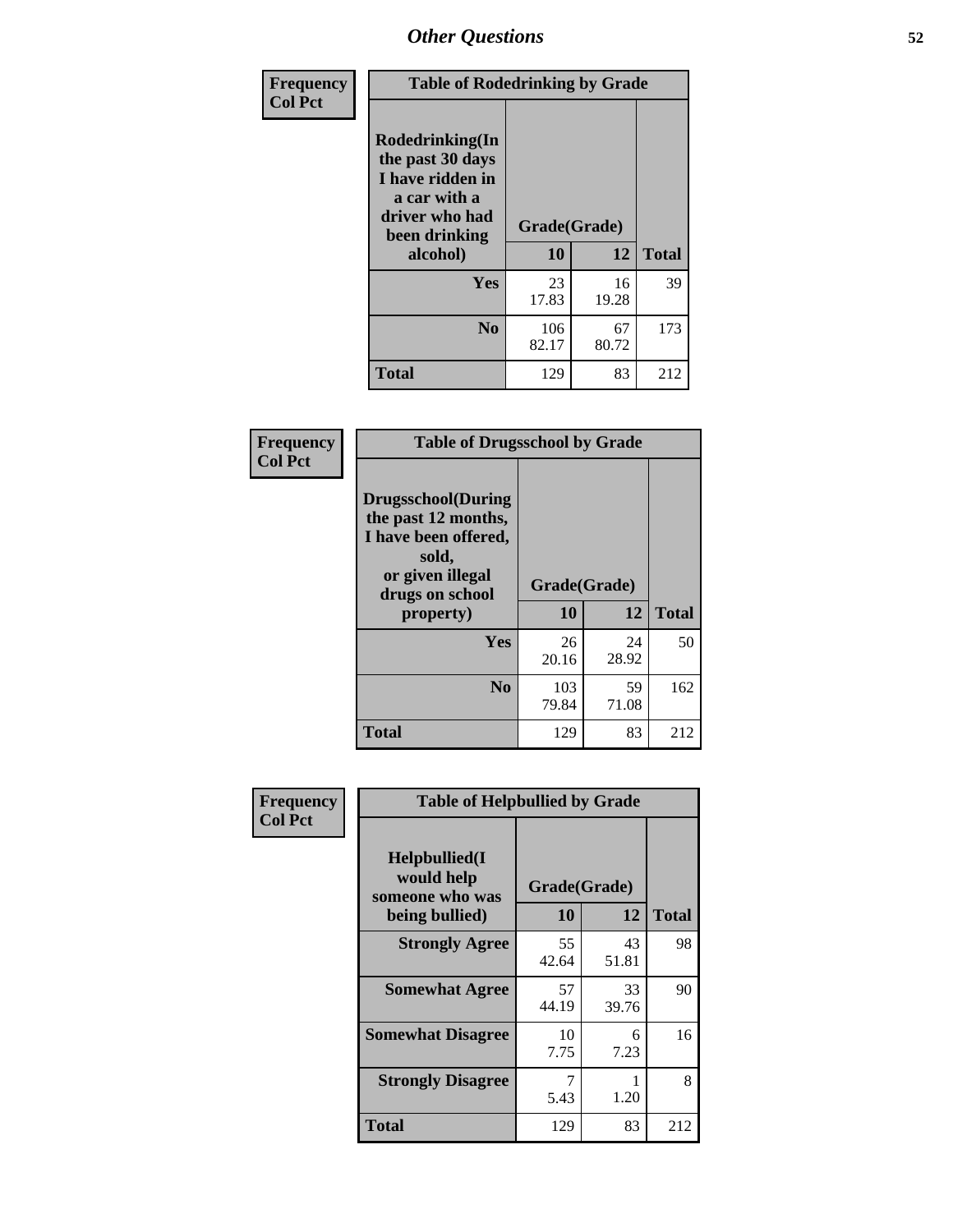| Frequency      | <b>Table of Grade by Bingedrinking</b> |                                                                                                         |                |                   |                   |                        |                                     |                        |              |
|----------------|----------------------------------------|---------------------------------------------------------------------------------------------------------|----------------|-------------------|-------------------|------------------------|-------------------------------------|------------------------|--------------|
| <b>Row Pct</b> |                                        | Bingedrinking(I have drunk five or more<br>drinks of alcohol at one sitting during the<br>last 30 days) |                |                   |                   |                        |                                     |                        |              |
|                | Grade(Grade)                           | $\mathbf{0}$<br><b>Days</b>                                                                             | $1$ or<br>days | 3 to<br>5<br>days | 6 to<br>9<br>days | 10<br>to<br>19<br>days | <b>20</b><br>to<br>29<br>days       | All<br>30<br>days      | <b>Total</b> |
|                | 10                                     | 103<br>79.84                                                                                            | 4<br>3.10      | 4<br>3.10         | $\Omega$<br>0.00  | 8<br>6.20              | $\mathcal{D}_{\mathcal{L}}$<br>1.55 | 8<br>6.20              | 129          |
|                | 12                                     | 58<br>69.88                                                                                             | 7<br>8.43      | 4<br>4.82         | 4<br>4.82         | 5<br>6.02              | 3<br>3.61                           | $\overline{2}$<br>2.41 | 83           |
|                | <b>Total</b>                           | 161                                                                                                     | 11             | 8                 | 4                 | 13                     | 5                                   | 10                     | 212          |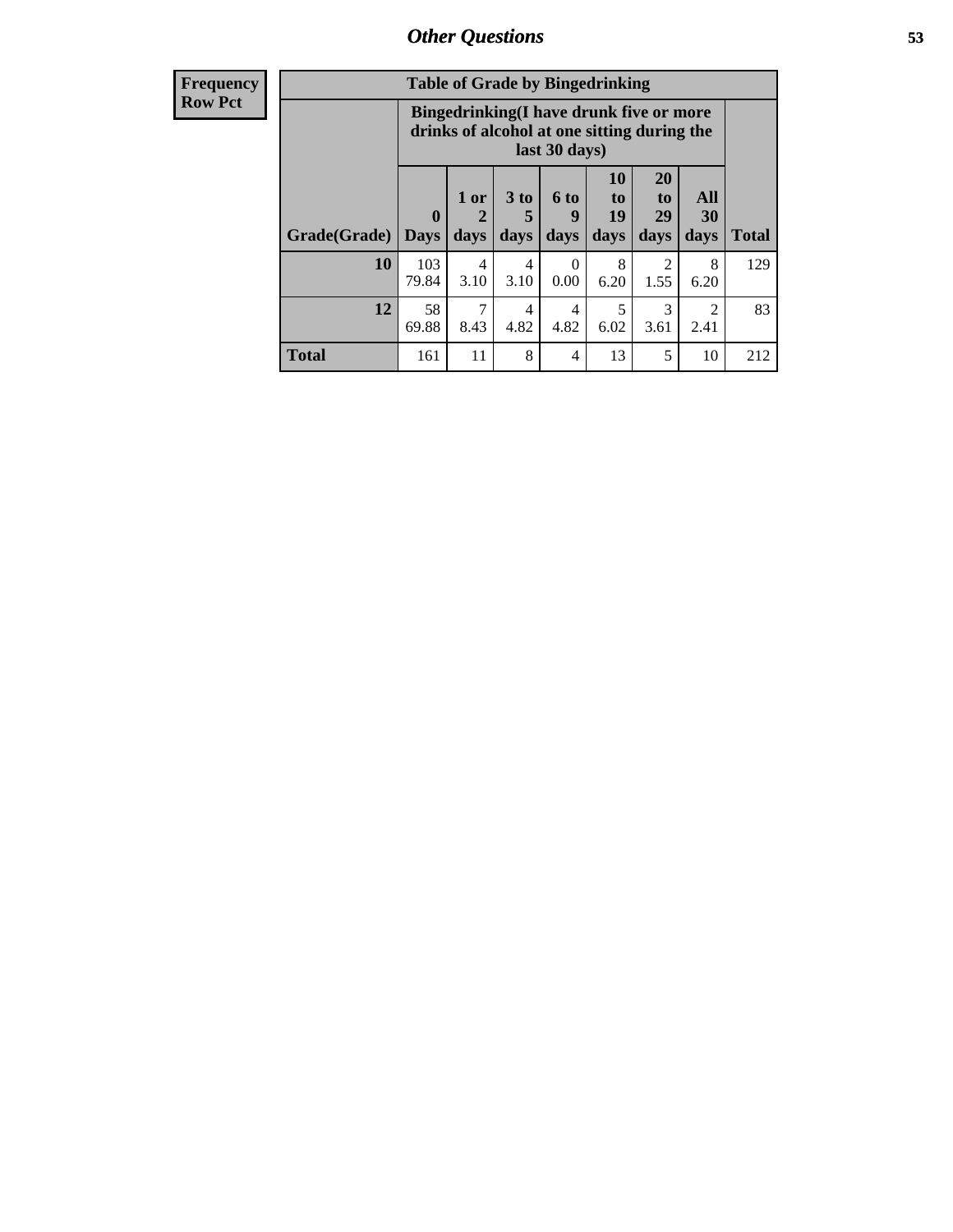### *Nutrition* **54**

| <b>Frequency</b> |
|------------------|
| <b>Row Pct</b>   |

| <b>Table of Grade by Dairy</b> |                                                                 |                                                                                                          |             |             |     |  |  |  |
|--------------------------------|-----------------------------------------------------------------|----------------------------------------------------------------------------------------------------------|-------------|-------------|-----|--|--|--|
|                                | Dairy (I eat at least 3 servings of dairy<br>products each day) |                                                                                                          |             |             |     |  |  |  |
| Grade(Grade)                   | <b>Strongly</b><br>Agree                                        | Somewhat  <br><b>Somewhat</b><br><b>Strongly</b><br><b>Disagree</b><br>Disagree<br><b>Total</b><br>Agree |             |             |     |  |  |  |
| <b>10</b>                      | 45<br>34.88                                                     | 46<br>35.66                                                                                              | 29<br>22.48 | 9<br>6.98   | 129 |  |  |  |
| 12                             | 23<br>27.71                                                     | 30<br>36.14                                                                                              | 20<br>24.10 | 10<br>12.05 | 83  |  |  |  |
| <b>Total</b>                   | 68                                                              | 76                                                                                                       | 49          | 19          | 212 |  |  |  |

| <b>Frequency</b> |  |
|------------------|--|
| <b>Row Pct</b>   |  |

| <b>Table of Grade by Fruitveg</b> |                          |                                                                                |             |             |     |  |  |  |
|-----------------------------------|--------------------------|--------------------------------------------------------------------------------|-------------|-------------|-----|--|--|--|
|                                   |                          | Fruitveg(I eat at least 5 servings of fruits<br>and vegetables each day)       |             |             |     |  |  |  |
| Grade(Grade)                      | <b>Strongly</b><br>Agree | Somewhat   Somewhat<br><b>Strongly</b><br><b>Disagree</b><br>Disagree<br>Agree |             |             |     |  |  |  |
| 10                                | 26<br>20.16              | 40<br>31.01                                                                    | 45<br>34.88 | 18<br>13.95 | 129 |  |  |  |
| 12                                | 8<br>9.64                | 23<br>27.71                                                                    | 31<br>37.35 | 21<br>25.30 | 83  |  |  |  |
| <b>Total</b>                      | 34                       | 63                                                                             | 76          | 39          | 212 |  |  |  |

| <b>Frequency</b> | <b>Table of Grade by Cafeteriahealthy</b> |                                                                       |             |                                          |                                    |              |  |
|------------------|-------------------------------------------|-----------------------------------------------------------------------|-------------|------------------------------------------|------------------------------------|--------------|--|
| <b>Row Pct</b>   |                                           | Cafeteriahealthy (School meals in my<br>school cafeteria are healthy) |             |                                          |                                    |              |  |
|                  | Grade(Grade)                              | <b>Strongly</b><br>Agree                                              | Agree       | Somewhat   Somewhat  <br><b>Disagree</b> | <b>Strongly</b><br><b>Disagree</b> | <b>Total</b> |  |
|                  | 10                                        | 13<br>10.08                                                           | 36<br>27.91 | 32<br>24.81                              | 48<br>37.21                        | 129          |  |
|                  | 12                                        | 3<br>3.61                                                             | 14<br>16.87 | 27<br>32.53                              | 39<br>46.99                        | 83           |  |
|                  | Total                                     | 16                                                                    | 50          | 59                                       | 87                                 | 212          |  |

| <b>Frequency</b> |
|------------------|
| <b>Row Pct</b>   |

| <b>Table of Grade by Cafeterianutrition</b> |                          |                                                                                                       |             |             |     |  |  |  |
|---------------------------------------------|--------------------------|-------------------------------------------------------------------------------------------------------|-------------|-------------|-----|--|--|--|
|                                             |                          | <b>Cafeterianutrition</b> (Facts about nutrition<br>are available in my school cafeteria)             |             |             |     |  |  |  |
| Grade(Grade)                                | <b>Strongly</b><br>Agree | <b>Somewhat   Somewhat</b><br><b>Strongly</b><br><b>Disagree</b><br>Disagree<br><b>Total</b><br>Agree |             |             |     |  |  |  |
| 10                                          | 22<br>17.05              | 35<br>27.13                                                                                           | 31<br>24.03 | 41<br>31.78 | 129 |  |  |  |
| 12                                          | 5<br>6.02                | 18<br>21.69                                                                                           | 25<br>30.12 | 35<br>42.17 | 83  |  |  |  |
| <b>Total</b>                                | 27                       | 53                                                                                                    | 56          | 76          | 212 |  |  |  |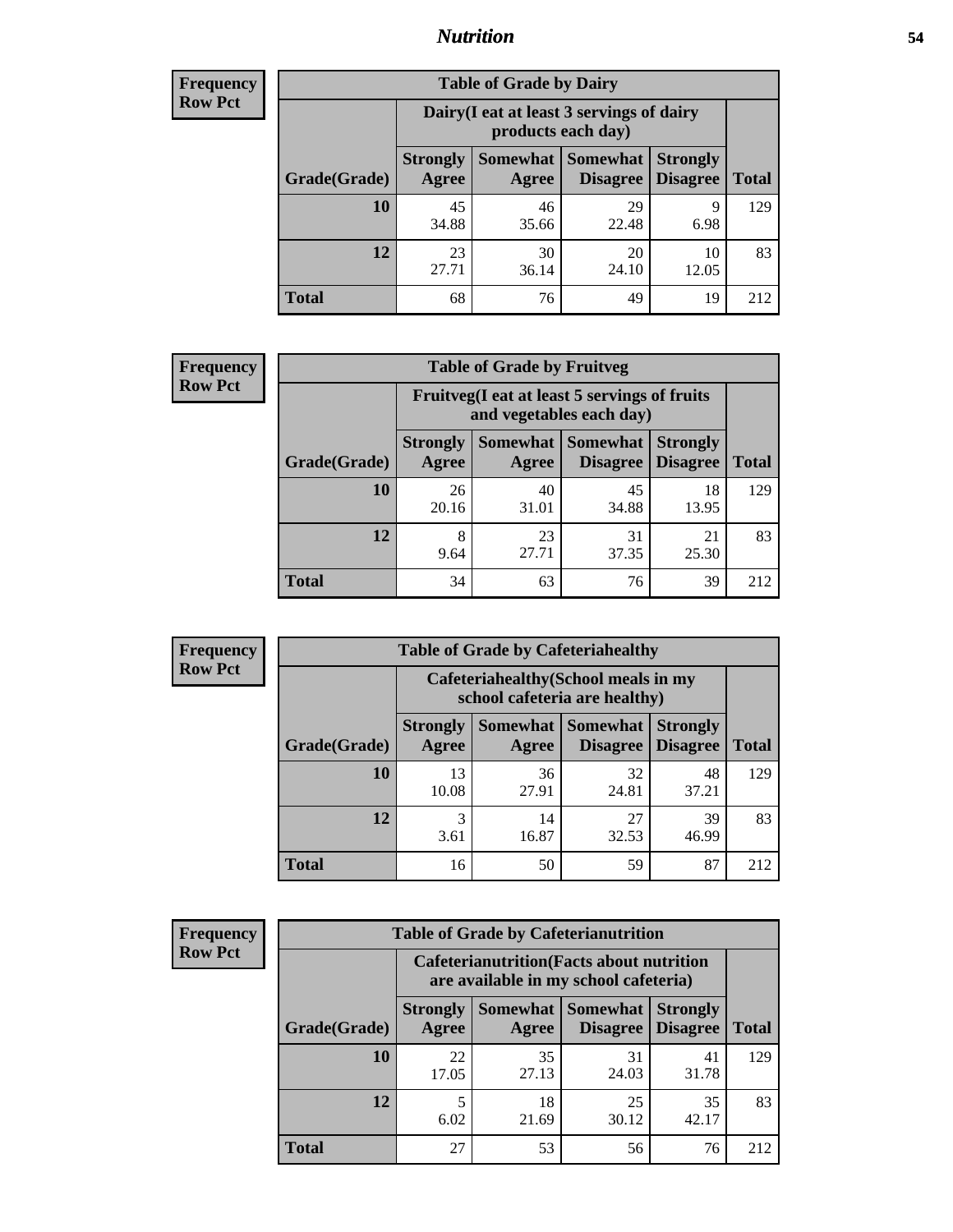### *Nutrition* **55**

| <b>Frequency</b> |
|------------------|
| Row Pct          |

| <b>Table of Grade by Schoollunch</b> |             |                                                                                                                                                                                             |            |             |     |  |  |  |
|--------------------------------------|-------------|---------------------------------------------------------------------------------------------------------------------------------------------------------------------------------------------|------------|-------------|-----|--|--|--|
|                                      |             | Schoollunch(I eat school lunch three or<br>more times per week)<br>Somewhat Somewhat<br><b>Strongly</b><br><b>Strongly</b><br><b>Disagree</b><br>Disagree<br><b>Total</b><br>Agree<br>Agree |            |             |     |  |  |  |
| Grade(Grade)                         |             |                                                                                                                                                                                             |            |             |     |  |  |  |
| 10                                   | 82<br>63.57 | 21<br>16.28                                                                                                                                                                                 | 12<br>9.30 | 14<br>10.85 | 129 |  |  |  |
| 12                                   | 44<br>53.01 | 11<br>13.25                                                                                                                                                                                 | 5<br>6.02  | 23<br>27.71 | 83  |  |  |  |
| <b>Total</b>                         | 126         | 32                                                                                                                                                                                          | 17         | 37          | 212 |  |  |  |

| <b>Frequency</b> |  |
|------------------|--|
| <b>Row Pct</b>   |  |

| V | <b>Table of Grade by Foodchoices</b> |                                                                     |             |                                   |                                    |              |  |  |  |
|---|--------------------------------------|---------------------------------------------------------------------|-------------|-----------------------------------|------------------------------------|--------------|--|--|--|
|   |                                      | Foodchoices (I make healthy food choices in<br>my school cafeteria) |             |                                   |                                    |              |  |  |  |
|   | Grade(Grade)                         | <b>Strongly</b><br>Agree                                            | Agree       | Somewhat   Somewhat  <br>Disagree | <b>Strongly</b><br><b>Disagree</b> | <b>Total</b> |  |  |  |
|   | 10                                   | 22<br>17.05                                                         | 52<br>40.31 | 31<br>24.03                       | 24<br>18.60                        | 129          |  |  |  |
|   | 12                                   | 8.43                                                                | 25<br>30.12 | 20<br>24.10                       | 31<br>37.35                        | 83           |  |  |  |
|   | <b>Total</b>                         | 29                                                                  | 77          | 51                                | 55                                 | 212          |  |  |  |

| Frequency      | <b>Table of Grade by Wholewheat</b> |                                                                                                             |             |                                   |                                    |              |  |  |
|----------------|-------------------------------------|-------------------------------------------------------------------------------------------------------------|-------------|-----------------------------------|------------------------------------|--------------|--|--|
| <b>Row Pct</b> |                                     | Wholewheat (There are whole wheat and<br>multigrain breads and cereals available in<br>my school cafeteria) |             |                                   |                                    |              |  |  |
|                | Grade(Grade)                        | <b>Strongly</b><br>Agree                                                                                    | Agree       | Somewhat   Somewhat  <br>Disagree | <b>Strongly</b><br><b>Disagree</b> | <b>Total</b> |  |  |
|                | 10                                  | 33<br>25.58                                                                                                 | 48<br>37.21 | 24<br>18.60                       | 24<br>18.60                        | 129          |  |  |
|                | 12                                  | 10<br>12.05                                                                                                 | 27<br>32.53 | 23<br>27.71                       | 23<br>27.71                        | 83           |  |  |
|                | <b>Total</b>                        | 43                                                                                                          | 75          | 47                                | 47                                 | 212          |  |  |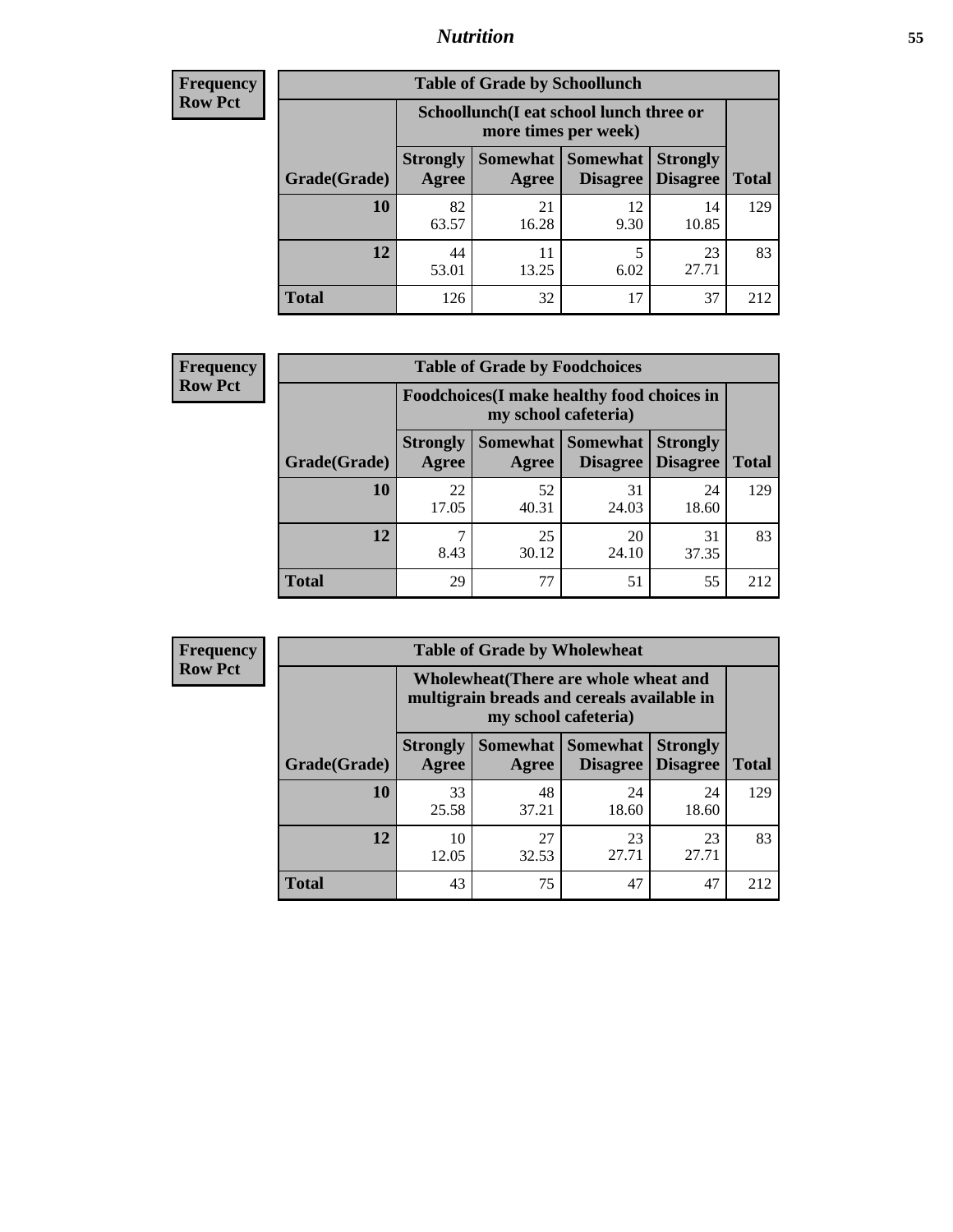### *Nutrition* **56**

**Frequency Row Pct**

| <b>Table of Grade by Healthyvending</b> |                                                                                                                                               |                          |                                    |                                    |              |
|-----------------------------------------|-----------------------------------------------------------------------------------------------------------------------------------------------|--------------------------|------------------------------------|------------------------------------|--------------|
|                                         | Healthyvending (If only healthy snacks and<br>beverages were available in the vending<br>machines during the school day,<br>I would buy them) |                          |                                    |                                    |              |
| Grade(Grade)                            | <b>Strongly</b><br>Agree                                                                                                                      | <b>Somewhat</b><br>Agree | <b>Somewhat</b><br><b>Disagree</b> | <b>Strongly</b><br><b>Disagree</b> | <b>Total</b> |
| 10                                      | 23<br>17.83                                                                                                                                   | 42<br>32.56              | 26<br>20.16                        | 38<br>29.46                        | 129          |
| 12                                      | 19<br>22.89                                                                                                                                   | 19<br>22.89              | 23<br>27.71                        | 22<br>26.51                        | 83           |
| Total                                   | 42                                                                                                                                            | 61                       | 49                                 | 60                                 | 212          |

**Frequency Row Pct**

| <b>Table of Grade by Schoolbreakfast</b> |                                                                                                                                        |             |                     |                                        |              |  |
|------------------------------------------|----------------------------------------------------------------------------------------------------------------------------------------|-------------|---------------------|----------------------------------------|--------------|--|
|                                          | Schoolbreakfast(If breakfast were<br>available at school,<br>but outside the cafeteria,<br>I would eat breakfast at school more often) |             |                     |                                        |              |  |
| Grade(Grade)                             | <b>Strongly</b><br>Agree                                                                                                               | Agree       | Somewhat   Somewhat | <b>Strongly</b><br>Disagree   Disagree | <b>Total</b> |  |
| <b>10</b>                                | 46<br>35.66                                                                                                                            | 41<br>31.78 | 17<br>13.18         | 25<br>19.38                            | 129          |  |
| 12                                       | 33<br>39.76                                                                                                                            | 33<br>39.76 | 10<br>12.05         | 8.43                                   | 83           |  |
| <b>Total</b>                             | 79                                                                                                                                     | 74          | 27                  | 32                                     | 212          |  |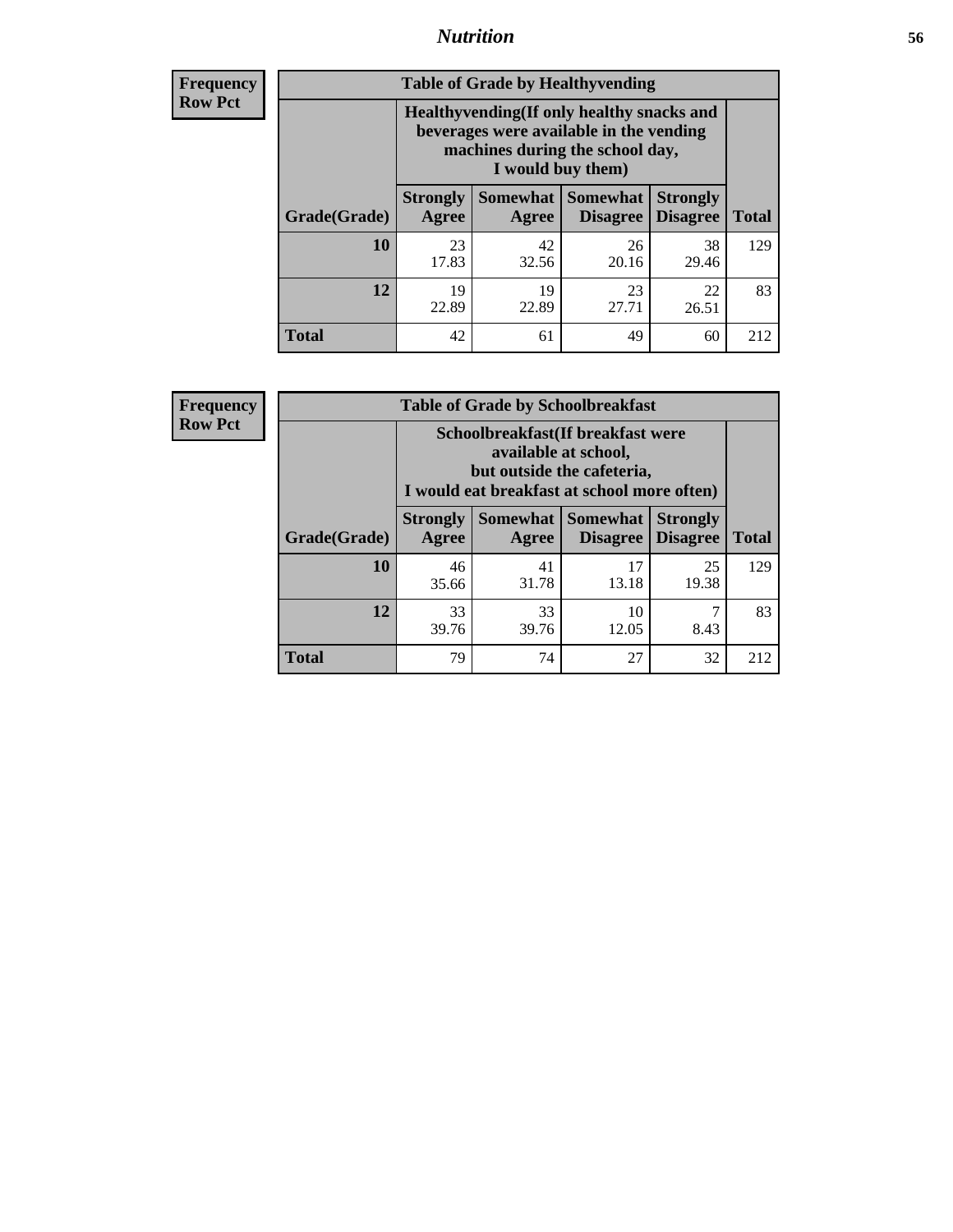| Frequency<br><b>Col Pct</b> | <b>Table of Educationaids by Grade</b>                                                                    |                    |             |              |
|-----------------------------|-----------------------------------------------------------------------------------------------------------|--------------------|-------------|--------------|
|                             | <b>Educationaids</b> (I<br>have been<br>taught about<br><b>HIV/AIDS</b> at<br>school in the<br>past year) | Grade(Grade)<br>10 | 12          | <b>Total</b> |
|                             | Yes                                                                                                       | 90<br>69.77        | 34<br>40.96 | 124          |
|                             | N <sub>0</sub>                                                                                            | 39<br>30.23        | 49<br>59.04 | 88           |
|                             | <b>Total</b>                                                                                              | 129                | 83          | 212          |

| <b>Frequency</b> | <b>Table of Educationcharacter by Grade</b>                                          |              |             |              |
|------------------|--------------------------------------------------------------------------------------|--------------|-------------|--------------|
| <b>Col Pct</b>   | Educationcharacter(I<br>have been taught<br>about character<br>education in the past | Grade(Grade) |             |              |
|                  | year at school)                                                                      | 10           | 12          | <b>Total</b> |
|                  | <b>Yes</b>                                                                           | 99<br>76.74  | 52<br>62.65 | 151          |
|                  | N <sub>0</sub>                                                                       | 30<br>23.26  | 31<br>37.35 | 61           |
|                  | <b>Total</b>                                                                         | 129          | 83          | 212          |

| Frequency      | <b>Table of Gradcoach1 by Grade</b>              |              |             |              |
|----------------|--------------------------------------------------|--------------|-------------|--------------|
| <b>Col Pct</b> | Gradcoach1(I<br>know who my<br><b>Graduation</b> | Grade(Grade) |             |              |
|                | Coach is)                                        | 10           | 12          | <b>Total</b> |
|                | Yes                                              | 29<br>22.48  | 43<br>51.81 | 72           |
|                | N <sub>0</sub>                                   | 100<br>77.52 | 40<br>48.19 | 140          |
|                | <b>Total</b>                                     | 129          | 83          | 212          |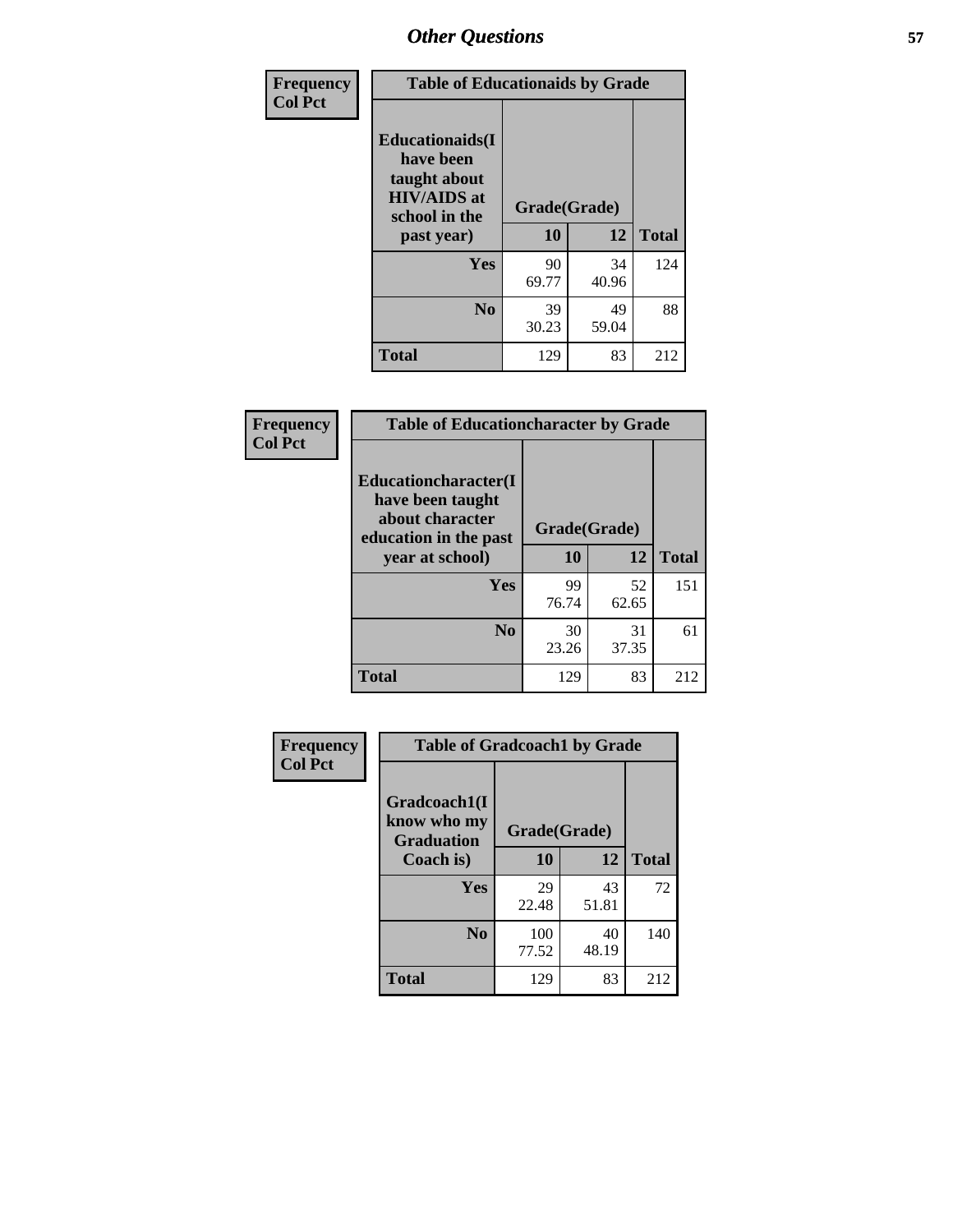| Frequency      | <b>Table of Gradcoach2 by Grade</b>  |              |             |              |
|----------------|--------------------------------------|--------------|-------------|--------------|
| <b>Col Pct</b> | Gradcoach2(I<br>have<br>contacted my |              |             |              |
|                | <b>Graduation</b>                    | Grade(Grade) |             |              |
|                | Coach)                               | 10           | 12          | <b>Total</b> |
|                | Yes                                  | 11<br>8.53   | 26<br>31.33 | 37           |
|                | N <sub>0</sub>                       | 118<br>91.47 | 57<br>68.67 | 175          |
|                | <b>Total</b>                         | 129          | 83          | 212          |

| <b>Frequency</b><br><b>Col Pct</b> | <b>Table of Gradcoach3 by Grade</b>                                         |              |             |              |
|------------------------------------|-----------------------------------------------------------------------------|--------------|-------------|--------------|
|                                    | Gradcoach3(I<br>have received<br>assistance<br>from my<br><b>Graduation</b> | Grade(Grade) |             |              |
|                                    | Coach)                                                                      | 10           | 12          | <b>Total</b> |
|                                    | Yes                                                                         | 10<br>7.75   | 25<br>30.12 | 35           |
|                                    | N <sub>0</sub>                                                              | 36<br>27.91  | 9<br>10.84  | 45           |
|                                    | Don't know                                                                  | 83<br>64.34  | 49<br>59.04 | 132          |
|                                    | <b>Total</b>                                                                | 129          | 83          | 212          |

| Frequency      | <b>Table of Selfharm by Grade</b>                                                                                                                                          |                    |             |              |
|----------------|----------------------------------------------------------------------------------------------------------------------------------------------------------------------------|--------------------|-------------|--------------|
| <b>Col Pct</b> | <b>Selfharm</b> (During<br>the past 12<br>months,<br>I harmed myself<br>on purpose<br><b>Suicideconsider</b><br>During the past<br>12 months,<br>I seriously<br>considered | Grade(Grade)<br>10 | 12          | <b>Total</b> |
|                | suicide)                                                                                                                                                                   |                    |             |              |
|                | <b>Yes</b>                                                                                                                                                                 | 16<br>12.40        | 7<br>8.43   | 23           |
|                | N <sub>0</sub>                                                                                                                                                             | 113<br>87.60       | 76<br>91.57 | 189          |
|                | <b>Total</b>                                                                                                                                                               | 129                | 83          | 212          |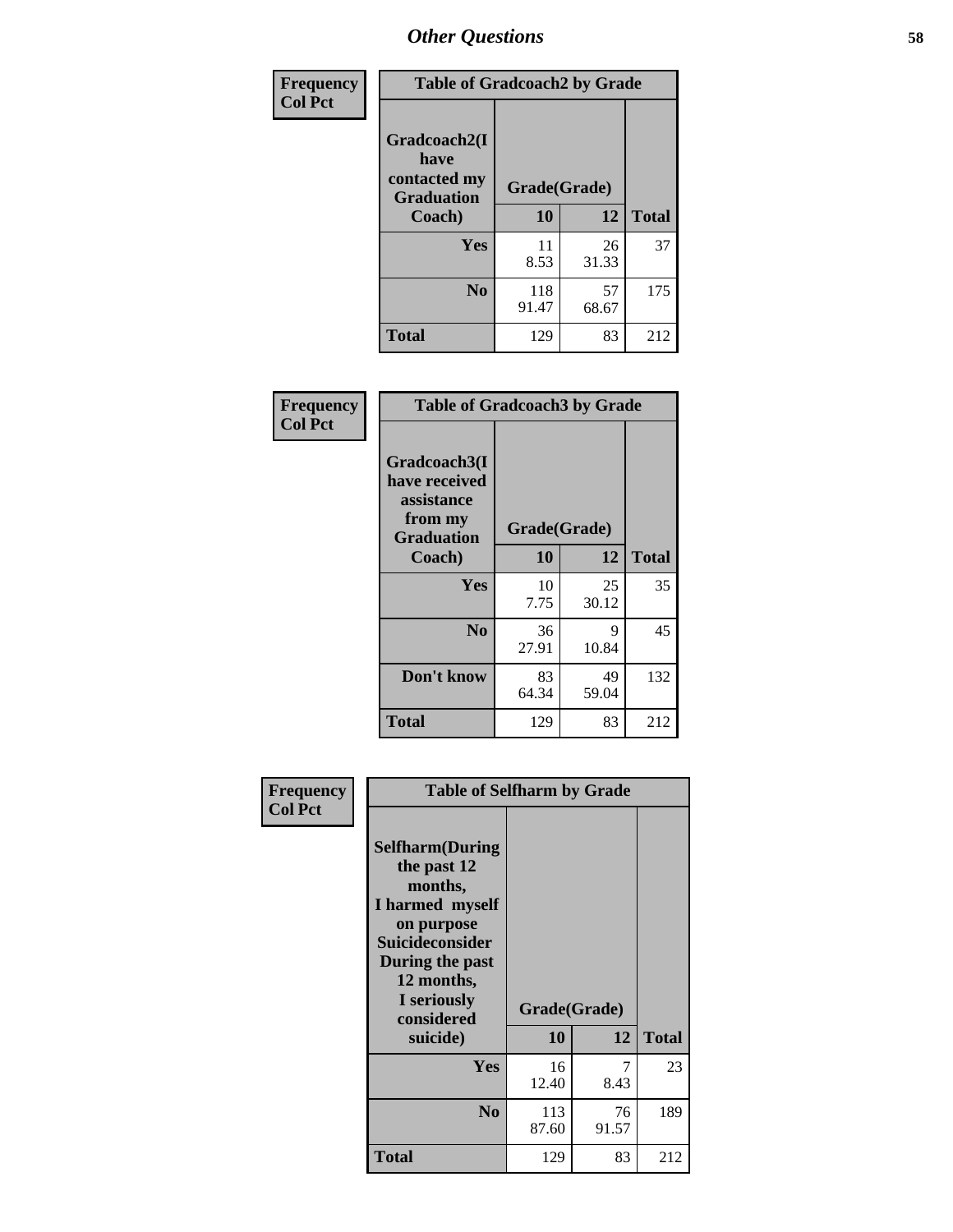| <b>Frequency</b> | <b>Table of Suicideconsider by Grade</b> |              |             |              |  |
|------------------|------------------------------------------|--------------|-------------|--------------|--|
| <b>Col Pct</b>   |                                          | Grade(Grade) |             |              |  |
|                  | Suicideconsider                          | <b>10</b>    | 12          | <b>Total</b> |  |
|                  | Yes                                      | 13<br>10.08  | 5<br>6.02   | 18           |  |
|                  | N <sub>0</sub>                           | 116<br>89.92 | 78<br>93.98 | 194          |  |
|                  | Total                                    | 129          | 83          | 212          |  |

| Frequency      | <b>Table of Suicideattempt by Grade</b>              |              |              |              |
|----------------|------------------------------------------------------|--------------|--------------|--------------|
| <b>Col Pct</b> | Suicideattempt(I<br>have attempted<br>suicide in the | Grade(Grade) |              |              |
|                | last year)                                           | 10           | 12           | <b>Total</b> |
|                | Yes                                                  | 6<br>4.65    | 0.00         | 6            |
|                | $\bf No$                                             | 123<br>95.35 | 83<br>100.00 | 206          |
|                | <b>Total</b>                                         | 129          | 83           | 212          |

| Frequency      | <b>Table of Instantmessaged by Grade</b>                       |              |             |              |
|----------------|----------------------------------------------------------------|--------------|-------------|--------------|
| <b>Col Pct</b> | <b>Instantmessaged</b> (I<br>have instant<br>messaged people I | Grade(Grade) |             |              |
|                | do not even know)                                              | 10           | 12          | <b>Total</b> |
|                | Yes                                                            | 54<br>41.86  | 33<br>39.76 | 87           |
|                | N <sub>0</sub>                                                 | 75<br>58.14  | 50<br>60.24 | 125          |
|                | <b>Total</b>                                                   | 129          | 83          | 212          |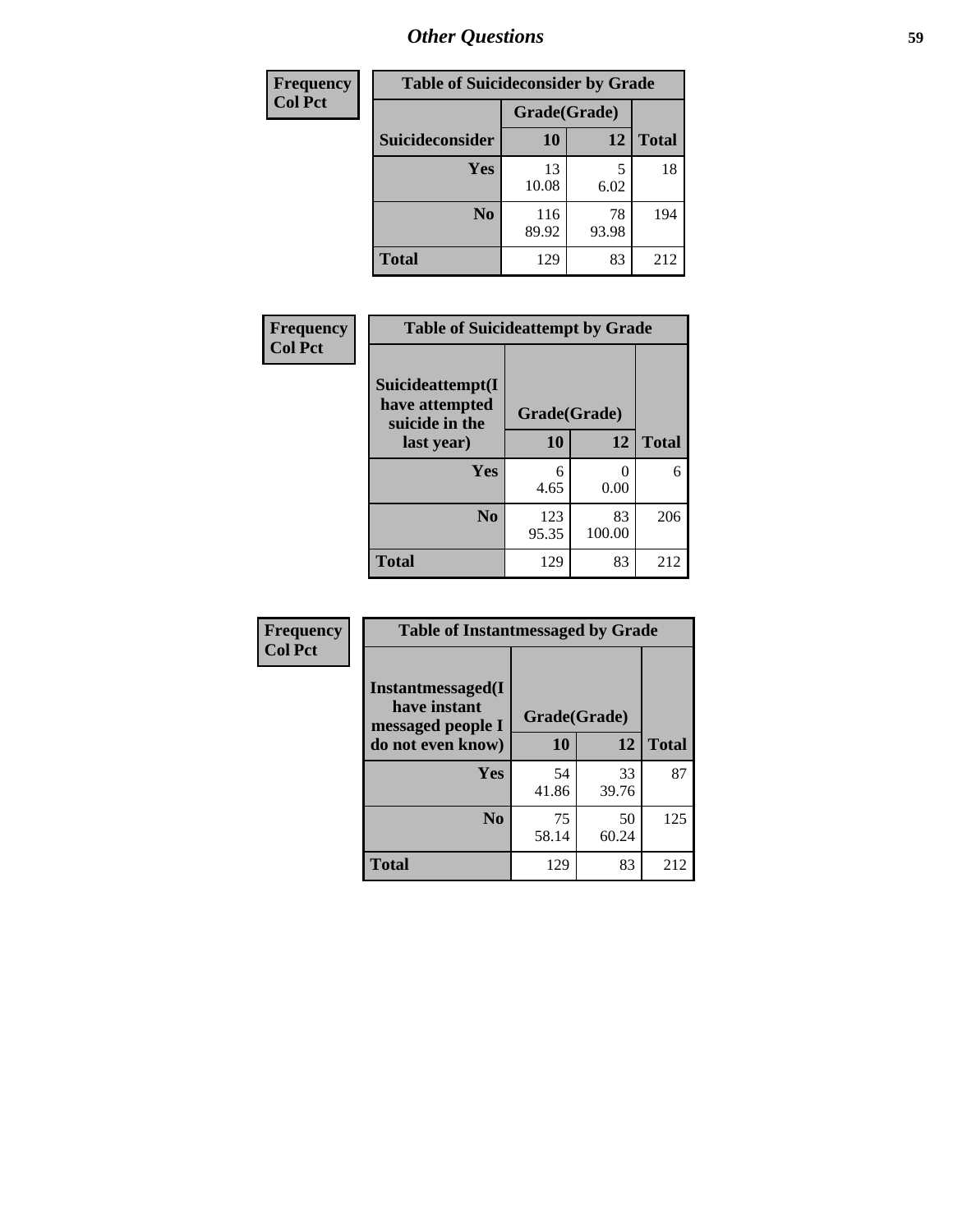| Frequency      | <b>Table of Getsalong by Grade</b>                          |                    |                        |              |
|----------------|-------------------------------------------------------------|--------------------|------------------------|--------------|
| <b>Col Pct</b> | <b>Getsalong</b> (I get<br>along with other<br>students and | Grade(Grade)<br>10 | 12                     | <b>Total</b> |
|                | adults)                                                     |                    |                        |              |
|                | <b>Strongly Agree</b>                                       | 58<br>44.96        | 53<br>63.86            | 111          |
|                | <b>Somewhat Agree</b>                                       | 64<br>49.61        | 23<br>27.71            | 87           |
|                | <b>Somewhat Disagree</b>                                    | 4<br>3.10          | 5<br>6.02              | 9            |
|                | <b>Strongly Disagree</b>                                    | 3<br>2.33          | $\mathfrak{D}$<br>2.41 | 5            |
|                | <b>Total</b>                                                | 129                | 83                     | 212          |

| Frequency      | <b>Table of Safehome by Grade</b> |                    |             |              |
|----------------|-----------------------------------|--------------------|-------------|--------------|
| <b>Col Pct</b> | Safehome(I feel<br>safe at home)  | Grade(Grade)<br>10 | 12          | <b>Total</b> |
|                | <b>Strongly Agree</b>             | 99<br>76.74        | 60<br>72.29 | 159          |
|                | <b>Somewhat Agree</b>             | 22<br>17.05        | 16<br>19.28 | 38           |
|                | <b>Somewhat Disagree</b>          | 4<br>3.10          | 6<br>7.23   | 10           |
|                | <b>Strongly Disagree</b>          | 4<br>3.10          | 1.20        | 5            |
|                | <b>Total</b>                      | 129                | 83          | 212          |

| Frequency      |                                                                                      | <b>Table of Adulttalk by Grade</b> |             |              |
|----------------|--------------------------------------------------------------------------------------|------------------------------------|-------------|--------------|
| <b>Col Pct</b> | <b>Adulttalk</b> (I<br>know an<br>adult at<br>school that<br>I can talk<br>with if I | Grade(Grade)                       |             |              |
|                | need help)                                                                           | 10                                 | 12          | <b>Total</b> |
|                | <b>Yes</b>                                                                           | 92<br>71.32                        | 67<br>80.72 | 159          |
|                | N <sub>0</sub>                                                                       | 37<br>28.68                        | 16<br>19.28 | 53           |
|                | <b>Total</b>                                                                         | 129                                | 83          | 212          |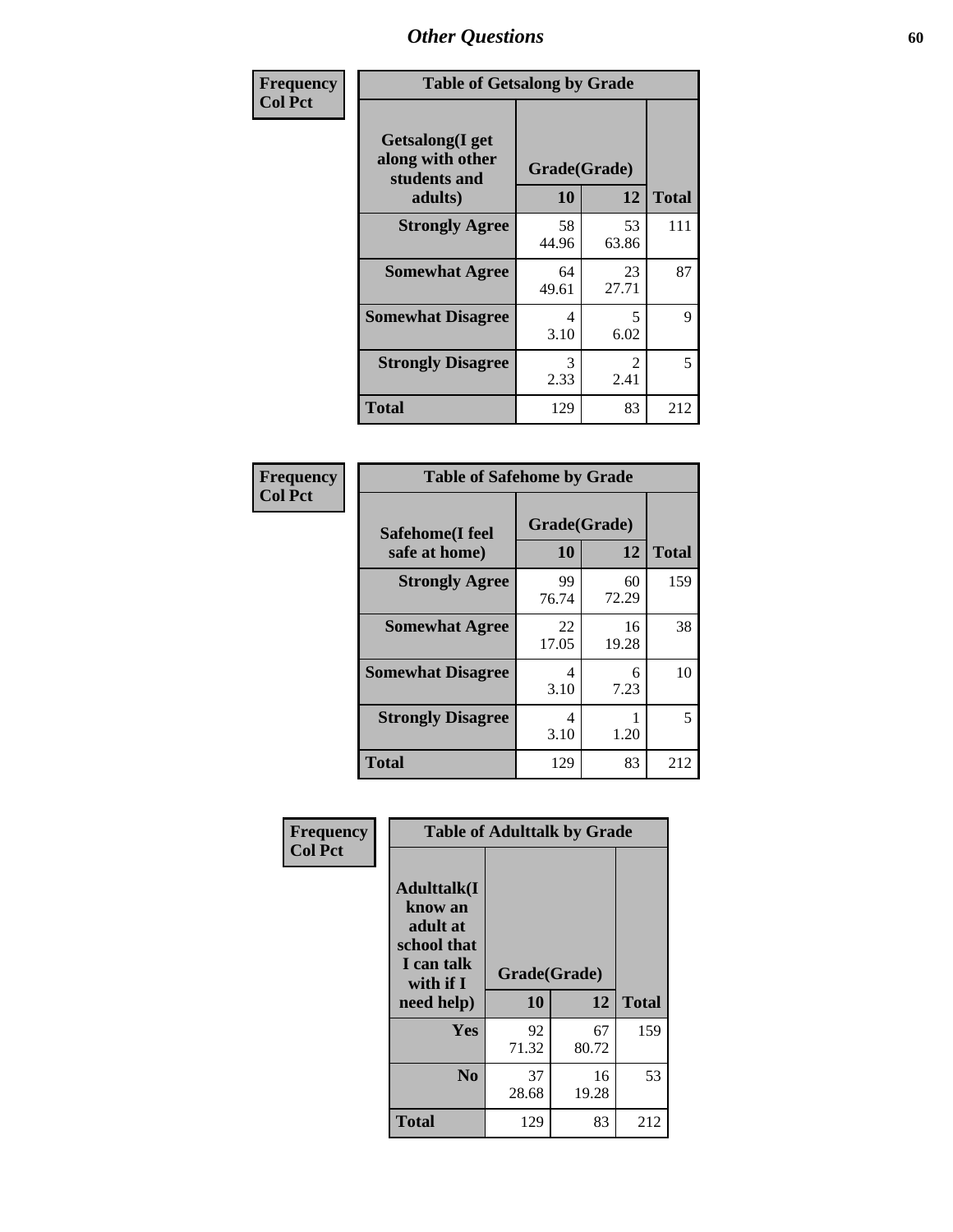**Frequency Row Pct**

| <b>Table of Grade by Tvtime</b> |             |                                                                                        |                     |             |             |             |              |  |  |
|---------------------------------|-------------|----------------------------------------------------------------------------------------|---------------------|-------------|-------------|-------------|--------------|--|--|
|                                 |             | Tvtime(On an average school day,<br>how much unsupervised time do I spend watching TV) |                     |             |             |             |              |  |  |
|                                 |             | <b>Less that</b>                                                                       |                     | $2 - 3$     | $4 - 5$     | $6+$        |              |  |  |
| Grade(Grade)   None             |             |                                                                                        | hour/day   hour/day | hours/day   | hours/day   | hours/day   | <b>Total</b> |  |  |
| 10                              | 16<br>12.40 | 26<br>20.16                                                                            | 23<br>17.83         | 33<br>25.58 | 15<br>11.63 | 16<br>12.40 | 129          |  |  |
| 12                              | 18<br>21.69 | 18<br>21.69                                                                            | 16<br>19.28         | 19<br>22.89 | 8.43        | 6.02        | 83           |  |  |
| <b>Total</b>                    | 34          | 44                                                                                     | 39                  | 52          | 22          | 21          | 212          |  |  |

**Frequency Row Pct**

| <b>Table of Grade by Computertime</b> |             |                                                                                                   |             |                      |                      |                   |              |  |  |
|---------------------------------------|-------------|---------------------------------------------------------------------------------------------------|-------------|----------------------|----------------------|-------------------|--------------|--|--|
|                                       |             | Computertime (On an average school day,<br>how much unsupervised time do I spend on the computer) |             |                      |                      |                   |              |  |  |
| Grade(Grade)                          | None        | <b>Less that</b><br>hour/day                                                                      | hour/day    | $2 - 3$<br>hours/day | $4 - 5$<br>hours/day | $6+$<br>hours/day | <b>Total</b> |  |  |
| 10                                    | 24<br>18.60 | 35<br>27.13                                                                                       | 25<br>19.38 | 28<br>21.71          | 4<br>3.10            | 13<br>10.08       | 129          |  |  |
| 12                                    | 14<br>16.87 | 23<br>12<br>25<br>27.71<br>2.41<br>30.12<br>8.43<br>14.46                                         |             |                      |                      |                   |              |  |  |
| <b>Total</b>                          | 38          | 58                                                                                                | 37          | 53                   | 11                   | 15                | 212          |  |  |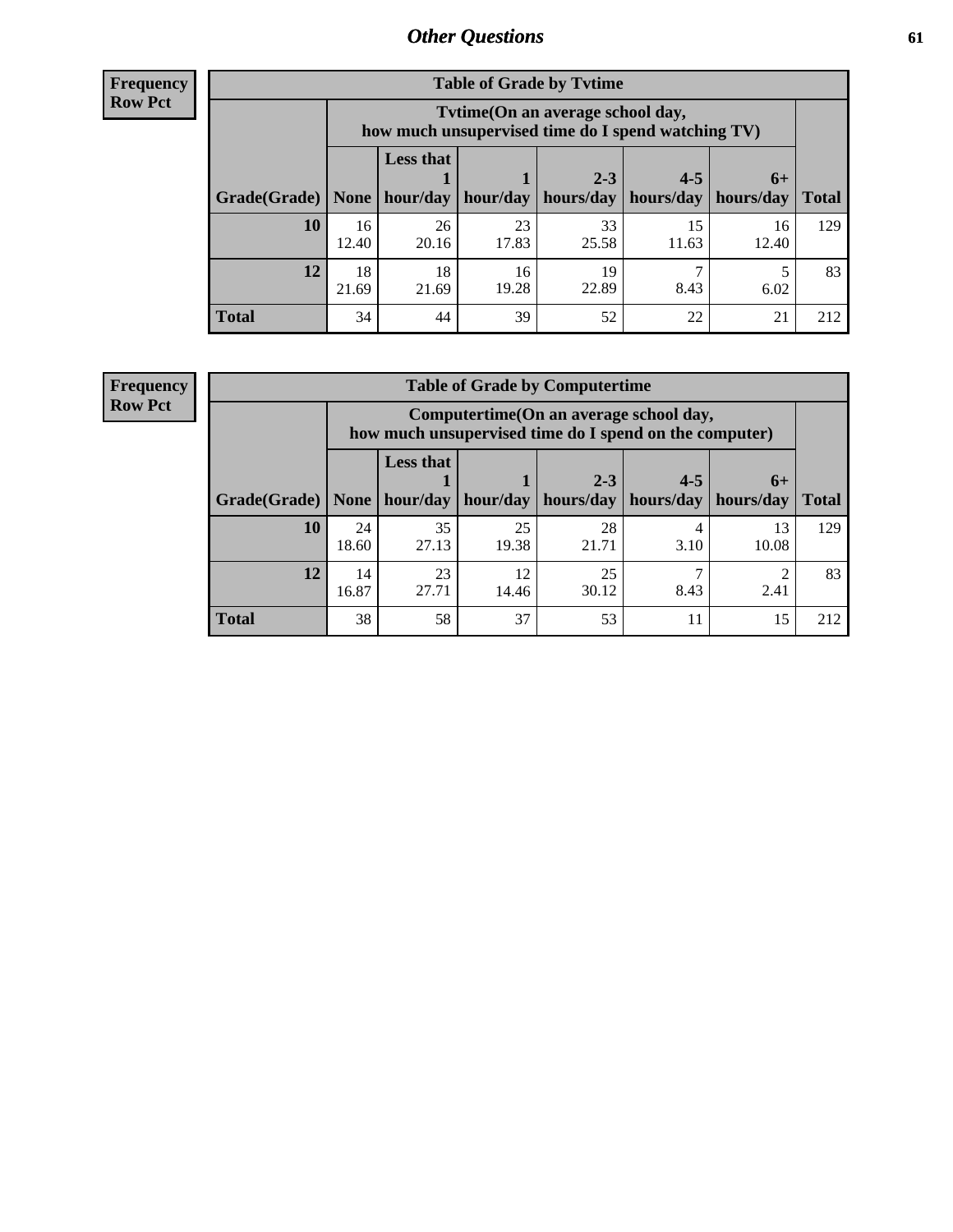#### *Questions about Driving Laws* **62** *Driving Questions were asked only of high school students.*

| <b>Frequency</b> |
|------------------|
| <b>Row Pct</b>   |

| <b>Table of Grade by License1</b> |                                                                           |                                                                                                                                           |                |           |                      |              |  |  |  |
|-----------------------------------|---------------------------------------------------------------------------|-------------------------------------------------------------------------------------------------------------------------------------------|----------------|-----------|----------------------|--------------|--|--|--|
|                                   |                                                                           | License1(During the first 6 months of driving<br>with a provisional license,<br>the only passengers who can ride with the<br>driver are:) |                |           |                      |              |  |  |  |
| Grade(Grade)                      | <b>Parent or</b>                                                          | <b>Family</b><br><b>Guardian</b>   Members                                                                                                | <b>Friends</b> | Anyone    | Don't<br><b>Know</b> | <b>Total</b> |  |  |  |
| 10                                | 31<br>24.03                                                               | 81<br>62.79                                                                                                                               | 4<br>3.10      | 6<br>4.65 | 7<br>5.43            | 129          |  |  |  |
| 12                                | 59<br>$\overline{2}$<br>15<br>6<br>18.07<br>71.08<br>2.41<br>1.20<br>7.23 |                                                                                                                                           |                |           |                      |              |  |  |  |
| <b>Total</b>                      | 46                                                                        | 140                                                                                                                                       | 6              | 7         | 13                   | 212          |  |  |  |

| <b>Frequency</b> | <b>Table of Grade by License2</b> |                                                                                                                      |                  |                         |                                                      |               |              |  |
|------------------|-----------------------------------|----------------------------------------------------------------------------------------------------------------------|------------------|-------------------------|------------------------------------------------------|---------------|--------------|--|
| <b>Row Pct</b>   |                                   | License $2(17 \text{ yr})$ old drivers with a<br>provisional driver's license cannot<br>drive between the hours of:) |                  |                         |                                                      |               |              |  |
|                  | Grade(Grade)                      | <b>Midnight</b><br>to 6am                                                                                            | 1am<br>to<br>5am | 1am<br>to<br><b>6am</b> | N <sub>0</sub><br>curfew<br>for $17$<br>vear<br>olds | Don't<br>Know | <b>Total</b> |  |
|                  | 10                                | 75<br>58.14                                                                                                          | 12<br>9.30       | 6<br>4.65               | 11<br>8.53                                           | 25<br>19.38   | 129          |  |
|                  | 12                                | 61<br>73.49                                                                                                          | 5<br>6.02        | 5<br>6.02               | 0<br>0.00                                            | 12<br>14.46   | 83           |  |
|                  | <b>Total</b>                      | 136                                                                                                                  | 17               | 11                      | 11                                                   | 37            | 212          |  |

| Frequency      |              | <b>Table of Grade by License3</b>                                                      |             |             |            |             |               |              |  |
|----------------|--------------|----------------------------------------------------------------------------------------|-------------|-------------|------------|-------------|---------------|--------------|--|
| <b>Row Pct</b> |              | License3(For drivers under the age of 21,<br>what level of alcohol is considered DUI?) |             |             |            |             |               |              |  |
|                | Grade(Grade) | Any<br><b>Amount</b>                                                                   | 0.02        | 0.04        | 0.06       | 0.08        | Don't<br>know | <b>Total</b> |  |
|                | 10           | 27<br>20.93                                                                            | 35<br>27.13 | 14<br>10.85 | 10<br>7.75 | 15<br>11.63 | 28<br>21.71   | 129          |  |
|                | 12           | 22<br>26.51                                                                            | 33<br>39.76 | 6<br>7.23   | 4<br>4.82  | 4<br>4.82   | 14<br>16.87   | 83           |  |
|                | <b>Total</b> | 49                                                                                     | 68          | 20          | 14         | 19          | 42            | 212          |  |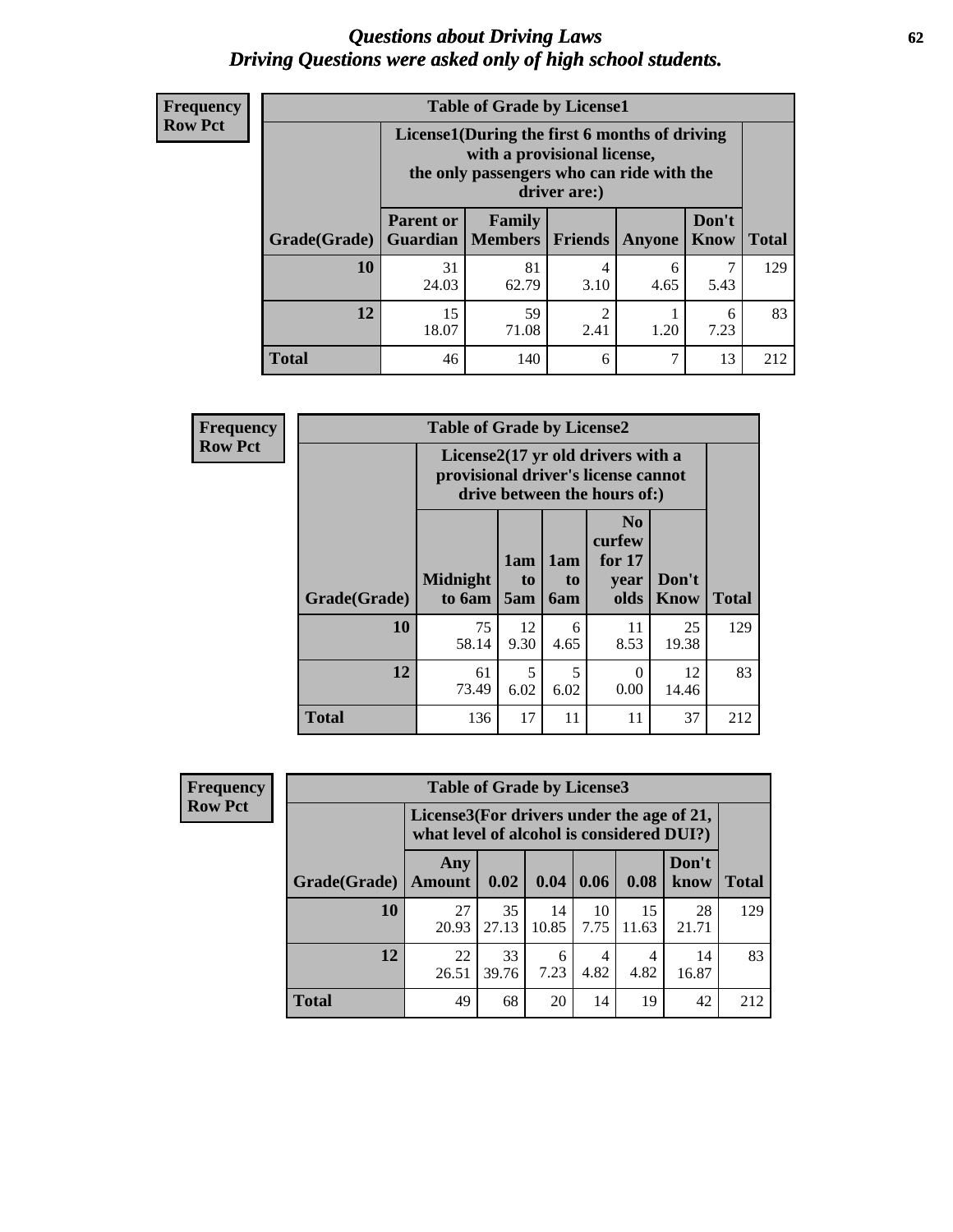#### *Questions about Driving Laws* **63** *Driving Questions were asked only of high school students.*

**Frequency Row Pct**

| <b>Table of Grade by License4</b> |             |                                                                                                                                                                                                                                                                                       |             |             |            |             |     |  |
|-----------------------------------|-------------|---------------------------------------------------------------------------------------------------------------------------------------------------------------------------------------------------------------------------------------------------------------------------------------|-------------|-------------|------------|-------------|-----|--|
|                                   |             | License4(A driver under 21 automatically<br>loses his/her license if caught exceeding the<br>posted speet limit by:)<br>Can't<br>lose<br><b>Depends</b><br>license<br>$15+$<br>$25+$<br>$35+$<br>Don't<br>for<br><b>on</b><br>speeding<br><b>Total</b><br>mph<br>know<br>mph<br>judge |             |             |            |             |     |  |
| Grade(Grade)                      | mph         |                                                                                                                                                                                                                                                                                       |             |             |            |             |     |  |
| 10                                | 34<br>26.36 | 24<br>18.60                                                                                                                                                                                                                                                                           | 14<br>10.85 | 16<br>12.40 | 10<br>7.75 | 31<br>24.03 | 129 |  |
| 12                                | 16<br>19.28 | 8<br>23<br>20<br>$\mathfrak{D}$<br>14<br>27.71<br>24.10<br>2.41<br>16.87<br>9.64                                                                                                                                                                                                      |             |             |            |             |     |  |
| <b>Total</b>                      | 50          | 47                                                                                                                                                                                                                                                                                    | 34          | 24          | 12         | 45          | 212 |  |

| Frequency      | <b>Table of Grade by License5</b> |             |                                                                                                                                                             |               |       |  |
|----------------|-----------------------------------|-------------|-------------------------------------------------------------------------------------------------------------------------------------------------------------|---------------|-------|--|
| <b>Row Pct</b> |                                   |             | License5(A)<br>Georgia teenager<br>with family<br>connections or a<br>good lawyer can<br>break a teen<br>driving law and<br>keep their driver's<br>license) |               |       |  |
|                | Grade(Grade)                      | Yes         | N <sub>0</sub>                                                                                                                                              | Don't<br>know | Total |  |
|                | 10                                | 22<br>17.05 | 59<br>45.74                                                                                                                                                 | 48<br>37.21   | 129   |  |
|                | 12                                | 20<br>24.10 | 39<br>46.99                                                                                                                                                 | 24<br>28.92   | 83    |  |
|                | <b>Total</b>                      | 42          | 98                                                                                                                                                          | 72            | 212   |  |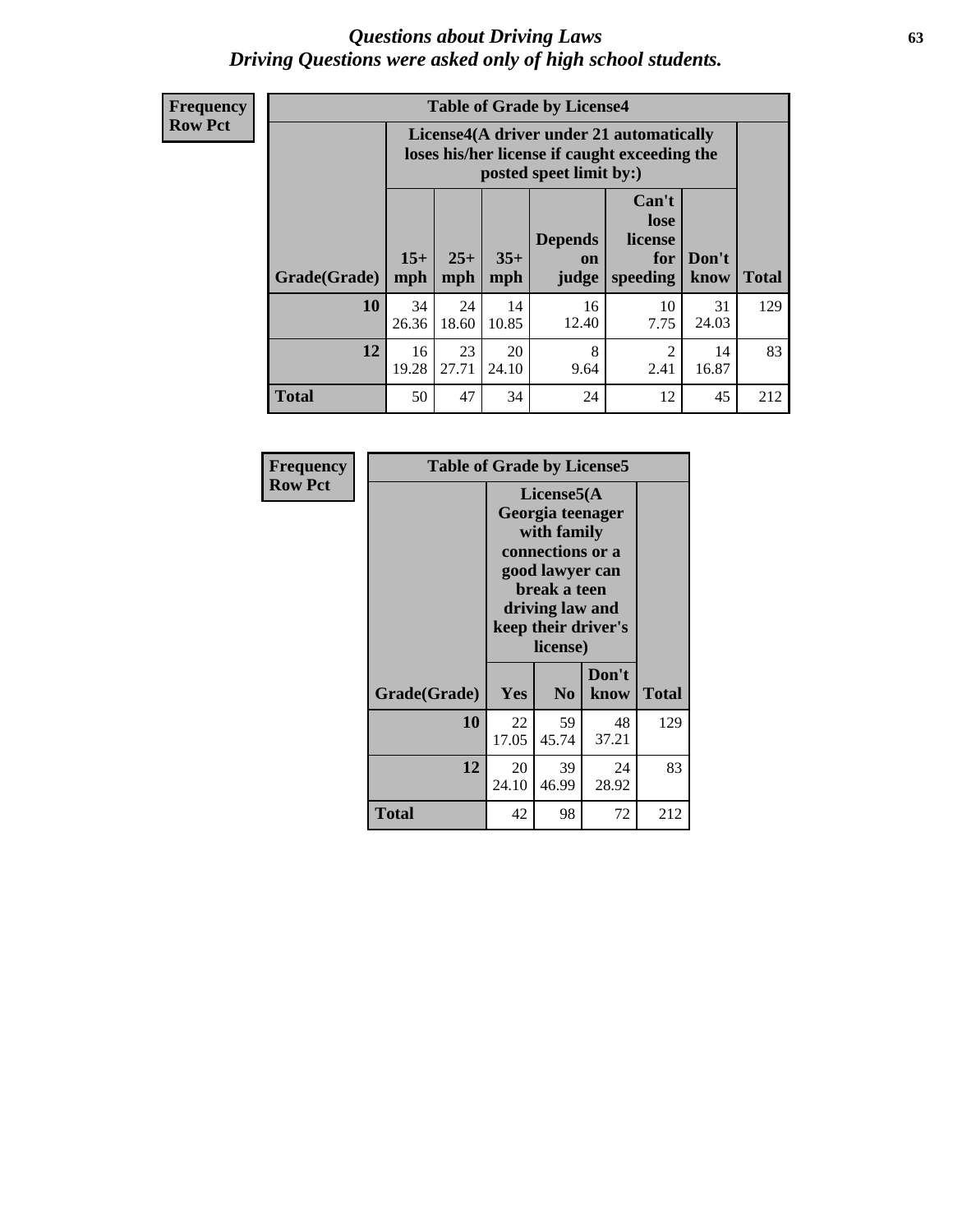#### *Questions about Driving Laws* **64** *Driving Questions were asked only of high school students.*

| <b>Frequency</b> | <b>Table of Grade by License6</b> |             |                                                                                                                           |                    |              |  |
|------------------|-----------------------------------|-------------|---------------------------------------------------------------------------------------------------------------------------|--------------------|--------------|--|
| <b>Row Pct</b>   |                                   |             | License <sub>6</sub> (I know a<br>friend or<br>classmate that<br>broke a teen<br>driving law,<br>keep his/her<br>license) | but was allowed to |              |  |
|                  | Grade(Grade)                      | <b>Yes</b>  | N <sub>0</sub>                                                                                                            | Don't<br>know      | <b>Total</b> |  |
|                  | 10                                | 36<br>27.91 | 58<br>44.96                                                                                                               | 35<br>27.13        | 129          |  |
|                  | 12                                | 38<br>45.78 | 28<br>33.73                                                                                                               | 17<br>20.48        | 83           |  |
|                  | <b>Total</b>                      | 74          | 86                                                                                                                        | 52                 | 212          |  |

| <b>Frequency</b> | <b>Table of Grade by License7</b> |                                                                             |                                                                                               |                                                   |                        |              |  |  |  |
|------------------|-----------------------------------|-----------------------------------------------------------------------------|-----------------------------------------------------------------------------------------------|---------------------------------------------------|------------------------|--------------|--|--|--|
| <b>Row Pct</b>   |                                   |                                                                             | License7(A student under the age of 18 cam loser<br>his/her driving privileges if he or she:) |                                                   |                        |              |  |  |  |
|                  | Grade(Grade)                      | <b>Have</b><br>more than<br>10<br>unexcused<br>absences<br>per school<br>yr | Drop out<br>without  <br>graduating                                                           | <b>Bring</b><br>alcohol/drugs/weapon<br>to school | All of<br>the<br>above | <b>Total</b> |  |  |  |
|                  | 10                                | 14<br>10.85                                                                 | 15<br>11.63                                                                                   | 6<br>4.65                                         | 94<br>72.87            | 129          |  |  |  |
|                  | 12                                | 5<br>6.02                                                                   | ┑<br>8.43                                                                                     | 9<br>10.84                                        | 62<br>74.70            | 83           |  |  |  |
|                  | <b>Total</b>                      | 19                                                                          | 22                                                                                            | 15                                                | 156                    | 212          |  |  |  |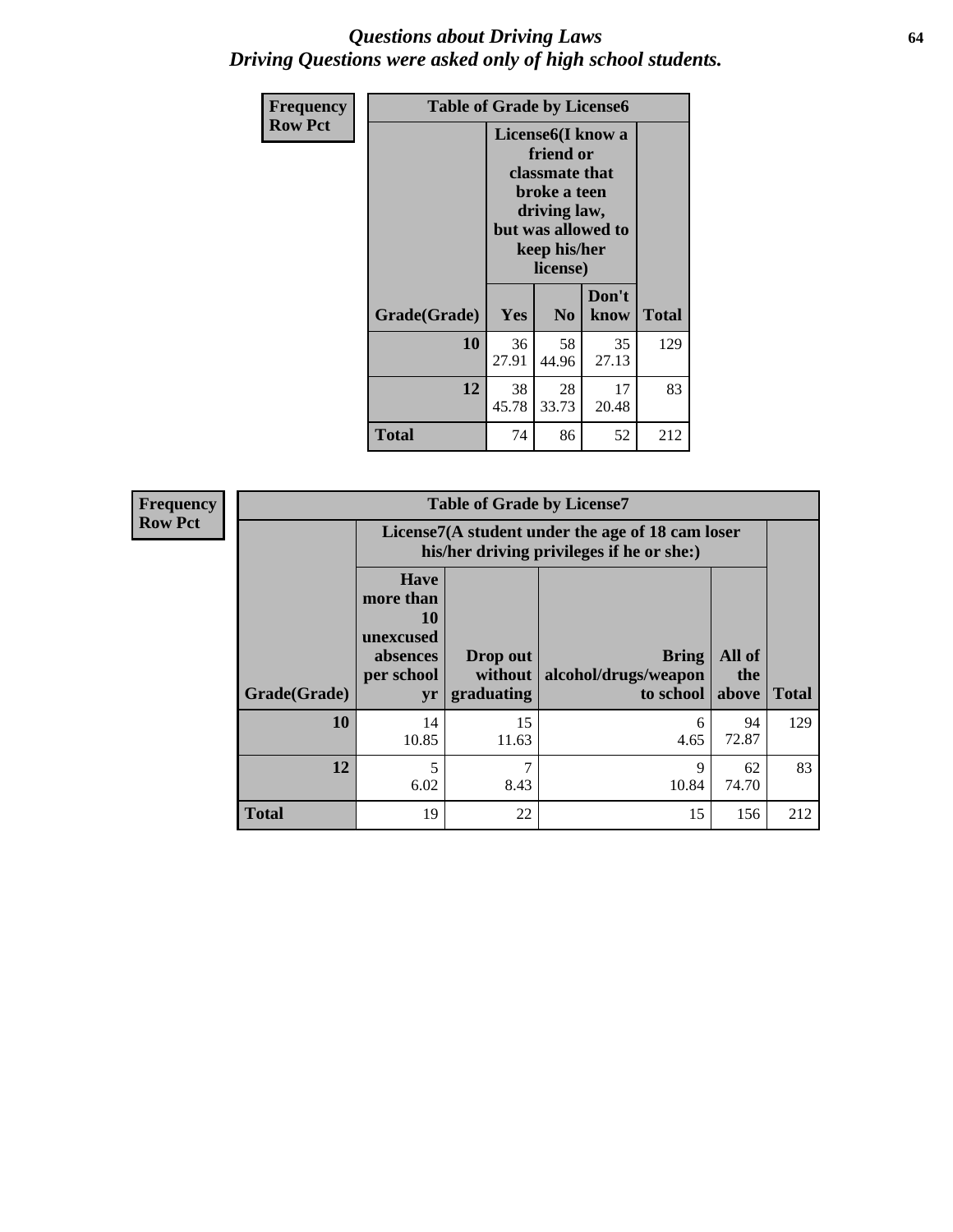# *Select Results by Gender* **65**

| Frequency      | <b>Table of SchoolClimate2 by Gender</b>          |                                     |             |              |  |
|----------------|---------------------------------------------------|-------------------------------------|-------------|--------------|--|
| <b>Col Pct</b> | SchoolClimate2(I<br>feel successful at<br>school) | Gender(Gender)<br><b>Female</b>     | <b>Male</b> | <b>Total</b> |  |
|                | <b>Strongly Agree</b>                             | 25<br>25.00                         | 22<br>19.64 | 47           |  |
|                | <b>Somewhat Agree</b>                             | 68<br>68.00                         | 68<br>60.71 | 136          |  |
|                | <b>Somewhat Disagree</b>                          | 5<br>5.00                           | 16<br>14.29 | 21           |  |
|                | <b>Strongly Disagree</b>                          | $\mathcal{D}_{\mathcal{L}}$<br>2.00 | 6<br>5.36   | 8            |  |
|                | <b>Total</b>                                      | 100                                 | 112         | 212          |  |

| <b>Frequency</b> | <b>Table of SchoolClimate6 by Gender</b>                 |               |                               |              |  |
|------------------|----------------------------------------------------------|---------------|-------------------------------|--------------|--|
| <b>Col Pct</b>   | <b>SchoolClimate6(Teachers</b><br>treat me with respect) | <b>Female</b> | Gender(Gender)<br><b>Male</b> | <b>Total</b> |  |
|                  | <b>Strongly Agree</b>                                    | 24<br>24.00   | 35<br>31.25                   | 59           |  |
|                  | <b>Somewhat Agree</b>                                    | 58<br>58.00   | 38<br>33.93                   | 96           |  |
|                  | <b>Somewhat Disagree</b>                                 | 14<br>14.00   | 21<br>18.75                   | 35           |  |
|                  | <b>Strongly Disagree</b>                                 | 4<br>4.00     | 18<br>16.07                   | 22           |  |
|                  | <b>Total</b>                                             | 100           | 112                           | 212          |  |

| <b>Frequency</b> | <b>Table of SchoolClimate8 by Gender</b>                                             |                                 |             |              |
|------------------|--------------------------------------------------------------------------------------|---------------------------------|-------------|--------------|
| <b>Col Pct</b>   | <b>SchoolClimate8(Students</b><br>are frequently<br>recognized for good<br>behavior) | Gender(Gender)<br><b>Female</b> | <b>Male</b> | <b>Total</b> |
|                  |                                                                                      |                                 |             |              |
|                  | <b>Strongly Agree</b>                                                                | 17<br>17.00                     | 20<br>17.86 | 37           |
|                  | <b>Somewhat Agree</b>                                                                | 45<br>45.00                     | 39<br>34.82 | 84           |
|                  | <b>Somewhat Disagree</b>                                                             | 32<br>32.00                     | 35<br>31.25 | 67           |
|                  | <b>Strongly Disagree</b>                                                             | 6<br>6.00                       | 18<br>16.07 | 24           |
|                  | Total                                                                                | 100                             | 112         | 212          |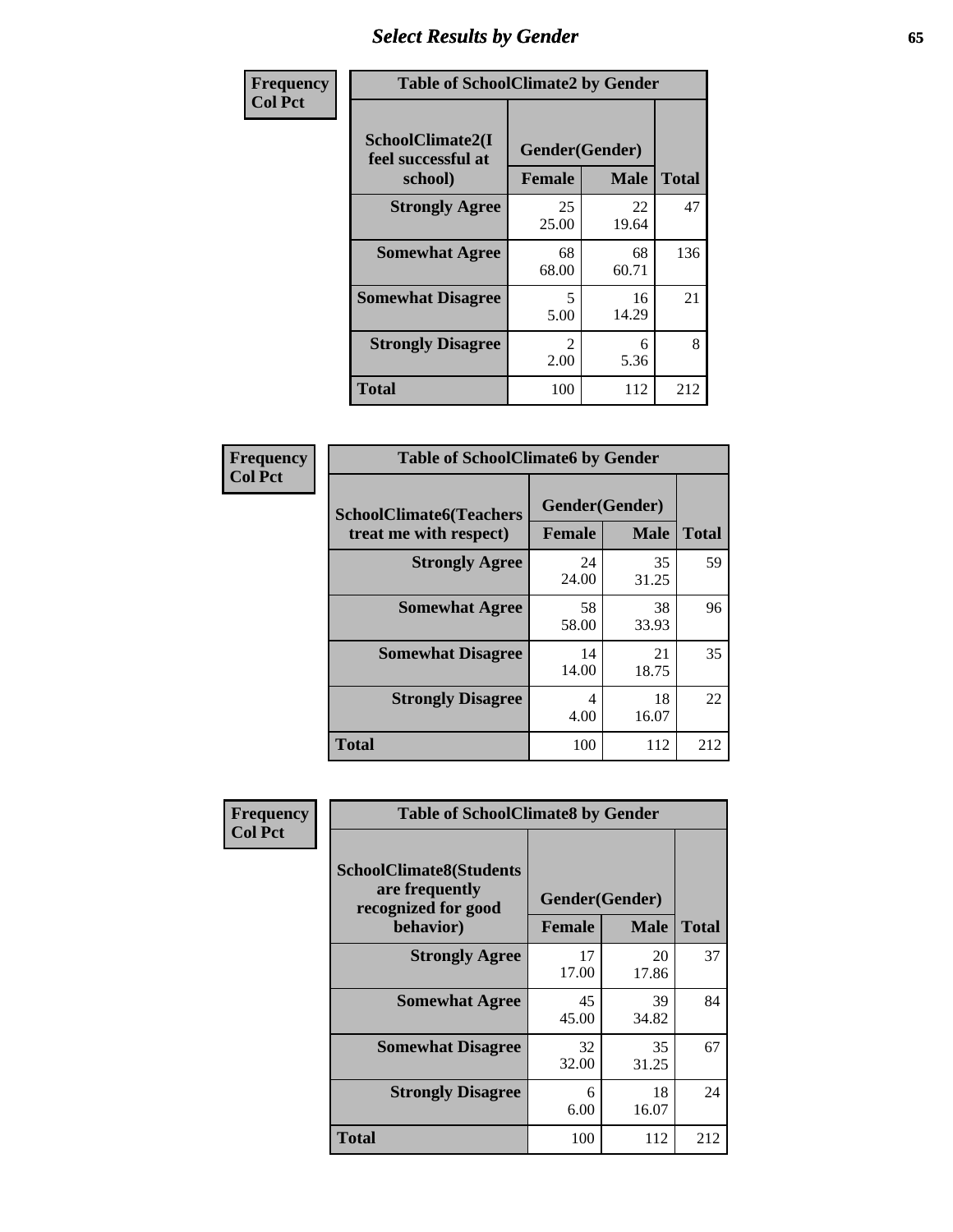# *Select Results by Gender* **66**

| Frequency      | <b>Table of Gender by Dropout</b> |                                                                        |                |              |
|----------------|-----------------------------------|------------------------------------------------------------------------|----------------|--------------|
| <b>Row Pct</b> |                                   | Dropout(I<br>have<br>thought<br>about<br>dropping<br>out of<br>school) |                |              |
|                | Gender(Gender)                    | Yes                                                                    | N <sub>0</sub> | <b>Total</b> |
|                | <b>Female</b>                     | 27<br>27.00                                                            | 73<br>73.00    | 100          |
|                | <b>Male</b>                       | 39<br>34.82                                                            | 73<br>65.18    | 112          |
|                | <b>Total</b>                      | 66                                                                     | 146            | 212          |

| <b>Frequency</b> | <b>Table of Gender by Dropoutreason</b> |                                                                    |              |                          |                                |              |              |
|------------------|-----------------------------------------|--------------------------------------------------------------------|--------------|--------------------------|--------------------------------|--------------|--------------|
| <b>Row Pct</b>   |                                         | Dropoutreason(If I dropped out the<br>reason would most likely be) |              |                          |                                |              |              |
|                  | Gender(Gender)                          | Won't<br><b>Drop</b><br>out                                        | <b>Bored</b> | Family<br><b>Reasons</b> | <b>Being</b><br><b>Bullied</b> | <b>Other</b> | <b>Total</b> |
|                  | Female                                  | 60<br>60.00                                                        | 16<br>16.00  | 6<br>6.00                | 0.00                           | 18<br>18.00  | 100          |
|                  | <b>Male</b>                             | 58<br>51.79                                                        | 18<br>16.07  | 11<br>9.82               | 3<br>2.68                      | 22<br>19.64  | 112          |
|                  | <b>Total</b>                            | 118                                                                | 34           | 17                       | 3                              | 40           | 212          |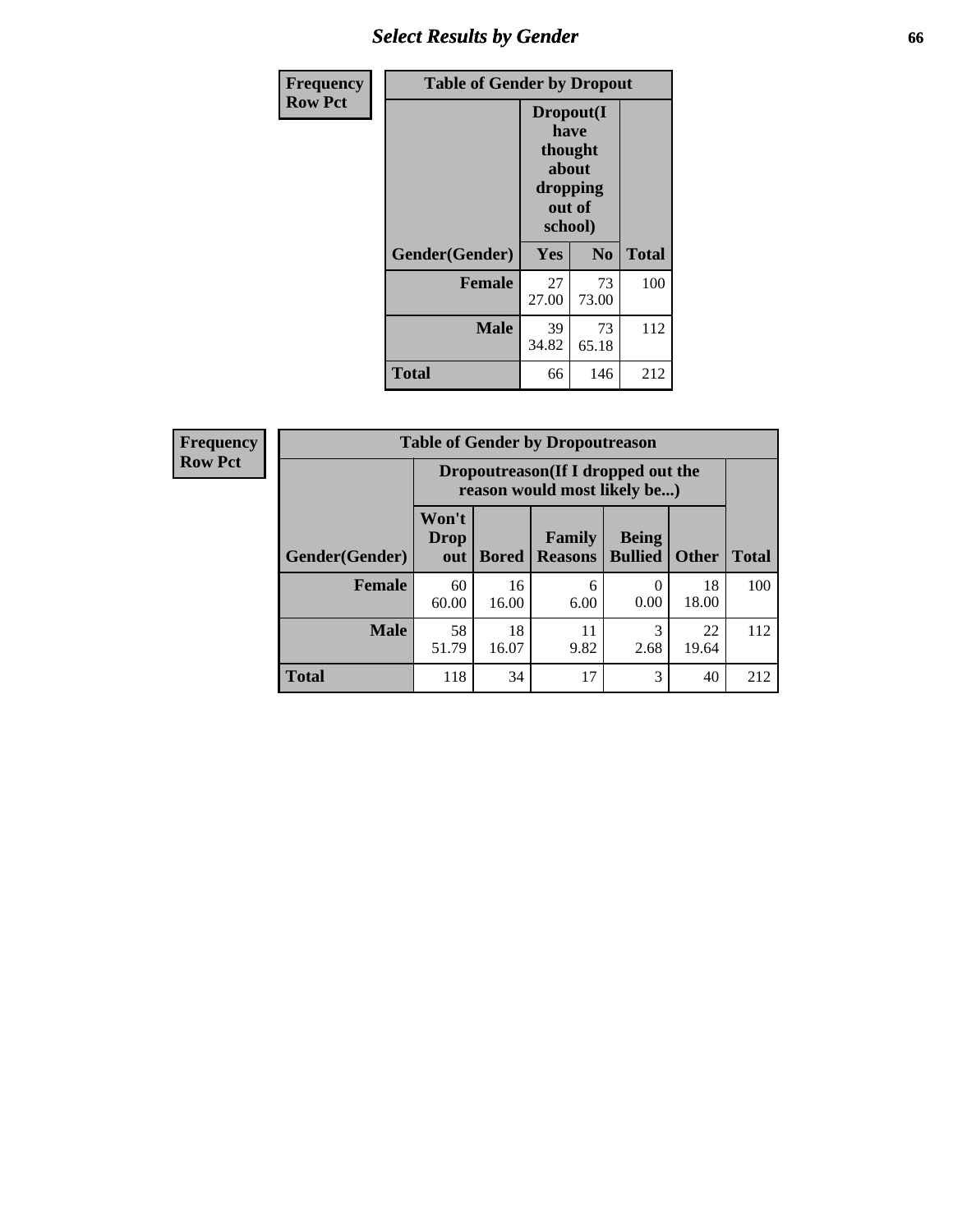*School Safety* **67**

| Frequency      | <b>Table of Gender by Bullied2</b> |                 |                |              |
|----------------|------------------------------------|-----------------|----------------|--------------|
| <b>Row Pct</b> |                                    | <b>Bullied2</b> |                |              |
|                | Gender(Gender)                     | Yes             | N <sub>0</sub> | <b>Total</b> |
|                | <b>Female</b>                      | 9<br>9.00       | 91<br>91.00    | 100          |
|                | <b>Male</b>                        | 13<br>11.61     | 99<br>88.39    | 112          |
|                | <b>Total</b>                       | 22              | 190            | 212          |

| Frequency      | <b>Table of Gender by Bulliedothers2</b> |                       |                |              |
|----------------|------------------------------------------|-----------------------|----------------|--------------|
| <b>Row Pct</b> |                                          | <b>Bulliedothers2</b> |                |              |
|                | Gender(Gender)                           | Yes                   | N <sub>0</sub> | <b>Total</b> |
|                | <b>Female</b>                            | 3<br>3.00             | 97<br>97.00    | 100          |
|                | <b>Male</b>                              | 23<br>20.54           | 89<br>79.46    | 112          |
|                | <b>Total</b>                             | 26                    | 186            | 212          |

| <b>Frequency</b> | <b>Table of Gender by Weaponschool2</b> |               |                |              |
|------------------|-----------------------------------------|---------------|----------------|--------------|
| <b>Row Pct</b>   |                                         | Weaponschool2 |                |              |
|                  | Gender(Gender)                          | <b>Yes</b>    | N <sub>0</sub> | <b>Total</b> |
|                  | <b>Female</b>                           | 0.00          | 100<br>100.00  | 100          |
|                  | <b>Male</b>                             | 10<br>8.93    | 102<br>91.07   | 112          |
|                  | <b>Total</b>                            | 10            | 202            | 212          |

| Frequency      | <b>Table of Gender by Absentunsafe2</b> |               |                |              |
|----------------|-----------------------------------------|---------------|----------------|--------------|
| <b>Row Pct</b> |                                         | Absentunsafe2 |                |              |
|                | Gender(Gender)                          | Yes           | N <sub>0</sub> | <b>Total</b> |
|                | <b>Female</b>                           | 1.00          | 99<br>99.00    | 100          |
|                | <b>Male</b>                             | 6<br>5.36     | 106<br>94.64   | 112          |
|                | <b>Total</b>                            |               | 205            | 212          |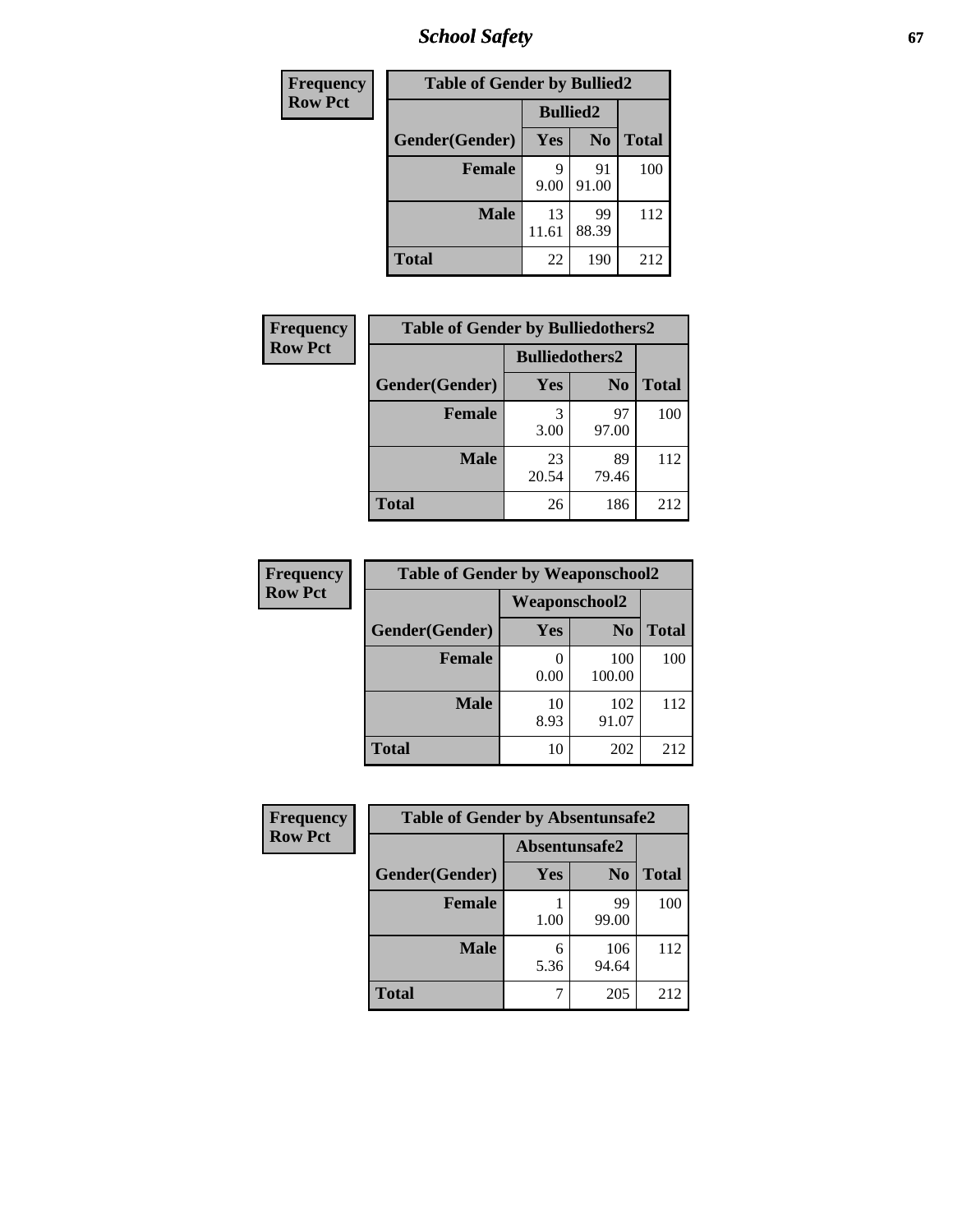*School Safety* **68**

| Frequency      | <b>Table of Gender by Gangself</b> |                                                                                                |                |              |
|----------------|------------------------------------|------------------------------------------------------------------------------------------------|----------------|--------------|
| <b>Row Pct</b> |                                    | Gangself(I<br>have<br>participated<br>in illegal gang<br>activities in<br>the past 30<br>days) |                |              |
|                | Gender(Gender)                     | Yes                                                                                            | N <sub>0</sub> | <b>Total</b> |
|                | <b>Female</b>                      | 3<br>3.00                                                                                      | 97<br>97.00    | 100          |
|                | <b>Male</b>                        | 3<br>2.68                                                                                      | 109<br>97.32   | 112          |
|                | <b>Total</b>                       | 6                                                                                              | 206            | 212          |

| <b>Frequency</b> | <b>Table of Gender by Gangpeers</b> |                                                                                                                             |                |              |
|------------------|-------------------------------------|-----------------------------------------------------------------------------------------------------------------------------|----------------|--------------|
| <b>Row Pct</b>   |                                     | <b>Gangpeers</b> (I<br>have friends<br>who have<br>participated<br>in illegal gang<br>activities in<br>the past 30<br>days) |                |              |
|                  | Gender(Gender)                      | Yes                                                                                                                         | N <sub>0</sub> | <b>Total</b> |
|                  | <b>Female</b>                       | 16<br>16.00                                                                                                                 | 84<br>84.00    | 100          |
|                  | <b>Male</b>                         | 16<br>14.29                                                                                                                 | 96<br>85.71    | 112          |
|                  | <b>Total</b>                        | 32                                                                                                                          | 180            | 212          |

| Frequency      | <b>Table of Gender by Pickedon2</b> |             |                |              |
|----------------|-------------------------------------|-------------|----------------|--------------|
| <b>Row Pct</b> |                                     | Pickedon2   |                |              |
|                | Gender(Gender)                      | <b>Yes</b>  | N <sub>0</sub> | <b>Total</b> |
|                | <b>Female</b>                       | 25<br>25.00 | 75<br>75.00    | 100          |
|                | <b>Male</b>                         | 29<br>25.89 | 83<br>74.11    | 112          |
|                | <b>Total</b>                        | 54          | 158            | 212          |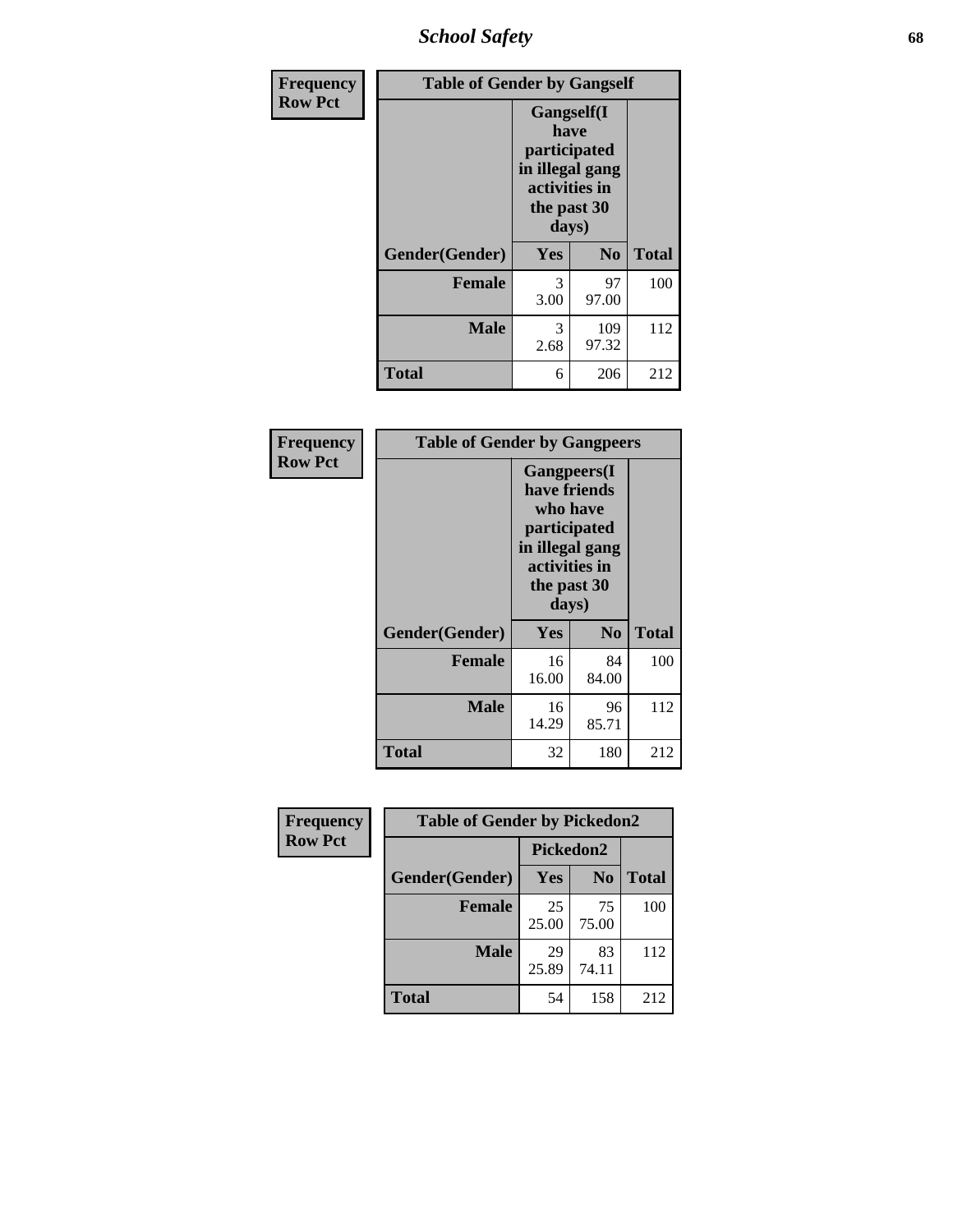*School Safety* **69**

| Frequency      | <b>Table of Gender by Safeschool2</b> |             |                |              |  |
|----------------|---------------------------------------|-------------|----------------|--------------|--|
| <b>Row Pct</b> |                                       | Safeschool2 |                |              |  |
|                | Gender(Gender)                        | Yes         | N <sub>0</sub> | <b>Total</b> |  |
|                | <b>Female</b>                         | 88<br>88.00 | 12<br>12.00    | 100          |  |
|                | <b>Male</b>                           | 81<br>72.32 | 31<br>27.68    | 112          |  |
|                | <b>Total</b>                          | 169         | 43             | 212          |  |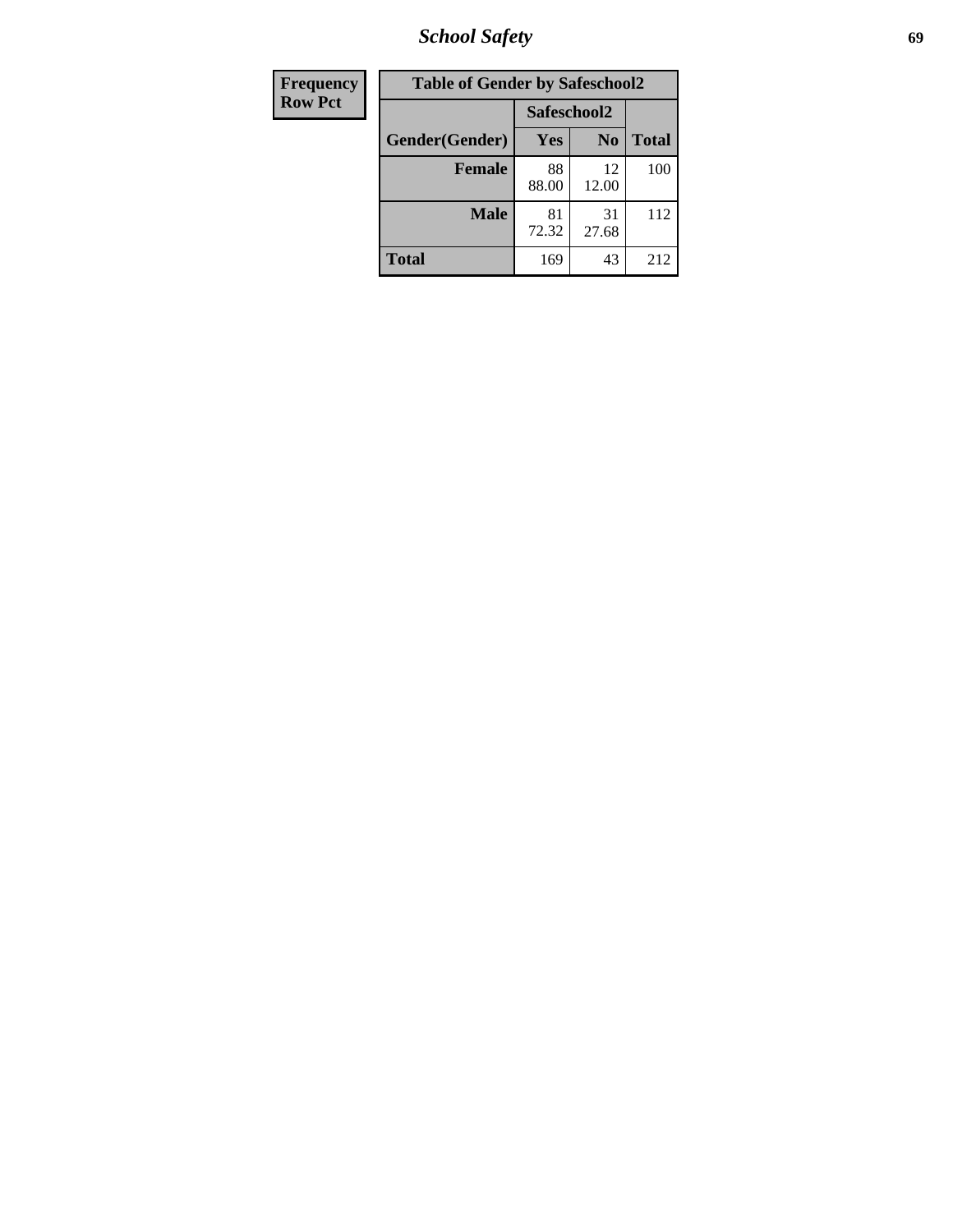# *Incidence of Drug Use* **70**

| <b>Frequency</b> | <b>Table of Gender by AlcoholAlt</b> |                                          |                |              |  |
|------------------|--------------------------------------|------------------------------------------|----------------|--------------|--|
| <b>Row Pct</b>   |                                      | AlcoholAlt(Alcohol<br>use, past 30 days) |                |              |  |
|                  | Gender(Gender)                       | <b>Yes</b>                               | N <sub>0</sub> | <b>Total</b> |  |
|                  | <b>Female</b>                        | 25<br>25.00                              | 75<br>75.00    | 100          |  |
|                  | <b>Male</b>                          | 39<br>34.82                              | 73<br>65.18    | 112          |  |
|                  | <b>Total</b>                         | 64                                       | 148            | 212          |  |

| Frequency      | <b>Table of Gender by TobaccoAny</b> |                                          |                |              |  |
|----------------|--------------------------------------|------------------------------------------|----------------|--------------|--|
| <b>Row Pct</b> |                                      | TobaccoAny(Tobacco<br>use, past 30 days) |                |              |  |
|                | Gender(Gender)                       | Yes                                      | N <sub>0</sub> | <b>Total</b> |  |
|                | <b>Female</b>                        | 20<br>20.00                              | 80<br>80.00    | 100          |  |
|                | <b>Male</b>                          | 35<br>31.25                              | 77<br>68.75    | 112          |  |
|                | <b>Total</b>                         | 55                                       | 157            | 212          |  |

| <b>Frequency</b> | <b>Table of Gender by MarijuanaAlt</b>       |             |                |              |
|------------------|----------------------------------------------|-------------|----------------|--------------|
| <b>Row Pct</b>   | MarijuanaAlt(Marijuana<br>use, past 30 days) |             |                |              |
|                  | Gender(Gender)                               | <b>Yes</b>  | N <sub>0</sub> | <b>Total</b> |
|                  | <b>Female</b>                                | 10<br>10.00 | 90<br>90.00    | 100          |
|                  | <b>Male</b>                                  | 13<br>11.61 | 99<br>88.39    | 112          |
|                  | <b>Total</b>                                 | 23          | 189            | 212          |

| <b>Frequency</b> | <b>Table of Gender by OtherDrugAny</b> |                         |                           |              |
|------------------|----------------------------------------|-------------------------|---------------------------|--------------|
| <b>Row Pct</b>   |                                        | drug use, past 30 days) | <b>OtherDrugAny(Other</b> |              |
|                  | Gender(Gender)                         | <b>Yes</b>              | N <sub>0</sub>            | <b>Total</b> |
|                  | <b>Female</b>                          | 10<br>10.00             | 90<br>90.00               | 100          |
|                  | <b>Male</b>                            | 16<br>14.29             | 96<br>85.71               | 112          |
|                  | <b>Total</b>                           | 26                      | 186                       | 212          |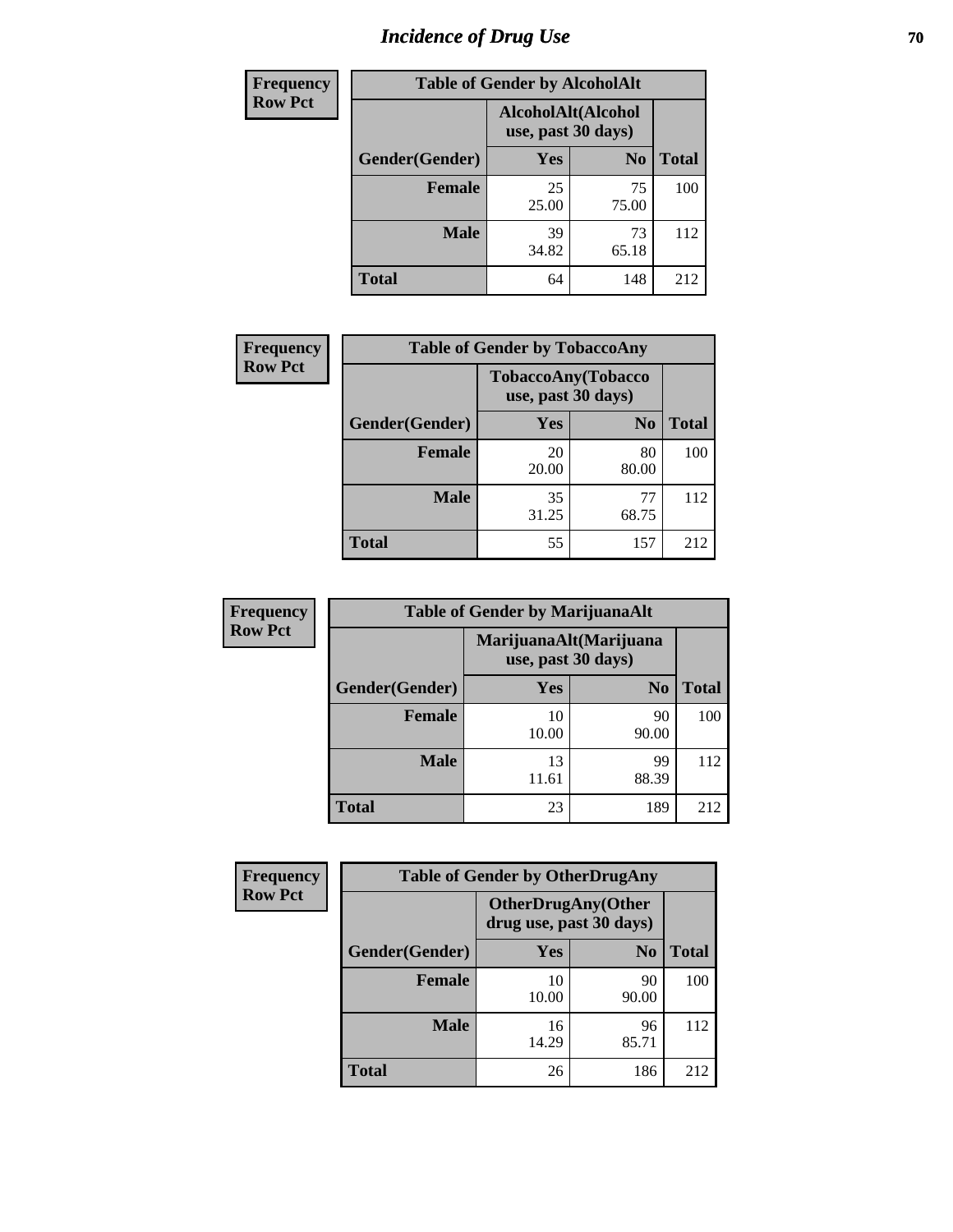#### *Average Age at Onset of Use* **71** *Results for "Average Age at Onset of Use" questions exclude students who said they did not use that substance*

#### **Gender=Female**

| <b>Variable</b>    | <b>Label</b>                                                       | <b>Mean</b> |
|--------------------|--------------------------------------------------------------------|-------------|
| Alcoholinit2       | I started using alcohol when I was                                 | 14.12       |
| Cigarettesinit2    | I started smoking tobacco when I was                               | 13.90       |
| Smokelessinit2     | I started chewing tobacco when I was                               | 15.71       |
| Marijuanainit2     | I started using marijuana when I was                               | 14.05       |
| Cocaineinit2       | I started using cocaine when I was                                 | 14.25       |
| Inhalantsinit2     | I started using inhalants when I was                               | 14.67       |
| Steroidsinit2      | I started using steroids when I was                                |             |
| Ecstasyinit2       | I started using ecstasy when I was                                 | 13.67       |
| Methinit2          | I started using methamphetamines when I was                        | 13.33       |
| Hallucinogensinit2 | I started using hallucinogens when I was                           | 9.00        |
| Prescription in t2 | I started using prescription drugs not prescribed to me when I was | 13.56       |

#### **Gender=Male**

| <b>Variable</b>    | Label                                                              | <b>Mean</b> |
|--------------------|--------------------------------------------------------------------|-------------|
| Alcoholinit2       | I started using alcohol when I was                                 | 13.02       |
| Cigarettesinit2    | I started smoking tobacco when I was                               | 12.66       |
| Smokelessinit2     | I started chewing tobacco when I was                               | 12.49       |
| Marijuanainit2     | I started using marijuana when I was                               | 14.05       |
| Cocaineinit2       | I started using cocaine when I was                                 | 13.75       |
| Inhalantsinit2     | I started using inhalants when I was                               | 13.20       |
| Steroidsinit2      | I started using steroids when I was                                | 14.40       |
| Ecstasyinit2       | I started using ecstasy when I was                                 | 14.25       |
| Methinit2          | I started using methamphetamines when I was                        | 12.50       |
| Hallucinogensinit2 | I started using hallucinogens when I was                           | 14.50       |
| Prescriptioninit2  | I started using prescription drugs not prescribed to me when I was | 13.26       |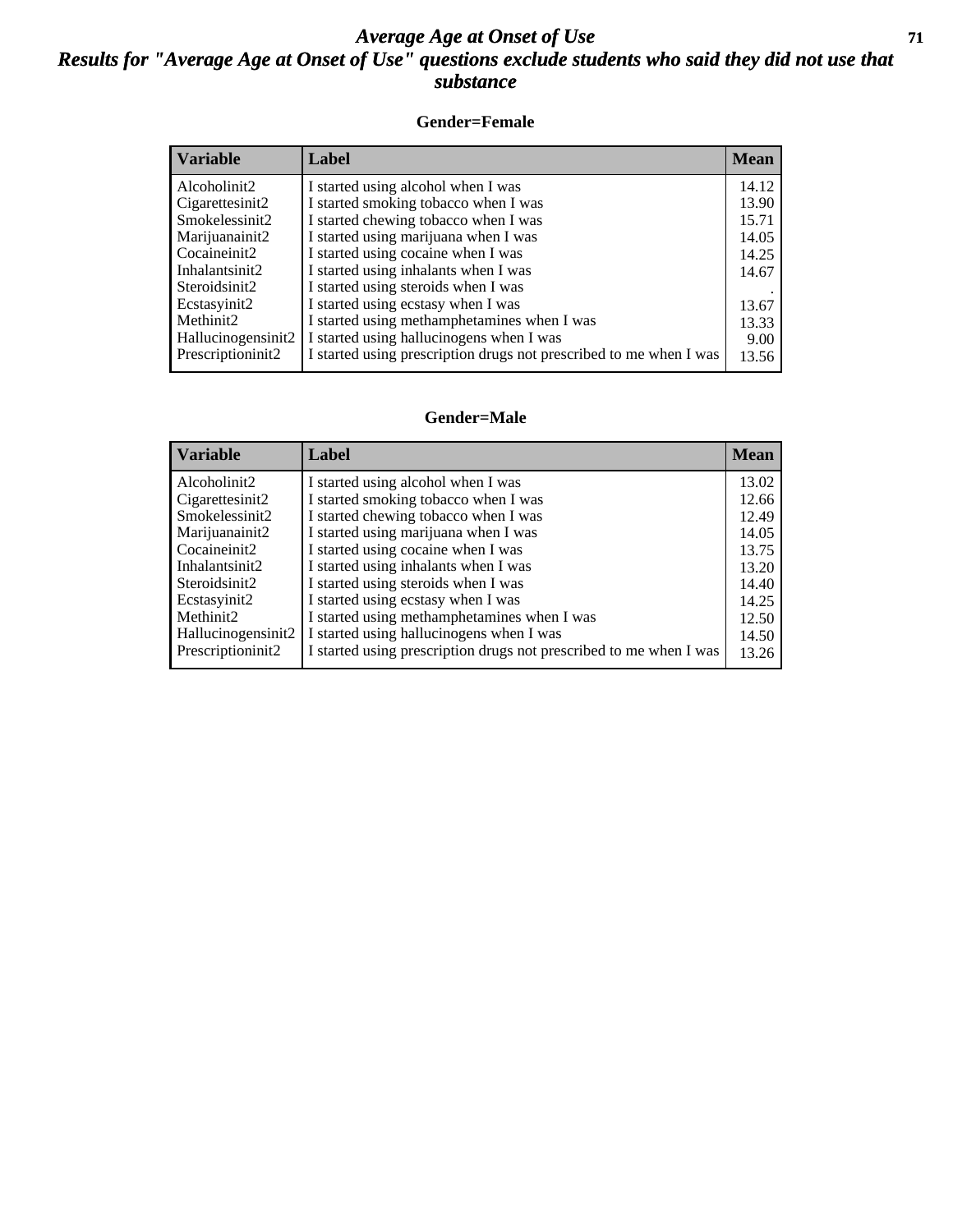# *I Think These Drugs are Harmful* **72**

| <b>Frequency</b> | <b>Table of Gender by Alcoholharmdich</b> |                              |                   |              |  |
|------------------|-------------------------------------------|------------------------------|-------------------|--------------|--|
| <b>Row Pct</b>   |                                           | think alcohol is<br>harmful) | Alcoholharmdich(I |              |  |
|                  | <b>Gender</b> (Gender)                    | <b>Yes</b>                   | N <sub>0</sub>    | <b>Total</b> |  |
|                  | <b>Female</b>                             | 79<br>79.00                  | 21<br>21.00       | 100          |  |
|                  | <b>Male</b>                               | 81<br>72.32                  | 31<br>27.68       | 112          |  |
|                  | <b>Total</b>                              | 160                          | 52                | 212          |  |

| Frequency      | <b>Table of Gender by Tobaccoharmdich</b> |                  |                               |              |  |
|----------------|-------------------------------------------|------------------|-------------------------------|--------------|--|
| <b>Row Pct</b> |                                           | think tobacco is | Tobaccoharmdich(I<br>harmful) |              |  |
|                | Gender(Gender)                            | Yes              | N <sub>0</sub>                | <b>Total</b> |  |
|                | <b>Female</b>                             | 95<br>95.00      | 5<br>5.00                     | 100          |  |
|                | <b>Male</b>                               | 107<br>95.54     | 5<br>4.46                     | 112          |  |
|                | <b>Total</b>                              | 202              | 10                            | 212          |  |

| Frequency      | <b>Table of Gender by Marijuanaharmdich</b> |                                                       |                |              |  |
|----------------|---------------------------------------------|-------------------------------------------------------|----------------|--------------|--|
| <b>Row Pct</b> |                                             | Marijuanaharmdich(I<br>think marijuana is<br>harmful) |                |              |  |
|                | Gender(Gender)                              | <b>Yes</b>                                            | N <sub>0</sub> | <b>Total</b> |  |
|                | <b>Female</b>                               | 82<br>82.00                                           | 18<br>18.00    | 100          |  |
|                | <b>Male</b>                                 | 86<br>76.79                                           | 26<br>23.21    | 112          |  |
|                | <b>Total</b>                                | 168                                                   | 44             | 212          |  |

| Frequency      | <b>Table of Gender by Otherdrugharmdich</b> |                                                          |                |              |  |
|----------------|---------------------------------------------|----------------------------------------------------------|----------------|--------------|--|
| <b>Row Pct</b> |                                             | Otherdrugharmdich(I<br>think other drugs are<br>harmful) |                |              |  |
|                | Gender(Gender)                              | <b>Yes</b>                                               | N <sub>0</sub> | <b>Total</b> |  |
|                | <b>Female</b>                               | 95<br>95.00                                              | 5<br>5.00      | 100          |  |
|                | <b>Male</b>                                 | 109<br>97.32                                             | 3<br>2.68      | 112          |  |
|                | <b>Total</b>                                | 204                                                      | 8              | 212          |  |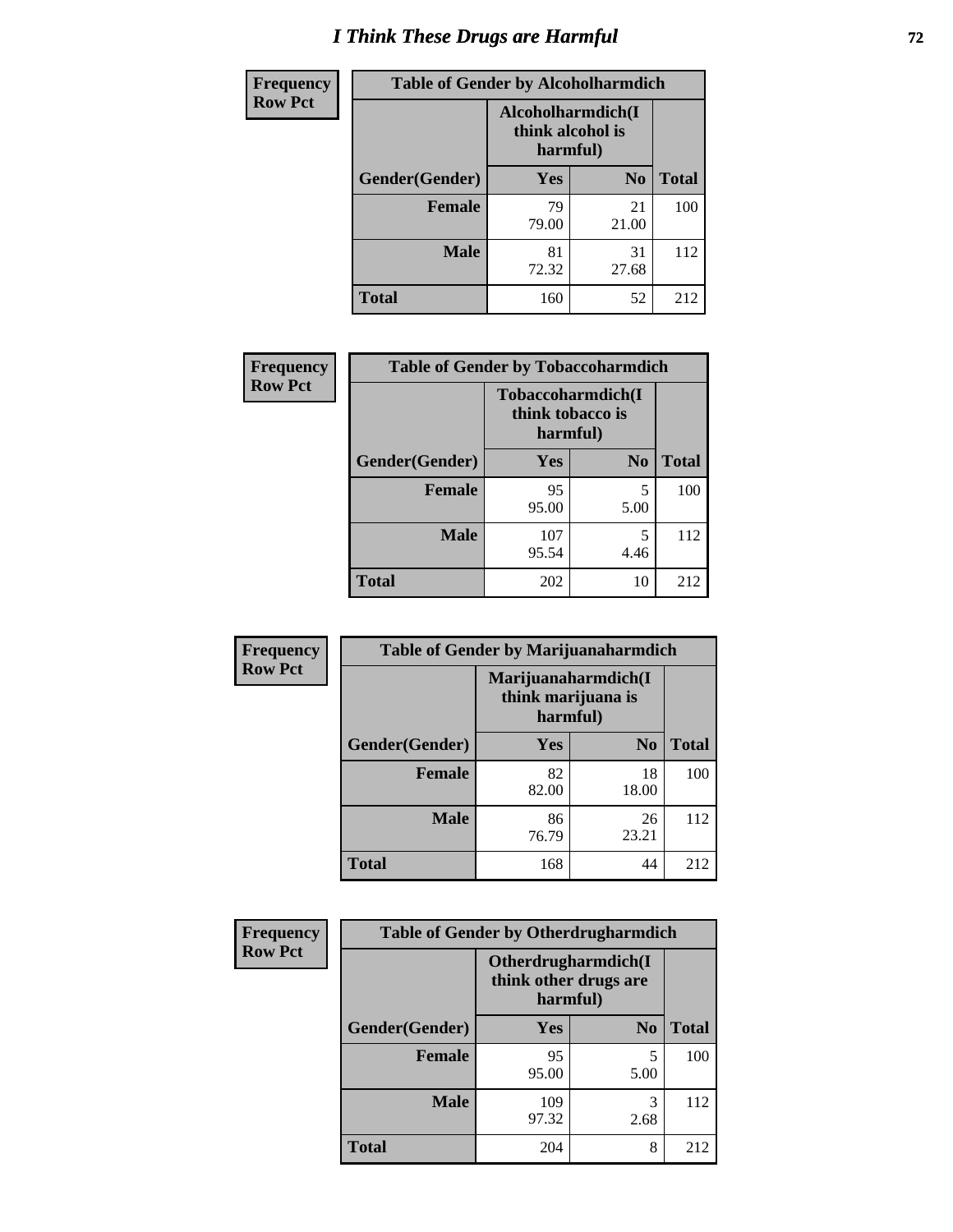| <b>Frequency</b> | <b>Table of Gender by Alcohollocation1</b> |                                                               |             |              |
|------------------|--------------------------------------------|---------------------------------------------------------------|-------------|--------------|
| <b>Row Pct</b>   |                                            | <b>Alcohollocation1(Places</b><br><b>Friends Use Alcohol)</b> |             |              |
|                  | Gender(Gender)                             |                                                               | Do Not Use  | <b>Total</b> |
|                  | <b>Female</b>                              | 71<br>71.00                                                   | 29<br>29.00 | 100          |
|                  | <b>Male</b>                                | 85<br>75.89                                                   | 27<br>24.11 | 112          |
|                  | <b>Total</b>                               | 156                                                           | 56          | 212          |

| <b>Frequency</b> | <b>Table of Gender by Alcohollocation2</b> |                                                               |             |              |
|------------------|--------------------------------------------|---------------------------------------------------------------|-------------|--------------|
| <b>Row Pct</b>   |                                            | <b>Alcohollocation2(Places</b><br><b>Friends Use Alcohol)</b> |             |              |
|                  | Gender(Gender)                             |                                                               | Home        | <b>Total</b> |
|                  | Female                                     | 39<br>39.00                                                   | 61<br>61.00 | 100          |
|                  | <b>Male</b>                                | 69<br>61.61                                                   | 43<br>38.39 | 112          |
|                  | <b>Total</b>                               | 108                                                           | 104         | 212          |

| Frequency      | <b>Table of Gender by Alcohollocation3</b> |                                                               |               |              |
|----------------|--------------------------------------------|---------------------------------------------------------------|---------------|--------------|
| <b>Row Pct</b> |                                            | <b>Alcohollocation3(Places</b><br><b>Friends Use Alcohol)</b> |               |              |
|                | Gender(Gender)                             |                                                               | <b>School</b> | <b>Total</b> |
|                | <b>Female</b>                              | 84<br>84.00                                                   | 16<br>16.00   | 100          |
|                | <b>Male</b>                                | 98<br>87.50                                                   | 14<br>12.50   | 112          |
|                | <b>Total</b>                               | 182                                                           | 30            | 212          |

| <b>Frequency</b> | <b>Table of Gender by Alcohollocation4</b> |                                                               |             |              |
|------------------|--------------------------------------------|---------------------------------------------------------------|-------------|--------------|
| <b>Row Pct</b>   |                                            | <b>Alcohollocation4(Places</b><br><b>Friends Use Alcohol)</b> |             |              |
|                  | Gender(Gender)                             |                                                               | Car         | <b>Total</b> |
|                  | <b>Female</b>                              | 79<br>79.00                                                   | 21<br>21.00 | 100          |
|                  | <b>Male</b>                                | 93<br>83.04                                                   | 19<br>16.96 | 112          |
|                  | <b>Total</b>                               | 172                                                           | 40          | 212          |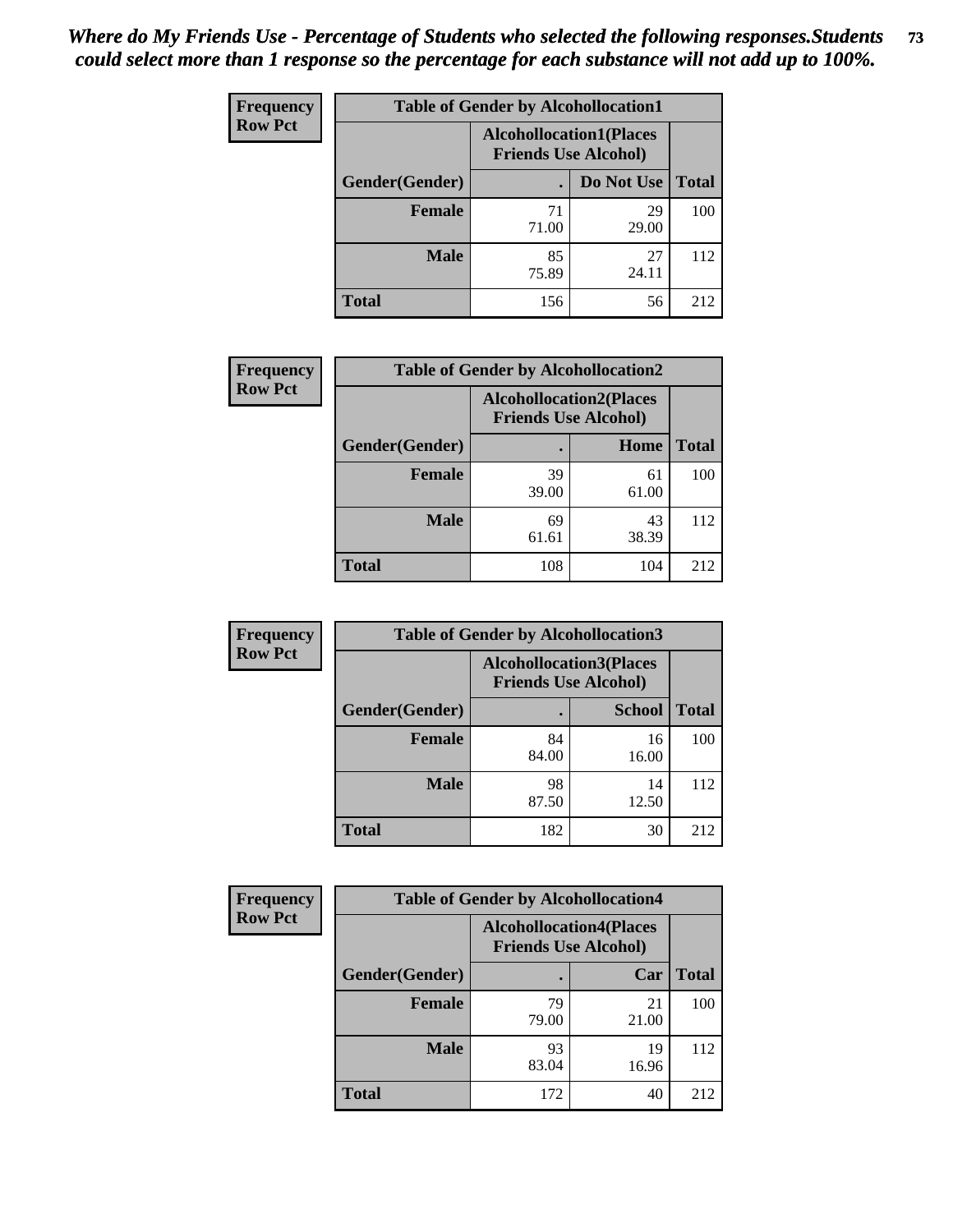| <b>Frequency</b> | <b>Table of Gender by Alcohollocation5</b> |                                                                |                                 |              |
|------------------|--------------------------------------------|----------------------------------------------------------------|---------------------------------|--------------|
| <b>Row Pct</b>   |                                            | <b>Alcohollocation5</b> (Places<br><b>Friends Use Alcohol)</b> |                                 |              |
|                  | Gender(Gender)                             |                                                                | <b>Friend's</b><br><b>House</b> | <b>Total</b> |
|                  | <b>Female</b>                              | 22<br>22.00                                                    | 78<br>78.00                     | 100          |
|                  | <b>Male</b>                                | 47<br>41.96                                                    | 65<br>58.04                     | 112          |
|                  | <b>Total</b>                               | 69                                                             | 143                             | 212          |

| Frequency      | <b>Table of Gender by Alcohollocation6</b> |                                                               |              |              |
|----------------|--------------------------------------------|---------------------------------------------------------------|--------------|--------------|
| <b>Row Pct</b> |                                            | <b>Alcohollocation6(Places</b><br><b>Friends Use Alcohol)</b> |              |              |
|                | Gender(Gender)                             |                                                               | <b>Other</b> | <b>Total</b> |
|                | Female                                     | 61<br>61.00                                                   | 39<br>39.00  | 100          |
|                | <b>Male</b>                                | 69<br>61.61                                                   | 43<br>38.39  | 112          |
|                | <b>Total</b>                               | 130                                                           | 82           | 212          |

| Frequency      | <b>Table of Gender by Tobaccolocation1</b> |                                                               |             |              |  |
|----------------|--------------------------------------------|---------------------------------------------------------------|-------------|--------------|--|
| <b>Row Pct</b> |                                            | <b>Tobaccolocation1(Places</b><br><b>Friends Use Tobacco)</b> |             |              |  |
|                | Gender(Gender)                             |                                                               | Do Not Use  | <b>Total</b> |  |
|                | Female                                     | 57<br>57.00                                                   | 43<br>43.00 | 100          |  |
|                | <b>Male</b>                                | 79<br>70.54                                                   | 33<br>29.46 | 112          |  |
|                | <b>Total</b>                               | 136                                                           | 76          | 212          |  |

| <b>Frequency</b> |                | <b>Table of Gender by Tobaccolocation2</b>                    |             |              |
|------------------|----------------|---------------------------------------------------------------|-------------|--------------|
| <b>Row Pct</b>   |                | <b>Tobaccolocation2(Places</b><br><b>Friends Use Tobacco)</b> |             |              |
|                  | Gender(Gender) |                                                               | Home        | <b>Total</b> |
|                  | Female         | 38<br>38.00                                                   | 62<br>62.00 | 100          |
|                  | <b>Male</b>    | 47<br>41.96                                                   | 65<br>58.04 | 112          |
|                  | <b>Total</b>   | 85                                                            | 127         | 212          |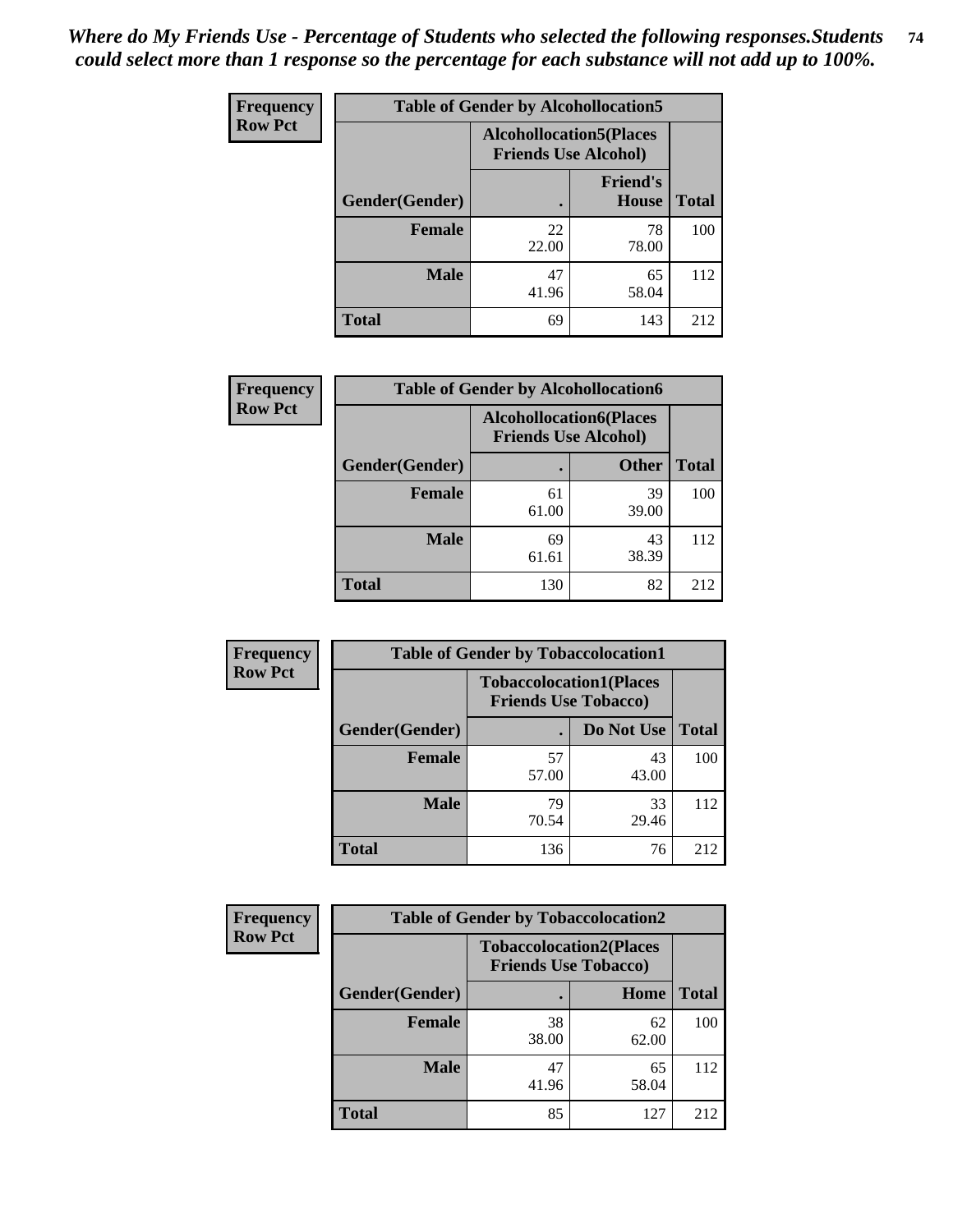| <b>Frequency</b> | <b>Table of Gender by Tobaccolocation3</b> |                                                               |               |              |
|------------------|--------------------------------------------|---------------------------------------------------------------|---------------|--------------|
| <b>Row Pct</b>   |                                            | <b>Tobaccolocation3(Places</b><br><b>Friends Use Tobacco)</b> |               |              |
|                  | Gender(Gender)                             |                                                               | <b>School</b> | <b>Total</b> |
|                  | <b>Female</b>                              | 58<br>58.00                                                   | 42<br>42.00   | 100          |
|                  | <b>Male</b>                                | 60<br>53.57                                                   | 52<br>46.43   | 112          |
|                  | <b>Total</b>                               | 118                                                           | 94            | 212          |

| <b>Frequency</b> | <b>Table of Gender by Tobaccolocation4</b> |                                                               |             |              |
|------------------|--------------------------------------------|---------------------------------------------------------------|-------------|--------------|
| <b>Row Pct</b>   |                                            | <b>Tobaccolocation4(Places</b><br><b>Friends Use Tobacco)</b> |             |              |
|                  | Gender(Gender)                             |                                                               | Car         | <b>Total</b> |
|                  | <b>Female</b>                              | 49<br>49.00                                                   | 51<br>51.00 | 100          |
|                  | <b>Male</b>                                | 62<br>55.36                                                   | 50<br>44.64 | 112          |
|                  | <b>Total</b>                               | 111                                                           | 101         | 212          |

| <b>Frequency</b> | <b>Table of Gender by Tobaccolocation5</b> |                                                               |                          |              |
|------------------|--------------------------------------------|---------------------------------------------------------------|--------------------------|--------------|
| <b>Row Pct</b>   |                                            | <b>Tobaccolocation5(Places</b><br><b>Friends Use Tobacco)</b> |                          |              |
|                  | Gender(Gender)                             |                                                               | <b>Friend's</b><br>House | <b>Total</b> |
|                  | <b>Female</b>                              | 42<br>42.00                                                   | 58<br>58.00              | 100          |
|                  | <b>Male</b>                                | 53<br>47.32                                                   | 59<br>52.68              | 112          |
|                  | <b>Total</b>                               | 95                                                            | 117                      | 212          |

| <b>Frequency</b> | <b>Table of Gender by Tobaccolocation6</b> |                                                               |              |              |
|------------------|--------------------------------------------|---------------------------------------------------------------|--------------|--------------|
| <b>Row Pct</b>   |                                            | <b>Tobaccolocation6(Places</b><br><b>Friends Use Tobacco)</b> |              |              |
|                  | Gender(Gender)                             |                                                               | <b>Other</b> | <b>Total</b> |
|                  | Female                                     | 61<br>61.00                                                   | 39<br>39.00  | 100          |
|                  | <b>Male</b>                                | 57<br>50.89                                                   | 55<br>49.11  | 112          |
|                  | <b>Total</b>                               | 118                                                           | 94           | 212          |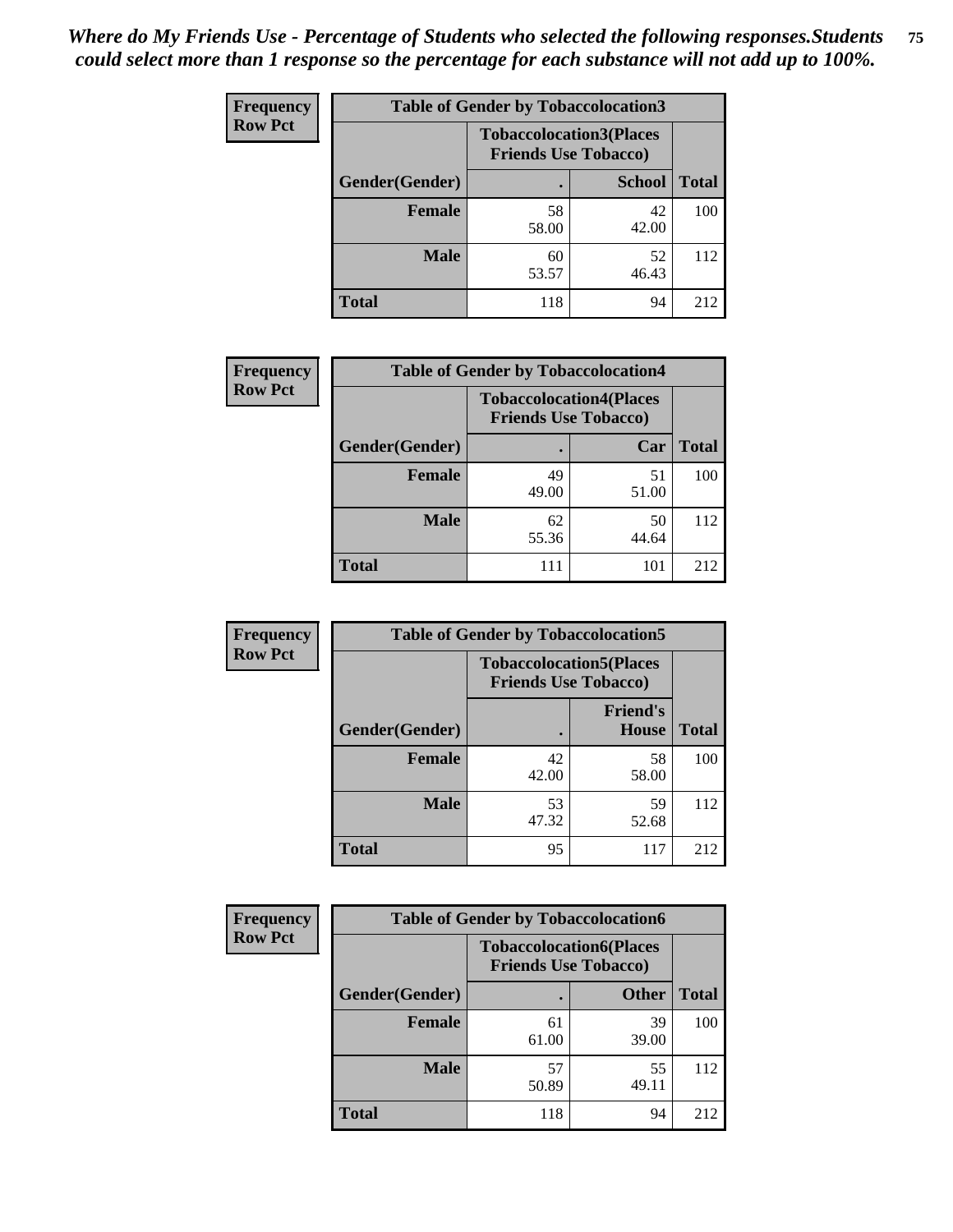| <b>Frequency</b> | <b>Table of Gender by Marijuanalocation1</b> |                                                                    |             |              |
|------------------|----------------------------------------------|--------------------------------------------------------------------|-------------|--------------|
| <b>Row Pct</b>   |                                              | <b>Marijuanalocation1(Places</b><br><b>Friends Use Marijuana</b> ) |             |              |
|                  | Gender(Gender)                               |                                                                    | Do Not Use  | <b>Total</b> |
|                  | <b>Female</b>                                | 36<br>36.00                                                        | 64<br>64.00 | 100          |
|                  | <b>Male</b>                                  | 44<br>39.29                                                        | 68<br>60.71 | 112          |
|                  | <b>Total</b>                                 | 80                                                                 | 132         | 212          |

| <b>Frequency</b> | <b>Table of Gender by Marijuanalocation2</b> |                                                                    |             |              |  |
|------------------|----------------------------------------------|--------------------------------------------------------------------|-------------|--------------|--|
| <b>Row Pct</b>   |                                              | <b>Marijuanalocation2(Places</b><br><b>Friends Use Marijuana</b> ) |             |              |  |
|                  | Gender(Gender)                               |                                                                    | Home        | <b>Total</b> |  |
|                  | Female                                       | 59<br>59.00                                                        | 41<br>41.00 | 100          |  |
|                  | <b>Male</b>                                  | 84<br>75.00                                                        | 28<br>25.00 | 112          |  |
|                  | <b>Total</b>                                 | 143                                                                | 69          | 212          |  |

| <b>Frequency</b> |                | <b>Table of Gender by Marijuanalocation3</b>                       |               |              |
|------------------|----------------|--------------------------------------------------------------------|---------------|--------------|
| <b>Row Pct</b>   |                | <b>Marijuanalocation3(Places</b><br><b>Friends Use Marijuana</b> ) |               |              |
|                  | Gender(Gender) |                                                                    | <b>School</b> | <b>Total</b> |
|                  | Female         | 83<br>83.00                                                        | 17<br>17.00   | 100          |
|                  | <b>Male</b>    | 95<br>84.82                                                        | 17<br>15.18   | 112          |
|                  | <b>Total</b>   | 178                                                                | 34            | 212          |

| <b>Frequency</b> | <b>Table of Gender by Marijuanalocation4</b> |             |                                                                    |              |
|------------------|----------------------------------------------|-------------|--------------------------------------------------------------------|--------------|
| <b>Row Pct</b>   |                                              |             | <b>Marijuanalocation4(Places</b><br><b>Friends Use Marijuana</b> ) |              |
|                  | Gender(Gender)                               |             | Car                                                                | <b>Total</b> |
|                  | <b>Female</b>                                | 69<br>69.00 | 31<br>31.00                                                        | 100          |
|                  | <b>Male</b>                                  | 89<br>79.46 | 23<br>20.54                                                        | 112          |
|                  | <b>Total</b>                                 | 158         | 54                                                                 | 212          |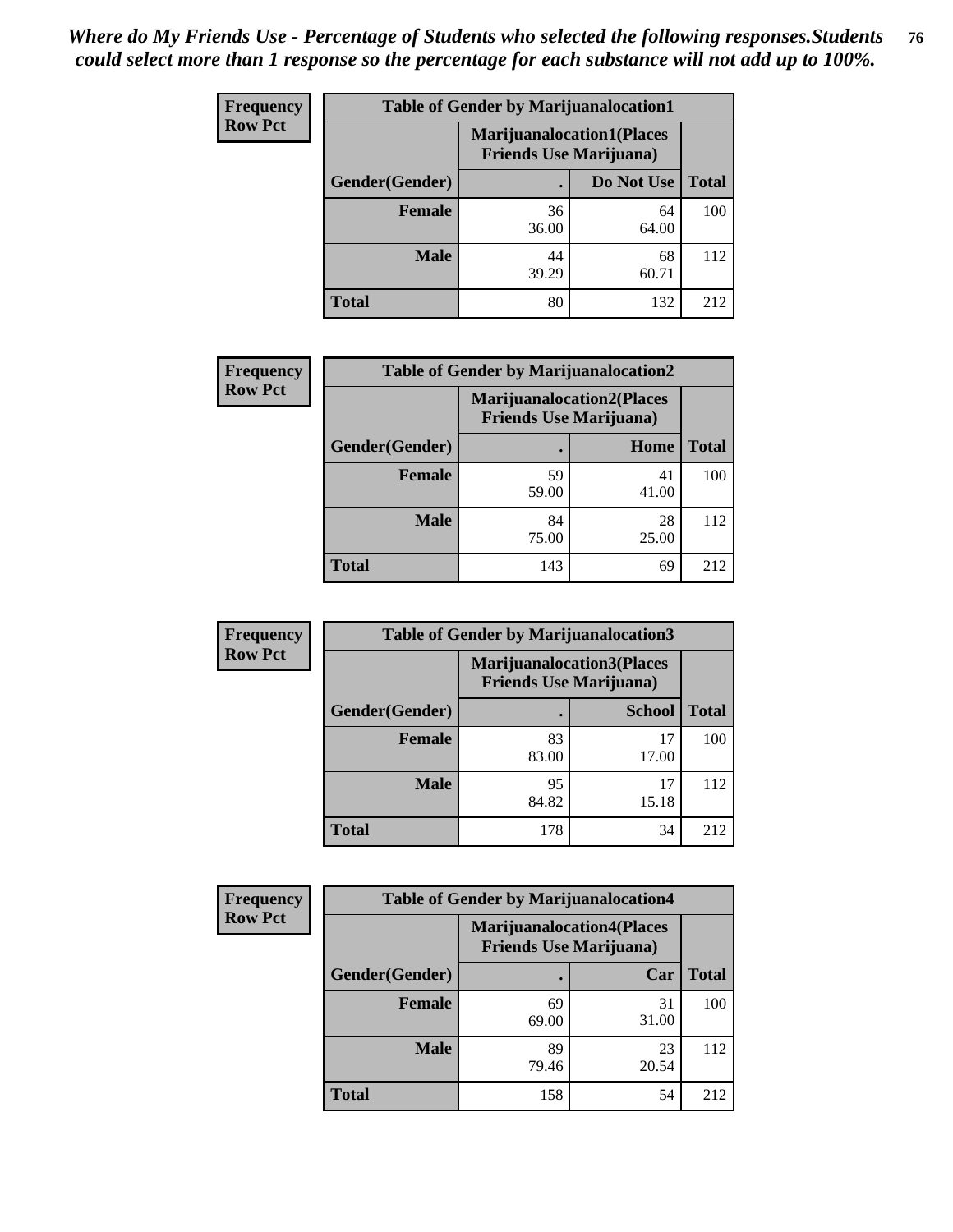| Frequency      | <b>Table of Gender by Marijuanalocation5</b> |                                                                    |                                 |              |
|----------------|----------------------------------------------|--------------------------------------------------------------------|---------------------------------|--------------|
| <b>Row Pct</b> |                                              | <b>Marijuanalocation5(Places</b><br><b>Friends Use Marijuana</b> ) |                                 |              |
|                | Gender(Gender)                               |                                                                    | <b>Friend's</b><br><b>House</b> | <b>Total</b> |
|                | <b>Female</b>                                | 55<br>55.00                                                        | 45<br>45.00                     | 100          |
|                | <b>Male</b>                                  | 79<br>70.54                                                        | 33<br>29.46                     | 112          |
|                | <b>Total</b>                                 | 134                                                                | 78                              | 212          |

| <b>Frequency</b> | <b>Table of Gender by Marijuanalocation6</b> |                                                                    |              |              |
|------------------|----------------------------------------------|--------------------------------------------------------------------|--------------|--------------|
| <b>Row Pct</b>   |                                              | <b>Marijuanalocation6(Places</b><br><b>Friends Use Marijuana</b> ) |              |              |
|                  | <b>Gender</b> (Gender)                       |                                                                    | <b>Other</b> | <b>Total</b> |
|                  | <b>Female</b>                                | 72<br>72.00                                                        | 28<br>28.00  | 100          |
|                  | <b>Male</b>                                  | 83<br>74.11                                                        | 29<br>25.89  | 112          |
|                  | <b>Total</b>                                 | 155                                                                | 57           | 212          |

| Frequency      | <b>Table of Gender by Otherdruglocation1</b> |                                                                                |             |              |
|----------------|----------------------------------------------|--------------------------------------------------------------------------------|-------------|--------------|
| <b>Row Pct</b> |                                              | <b>Otherdruglocation1(Places</b><br><b>Friends Use Other Illegal</b><br>Drugs) |             |              |
|                | Gender(Gender)                               |                                                                                | Do Not Use  | <b>Total</b> |
|                | <b>Female</b>                                | 26<br>26.00                                                                    | 74<br>74.00 | 100          |
|                | <b>Male</b>                                  | 30<br>26.79                                                                    | 82<br>73.21 | 112          |
|                | <b>Total</b>                                 | 56                                                                             | 156         | 212          |

| Frequency      | <b>Table of Gender by Otherdruglocation2</b> |                                                                                |             |              |
|----------------|----------------------------------------------|--------------------------------------------------------------------------------|-------------|--------------|
| <b>Row Pct</b> |                                              | <b>Otherdruglocation2(Places</b><br><b>Friends Use Other Illegal</b><br>Drugs) |             |              |
|                | Gender(Gender)                               |                                                                                | Home        | <b>Total</b> |
|                | Female                                       | 71<br>71.00                                                                    | 29<br>29.00 | 100          |
|                | <b>Male</b>                                  | 96<br>85.71                                                                    | 16<br>14.29 | 112          |
|                | <b>Total</b>                                 | 167                                                                            | 45          | 212          |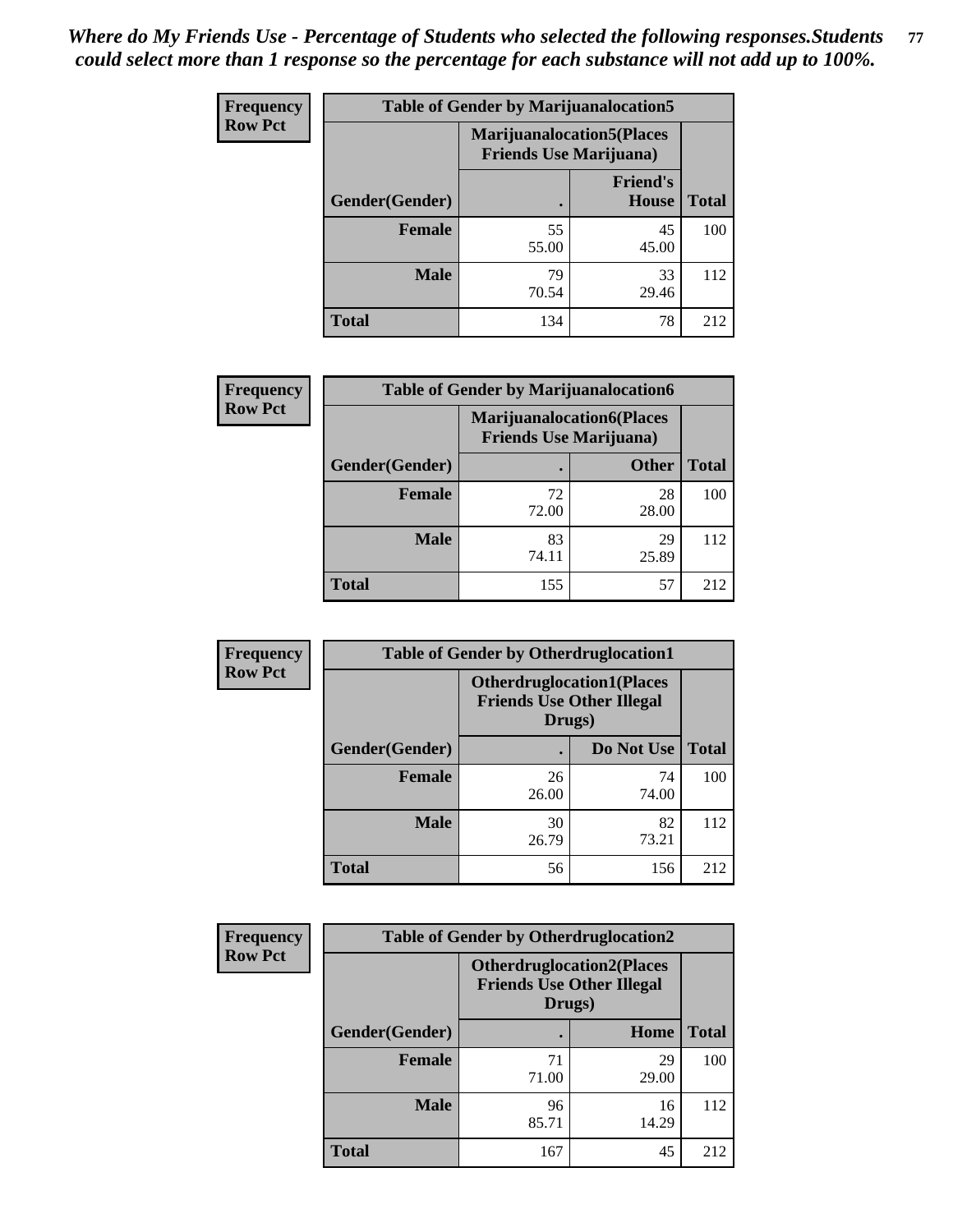| <b>Frequency</b> | <b>Table of Gender by Otherdruglocation3</b> |                                            |                                  |              |
|------------------|----------------------------------------------|--------------------------------------------|----------------------------------|--------------|
| <b>Row Pct</b>   |                                              | <b>Friends Use Other Illegal</b><br>Drugs) | <b>Otherdruglocation3(Places</b> |              |
|                  | Gender(Gender)                               |                                            | <b>School</b>                    | <b>Total</b> |
|                  | <b>Female</b>                                | 87<br>87.00                                | 13<br>13.00                      | 100          |
|                  | <b>Male</b>                                  | 97<br>86.61                                | 15<br>13.39                      | 112          |
|                  | <b>Total</b>                                 | 184                                        | 28                               | 212          |

| <b>Frequency</b> | <b>Table of Gender by Otherdruglocation4</b> |                                            |                                  |              |
|------------------|----------------------------------------------|--------------------------------------------|----------------------------------|--------------|
| <b>Row Pct</b>   |                                              | <b>Friends Use Other Illegal</b><br>Drugs) | <b>Otherdruglocation4(Places</b> |              |
|                  | Gender(Gender)                               |                                            | Car                              | <b>Total</b> |
|                  | <b>Female</b>                                | 82<br>82.00                                | 18<br>18.00                      | 100          |
|                  | <b>Male</b>                                  | 99<br>88.39                                | 13<br>11.61                      | 112          |
|                  | <b>Total</b>                                 | 181                                        | 31                               | 212          |

| Frequency      | <b>Table of Gender by Otherdruglocation5</b>                                   |             |                                 |              |
|----------------|--------------------------------------------------------------------------------|-------------|---------------------------------|--------------|
| <b>Row Pct</b> | <b>Otherdruglocation5(Places</b><br><b>Friends Use Other Illegal</b><br>Drugs) |             |                                 |              |
|                | Gender(Gender)                                                                 |             | <b>Friend's</b><br><b>House</b> | <b>Total</b> |
|                | <b>Female</b>                                                                  | 69<br>69.00 | 31<br>31.00                     | 100          |
|                | <b>Male</b>                                                                    | 93<br>83.04 | 19<br>16.96                     | 112          |
|                | <b>Total</b>                                                                   | 162         | 50                              | 212          |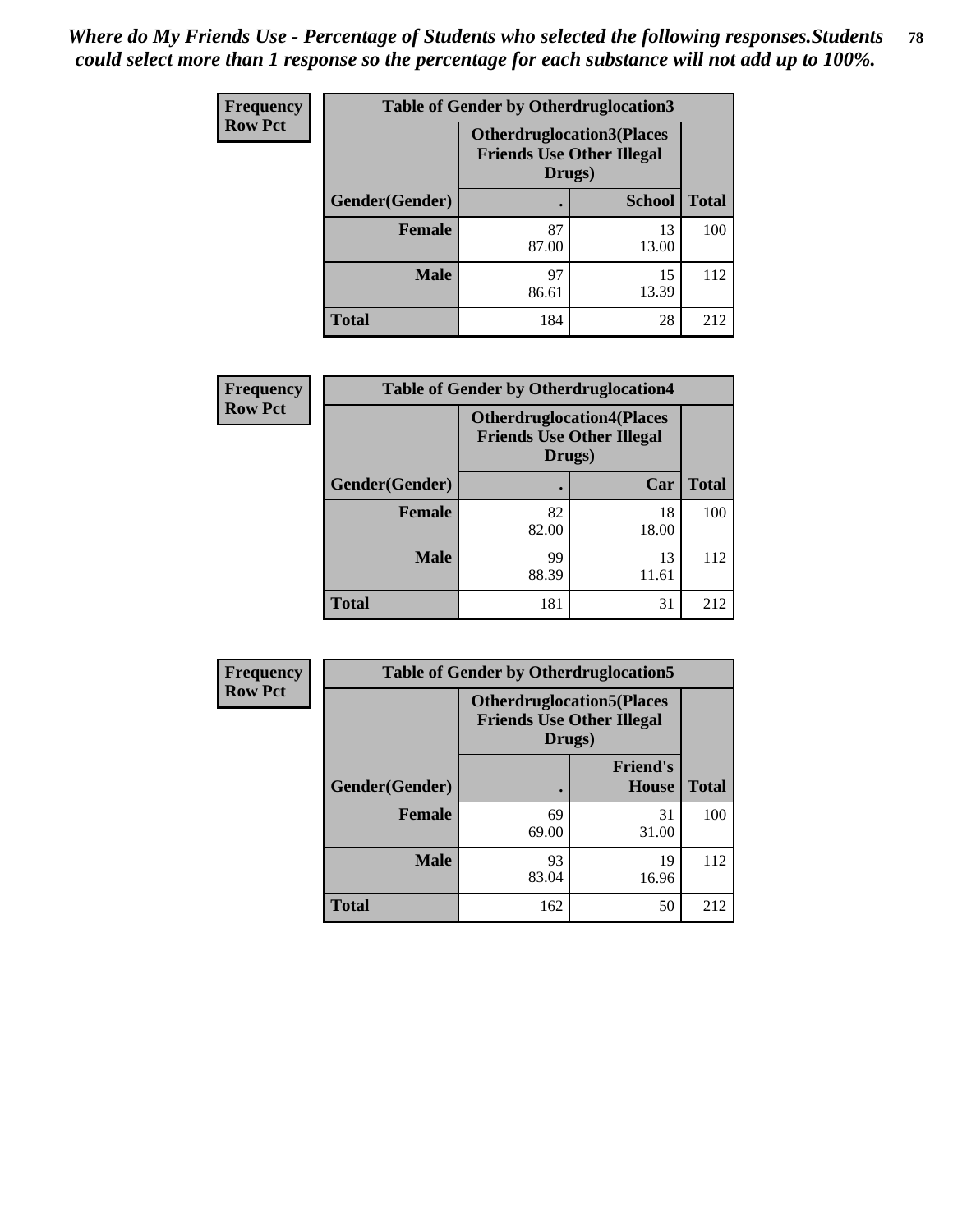| Frequency      | <b>Table of Gender by Otherdruglocation6</b> |                                                                                |              |              |
|----------------|----------------------------------------------|--------------------------------------------------------------------------------|--------------|--------------|
| <b>Row Pct</b> |                                              | <b>Otherdruglocation6(Places</b><br><b>Friends Use Other Illegal</b><br>Drugs) |              |              |
|                | Gender(Gender)                               |                                                                                | <b>Other</b> | <b>Total</b> |
|                | <b>Female</b>                                | 79<br>79.00                                                                    | 21<br>21.00  | 100          |
|                | <b>Male</b>                                  | 90<br>80.36                                                                    | 22<br>19.64  | 112          |
|                | <b>Total</b>                                 | 169                                                                            | 43           | 212          |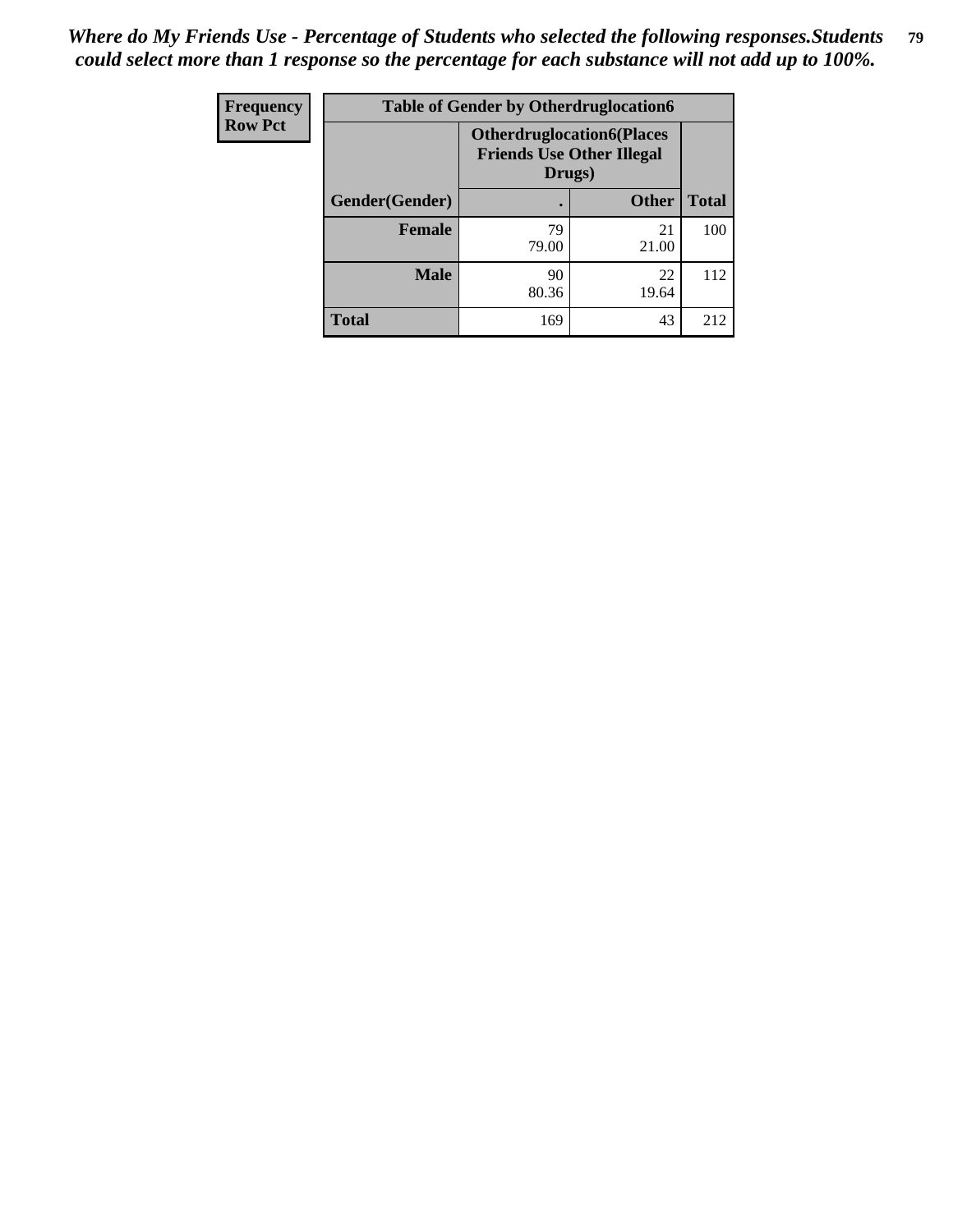| <b>Frequency</b> | <b>Table of Gender by Alcoholtime1</b> |                                                          |                      |              |
|------------------|----------------------------------------|----------------------------------------------------------|----------------------|--------------|
| <b>Row Pct</b>   |                                        | <b>Alcoholtime1(Times</b><br><b>Friends Use Alcohol)</b> |                      |              |
|                  | <b>Gender</b> (Gender)                 | $\bullet$                                                | Do Not<br><b>Use</b> | <b>Total</b> |
|                  | <b>Female</b>                          | 69<br>69.00                                              | 31<br>31.00          | 100          |
|                  | <b>Male</b>                            | 85<br>75.89                                              | 27<br>24.11          | 112          |
|                  | <b>Total</b>                           | 154                                                      | 58                   | 212          |

| <b>Frequency</b> | <b>Table of Gender by Alcoholtime2</b> |                                                          |                            |              |
|------------------|----------------------------------------|----------------------------------------------------------|----------------------------|--------------|
| <b>Row Pct</b>   |                                        | <b>Alcoholtime2(Times</b><br><b>Friends Use Alcohol)</b> |                            |              |
|                  | Gender(Gender)                         |                                                          | <b>On Way</b><br>to School | <b>Total</b> |
|                  | <b>Female</b>                          | 91<br>91.00                                              | 9<br>9.00                  | 100          |
|                  | <b>Male</b>                            | 103<br>91.96                                             | 9<br>8.04                  | 112          |
|                  | <b>Total</b>                           | 194                                                      | 18                         | 212          |

| <b>Frequency</b> | <b>Table of Gender by Alcoholtime3</b> |                                                          |                                |              |
|------------------|----------------------------------------|----------------------------------------------------------|--------------------------------|--------------|
| <b>Row Pct</b>   |                                        | <b>Alcoholtime3(Times</b><br><b>Friends Use Alcohol)</b> |                                |              |
|                  | Gender(Gender)                         |                                                          | <b>During</b><br><b>School</b> | <b>Total</b> |
|                  | Female                                 | 90<br>90.00                                              | 10<br>10.00                    | 100          |
|                  | <b>Male</b>                            | 101<br>90.18                                             | 11<br>9.82                     | 112          |
|                  | <b>Total</b>                           | 191                                                      | 21                             | 212          |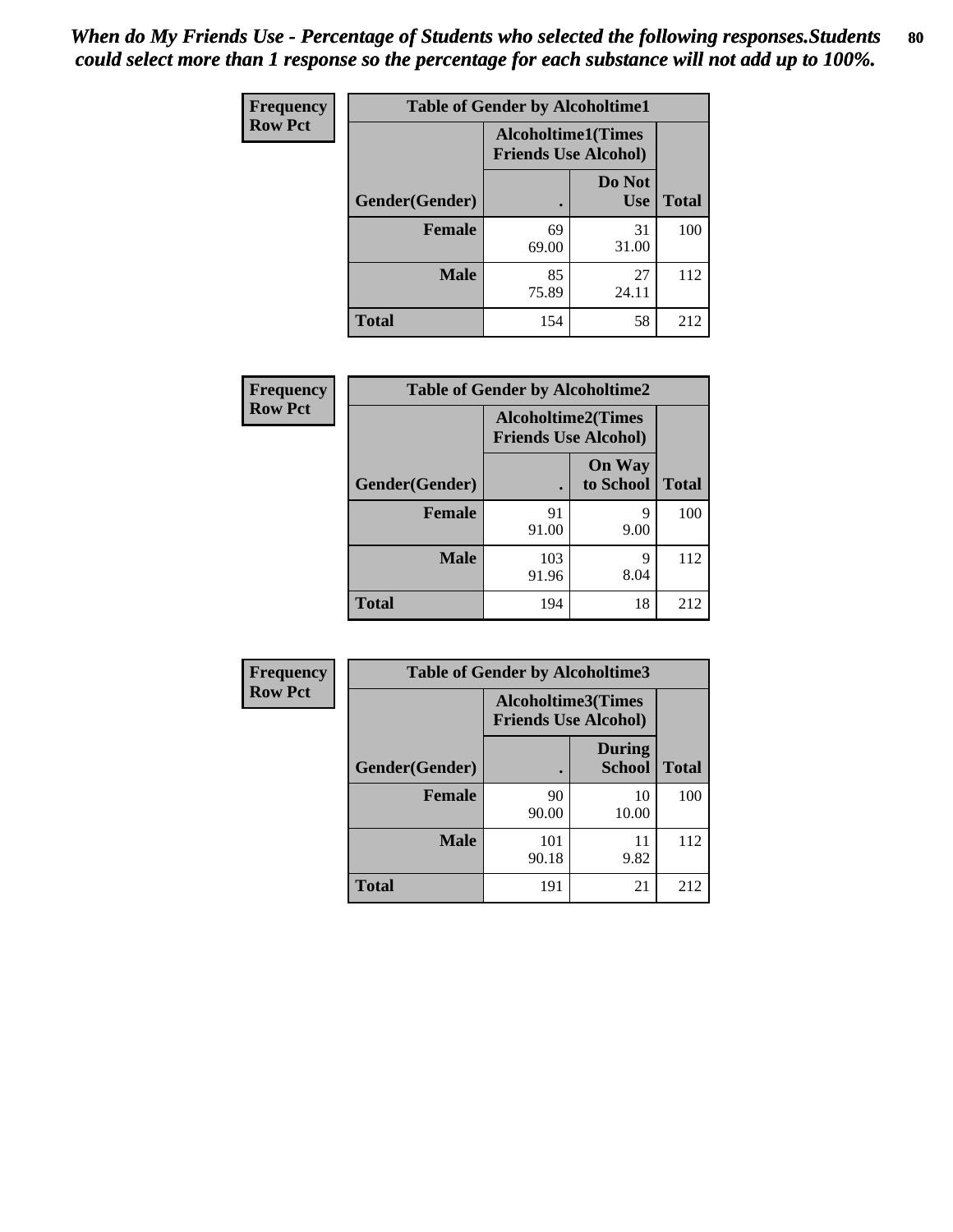*When do My Friends Use - Percentage of Students who selected the following responses.Students could select more than 1 response so the percentage for each substance will not add up to 100%.* **81**

| <b>Frequency</b> | <b>Table of Gender by Alcoholtime4</b> |                           |                                                |              |
|------------------|----------------------------------------|---------------------------|------------------------------------------------|--------------|
| <b>Row Pct</b>   |                                        | <b>Alcoholtime4(Times</b> | <b>Friends Use Alcohol)</b>                    |              |
|                  | Gender(Gender)                         |                           | <b>On Way</b><br>Home<br>From<br><b>School</b> | <b>Total</b> |
|                  | <b>Female</b>                          | 87<br>87.00               | 13<br>13.00                                    | 100          |
|                  | <b>Male</b>                            | 100<br>89.29              | 12<br>10.71                                    | 112          |
|                  | <b>Total</b>                           | 187                       | 25                                             | 212          |

| <b>Frequency</b> |                | <b>Table of Gender by Alcoholtime5</b> |                                                           |              |
|------------------|----------------|----------------------------------------|-----------------------------------------------------------|--------------|
| <b>Row Pct</b>   |                |                                        | <b>Alcoholtime5</b> (Times<br><b>Friends Use Alcohol)</b> |              |
|                  | Gender(Gender) |                                        | <b>Weeknights</b>                                         | <b>Total</b> |
|                  | <b>Female</b>  | 65<br>65.00                            | 35<br>35.00                                               | 100          |
|                  | <b>Male</b>    | 83<br>74.11                            | 29<br>25.89                                               | 112          |
|                  | <b>Total</b>   | 148                                    | 64                                                        | 212          |

| <b>Frequency</b> | <b>Table of Gender by Alcoholtime6</b> |             |                                                           |              |
|------------------|----------------------------------------|-------------|-----------------------------------------------------------|--------------|
| <b>Row Pct</b>   |                                        |             | <b>Alcoholtime6</b> (Times<br><b>Friends Use Alcohol)</b> |              |
|                  | Gender(Gender)                         |             | Weekends                                                  | <b>Total</b> |
|                  | Female                                 | 22<br>22.00 | 78<br>78.00                                               | 100          |
|                  | <b>Male</b>                            | 27<br>24.11 | 85<br>75.89                                               | 112          |
|                  | <b>Total</b>                           | 49          | 163                                                       | 212          |

| Frequency      | <b>Table of Gender by Tobaccotime1</b> |                                                          |                      |              |
|----------------|----------------------------------------|----------------------------------------------------------|----------------------|--------------|
| <b>Row Pct</b> |                                        | <b>Tobaccotime1(Times</b><br><b>Friends Use Tobacco)</b> |                      |              |
|                | Gender(Gender)                         |                                                          | Do Not<br><b>Use</b> | <b>Total</b> |
|                | Female                                 | 58<br>58.00                                              | 42<br>42.00          | 100          |
|                | <b>Male</b>                            | 79<br>70.54                                              | 33<br>29.46          | 112          |
|                | <b>Total</b>                           | 137                                                      | 75                   | 212          |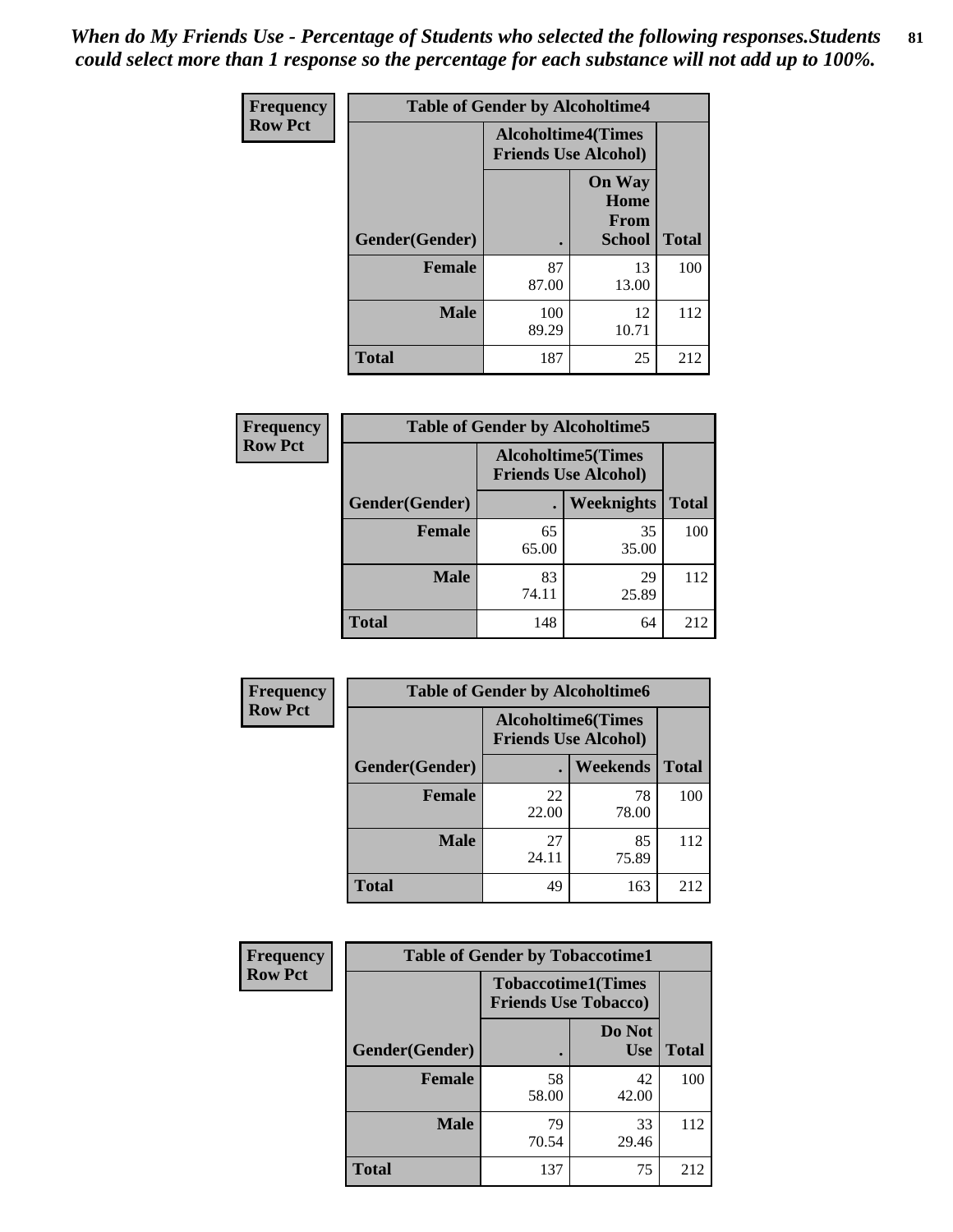| <b>Frequency</b> | <b>Table of Gender by Tobaccotime2</b> |                             |                            |              |
|------------------|----------------------------------------|-----------------------------|----------------------------|--------------|
| <b>Row Pct</b>   |                                        | <b>Friends Use Tobacco)</b> | <b>Tobaccotime2(Times</b>  |              |
|                  | Gender(Gender)                         |                             | <b>On Way</b><br>to School | <b>Total</b> |
|                  | <b>Female</b>                          | 59<br>59.00                 | 41<br>41.00                | 100          |
|                  | <b>Male</b>                            | 59<br>52.68                 | 53<br>47.32                | 112          |
|                  | <b>Total</b>                           | 118                         | 94                         | 212          |

| <b>Frequency</b> | <b>Table of Gender by Tobaccotime3</b> |                                                          |                                |              |
|------------------|----------------------------------------|----------------------------------------------------------|--------------------------------|--------------|
| <b>Row Pct</b>   |                                        | <b>Tobaccotime3(Times</b><br><b>Friends Use Tobacco)</b> |                                |              |
|                  | Gender(Gender)                         |                                                          | <b>During</b><br><b>School</b> | <b>Total</b> |
|                  | <b>Female</b>                          | 63<br>63.00                                              | 37<br>37.00                    | 100          |
|                  | <b>Male</b>                            | 56<br>50.00                                              | 56<br>50.00                    | 112          |
|                  | <b>Total</b>                           | 119                                                      | 93                             | 212          |

| Frequency      | <b>Table of Gender by Tobaccotime4</b> |                                                          |                                                |              |
|----------------|----------------------------------------|----------------------------------------------------------|------------------------------------------------|--------------|
| <b>Row Pct</b> |                                        | <b>Tobaccotime4(Times</b><br><b>Friends Use Tobacco)</b> |                                                |              |
|                | Gender(Gender)                         |                                                          | <b>On Way</b><br>Home<br>From<br><b>School</b> | <b>Total</b> |
|                | <b>Female</b>                          | 87<br>87.00                                              | 13<br>13.00                                    | 100          |
|                | <b>Male</b>                            | 100<br>89.29                                             | 12<br>10.71                                    | 112          |
|                | <b>Total</b>                           | 187                                                      | 25                                             | 212          |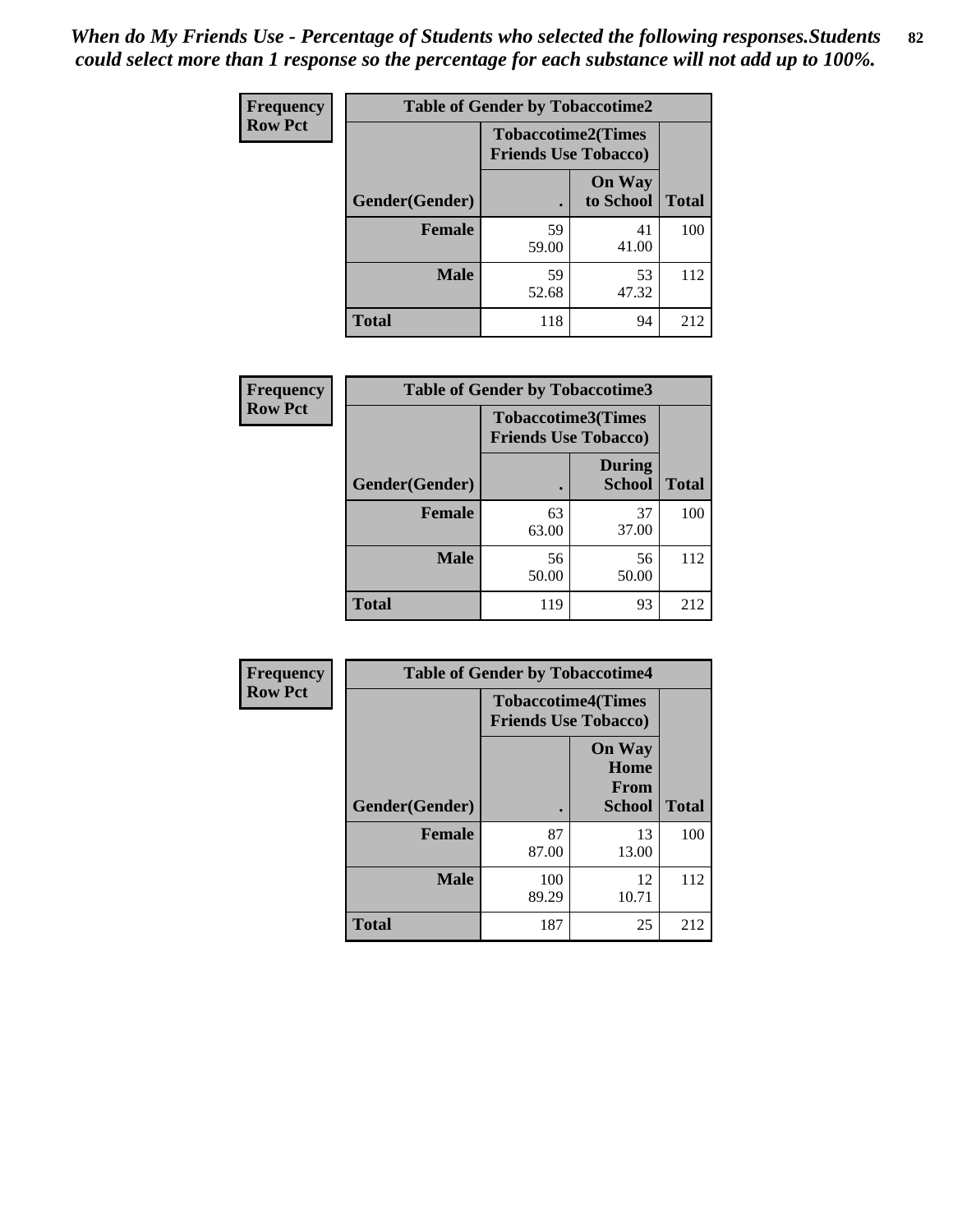| Frequency      | <b>Table of Gender by Tobaccotime5</b> |             |                                                          |              |  |
|----------------|----------------------------------------|-------------|----------------------------------------------------------|--------------|--|
| <b>Row Pct</b> |                                        |             | <b>Tobaccotime5(Times</b><br><b>Friends Use Tobacco)</b> |              |  |
|                | Gender(Gender)                         |             | Weeknights                                               | <b>Total</b> |  |
|                | <b>Female</b>                          | 42<br>42.00 | 58<br>58.00                                              | 100          |  |
|                | <b>Male</b>                            | 45<br>40.18 | 67<br>59.82                                              | 112          |  |
|                | <b>Total</b>                           | 87          | 125                                                      | 212          |  |

| <b>Frequency</b> | <b>Table of Gender by Tobaccotime6</b> |                                                          |                 |              |
|------------------|----------------------------------------|----------------------------------------------------------|-----------------|--------------|
| <b>Row Pct</b>   |                                        | <b>Tobaccotime6(Times</b><br><b>Friends Use Tobacco)</b> |                 |              |
|                  | Gender(Gender)                         |                                                          | <b>Weekends</b> | <b>Total</b> |
|                  | Female                                 | 36<br>36.00                                              | 64<br>64.00     | 100          |
|                  | <b>Male</b>                            | 41<br>36.61                                              | 71<br>63.39     | 112          |
|                  | <b>Total</b>                           | 77                                                       | 135             | 212          |

| <b>Frequency</b> | <b>Table of Gender by Marijuanatime1</b> |                                |                             |              |  |
|------------------|------------------------------------------|--------------------------------|-----------------------------|--------------|--|
| <b>Row Pct</b>   |                                          | <b>Friends Use Marijuana</b> ) | <b>Marijuanatime1(Times</b> |              |  |
|                  | Gender(Gender)                           |                                | Do Not Use                  | <b>Total</b> |  |
|                  | <b>Female</b>                            | 39<br>39.00                    | 61<br>61.00                 | 100          |  |
|                  | <b>Male</b>                              | 43<br>38.39                    | 69<br>61.61                 | 112          |  |
|                  | <b>Total</b>                             | 82                             | 130                         | 212          |  |

| <b>Frequency</b> | <b>Table of Gender by Marijuanatime2</b> |                                                               |                            |              |  |
|------------------|------------------------------------------|---------------------------------------------------------------|----------------------------|--------------|--|
| <b>Row Pct</b>   |                                          | <b>Marijuanatime2(Times</b><br><b>Friends Use Marijuana</b> ) |                            |              |  |
|                  | Gender(Gender)                           |                                                               | On Way to<br><b>School</b> | <b>Total</b> |  |
|                  | <b>Female</b>                            | 85<br>85.00                                                   | 15<br>15.00                | 100          |  |
|                  | <b>Male</b>                              | 96<br>85.71                                                   | 16<br>14.29                | 112          |  |
|                  | <b>Total</b>                             | 181                                                           | 31                         | 212          |  |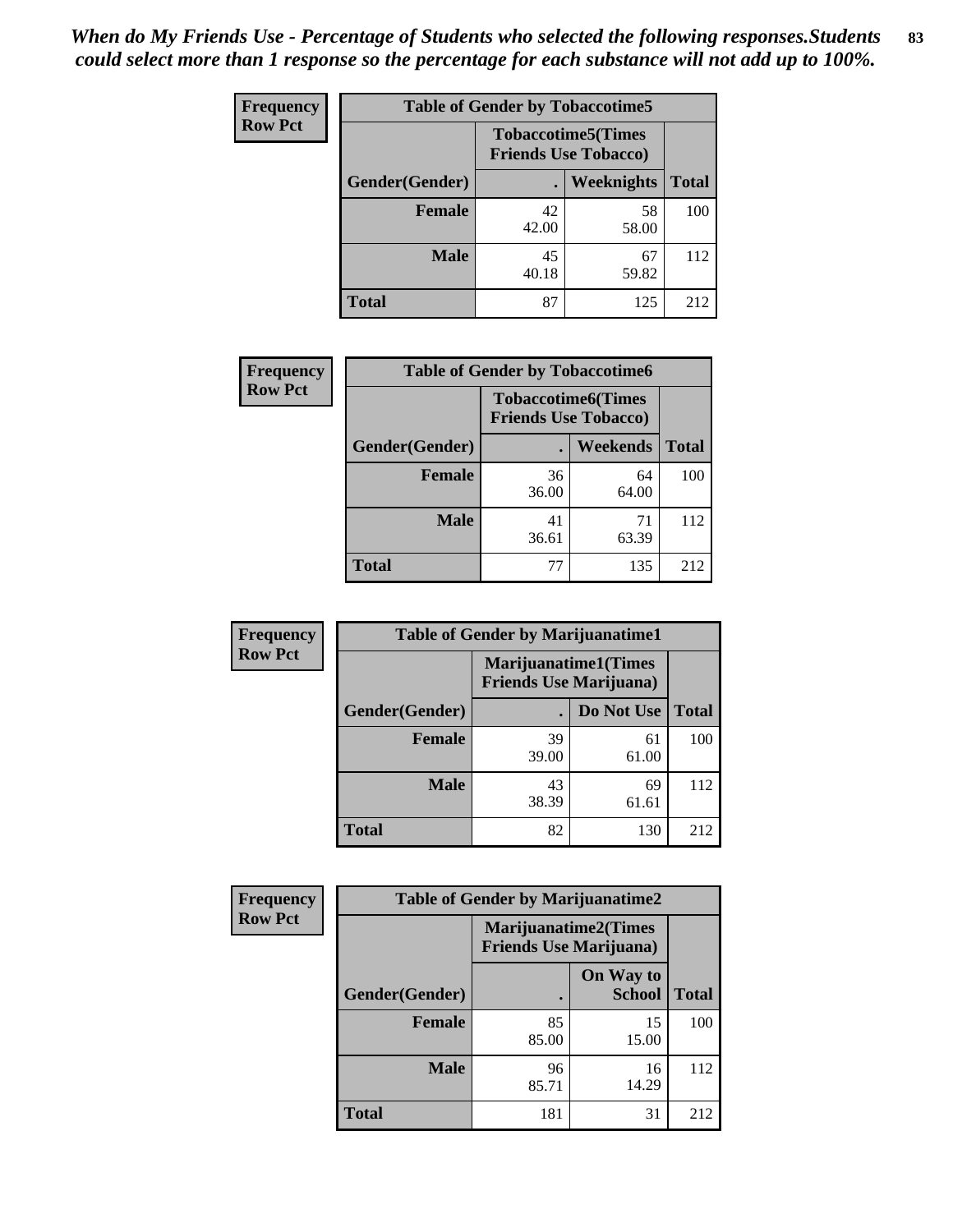*When do My Friends Use - Percentage of Students who selected the following responses.Students could select more than 1 response so the percentage for each substance will not add up to 100%.* **84**

| <b>Frequency</b> | Table of Gender by Marijuanatime3 |                                                        |                                |              |
|------------------|-----------------------------------|--------------------------------------------------------|--------------------------------|--------------|
| <b>Row Pct</b>   |                                   | Marijuanatime3(Times<br><b>Friends Use Marijuana</b> ) |                                |              |
|                  | Gender(Gender)                    |                                                        | <b>During</b><br><b>School</b> | <b>Total</b> |
|                  | <b>Female</b>                     | 91<br>91.00                                            | 9<br>9.00                      | 100          |
|                  | <b>Male</b>                       | 100<br>89.29                                           | 12<br>10.71                    | 112          |
|                  | <b>Total</b>                      | 191                                                    | 21                             | 212          |

| Frequency      | <b>Table of Gender by Marijuanatime4</b> |                             |                                                       |              |
|----------------|------------------------------------------|-----------------------------|-------------------------------------------------------|--------------|
| <b>Row Pct</b> |                                          | <b>Marijuanatime4(Times</b> | <b>Friends Use Marijuana</b> )                        |              |
|                | Gender(Gender)                           |                             | <b>On Way</b><br>Home<br><b>From</b><br><b>School</b> | <b>Total</b> |
|                | <b>Female</b>                            | 83<br>83.00                 | 17<br>17.00                                           | 100          |
|                | <b>Male</b>                              | 98<br>87.50                 | 14<br>12.50                                           | 112          |
|                | <b>Total</b>                             | 181                         | 31                                                    | 212          |

| Frequency      | <b>Table of Gender by Marijuanatime5</b> |             |                                                                |              |  |
|----------------|------------------------------------------|-------------|----------------------------------------------------------------|--------------|--|
| <b>Row Pct</b> |                                          |             | <b>Marijuanatime5</b> (Times<br><b>Friends Use Marijuana</b> ) |              |  |
|                | Gender(Gender)                           | ٠           | <b>Weeknights</b>                                              | <b>Total</b> |  |
|                | <b>Female</b>                            | 61<br>61.00 | 39<br>39.00                                                    | 100          |  |
|                | <b>Male</b>                              | 88<br>78.57 | 24<br>21.43                                                    | 112          |  |
|                | <b>Total</b>                             | 149         | 63                                                             | 212          |  |

| <b>Frequency</b> | <b>Table of Gender by Marijuanatime6</b> |                                                               |                 |              |  |
|------------------|------------------------------------------|---------------------------------------------------------------|-----------------|--------------|--|
| <b>Row Pct</b>   |                                          | <b>Marijuanatime6(Times</b><br><b>Friends Use Marijuana</b> ) |                 |              |  |
|                  | Gender(Gender)                           |                                                               | <b>Weekends</b> | <b>Total</b> |  |
|                  | <b>Female</b>                            | 50<br>50.00                                                   | 50<br>50.00     | 100          |  |
|                  | <b>Male</b>                              | 67<br>59.82                                                   | 45<br>40.18     | 112          |  |
|                  | <b>Total</b>                             | 117                                                           | 95              | 212          |  |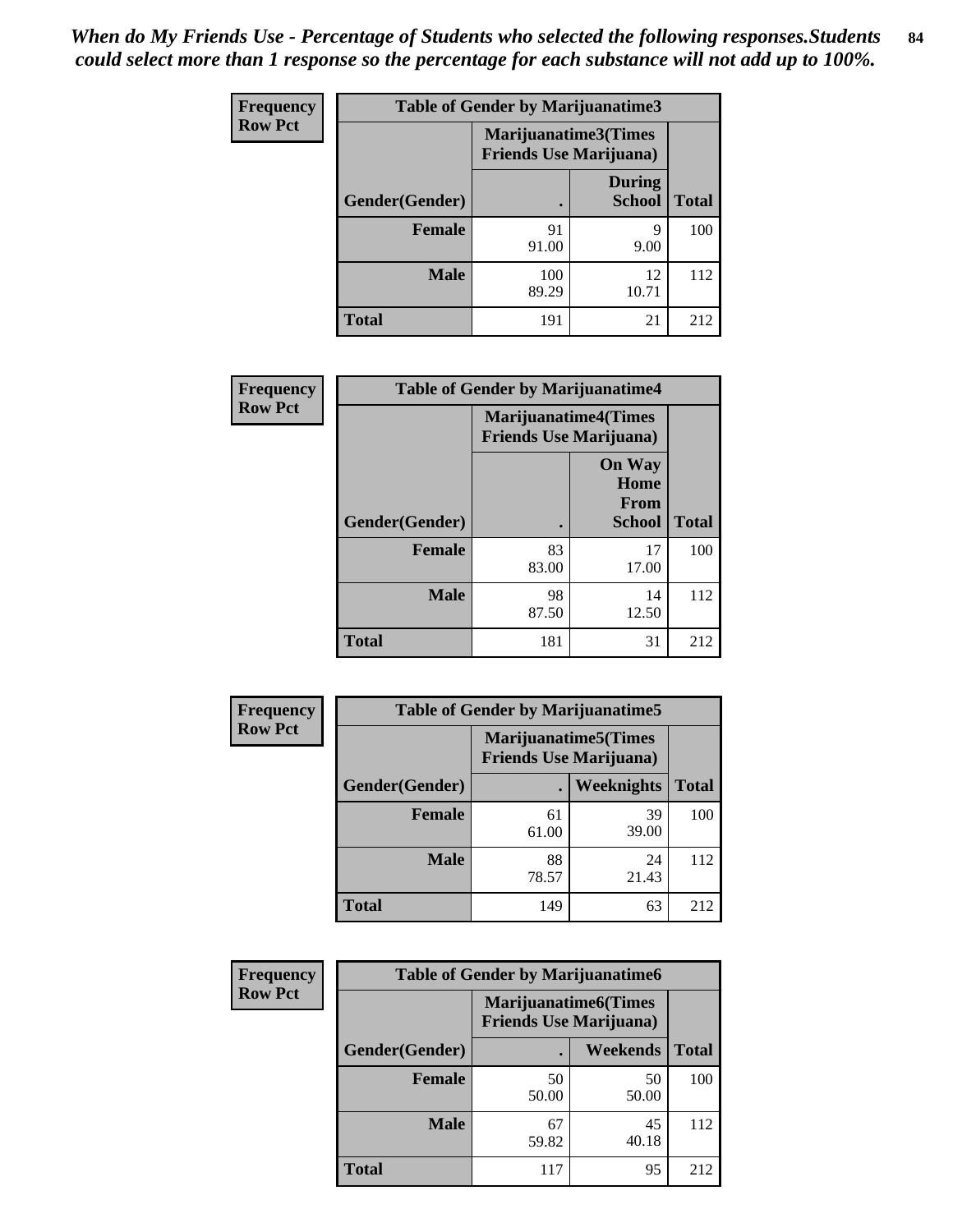| <b>Frequency</b> | <b>Table of Gender by Otherdrugtime1</b> |                                                                                    |             |              |
|------------------|------------------------------------------|------------------------------------------------------------------------------------|-------------|--------------|
| <b>Row Pct</b>   |                                          | <b>Otherdrugtime1</b> (Times<br><b>Friends Use Other</b><br><b>Illegal Drugs</b> ) |             |              |
|                  | Gender(Gender)                           |                                                                                    | Do Not Use  | <b>Total</b> |
|                  | <b>Female</b>                            | 24<br>24.00                                                                        | 76<br>76.00 | 100          |
|                  | <b>Male</b>                              | 32<br>28.57                                                                        | 80<br>71.43 | 112          |
|                  | <b>Total</b>                             | 56                                                                                 | 156         | 212          |

| Frequency      | <b>Table of Gender by Otherdrugtime2</b> |                                                                                   |                            |              |
|----------------|------------------------------------------|-----------------------------------------------------------------------------------|----------------------------|--------------|
| <b>Row Pct</b> |                                          | <b>Otherdrugtime2(Times</b><br><b>Friends Use Other</b><br><b>Illegal Drugs</b> ) |                            |              |
|                | Gender(Gender)                           |                                                                                   | On Way to<br><b>School</b> | <b>Total</b> |
|                | <b>Female</b>                            | 91<br>91.00                                                                       | 9<br>9.00                  | 100          |
|                | <b>Male</b>                              | 100<br>89.29                                                                      | 12<br>10.71                | 112          |
|                | <b>Total</b>                             | 191                                                                               | 21                         | 212          |

| <b>Frequency</b> | Table of Gender by Otherdrugtime3 |                                                                            |                                |              |
|------------------|-----------------------------------|----------------------------------------------------------------------------|--------------------------------|--------------|
| <b>Row Pct</b>   |                                   | Otherdrugtime3(Times<br><b>Friends Use Other</b><br><b>Illegal Drugs</b> ) |                                |              |
|                  | Gender(Gender)                    | $\bullet$                                                                  | <b>During</b><br><b>School</b> | <b>Total</b> |
|                  | <b>Female</b>                     | 89<br>89.00                                                                | 11<br>11.00                    | 100          |
|                  | <b>Male</b>                       | 101<br>90.18                                                               | 11<br>9.82                     | 112          |
|                  | <b>Total</b>                      | 190                                                                        | 22                             | 212          |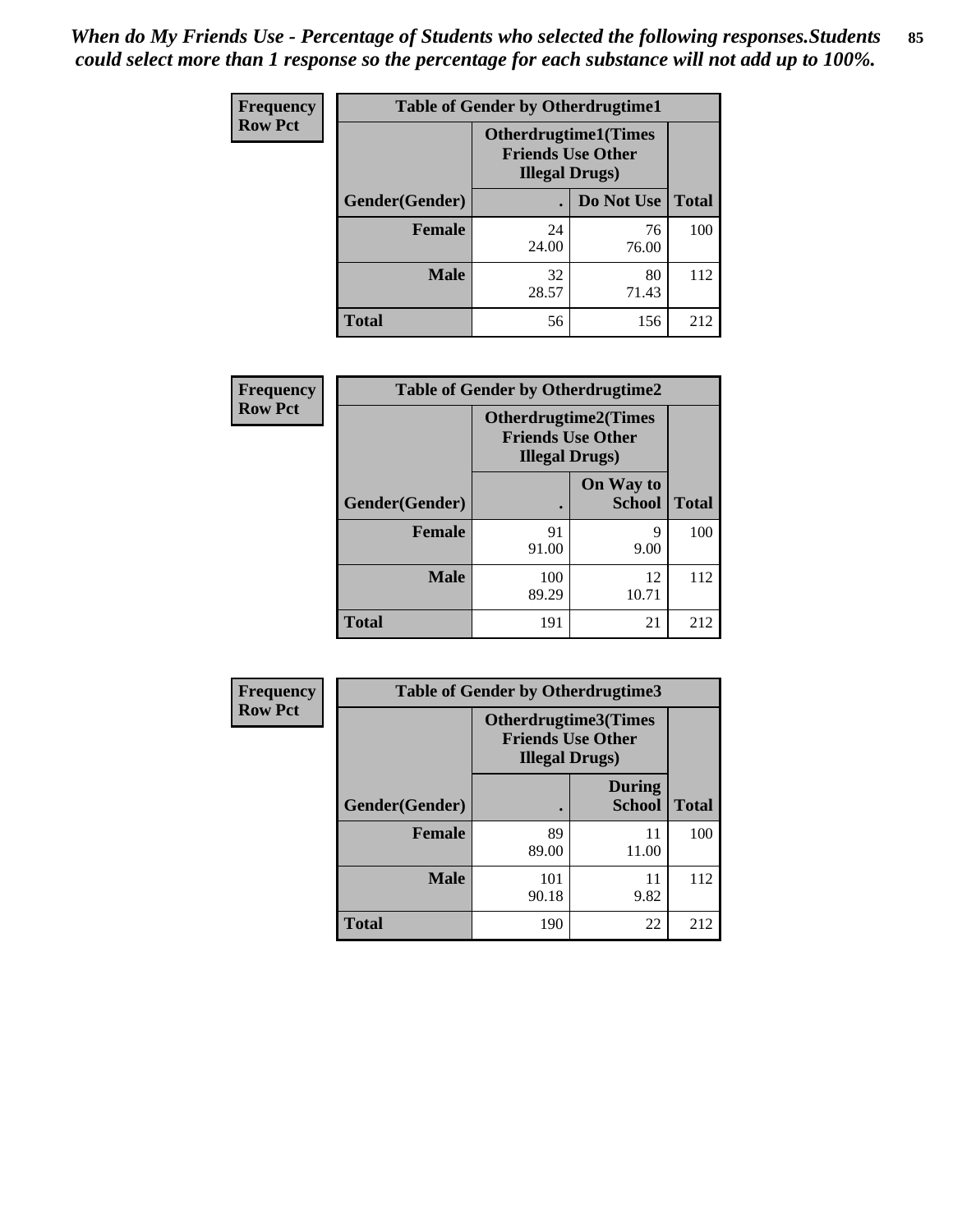*When do My Friends Use - Percentage of Students who selected the following responses.Students could select more than 1 response so the percentage for each substance will not add up to 100%.* **86**

| <b>Frequency</b> | <b>Table of Gender by Otherdrugtime4</b> |                                                                                   |                                                       |              |
|------------------|------------------------------------------|-----------------------------------------------------------------------------------|-------------------------------------------------------|--------------|
| <b>Row Pct</b>   |                                          | <b>Otherdrugtime4(Times</b><br><b>Friends Use Other</b><br><b>Illegal Drugs</b> ) |                                                       |              |
|                  | Gender(Gender)                           |                                                                                   | <b>On Way</b><br>Home<br><b>From</b><br><b>School</b> | <b>Total</b> |
|                  | <b>Female</b>                            | 87<br>87.00                                                                       | 13<br>13.00                                           | 100          |
|                  | <b>Male</b>                              | 102<br>91.07                                                                      | 10<br>8.93                                            | 112          |
|                  | <b>Total</b>                             | 189                                                                               | 23                                                    | 212          |

| Frequency      | <b>Table of Gender by Otherdrugtime5</b> |                                                                                    |             |              |
|----------------|------------------------------------------|------------------------------------------------------------------------------------|-------------|--------------|
| <b>Row Pct</b> |                                          | <b>Otherdrugtime5</b> (Times<br><b>Friends Use Other</b><br><b>Illegal Drugs</b> ) |             |              |
|                | Gender(Gender)                           |                                                                                    | Weeknights  | <b>Total</b> |
|                | <b>Female</b>                            | 78<br>78.00                                                                        | 22<br>22.00 | 100          |
|                | <b>Male</b>                              | 95<br>84.82                                                                        | 17<br>15.18 | 112          |
|                | <b>Total</b>                             | 173                                                                                | 39          | 212          |

| <b>Frequency</b> | <b>Table of Gender by Otherdrugtime6</b> |                                                                                   |                 |              |  |
|------------------|------------------------------------------|-----------------------------------------------------------------------------------|-----------------|--------------|--|
| <b>Row Pct</b>   |                                          | <b>Otherdrugtime6(Times</b><br><b>Friends Use Other</b><br><b>Illegal Drugs</b> ) |                 |              |  |
|                  | Gender(Gender)                           |                                                                                   | <b>Weekends</b> | <b>Total</b> |  |
|                  | <b>Female</b>                            | 70<br>70.00                                                                       | 30<br>30.00     | 100          |  |
|                  | <b>Male</b>                              | 80<br>71.43                                                                       | 32<br>28.57     | 112          |  |
|                  | <b>Total</b>                             | 150                                                                               | 62              | 212          |  |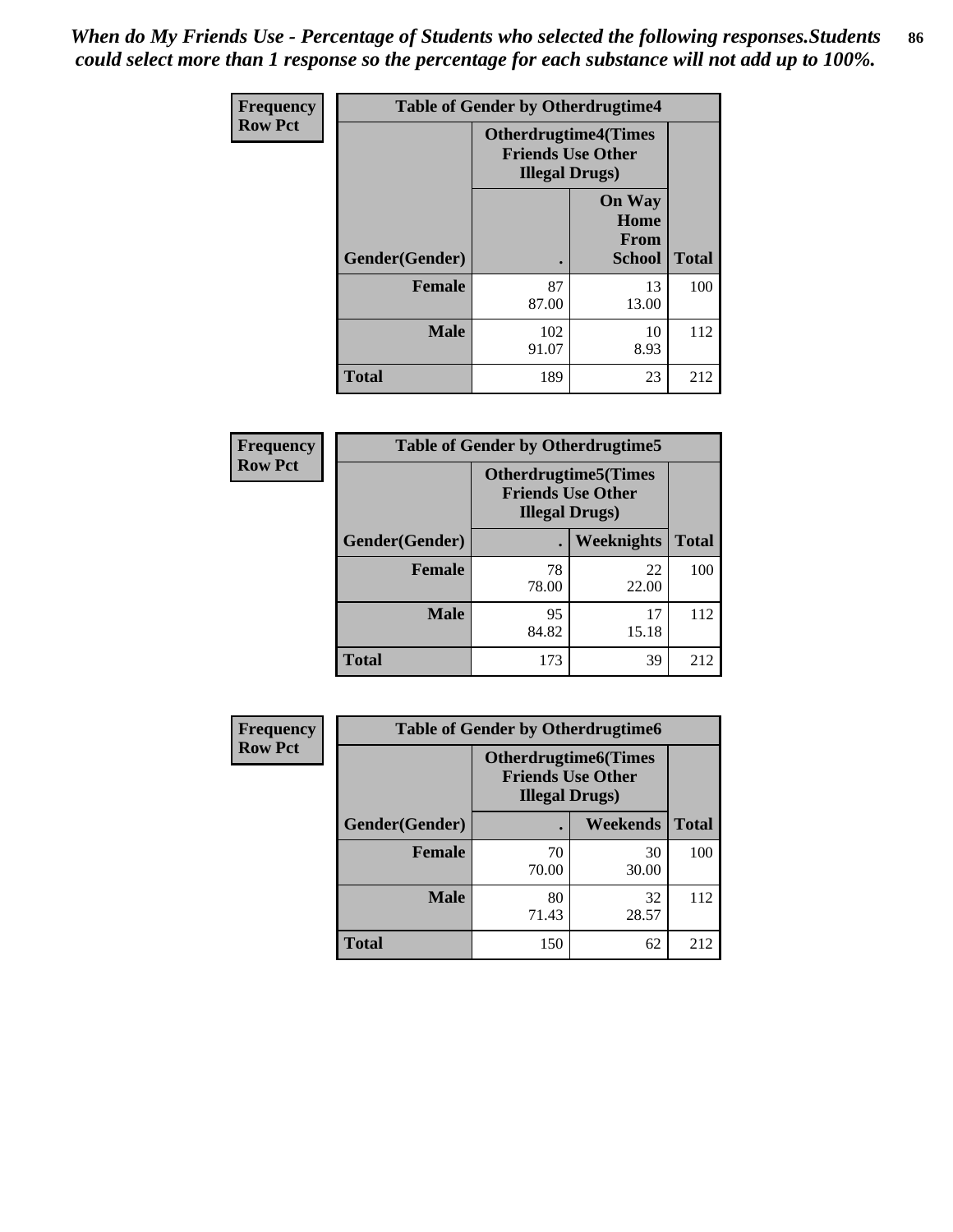# *Other Questions* **87**

| <b>Frequency</b> | <b>Table of Gender by Educationalcohol</b> |                                                                                                                                       |                |              |
|------------------|--------------------------------------------|---------------------------------------------------------------------------------------------------------------------------------------|----------------|--------------|
| <b>Row Pct</b>   |                                            | <b>Educationalcohol</b> (I<br>have been taught<br>about alcohol,<br>tobacco,<br>and other drugs<br>within the last year<br>at school) |                |              |
|                  | Gender(Gender)                             | <b>Yes</b>                                                                                                                            | N <sub>0</sub> | <b>Total</b> |
|                  | <b>Female</b>                              | 58<br>58.00                                                                                                                           | 42<br>42.00    | 100          |
|                  | <b>Male</b>                                | 76<br>67.86                                                                                                                           | 36<br>32.14    | 112          |
|                  | <b>Total</b>                               | 134                                                                                                                                   | 78             | 212          |

| Frequency      | <b>Table of Gender by Rodedrinking</b> |                                                                                                                     |             |              |  |
|----------------|----------------------------------------|---------------------------------------------------------------------------------------------------------------------|-------------|--------------|--|
| <b>Row Pct</b> |                                        | Rodedrinking(In<br>the past 30 days I<br>have ridden in a<br>car with a driver<br>who had been<br>drinking alcohol) |             |              |  |
|                | Gender(Gender)                         | Yes                                                                                                                 | $\bf N_0$   | <b>Total</b> |  |
|                | <b>Female</b>                          | 15<br>15.00                                                                                                         | 85<br>85.00 | 100          |  |
|                | <b>Male</b>                            | 24<br>21.43                                                                                                         | 88<br>78.57 | 112          |  |
|                | <b>Total</b>                           | 39                                                                                                                  | 173         | 212          |  |

| Frequency      | <b>Table of Gender by Drugsschool</b> |                                                                                                                                     |                |              |  |
|----------------|---------------------------------------|-------------------------------------------------------------------------------------------------------------------------------------|----------------|--------------|--|
| <b>Row Pct</b> |                                       | <b>Drugsschool</b> (During<br>the past 12 months,<br>I have been offered,<br>sold,<br>or given illegal drugs<br>on school property) |                |              |  |
|                | Gender(Gender)                        | Yes                                                                                                                                 | N <sub>0</sub> | <b>Total</b> |  |
|                | <b>Female</b>                         | 26<br>26.00                                                                                                                         | 74<br>74.00    | 100          |  |
|                | <b>Male</b>                           | 24<br>21.43                                                                                                                         | 88<br>78.57    | 112          |  |
|                | <b>Total</b>                          | 50                                                                                                                                  | 162            | 212          |  |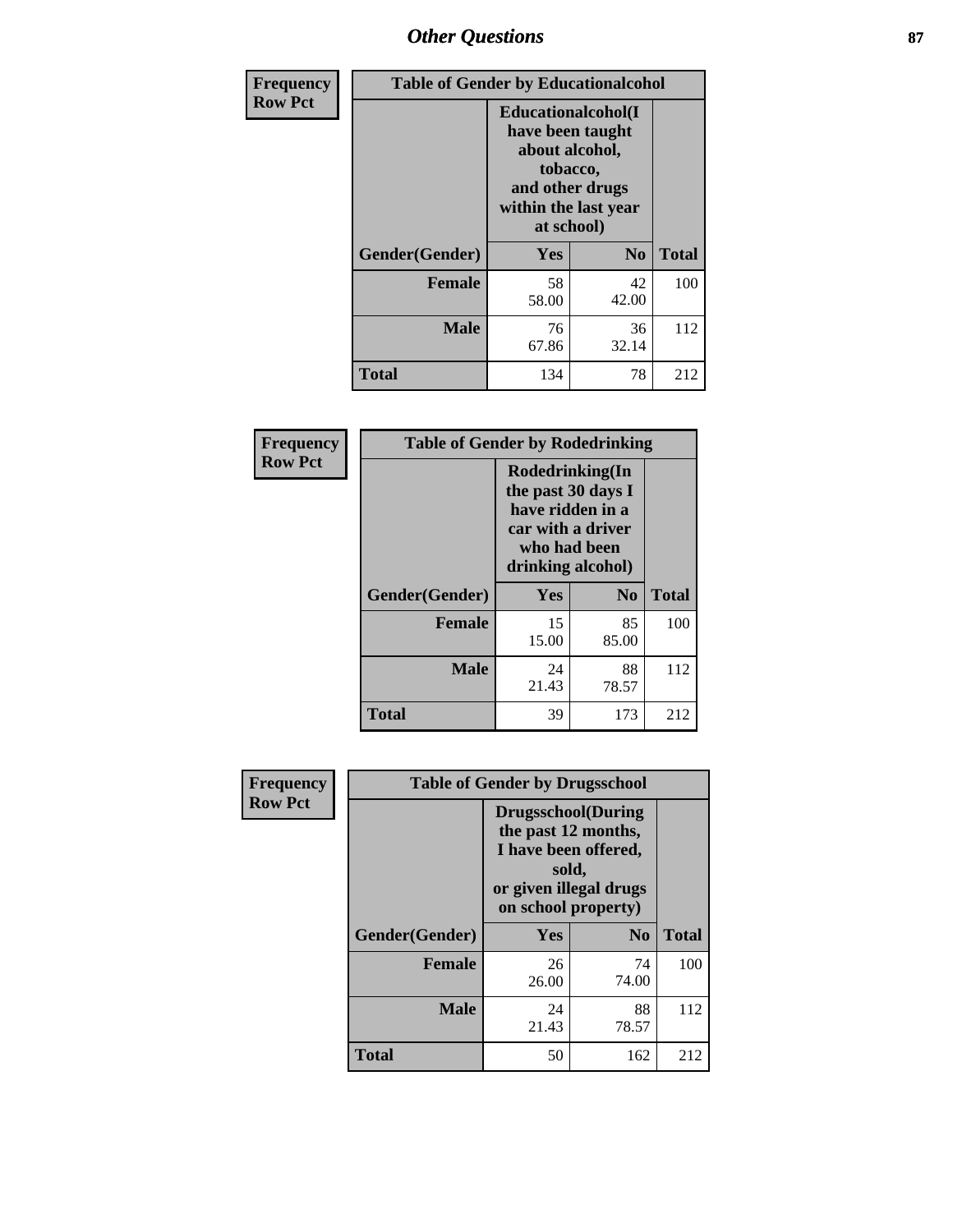# *Other Questions* **88**

**Frequency Row Pct**

| <b>Table of Gender by Bingedrinking</b> |                         |                                                                                                         |                   |                       |                        |                               |                   |              |
|-----------------------------------------|-------------------------|---------------------------------------------------------------------------------------------------------|-------------------|-----------------------|------------------------|-------------------------------|-------------------|--------------|
|                                         |                         | Bingedrinking(I have drunk five or more<br>drinks of alcohol at one sitting during the<br>last 30 days) |                   |                       |                        |                               |                   |              |
| <b>Gender</b> (Gender)                  | $\bf{0}$<br><b>Days</b> | $1$ or<br>days                                                                                          | 3 to<br>5<br>days | 6 to<br>9<br>days     | 10<br>to<br>19<br>days | <b>20</b><br>to<br>29<br>days | All<br>30<br>days | <b>Total</b> |
| <b>Female</b>                           | 82<br>82.00             | 2<br>2.00                                                                                               | 3<br>3.00         | 2<br>2.00             | 4<br>4.00              | 3<br>3.00                     | 4<br>4.00         | 100          |
| <b>Male</b>                             | 79<br>70.54             | 9<br>8.04                                                                                               | 5<br>4.46         | $\mathcal{D}$<br>1.79 | 9<br>8.04              | 2<br>1.79                     | 6<br>5.36         | 112          |
| <b>Total</b>                            |                         |                                                                                                         |                   |                       |                        |                               |                   |              |

| Frequency      | <b>Table of Gender by Educationaids</b> |                                                                                                 |             |              |  |  |
|----------------|-----------------------------------------|-------------------------------------------------------------------------------------------------|-------------|--------------|--|--|
| <b>Row Pct</b> |                                         | <b>Educationaids</b> (I<br>have been taught<br>about HIV/AIDS<br>at school in the<br>past year) |             |              |  |  |
|                | Gender(Gender)                          | Yes                                                                                             | $\bf N_0$   | <b>Total</b> |  |  |
|                | <b>Female</b>                           | 52<br>52.00                                                                                     | 48<br>48.00 | 100          |  |  |
|                | <b>Male</b>                             | 72<br>64.29                                                                                     | 40<br>35.71 | 112          |  |  |
|                | <b>Total</b>                            | 124                                                                                             | 88          | 212          |  |  |

| Frequency      | <b>Table of Gender by Suicideconsider</b> |                        |                |       |  |
|----------------|-------------------------------------------|------------------------|----------------|-------|--|
| <b>Row Pct</b> |                                           | <b>Suicideconsider</b> |                |       |  |
|                | Gender(Gender)                            | Yes                    | N <sub>0</sub> | Total |  |
|                | <b>Female</b>                             | 8<br>8.00              | 92<br>92.00    | 100   |  |
|                | <b>Male</b>                               | 10<br>8.93             | 102<br>91.07   | 112   |  |
|                | <b>Total</b>                              | 18                     | 194            | 212   |  |